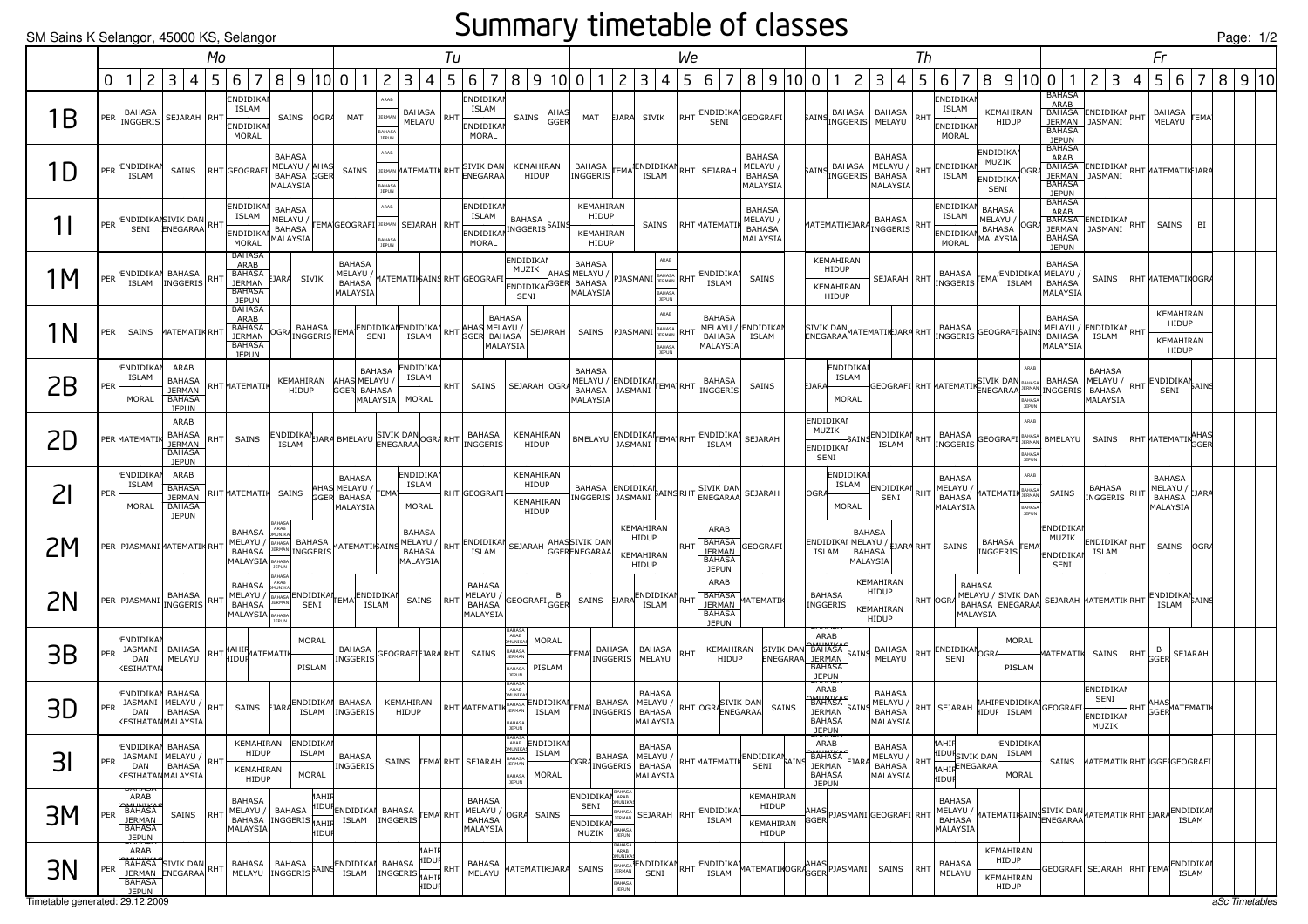#### Summary timetable of classes

| SM Sains K Selangor, 45000 KS, Selangor |             |                                  |                                                                |           |                                                                                                                                                                                                                                                                                                                                                                                                                                                          |                |                                             |                                                                                    |                                                       |                                                               |    |                                                                                |                      |                                                                                    |                                                                                                                                                  |                                            |                                                  |                                                                                                                                                                                                                                |                                                              |                                 |                                                               |                                                |                                                                         |                |                                                                                         |                                                                                                                     |                                      |                                                                                   |                                                                         |            |                                                                            |                                                              | Page: $2/$ |                |
|-----------------------------------------|-------------|----------------------------------|----------------------------------------------------------------|-----------|----------------------------------------------------------------------------------------------------------------------------------------------------------------------------------------------------------------------------------------------------------------------------------------------------------------------------------------------------------------------------------------------------------------------------------------------------------|----------------|---------------------------------------------|------------------------------------------------------------------------------------|-------------------------------------------------------|---------------------------------------------------------------|----|--------------------------------------------------------------------------------|----------------------|------------------------------------------------------------------------------------|--------------------------------------------------------------------------------------------------------------------------------------------------|--------------------------------------------|--------------------------------------------------|--------------------------------------------------------------------------------------------------------------------------------------------------------------------------------------------------------------------------------|--------------------------------------------------------------|---------------------------------|---------------------------------------------------------------|------------------------------------------------|-------------------------------------------------------------------------|----------------|-----------------------------------------------------------------------------------------|---------------------------------------------------------------------------------------------------------------------|--------------------------------------|-----------------------------------------------------------------------------------|-------------------------------------------------------------------------|------------|----------------------------------------------------------------------------|--------------------------------------------------------------|------------|----------------|
|                                         |             |                                  |                                                                | Mo        |                                                                                                                                                                                                                                                                                                                                                                                                                                                          |                |                                             |                                                                                    |                                                       |                                                               | Tu |                                                                                |                      |                                                                                    |                                                                                                                                                  |                                            | We                                               |                                                                                                                                                                                                                                |                                                              |                                 |                                                               |                                                |                                                                         | Th             |                                                                                         |                                                                                                                     |                                      |                                                                                   |                                                                         |            | Fr                                                                         |                                                              |            |                |
|                                         | $\mathbf 0$ | $\overline{c}$                   | $\overline{3}$<br>$\overline{4}$                               | 5         | 6 7                                                                                                                                                                                                                                                                                                                                                                                                                                                      |                |                                             | 8   9   10   0   1                                                                 |                                                       | 2 3 4                                                         |    | 5 6 7                                                                          |                      | 8   9   10   0                                                                     | $\mathbf{1}$                                                                                                                                     | $\overline{2}$<br>3 4                      |                                                  | 5 6 7                                                                                                                                                                                                                          | 8 9 10 0 1                                                   |                                 |                                                               | $ 2\rangle$                                    | 3  <br>$\overline{4}$                                                   | 5 <sup>1</sup> | $\overline{7}$<br>6 <sup>1</sup>                                                        | 8 9 10 0 1                                                                                                          |                                      |                                                                                   | 2 3                                                                     | 4          | 5<br>6                                                                     | $\overline{7}$                                               |            | 8 9 10         |
| 4B                                      | PER         | <b>BAHASA</b>                    | ENDIDIKAI<br>ISLAM<br>INGGERIS MORAL /<br><b>NGETAHUA</b>      |           | RHT MATEMATIK                                                                                                                                                                                                                                                                                                                                                                                                                                            | FIZIK          | <b>EGAR</b>                                 | <b>ADAB</b><br><b>SIVIK</b> MUNIKAL<br>DAN BAHASA BIOLOGI<br>APAHASA               |                                                       | <b>BAHASA</b><br>MELAYU /<br><b>BAHASA</b><br><b>MALAYSIA</b> |    | RHT MATEMATIK KIMIA EJARA                                                      |                      |                                                                                    | <b>BAHASA</b><br>MELAYU / BAHASA TEMA RHT FIZIK<br>BAHASA INGGERIS MBAH RHT FIZIK<br>MALAYSIA                                                    |                                            |                                                  |                                                                                                                                                                                                                                | ENDIDIKAI<br>NGETAHUA                                        |                                 |                                                               |                                                |                                                                         |                |                                                                                         | TSLAM SIVIK<br>THE MANUS BIOLOGI KIMIA RHT MATEMATIK ATEMATIKELAY JASMANT<br>MORAL / EGAR GGER<br>MORAL / EGAR GGER |                                      | AHASENDIDIKAI<br><b>LAYSKESIHATAN</b>                                             | SEJARAH RHT                                                             |            | ARAB<br>BAHASA ELAY<br>JERMAN AHAS<br><b>BAHASA</b> LAYS<br><b>JEPUN</b>   | <b>HAS</b>                                                   |            |                |
| 4D                                      | PER         | <b>ENDIDIKAI</b><br><b>ISLAM</b> | FIZIK                                                          | RHT       | KIMIA                                                                                                                                                                                                                                                                                                                                                                                                                                                    |                |                                             | <b>HAS</b> MUNIK<br>BAHASA ELAY BAHASA MATEMATIK BIOLOGI RHT<br><b>LAYS</b> BAHASA |                                                       |                                                               |    | <b>BAHASA</b><br>MELAYU /<br>BAHASA EGAR<br><b>MALAYSIA</b>                    | SIVIK                |                                                                                    | DAN MATEMATIK SEJARAH                                                                                                                            | FIZIK<br>AHAS                              | AHAS<br><b>ELAY</b><br><b>RHT</b><br><b>LAYS</b> | BAHASA <b>FEMA</b><br><b>INGGERIS MBAH</b>                                                                                                                                                                                     | KIMIA                                                        |                                 | SIVIK<br>DAN                                                  | <b>BAHASA</b><br><b>EGAR</b> BAHASA            |                                                                         |                |                                                                                         | MELAYU / ENDIDIKAN RHT BIOLOGI MATEMATIK GGER DAN TAMBAHAN RHT                                                      |                                      | ENDIDIKAI<br><b>CESIHATAM</b>                                                     |                                                                         |            | ARAB<br><b>BAHASA</b><br><b>JERMAN</b><br><b>BAHASA</b><br><b>JEPUN</b>    | EJARA                                                        |            |                |
| 4 <sub>l</sub>                          | PER         | KIMIA                            | <b>ENDIDIKAI</b><br><b>ISLAM</b><br>MORAL /<br><b>NGETAHUA</b> |           | <del>no1o1non</del> RHT SEJARAH                                                                                                                                                                                                                                                                                                                                                                                                                          | AHAS<br>LAYS   |                                             | <b>BAHASA</b> MALAYSIA                                                             | <b>BAHASA</b>                                         |                                                               |    | ELAYMATEMATIK BAHASA MELAYU / BAHASA RHT BIOLOGI DAN MATEMATIK JARA            | <b>STVTK</b><br>EGAR |                                                                                    | <b>BAHASA</b><br>MELAYU /<br><b>BAHASA</b><br>MALAYSIA                                                                                           | FIZIK                                      | RHT                                              | KIMIA                                                                                                                                                                                                                          | <b>ENDIDIKAI</b><br><br>NGETAHUA                             |                                 |                                                               |                                                |                                                                         |                |                                                                                         | <b>AHAS</b><br><b>LAYS</b>                                                                                          |                                      | ENDIDIKAI<br><b>JASMANI</b><br><b>DAN</b><br><b>ESIHATAI</b>                      | FIZIK                                                                   |            | ARAB<br><b>BAHASA</b> AHAS<br>JERMAN GGER<br><b>BAHASA</b><br><b>JEPUN</b> |                                                              |            |                |
| 4M                                      |             |                                  | PER   BIOLOGI MATEMATIK RHT                                    |           | <b>BAHASA</b><br>INGGERIS                                                                                                                                                                                                                                                                                                                                                                                                                                | KIMIA          | SIVIK<br>DAN<br>EGAR                        | ENDIDIKAN BJARA FIZIK<br><b>ISLAM</b>                                              |                                                       |                                                               |    |                                                                                | BAHASA               | BAHAS<br>ARAB<br>MALAYSIA                                                          | <b>DMUNIKA</b> SIVIK<br>RHT MATEMATIK MELAYU / BAHASA DAN MATEMATIK MATEMATIK RHT BIOLOGI<br><b>EGAR</b>                                         |                                            |                                                  |                                                                                                                                                                                                                                | AHAS<br>ELAY BAHASA<br>AHAS INGGERIS AHAS DAN<br><b>LAYS</b> |                                 |                                                               | AHASENDIDIKAI<br>ELAY JASMANI<br>LAYSKESIHATAN |                                                                         |                | FIZIK RHT SEJARAH                                                                       | ARAB<br><b>BAHASA</b> AHAS<br>JERMAN GGER BAHASA<br><b>BAHASA</b><br><b>JEPUN</b>                                   |                                      | <b>BAHASA</b><br>MELAYU /<br>MALAYSIA                                             | KIMIA                                                                   | <b>RHT</b> | ENDIDIKANTEMA<br>ISLAM MBAH                                                |                                                              |            |                |
| 4N                                      | PER         |                                  |                                                                |           | BAHASA MATEMATIK RHT SEJARAH AHAS<br>MELAYU TAMBAHAN RHT SEJARAH GGER ATEMATIK KIMIA                                                                                                                                                                                                                                                                                                                                                                     |                |                                             |                                                                                    |                                                       | MATEMATIK B                                                   |    | <b>BAHASA</b><br>TAMBAHANELAY RHT INGGERIS                                     | FIZIK                | <b>BAHAS</b><br>ARAB<br>MUNIK/<br>BAHASA<br>JERMAN<br><b>JAHAS</b><br><b>JEPUI</b> | <b>BIOLOGI</b>                                                                                                                                   | ENDIDIKAN BARA RHT                         |                                                  | BAHASA<br>MELAYU                                                                                                                                                                                                               | MATEMATIK DAN LEMA JASMAN.<br>EGAR MBAH DAN                  |                                 |                                                               | <b>ENDIDIKAN</b><br>KESIHATAN                  | SIVIK TEMA JASMANI BAHASA<br>$\left  \text{INGGERIS} \right $ RHT FIZIK |                |                                                                                         | ARAB<br><b>BAHASA</b><br>JERMAN ELAY<br><b>BAHASA</b><br><b>JEPUN</b>                                               | B                                    | <b>BIOLOGI</b>                                                                    | ENDIDIKAI<br><b>ISLAM</b>                                               | <b>RHT</b> | KIMIA                                                                      | SIVIK<br>DAN<br>EGAR                                         |            |                |
| 4Z                                      | PER         | FIZIK                            |                                                                |           |                                                                                                                                                                                                                                                                                                                                                                                                                                                          | <b>ILAYS</b>   |                                             | FGAR                                                                               |                                                       |                                                               |    | ATTEMATINE ATTEMATE ENDED TO A THE AND TRIALS TO A THE AND TRIALS TO A MELAYLY |                      | <b>BAHASA</b><br>BAHASA<br>MELAYU / BAHASA TEMA<br>TIMISA REMAN MBAH<br>MALAYSIA   | KIMIA                                                                                                                                            |                                            |                                                  | AHAS TIVIERDIDIKAN AHASA AHAS TIVIERDIDIKAN BAHASA BELAY DASMANI KARA DAN AHAS TIVIERDIDIKAN AHAS TIVIERDIDIKAN AHAS TURIKAN AHAS TURIKAN AHAS TURIKAN AHAS TURIKAN AHAS TURIKAN AHAS TURIKAN AHAS TURIKAN AHAS TURIKAN AHAS T |                                                              |                                 |                                                               |                                                | MATEMATIK RHT                                                           |                | <b>BAHASA</b><br>MELAYU<br><b>BAHASA</b><br>MALAYSIA BAHASA                             | ARAB<br>BAHASA<br>BAHASA<br>EJARA<br>JERMAN<br><b>JEPUN</b>                                                         |                                      | KIMIA                                                                             | <b>ATEMATIK</b><br>TAMBAHAN RHT                                         |            | FIZIK                                                                      | AHAS<br>GGFR                                                 |            |                |
| 5B                                      | PER         | <b>FIZIK</b>                     | MATEMATIK<br>TAMBAHAN                                          |           | $\begin{array}{ l l }\nRHT \end{array} \begin{array}{ l l }\n\end{array} \begin{array}{ l l }\n\end{array} \begin{array}{ l l }\n\end{array} \begin{array}{ l l }\n\end{array} \begin{array}{ l l }\n\end{array} \begin{array}{ l l }\n\end{array} \begin{array}{ l l }\n\end{array} \begin{array}{ l l }\n\end{array} \begin{array}{ l l }\n\end{array} \begin{array}{ l l }\n\end{array} \begin{array}{ l l }\n\end{array} \begin{array}{ l l }\n\end$ |                | AHAS<br><b>LAYS</b>                         |                                                                                    |                                                       | AHAS<br>LAYS                                                  |    |                                                                                |                      | KIMIA SIVIK BIOLOGI                                                                | <b>ENDIDIKAI</b><br>ISLAM<br>SLAM SEJ MATEMATIK RHT MATEMATIK BAHASA BAHASA<br>MODAL / SEJ MATEMATIK RHT TAMBAHANINGGERIS<br>MORAL /<br>NGETAHUA |                                            |                                                  |                                                                                                                                                                                                                                |                                                              | BAHAS<br>ARAB<br>BAHASA<br>JEPU | <b>BAHASA</b><br>MELAYU /<br><b>BAHASA</b><br>MALAYSIA        | KIMIA                                          |                                                                         |                | TEMA RHT BIOLOGI                                                                        | FIZIK                                                                                                               | SIVIK                                | ENDIDIKAI<br>ISLAM<br>MORAL /<br>NGETAHUA                                         | ARAB<br><b>BAHATKA</b><br><b>JERMAN</b><br>BAHASA<br><b>JEPUN</b>       | RHT        | MELAYU<br>B<br><b>GGER BAHASA</b>                                          | <b>BAHASA</b><br>MALAYSIA                                    |            |                |
| 5D                                      |             |                                  | PER MATEMATIK TAMBAHAN RHT                                     |           | KIMIA                                                                                                                                                                                                                                                                                                                                                                                                                                                    | SEJARAH        | AHAS<br>LAYS                                | ELAYENDIDIKAN BAHASA ELAY<br>AHAS JASMANI INGGERIS AHAS                            |                                                       | AHAS<br>LAYS                                                  |    | SIVIK<br>RHT DAN BIOLOGI<br><b>EGAR</b>                                        |                      | ENDIDIKAI<br><b>ISLAM</b>                                                          | FIZIK                                                                                                                                            | MATEMATIK JARA RHT MATEMATIK BAHASA BAHASA |                                                  |                                                                                                                                                                                                                                |                                                              | ARAB<br><b>MUNIK</b>            | <b>BAHASA</b><br>BAHASA MALAYSIA                              |                                                | MELAYU / ENDIDIKANEMA RHT KIMIA                                         |                |                                                                                         | SIVIK<br>DAN BIOLOGI<br>EGAR                                                                                        |                                      | <b>FIZIK</b>                                                                      | ARAB<br><b>BAHASA</b><br><b>JERMAN</b><br><b>BAHASA</b><br><b>JEPUN</b> |            | RHT AHAS MELAYU<br><b>GGER BAHASA</b>                                      | <b>BAHASA</b><br>MALAYSIA                                    |            |                |
| 5 <sub>l</sub>                          |             |                                  | PER SEJARAH MATEMATIK RHT                                      |           | FIZIK                                                                                                                                                                                                                                                                                                                                                                                                                                                    | <b>BIOLOGI</b> | AHAS<br><b>LAYS</b>                         | ELAYENDIDIKAN BAHASA ELAY<br>AHAS JASMANI INGGERIS AHAS                            |                                                       | AHAS<br><b>LAYS</b>                                           |    | RHT KIMIA                                                                      |                      | <b>SIVIK</b>                                                                       | <b>ENDIDIKAI</b><br>ISLAM<br>MATEMATIK DAN ENGLAM BIOLOGI EJARA RHT MATEMATIK BAHASA BAHASA<br>EGAR MORAL /<br>NGETAHUA                          |                                            |                                                  |                                                                                                                                                                                                                                |                                                              | BAHAS.<br>ARAB                  | <b>BAHASA</b><br>MELAYU /<br><b>BAHASA</b><br>BAHASA MALAYSIA |                                                | MATEMATIK EMA RHT FIZIK                                                 |                |                                                                                         | KIMIA                                                                                                               | SIVIK                                | <b>ENDIDIKAI</b><br><b>ISLAM</b><br>DAN ENDROW<br>EGAR MORAL /<br><b>NGETAHUA</b> | ARAB<br><b>BAHASA</b><br><b>JERMAN</b><br><b>BAHASA</b><br><b>JEPUN</b> |            | AHAS MELAYU<br>RHT GGER BAHASA                                             | <b>BAHASA</b><br>MALAYSIA                                    |            |                |
| 5M                                      | PER         |                                  |                                                                |           | MATEMATIKENDIDIKAN RHT BAHASA                                                                                                                                                                                                                                                                                                                                                                                                                            |                | SIVIK<br><b>MATEMATIK DAN EJARA</b><br>EGAR |                                                                                    | ENDIDIKAI<br>JASMANI<br>DAN<br><b>ESIHATAM</b>        |                                                               |    | KIMIA   RHT   BIOLOGI   EMA  MELATO                                            |                      | <b>BAHASA</b><br>TEMA MELAYU<br><b>MALAYSIA</b>                                    | ARAB<br>BAHASA JELAY<br>JERMAN AHAS MATEMATIK RHT ENDIDIKAN<br><b>BAHASA LAYS</b><br><b>JEPUN</b>                                                | AHAS                                       |                                                  |                                                                                                                                                                                                                                | FIZIK                                                        | SIVII<br>EGAR                   |                                                               |                                                |                                                                         |                | DAN BIOLOGI MATEMATIKAHAS RHT SEJARAH                                                   | KIMIA                                                                                                               | AHAS<br><b>IELAY</b><br><b>NI AY</b> | BAHASA<br>AHASINGGERIS BAHASA                                                     | <b>BAHASA</b><br>MELAYU /<br>MALAYSIA                                   | <b>RHT</b> | FIZIK                                                                      | ARAB<br>MUNIKA<br>BAHASA<br><b>IFRMAN</b><br>RAHASA<br>JEPUN |            |                |
| 5N                                      | PER         | <b>MATEMATIK</b><br>TAMBAHAN     |                                                                | KIMIA RHT | BAHASA<br>INGGERIS LAIN                                                                                                                                                                                                                                                                                                                                                                                                                                  |                | DAN BIOLOGI EJARA                           |                                                                                    | <b>ENDIDIKAI</b><br>JASMANI<br>DAN<br><b>ESIHATAM</b> | MATEMATIK RHT                                                 |    | <b>FIZIK</b>                                                                   |                      | <b>BAHASA</b><br>TEMA MELAYU /<br>MBAH BAHASA<br>MALAYSIA                          | ARAB<br><b>BAHATKA HITAS</b><br>JERMAN AHAS<br><b>BAHASA</b> LAYS<br><b>JEPUN</b>                                                                | AHAS                                       |                                                  | KIMIA RHT BIOLOGI DAN ENDIDIKAN                                                                                                                                                                                                | ISLAM<br>FGAR                                                |                                 |                                                               |                                                |                                                                         |                | SEJARAH MATEMATIKAHAS RHT MATEMATIK FIZIK                                               |                                                                                                                     | AHAS<br>IELAYI<br><b>ILAYS</b>       | BAHASA MELAYU /<br>AHASINGGERIS BAHASA                                            | <b>BAHASA</b><br>MALAYSIA                                               |            | RHT ENDIDIKAN BAHASA<br>ISLAM                                              | BAHASA<br>ARAB<br><b>IFPUN</b>                               |            |                |
| 5Z                                      |             | MATEMATIK<br>PER TANBAHAN        |                                                                |           | <b>BAHASA</b><br>BIOLOGI RHT BAHASA DAN FIZIK                                                                                                                                                                                                                                                                                                                                                                                                            | sivik          |                                             | EJARA                                                                              | ENDIDIKAI<br>JASMANI<br>DAN<br><b>ESIHATAN</b>        | KIMIA                                                         |    | RHT MATEMATIK MAT MELAYU                                                       |                      | <b>BAHASA</b><br>MALAYSIA                                                          | ARAB<br><b>BAHATKA</b><br><b>JERMAN</b><br><b>BAHASA</b><br><b>JFPUN</b>                                                                         | HELAY ENDIDIKAN RHT FIZIK<br><b>ISLAM</b>  |                                                  |                                                                                                                                                                                                                                | <b>EGAR</b>                                                  |                                 |                                                               |                                                |                                                                         |                | SIVIK<br> DAN  BIOLOGI MATEMATIKATEMATIKAHAS  RHT   KIMIA<br> TAMBAHANGGER  RHT   KIMIA | SEJARAH MELAY DATION                                                                                                |                                      |                                                                                   | <b>BAHASA</b><br>MELAYU /<br><b>BAHASA</b><br>MALAYSIA                  |            | RHT ENDIDIKAN BAHASA<br>ISLAM                                              | BAHAS<br>ARAB<br>MUNIKA<br><b>JERMAN</b><br>BAHASA<br>JEPUN  |            |                |
| Timetable generated: 29.12.2009         |             |                                  |                                                                |           |                                                                                                                                                                                                                                                                                                                                                                                                                                                          |                |                                             |                                                                                    |                                                       |                                                               |    |                                                                                |                      |                                                                                    |                                                                                                                                                  |                                            |                                                  |                                                                                                                                                                                                                                |                                                              |                                 |                                                               |                                                |                                                                         |                |                                                                                         |                                                                                                                     |                                      |                                                                                   |                                                                         |            |                                                                            |                                                              |            | aSc Timetables |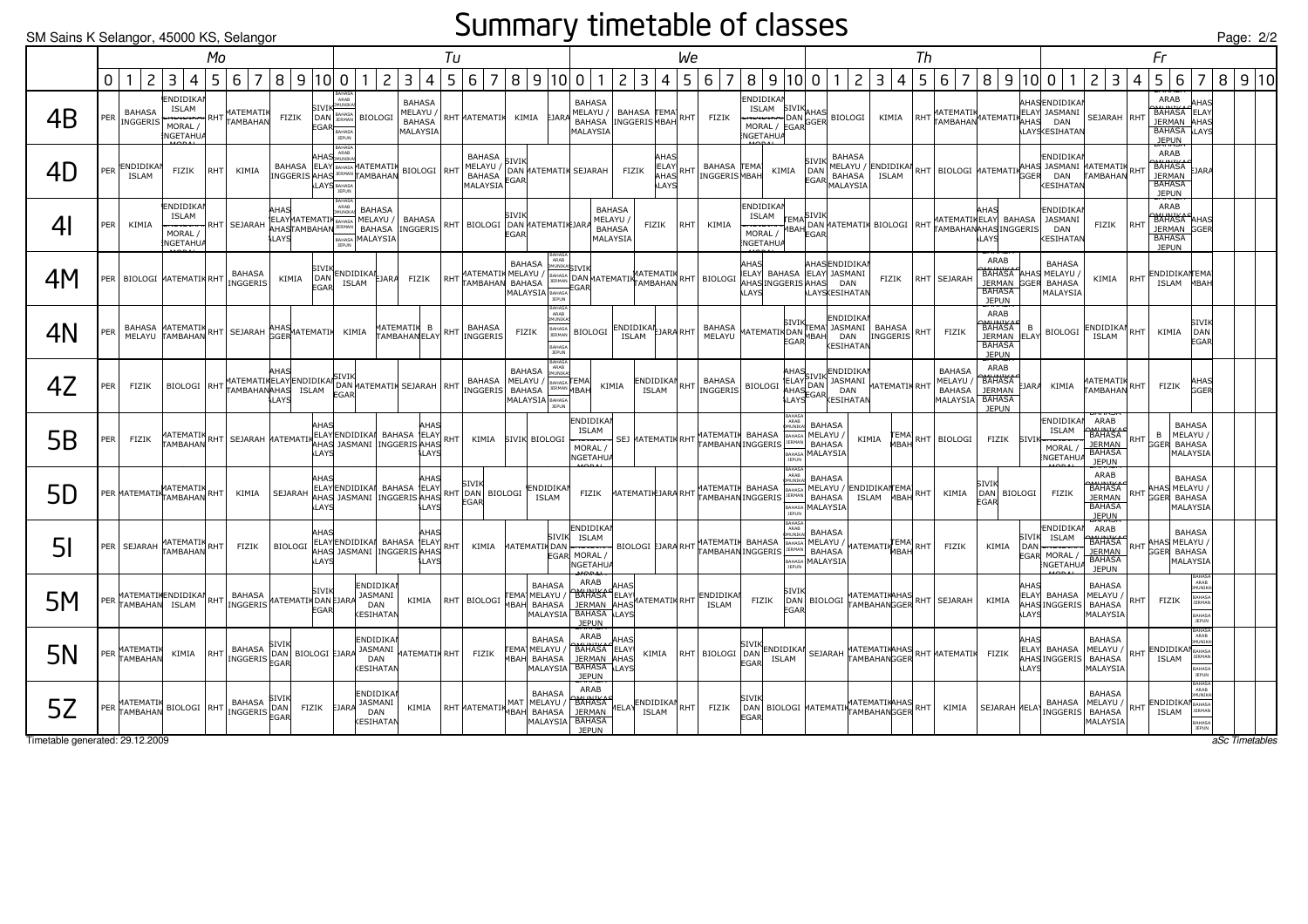#### Summary table of teachers

| SM Sains K Selangor, 45000 KS, Selangor |   |                    |                           |                                                       |                 |     |                                                                   |                |                           |                                                   |                                 |                |                                 |                                  |                 |                                         |                                                           | <u>--</u>                        |                |                                        |                          |                                  |                                          |     |                                    |                |                                        | $-1 - 1 - 1 - 1$         |                 |                                          |                        |                                 |                 |     |                                  |    |                                  |                |                                        |             |                                         |                |                                        |                                  |   | <u>Page: 1/5</u>   |  |
|-----------------------------------------|---|--------------------|---------------------------|-------------------------------------------------------|-----------------|-----|-------------------------------------------------------------------|----------------|---------------------------|---------------------------------------------------|---------------------------------|----------------|---------------------------------|----------------------------------|-----------------|-----------------------------------------|-----------------------------------------------------------|----------------------------------|----------------|----------------------------------------|--------------------------|----------------------------------|------------------------------------------|-----|------------------------------------|----------------|----------------------------------------|--------------------------|-----------------|------------------------------------------|------------------------|---------------------------------|-----------------|-----|----------------------------------|----|----------------------------------|----------------|----------------------------------------|-------------|-----------------------------------------|----------------|----------------------------------------|----------------------------------|---|--------------------|--|
|                                         |   |                    |                           |                                                       | MONDAY          |     |                                                                   |                |                           |                                                   |                                 |                |                                 |                                  |                 | <b>TUESDAY</b>                          |                                                           |                                  |                |                                        |                          |                                  | WEDNESDAY                                |     |                                    |                |                                        |                          |                 |                                          |                        |                                 | <b>THURSDAY</b> |     |                                  |    |                                  |                |                                        |             |                                         |                | FRIDAY                                 |                                  |   |                    |  |
|                                         | 0 | $\overline{1}$     | 2 <sup>1</sup>            | 3                                                     | $\vert 4 \vert$ | 5 6 |                                                                   | $\overline{7}$ |                           | 8   9   10   0                                    |                                 | $\overline{1}$ | $\overline{2}$                  | $\mathbf{3}$                     | $4 \mid 5 \mid$ | $\overline{7}$<br>6                     |                                                           | 8   9   10   0                   |                | $\mathbf{1}$                           | $\sqrt{2}$               | 3                                | 4                                        | 5 6 |                                    | $\overline{7}$ |                                        | 8   9   10   0           |                 | $\mathbf{1}$                             | $\overline{2}$         | $\mathbf{3}$                    | 4               | 5 6 | $\overline{7}$                   | 8  | 9 10 0 1                         |                |                                        |             | $2 \mid 3$                              | $\overline{4}$ | 5 6                                    | $\overline{7}$                   | 8 | $\vert 9 \vert 10$ |  |
| <b>ABRAOF</b>                           |   |                    |                           |                                                       |                 |     |                                                                   | 31             |                           | 3M                                                |                                 |                |                                 | 3N                               |                 |                                         |                                                           | 21                               |                |                                        |                          | 2M                               |                                          |     |                                    |                |                                        | ЗM                       |                 |                                          |                        | 2N                              |                 | 3   |                                  |    | 3N                               |                |                                        |             |                                         |                |                                        |                                  |   |                    |  |
| <b>AIDANO</b>                           |   |                    |                           | <b>BIOLOGI</b><br>4Z                                  |                 |     |                                                                   |                |                           | <b>BIOLOGI</b><br><b>5N</b>                       |                                 |                |                                 | <b>BIOLOGI</b><br>4D             |                 | <b>BIOLOGI</b><br>5M                    |                                                           | 11                               |                |                                        |                          | SAINS<br>11                      |                                          |     | <b>BIOLOGI</b><br>5N               |                | <b>BIOLOGI</b><br>4Z                   |                          |                 | <b>BIOLOGI</b><br>5M                     |                        |                                 |                 |     | <b>BIOLOGI</b><br>4D             |    |                                  |                |                                        |             |                                         |                | SAINS<br>11                            |                                  |   |                    |  |
| AIZZAN                                  |   |                    |                           | <b>PENDIDIKAN</b><br><b>ISLAM</b><br>4B               |                 |     |                                                                   |                |                           | <b>ENDIDIKA</b><br><b>ISLAM</b><br>3 <sub>l</sub> | <b>ISLAM</b><br>4M              | ENDIDIKAN      |                                 |                                  |                 |                                         |                                                           | PENDIDIKAN<br><b>ISLAM</b><br>31 |                |                                        |                          | PENDIDIKAN<br><b>ISLAM</b><br>4N |                                          |     |                                    |                | PENDIDIKAN<br><b>ISLAM</b><br>4B       |                          |                 |                                          |                        |                                 |                 |     |                                  |    | Pendidikan<br><b>ISLAM</b><br>31 |                |                                        |             | <b>PENDIDIKAN</b><br><b>ISLAM</b><br>4N |                | <b>ENDIDIKAN</b><br><b>ISLAM</b><br>4M |                                  |   |                    |  |
| ARIDAH                                  |   |                    | SEJARAH<br>5 <sub>l</sub> |                                                       |                 |     |                                                                   |                | 3D                        |                                                   | 5N                              |                |                                 | SEJARAH<br>4Z                    |                 | SEJARAH<br>3I                           |                                                           |                                  |                | SEJARAH<br>4D                          | 2N                       |                                  | 51                                       |     |                                    |                |                                        |                          |                 | SEJARAH<br><b>5N</b>                     | 3I                     |                                 |                 |     | SEJARAH<br>3D                    |    |                                  | 4Z             | SEJARAH<br>2N                          |             |                                         |                |                                        | 4D                               |   |                    |  |
| AYUDAL                                  |   |                    |                           |                                                       |                 |     | BAHASA<br>INGGERIS<br>5N                                          |                |                           |                                                   | 1D 4Z                           |                | <b>BAHASA</b><br>INGGERIS<br>5D |                                  |                 |                                         |                                                           |                                  |                | <b>BAHASA</b><br><b>INGGERIS</b><br>1D |                          |                                  |                                          |     |                                    |                | <b>BAHASA</b><br>INGGERIS<br><b>5D</b> |                          |                 | <b>BAHASA</b><br>INGGERIS<br>4N 4Z<br>1D |                        |                                 | 5N              |     |                                  |    |                                  |                | <b>BAHASA</b><br>INGGERIS<br><b>5N</b> |             |                                         |                | 5D                                     | 4N                               |   |                    |  |
| <b>AZANIM</b>                           |   |                    |                           | SAINS<br>3M                                           |                 |     |                                                                   |                | SAINS<br>21               |                                                   |                                 |                | 2M                              | SAINS<br>2N                      |                 | SAINS<br>3B                             |                                                           | SAINS<br>3M                      |                | SAINS<br>2N                            |                          |                                  | 21                                       |     |                                    |                |                                        |                          |                 |                                          | 3B                     |                                 |                 |     | SAINS<br>2M                      |    |                                  | 3M             | SAINS<br>21                            |             | SAINS<br>3B                             |                | SAINS<br>2M                            | 2N                               |   |                    |  |
| <b>AZEANI</b>                           |   |                    |                           | SEJARAH<br>1B                                         |                 |     | SEJARAH<br>41                                                     |                | SEJARAH<br>5 <sub>D</sub> |                                                   | 5Z                              |                | 4M                              | SEJARAH<br>11                    |                 |                                         |                                                           | SEJARAH<br>1 <sub>N</sub>        | 4 <sub>l</sub> |                                        | 1B                       |                                  | 5D                                       |     | SEJARAH<br>1D                      |                |                                        |                          |                 |                                          | 11                     |                                 | 1N              |     | SEJARAH<br>4M                    |    | SEJARAH<br>5Z                    |                |                                        |             |                                         |                |                                        | 1D                               |   |                    |  |
| <b>ELEYRO</b>                           |   |                    |                           | KIMIA<br>5N                                           |                 |     | SAINS<br>2D                                                       |                |                           |                                                   |                                 |                |                                 |                                  |                 | KIMIA<br>5 <sub>l</sub>                 |                                                           | KIMIA<br>4B                      |                |                                        | KIMIA<br>4Z              | KIMIA<br><b>5N</b>               |                                          |     |                                    |                |                                        |                          |                 |                                          | 2D                     | KIMIA<br>4B                     |                 |     |                                  |    | KIMIA<br>51                      |                | KIMIA<br>4Z                            |             | SAINS<br>2D                             |                |                                        |                                  |   |                    |  |
| <b>ENNIEA</b>                           |   |                    |                           |                                                       |                 |     | BAHASA<br><b>INGGERIS</b><br>4M                                   |                | BAHASA<br>INGGERIS<br>3N  |                                                   | BAHASA<br><b>INGGERIS</b><br>3D |                | <b>BAHASA</b><br>INGGERIS<br>3N |                                  |                 | SIVIK DAN<br>ENEGARAAN<br>1D            | <b>BAHASA</b>                                             | INGGERIS<br>11                   |                |                                        | BAHASA<br>INGGERIS<br>3D | <b>SIVIK</b><br>1B               |                                          |     |                                    |                |                                        | BAHASA<br>INGGERIS<br>4M |                 | 3N                                       |                        | <b>BAHASA</b><br>INGGERIS<br>11 |                 |     |                                  |    |                                  | 4M             |                                        |             |                                         |                | 3D                                     | 11                               |   |                    |  |
| <b>FATIMA</b>                           |   |                    |                           | MATEMATIK<br>1 <sub>N</sub>                           |                 |     |                                                                   | 3B             | <b>MATEMATIK</b>          |                                                   | $11$  1N                        |                |                                 |                                  |                 |                                         |                                                           | MATEMATIK<br>3N                  | 3B             |                                        |                          |                                  |                                          |     | 11                                 |                | MATEMATIK MATEMATIK<br>3N              |                          |                 | <b>МАТЕМАТІК МАТЕМАТІК</b><br>11         | 1N                     |                                 |                 |     |                                  |    |                                  |                | MATEMATIK<br>3B                        |             |                                         |                | 3N                                     |                                  |   |                    |  |
| <b>FAUSIA</b>                           |   | <b>ISLAM</b><br>2B | PENDIDIKAN                |                                                       |                 |     | PENDIDIKAN<br><b>ISLAM</b><br>11                                  |                |                           | PENDIDIKAN PENDIDIKAN<br><b>ISLAM</b><br>3D       | <b>ISLAM</b><br>3N              |                |                                 | PENDIDIKAN<br><b>ISLAM</b><br>2B |                 | <b>PENDIDIKAN</b><br><b>ISLAM</b><br>11 |                                                           | PENDIDIKAN<br><b>ISLAM</b><br>3D |                |                                        |                          |                                  |                                          |     | Pendidikan<br><b>ISLAM</b><br>3N   |                |                                        |                          |                 | <b>ISLAM</b><br>2B                       | PENDIDIKAN             |                                 |                 |     | PENDIDIKAN<br><b>ISLAM</b><br>11 |    | PENDIDIKAN<br><b>ISLAM</b><br>3D |                |                                        |             |                                         |                |                                        | PENDIDIKAN<br><b>ISLAM</b><br>3N |   |                    |  |
| HANIAZ                                  |   | 3M/3N              |                           |                                                       |                 |     | $\left 1 \text{M}/1 \text{N}\right $<br>$\left 2 \text{N}\right $ |                |                           |                                                   | 4B <br>$\vert$ 4D $\vert$<br> 4 |                | B <br>1D<br>11                  |                                  |                 |                                         | $\overline{\begin{bmatrix} 3B \\ 3D \end{bmatrix}}$<br>31 |                                  |                | 5M/5N3M<br>$5Z$ $ 3N $                 |                          |                                  | $\begin{vmatrix} 1M \\ 1N \end{vmatrix}$ |     | 2M/2N                              |                |                                        |                          | 5B<br>5D<br> 51 | 3B/3D<br>3I                              |                        |                                 |                 |     |                                  |    |                                  |                | 11                                     | 1B/1D 5B/5D | 51                                      |                | 4B/4D 5N<br>4I 5N                      |                                  |   |                    |  |
| <b>HARYAN</b>                           |   |                    |                           |                                                       |                 |     | 3B                                                                |                |                           | 2B                                                |                                 |                |                                 | 3D                               |                 |                                         |                                                           | 2D                               |                | 11                                     |                          |                                  |                                          |     |                                    | 3B             |                                        |                          |                 | 1M                                       |                        |                                 |                 |     |                                  | 3D |                                  |                |                                        |             |                                         |                | 1 <sub>N</sub>                         |                                  |   |                    |  |
| <b>EHASAN</b>                           |   |                    |                           |                                                       |                 |     | MATEMATIK<br>2B                                                   |                | 5N                        |                                                   |                                 |                |                                 |                                  |                 | 5DI                                     |                                                           | 51                               |                |                                        |                          |                                  | 2B                                       |     |                                    |                | <b>5N</b>                              |                          |                 |                                          |                        |                                 |                 |     | <b>MATEMATIK</b><br>2B           | 5D |                                  | 5 <sub>l</sub> |                                        |             |                                         |                |                                        |                                  |   |                    |  |
| <b>HLINDA</b>                           |   |                    | 5Z                        | <b>MATEMATIK MATEMATIK</b><br>TAMBAHAN TAMBAHAN<br>5B |                 |     |                                                                   |                |                           |                                                   |                                 | TAMBAHAN<br>4D |                                 | <b>MATEMATIK MATEMATIK</b><br>1D |                 | MATEMATIK<br><b>TAMBAHAN</b><br>4M      | <b>52</b>                                                 |                                  |                |                                        | 1D                       |                                  | <b>MATEMATIK</b><br>TAMBAHAN<br>4M       |     | MATEMATIK<br><b>TAMBAHAN</b><br>5B |                | 4D                                     |                          |                 |                                          | <b>MATEMATIK</b><br>5Z | TAMBAHAN                        | 5B              |     |                                  |    |                                  |                |                                        |             | MATEMATIK<br>TAMBAHAN<br>4D             |                | MATEMATIK<br>1D                        | 4M                               |   |                    |  |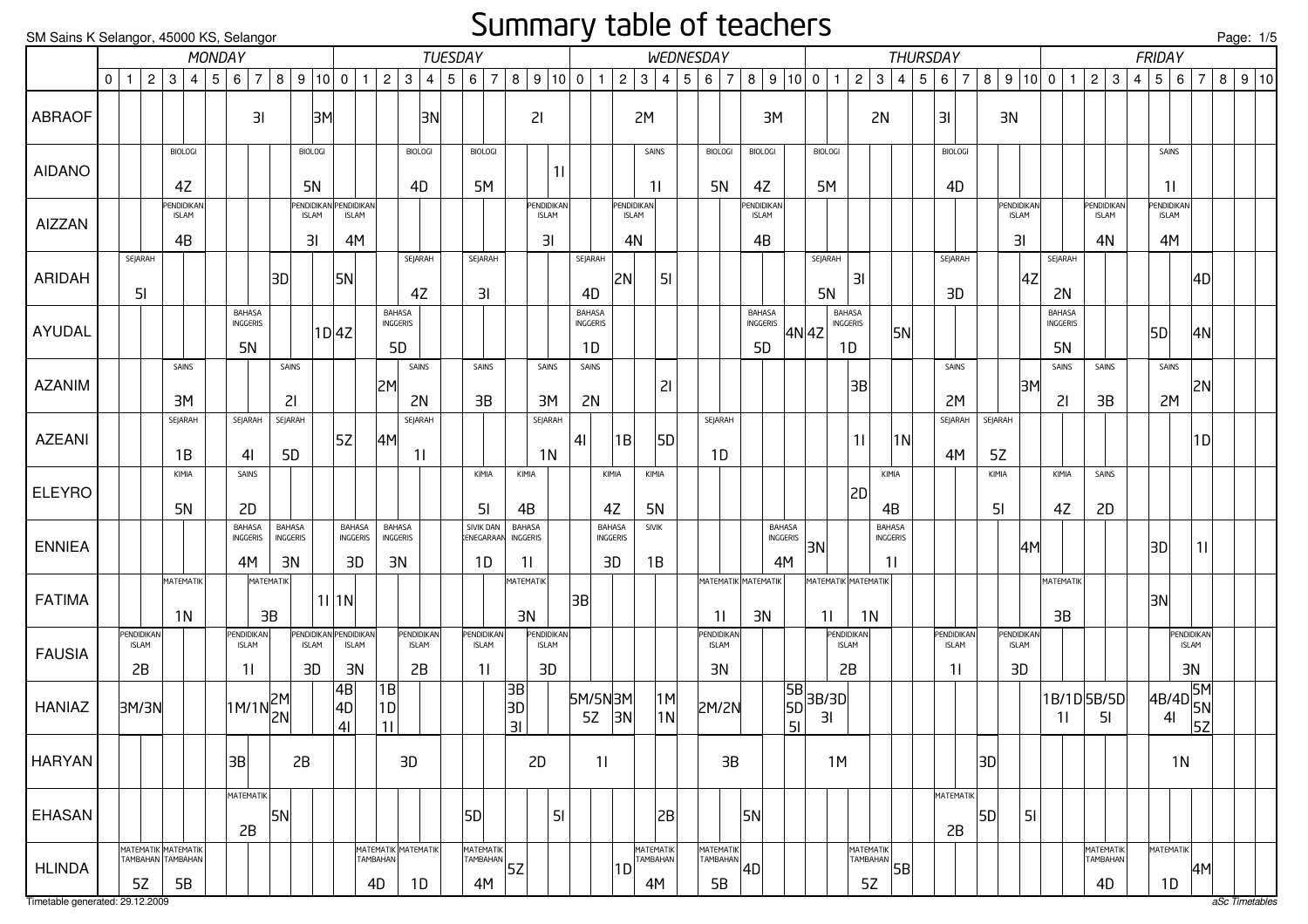#### Summary table of teachers

| SM Sains K Selangor, 45000 KS, Selangor |   |                                        |             |                                                        |        |               |                         |                                                        |              |                                                 |                                             |                                         |                | -- <sub>.</sub>                        |                   |                                                 |                                        |                                        |                                  |     |                                        |                |                                                                     |                 |                                                              |                    |                                |                                                       |                                   |                                         |                   |                 |          |                                                  |                                     |                                  |               |                                                                  | Page: 2/5 |  |
|-----------------------------------------|---|----------------------------------------|-------------|--------------------------------------------------------|--------|---------------|-------------------------|--------------------------------------------------------|--------------|-------------------------------------------------|---------------------------------------------|-----------------------------------------|----------------|----------------------------------------|-------------------|-------------------------------------------------|----------------------------------------|----------------------------------------|----------------------------------|-----|----------------------------------------|----------------|---------------------------------------------------------------------|-----------------|--------------------------------------------------------------|--------------------|--------------------------------|-------------------------------------------------------|-----------------------------------|-----------------------------------------|-------------------|-----------------|----------|--------------------------------------------------|-------------------------------------|----------------------------------|---------------|------------------------------------------------------------------|-----------|--|
|                                         |   |                                        |             |                                                        | MONDAY |               |                         |                                                        |              |                                                 |                                             |                                         | <b>TUESDAY</b> |                                        |                   |                                                 |                                        |                                        | <b>WEDNESDAY</b>                 |     |                                        |                |                                                                     |                 |                                                              |                    |                                | <b>THURSDAY</b>                                       |                                   |                                         |                   |                 |          |                                                  |                                     |                                  | <b>FRIDAY</b> |                                                                  |           |  |
|                                         | 0 | $\mathbf{1}$                           | $2^{\circ}$ | 3 <sup>1</sup><br>$\vert 4 \vert$                      |        | 567           |                         |                                                        |              | 8   9   10   0   1                              | $\overline{2}$                              | $\mathbf{3}$<br>4                       |                | $\overline{7}$<br>5 6                  | 8                 | 9 10 0                                          | $\mathbf{1}$                           | $\overline{2}$                         | $3 \mid 4$                       | 5 6 |                                        | $\overline{7}$ | 8   9   10   0                                                      |                 |                                                              | $\overline{1}$     | $\mathbf{2}$<br>3 <sup>1</sup> | 4                                                     | 5 <sup>5</sup><br>$6\overline{6}$ | $\overline{7}$                          |                   | 8 9             | 10       | $\mathbf 0$<br>$\mathbf{1}$                      |                                     | $2 \mid 3$                       | $4 \mid 5$    | $\overline{7}$<br>$6 \mid$                                       | 8 9 10    |  |
| <b>HASNAH</b>                           |   |                                        |             |                                                        |        |               |                         | <b>BAHASA</b><br>MELAYU /<br>BAHASA<br><b>MAHAYSIA</b> | l 51         | <b>BAHASA</b><br>MELAYU /<br>BAHASA<br>MAHAYFIA |                                             | 5 <sub>l</sub>                          |                |                                        |                   | BAHASA<br>MELAYU /<br>BAHASA<br><b>MASTYFIA</b> | <b>BAHASA</b><br>MELAYU /<br>BAHASA 5N |                                        |                                  |     |                                        |                | <b>BAHASA</b><br>MELAYU /<br><b>BAHASA</b><br>MALAYSIA              |                 | <b>BAHASA</b><br>MELAYU/<br><b>BAHASA</b><br><b>MALAYSIA</b> |                    |                                | <b>BAHASA</b><br>MELAYU /<br><b>BAHASA</b><br>MANYSIA |                                   |                                         |                   |                 | 5١       | <b>BAHASA</b><br>MELAYU /<br>BAHASA<br>MAI AVEIA | <b>BAHASA</b><br>MELAYU /<br>BAHASA | <b>MASINEIA</b>                  |               | <b>BAHASA</b><br>MELAYU /<br><b>BAHASA</b><br>MALAYSIA           |           |  |
| <b>HAZULI</b>                           |   | 3I                                     |             | SIVIK DAN<br>3B/3D ENEGARAAN<br>3N                     |        |               |                         | 1M                                                     | 2D           | 5B/5D<br>5I                                     |                                             | 3B                                      |                |                                        | SEJARAH<br>2B     |                                                 |                                        | 2B/2D<br>21                            |                                  |     |                                        |                | SEJARAH<br>2D                                                       |                 | 2B                                                           |                    |                                | SEJARAH<br>1M                                         |                                   |                                         |                   |                 |          |                                                  |                                     | 1B/1D<br>11                      |               | SEJARAH<br>3B                                                    |           |  |
| <b>HUSNIA</b>                           |   | <b>BAHASA</b><br><b>INGGERIS</b><br>4B |             |                                                        |        |               |                         | 4N                                                     |              | 2B                                              |                                             |                                         |                | <b>BAHASA</b><br><b>INGGERIS</b><br>4N |                   |                                                 |                                        | <b>BAHASA</b><br><b>INGGERIS</b><br>4B |                                  |     | <b>BAHASA</b><br>INGGERIS<br>2B        |                |                                                                     |                 | 4B                                                           |                    |                                | <b>BAHASA</b><br>INGGERIS<br>4N                       |                                   |                                         |                   |                 |          | <b>BAHASA</b><br><b>INGGERIS</b><br>2B           |                                     |                                  |               |                                                                  |           |  |
| <b>BRAHYM</b>                           |   |                                        |             | FIZIK<br>4D                                            |        | FIZIK         | 51                      |                                                        |              |                                                 |                                             |                                         |                |                                        |                   |                                                 |                                        | <b>FIZIK</b><br>4D                     |                                  |     |                                        |                |                                                                     |                 |                                                              |                    |                                |                                                       |                                   | <b>FIZIK</b><br>5 <sub>l</sub>          |                   |                 |          |                                                  |                                     |                                  |               |                                                                  |           |  |
| <b>IZMAYU</b>                           |   | 3B/3D<br>ЗI                            |             |                                                        |        |               |                         |                                                        | <b>SIVIK</b> | 5B/5D<br>51                                     |                                             |                                         |                |                                        |                   |                                                 | <b>SIVIK DAN</b>                       | ENEGARAAN 2B/2D<br>21                  |                                  |     |                                        |                | SIVIK DAN   SIVIK DAN   SIVIK DAN<br>:ENEGARAAN ENEGARAAN ENEGARAAN |                 |                                                              |                    |                                |                                                       |                                   |                                         |                   |                 |          | SIVIK DAN SIVIK DAN <b>ANA ADA 1 B/10</b><br>4I  |                                     | -1 I                             |               |                                                                  |           |  |
| <b>JUNAID</b>                           |   | MATEMATIK                              |             |                                                        |        |               | MATEMATIK               |                                                        | 1M           | <b>2N</b>                                       | 21                                          |                                         |                | <b>МАТЕМАТІК МАТЕМАТІК</b>             |                   |                                                 | 2M                                     | MATEMATIK                              |                                  |     |                                        | 3D             | MATEMATIK                                                           | 3B              | 1 <sup>N</sup>                                               |                    | МАТЕМАТІК МАТЕМАТІК            |                                                       |                                   |                                         | 3I                | 2N<br>MATEMATIK |          |                                                  | MATEMATIK                           |                                  |               |                                                                  |           |  |
| SHYLAJ                                  |   | 5 <sub>D</sub>                         |             | <b>BAHASA</b><br>INGGERIS                              |        | <b>BAHASA</b> | 21<br><b>INGGERIS</b>   |                                                        |              |                                                 | <b>BAHASA</b><br>INGGERIS                   |                                         |                | 5Z                                     | 5 <sub>l</sub>    |                                                 | <b>BAHASA</b><br>INGGERIS              | 5 <sub>D</sub>                         |                                  |     |                                        |                | 2N<br><b>BAHASA</b><br>INGGERIS                                     |                 | 5Z<br><b>BAHASA</b><br><b>INGGERIS</b>                       |                    | 51                             | 5Z                                                    |                                   |                                         |                   | 21              |          | <b>BAHASA</b><br>INGGERIS                        | <b>BAHASA</b>                       | 2N<br>INGGERIS                   | 5B            |                                                                  |           |  |
|                                         |   |                                        |             | 2N                                                     |        | 5Z            |                         |                                                        | 21           |                                                 | 5B                                          |                                         |                |                                        |                   | 2N                                              | 21                                     |                                        |                                  |     |                                        |                | 5B                                                                  |                 | 2N                                                           |                    |                                |                                                       |                                   |                                         |                   |                 |          | 5Z                                               | 21                                  |                                  |               |                                                                  |           |  |
| <b>KHAIRL</b>                           |   | PENDIDIKAN<br><b>ISLAM</b><br>1D       |             |                                                        |        |               |                         |                                                        | PISLAM<br>3B | PENDIDIKAN<br><b>ISLAM</b><br>3M                |                                             | <b>ENDIDIKAN</b><br><b>ISLAM</b><br>1N  |                |                                        |                   | PISLAM<br>3B                                    |                                        |                                        | PENDIDIKAN<br><b>ISLAM</b><br>1D |     | <b>ENDIDIKAN</b><br><b>ISLAM</b><br>ЗΜ |                | <b>PENDIDIKAN</b><br><b>ISLAM</b><br>1 <sub>N</sub>                 |                 |                                                              |                    |                                |                                                       |                                   | <b>PENDIDIKAN</b><br><b>ISLAM</b><br>1D |                   | PISLAM<br>3B    |          |                                                  | 1N                                  | <b>ENDIDIKAN</b><br><b>ISLAM</b> |               | PENDIDIKAN<br><b>ISLAM</b><br>3M                                 |           |  |
| <b>MIORMF</b>                           |   | KIMIA<br>4 <sub>l</sub>                |             | 4B/4I                                                  |        |               | KIMIA<br>5 <sub>D</sub> |                                                        |              | KIMIA<br>4N                                     |                                             | KIMIA<br>5M                             |                |                                        |                   |                                                 |                                        | 5B/5I 1M/1N                            |                                  |     | KIMIA<br>4 <sub>l</sub>                |                | 4B/4I                                                               |                 |                                                              | 4M/4N<br>4Z        |                                |                                                       |                                   | KIMIA<br>5 <sub>D</sub>                 |                   | KIMIA<br>5M     |          | 5B/5I                                            |                                     |                                  |               | KIMIA<br>4N                                                      |           |  |
| <b>MOHAMM</b>                           |   | 3M/3N                                  |             | 2B/2I<br>2D                                            |        |               | 1M/1N 2M                |                                                        |              | 4B<br> 4D <br>4 <sub>l</sub>                    | $\overline{1B}$<br>1D<br>11                 |                                         |                |                                        | 3B <br> 3D <br>3I | 4N<br>4Z                                        | $\frac{4M}{11}$ 5M/5N 3M<br>5Z         | 3N                                     | M <br> 1N                        |     | <b>2M/2N</b>                           |                |                                                                     | 5B <br>5D<br>51 | 3B/3D<br>3I                                                  |                    |                                |                                                       |                                   |                                         | $ 4M/4N ^{2B} _1$ | 4Z              | 21<br>2D | 1B/1D 5B/5D<br>11                                |                                     | 5 <sub>l</sub>                   |               | $\overline{4B/4D}$ $\overline{5M}$<br>5N<br>4 <sub>l</sub><br>5z |           |  |
| <b>MOAJNI</b>                           |   | PENDIDIKAN<br>SENI<br>11               |             |                                                        |        |               |                         |                                                        |              |                                                 | <b>PENDIDIKAN</b><br>SENI<br>1 <sub>N</sub> | 2D                                      |                | GEOGRAFI<br>21                         |                   |                                                 | <b>ENDIDIKAN</b><br>SENI<br>3M         |                                        |                                  |     |                                        |                | GEOGRAFI<br>2M                                                      |                 | 21                                                           |                    |                                |                                                       |                                   | PENDIDIKAN<br>SENI<br>3B                |                   | GEOGRAFI<br>2D  |          | PENDIDIKAN<br>SENI<br>2M                         | 3D                                  | <b>ENDIDIKAN</b><br>SENI         |               | PENDIDIKAN<br>SENI<br>2M<br>2B                                   |           |  |
| <b>EFAIRO</b>                           |   | 2B/2I                                  |             | <b>BAHASA</b><br>MELAYU /<br>BAHASA<br><b>MALAYSIA</b> |        |               |                         | $1B/11$ 4I 3I/3B                                       |              |                                                 | BAHASA<br>MELAYU /<br>BAHASA<br>MALAYSIA    | <b>2B/2I</b>                            |                | 1B/11                                  |                   | 3I/3B                                           | <b>BAHASA</b><br>MELAYU /<br>BAHASA    | MALAYSIA MALAYSIA                      | BAHASA<br>MELAYU /<br>BAHASA     |     |                                        |                |                                                                     |                 |                                                              | 2B/2I              |                                | BAHASA<br>MELAYU /<br>BAHASA                          |                                   |                                         | $1B/11$ 4I 3I/3B  |                 |          |                                                  |                                     |                                  |               |                                                                  |           |  |
| <b>KHAIRI</b>                           |   | <b>ISLAM</b><br>21                     |             | PENDIDIKAN PENDIDIKAN<br><b>ISLAM</b><br>41            |        |               |                         | PENDIDIKAN<br><b>ISLAM</b><br>2D                       |              |                                                 |                                             | <b>PENDIDIKAN</b><br><b>ISLAM</b><br>21 |                |                                        |                   |                                                 | PENDIDIKAN<br><b>ISLAM</b><br>5B       |                                        | PENDIDIKAN<br><b>ISLAM</b><br>5Z |     | <b>ISLAM</b><br>2D                     |                | PENDIDIKAN PENDIDIKAN<br><b>ISLAM</b><br>41                         |                 |                                                              | <b>ISLAM</b><br>21 |                                | PENDIDIKAN PENDIDIKAN<br><b>ISLAM</b><br>2D           |                                   |                                         |                   |                 |          | PENDIDIKAN<br><b>ISLAM</b><br>5B                 |                                     |                                  |               | PENDIDIKAN<br><b>ISLAM</b><br>5Z                                 |           |  |
| <b>ROZALI</b>                           |   |                                        |             |                                                        |        |               |                         |                                                        |              |                                                 |                                             |                                         |                |                                        |                   |                                                 |                                        |                                        |                                  |     |                                        |                |                                                                     |                 |                                                              |                    |                                |                                                       |                                   |                                         |                   |                 |          |                                                  |                                     |                                  |               |                                                                  |           |  |
| <b>EMUKHA</b>                           |   | 2M/2N                                  |             | <b>SIVIK DAN</b><br><b>ENEGARAAN</b><br><u> 11</u>     |        |               |                         |                                                        |              |                                                 | 5M/5N<br>5Z                                 |                                         |                |                                        | 5B                |                                                 |                                        |                                        |                                  |     | SIVIK DAN<br>KENEGARAAN<br>21          |                |                                                                     |                 |                                                              | 3M/3N              |                                |                                                       |                                   |                                         |                   |                 | 5B       |                                                  |                                     |                                  |               |                                                                  |           |  |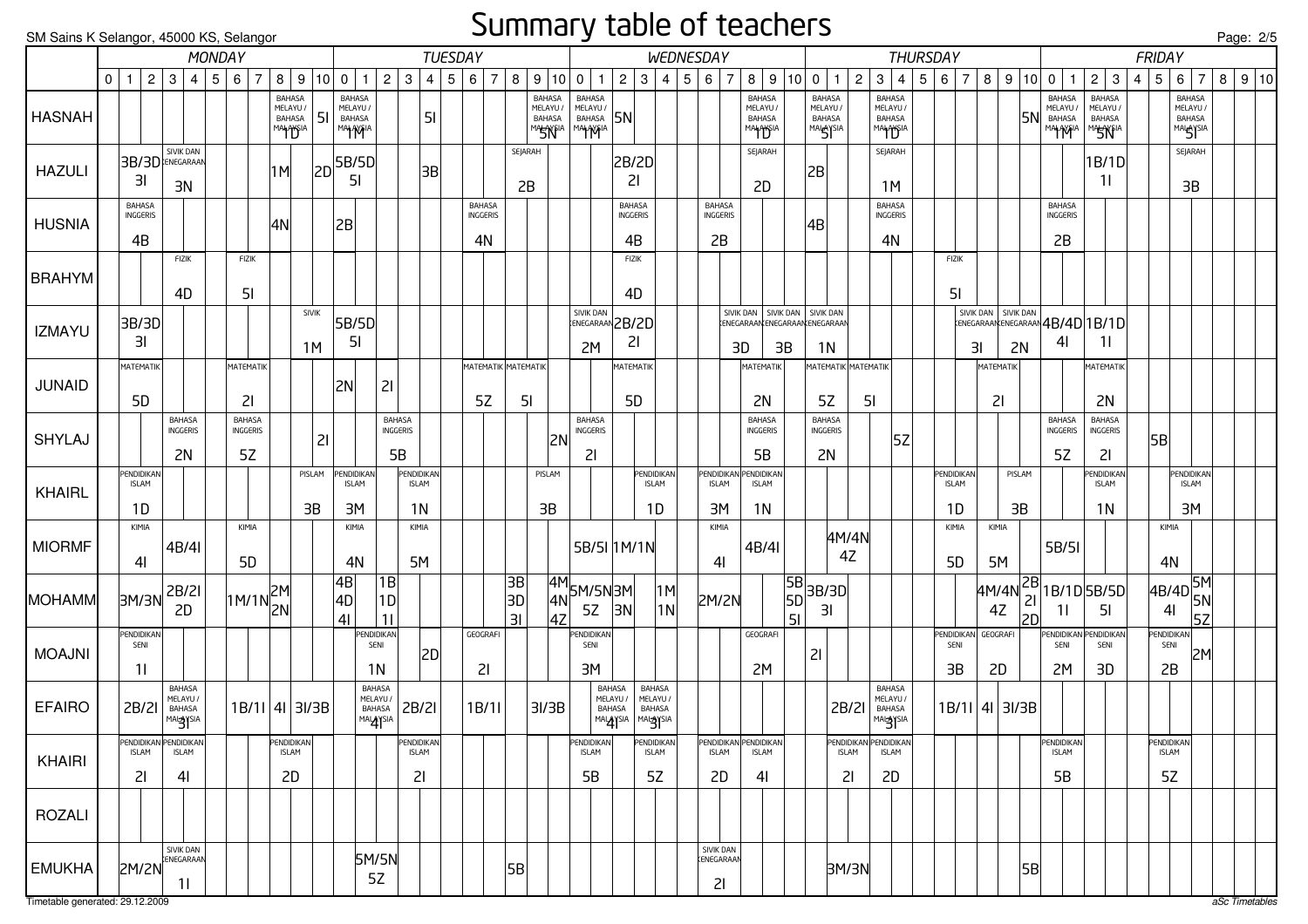#### Summary table of teachers

| SM Sains K Selangor, 45000 KS, Selangor |         |                            |                         |                           |        |                  |    |                           |    |                           |                                  |           |                |                           |                |                |                |                    | $\frac{1}{2}$           |   |                         |                       |                |              |                |    |                         |            |                                  |                         |                |                    |               |                       |   |                   |                |   | <u>Page: 3/5</u>         |  |
|-----------------------------------------|---------|----------------------------|-------------------------|---------------------------|--------|------------------|----|---------------------------|----|---------------------------|----------------------------------|-----------|----------------|---------------------------|----------------|----------------|----------------|--------------------|-------------------------|---|-------------------------|-----------------------|----------------|--------------|----------------|----|-------------------------|------------|----------------------------------|-------------------------|----------------|--------------------|---------------|-----------------------|---|-------------------|----------------|---|--------------------------|--|
|                                         |         |                            |                         |                           | MONDAY |                  |    |                           |    |                           |                                  |           | <b>TUESDAY</b> |                           |                |                |                |                    |                         |   | WEDNESDAY               |                       |                |              |                |    |                         |            | <b>THURSDAY</b>                  |                         |                |                    |               |                       |   | <b>FRIDAY</b>     |                |   |                          |  |
|                                         | $\circ$ | $\overline{1}$             | $2^{\circ}$<br>$3 \mid$ | $\overline{4}$            | 5 6    | $\overline{7}$   |    | 8   9   10   0            |    | $\overline{1}$            | $\overline{2}$                   | 3         | 4   5   6      | $\overline{7}$            |                | 8   9   10   0 | $\mathbf{1}$   | $\sqrt{2}$         | 3 <br>4                 | 5 | $6 \mid 7$              | 8   9   10   0        |                |              | $\overline{1}$ | 2  | $\mathbf{3}$            | $4 \mid 5$ | $\overline{7}$<br>6 <sup>1</sup> |                         |                | 8   9   10   0   1 |               | $2 \mid 3$            | 4 | $5 \mid 6$        | $\overline{7}$ | 8 | $\vert 9 \vert 10 \vert$ |  |
|                                         |         | <b>FIZIK</b>               |                         |                           |        |                  |    | <b>FIZIK</b>              |    |                           |                                  |           |                |                           | FIZIK          |                |                |                    | <b>FIZIK</b>            |   | <b>FIZIK</b>            | <b>FIZIK</b>          |                |              |                |    |                         |            | <b>FIZIK</b>                     | <b>FIZIK</b>            |                |                    |               | <b>FIZIK</b>          |   | <b>FIZIK</b>      |                |   |                          |  |
| <b>MURNIO</b>                           |         |                            |                         |                           |        |                  |    |                           |    |                           |                                  |           |                |                           |                |                |                |                    |                         |   |                         |                       |                |              |                |    |                         |            |                                  |                         |                |                    |               |                       |   |                   |                |   |                          |  |
|                                         |         | 5B                         |                         |                           |        |                  |    | 5Z                        |    |                           |                                  |           |                |                           | 4N             |                |                |                    | 41                      |   | 5Z                      | 5M                    |                |              |                |    |                         |            | 4N                               | 5B                      |                |                    |               | 4 <sub>l</sub>        |   | 5M                |                |   |                          |  |
| <b>MUSLIH</b>                           |         |                            |                         |                           |        | SEJARAH          |    |                           | 5M |                           |                                  |           |                |                           | SEJARAH        | 3N             |                | 5B                 | SEJARAH                 |   |                         | SEJARAH               |                |              |                |    |                         | 2M         | SEJARAH                          |                         |                |                    |               | SEJARAH               |   | 3M                | 21             |   |                          |  |
|                                         |         |                            |                         |                           |        | 5B               |    |                           |    |                           |                                  |           |                |                           | 2M             |                |                |                    | 3M                      |   |                         | 21                    |                |              |                |    |                         |            | 5M                               |                         |                |                    |               | 3N                    |   |                   |                |   |                          |  |
|                                         |         |                            |                         |                           |        | <b>BAHASA</b>    |    | <b>BAHASA</b>             |    |                           | <b>BAHASA</b>                    |           |                | <b>BAHASA</b>             |                |                |                |                    |                         |   |                         | BAHASA                |                |              |                |    |                         |            | <b>BAHASA</b>                    | BAHASA                  |                |                    | <b>BAHASA</b> |                       |   |                   |                |   |                          |  |
| <b>MUZAIM</b>                           |         |                            |                         |                           |        | <b>INGGERIS</b>  |    | INGGERIS                  |    |                           | INGGERIS                         |           |                | <b>INGGERIS</b>           |                | 2M             |                |                    |                         |   |                         | INGGERIS              |                |              |                |    |                         | 5M         | INGGERIS                         | INGGERIS                |                |                    | INGGERIS      |                       |   | 51                | 2D             |   |                          |  |
|                                         |         |                            |                         |                           |        | 5M               |    | 2M                        |    |                           | 5 <sub>l</sub>                   |           |                | 2D                        |                |                |                |                    |                         |   |                         | 5 <sub>l</sub>        |                |              |                |    |                         |            | 2D                               | 2M                      |                |                    | 5M            |                       |   |                   |                |   |                          |  |
|                                         |         |                            |                         |                           |        |                  |    |                           |    |                           |                                  |           |                |                           |                |                |                |                    |                         |   |                         |                       |                |              |                |    |                         |            |                                  |                         |                |                    |               |                       |   |                   |                |   |                          |  |
| <b>ALWANI</b>                           |         |                            |                         |                           |        |                  |    |                           |    |                           |                                  |           |                |                           |                |                |                |                    |                         |   |                         |                       |                |              |                |    |                         |            |                                  |                         |                |                    |               |                       |   |                   |                |   |                          |  |
|                                         |         | PENDIDIKAN PENDIDIKAN      |                         |                           |        |                  |    |                           |    |                           | PENDIDIKAN                       |           |                | Pendidikan                |                |                | PENDIDIKAN     |                    | <b>PENDIDIKAN</b>       |   | PENDIDIKAN              |                       |                |              | PENDIDIKAN     |    | PENDIDIKAN              |            |                                  |                         |                |                    |               | PENDIDIKAN PENDIDIKAN |   | <b>PENDIDIKAN</b> |                |   |                          |  |
| <b>HAMIDH</b>                           |         | <b>ISLAM</b>               |                         | <b>ISLAM</b>              |        |                  |    |                           |    |                           | <b>ISLAM</b>                     |           |                | <b>ISLAM</b>              |                |                | <b>ISLAM</b>   |                    | <b>ISLAM</b>            |   | <b>ISLAM</b>            |                       |                | <b>ISLAM</b> |                |    | <b>ISLAM</b>            |            |                                  |                         |                |                    | <b>ISLAM</b>  | <b>ISLAM</b>          |   | <b>ISLAM</b>      |                |   |                          |  |
|                                         |         | 4D                         |                         | 5M                        |        |                  |    |                           |    |                           | 2N                               |           |                | 2M                        |                |                | 5 <sub>l</sub> |                    | 2N                      |   | 5M                      |                       |                | 2M           |                |    | 4D                      |            |                                  |                         |                |                    | 51            | 2M                    |   | 2N                |                |   |                          |  |
|                                         |         |                            |                         |                           |        |                  |    |                           |    |                           |                                  |           |                |                           |                |                |                |                    |                         |   |                         |                       |                |              |                |    |                         |            |                                  |                         |                |                    |               |                       |   |                   |                |   |                          |  |
| RALIZA                                  |         |                            |                         |                           |        |                  | 3I |                           | 3M |                           |                                  |           | 3N             |                           |                | 21             |                |                    | 2M                      |   |                         | 3M                    |                |              |                |    | 2N                      |            | 31                               |                         | 3N             |                    |               |                       |   |                   |                |   |                          |  |
|                                         |         | <b>BAHASA</b>              |                         |                           |        |                  |    |                           |    | <b>BAHASA</b>             | SIVIK DAN                        |           |                |                           |                |                |                | <b>BAHASA</b>      |                         |   | BAHASA                  |                       |                |              | BAHASA         |    |                         |            |                                  |                         |                |                    |               |                       |   |                   |                |   |                          |  |
| YATIAM                                  |         | <b>INGGERIS</b>            |                         |                           |        |                  |    | Bahasa<br>Inggeris        | 4B | INGGERIS                  | KENEGARAAN                       |           |                |                           | 4 <sub>l</sub> | 1B             |                | INGGERIS           |                         |   | <b>INGGERIS</b>         |                       |                | 4B 41        | INGGERIS       |    |                         |            |                                  | SIVIK DAN<br>KENEGARAAN |                | 4D                 |               |                       |   | 31                |                |   |                          |  |
|                                         |         | 1B                         |                         |                           |        |                  |    | 4D                        |    | 3I                        | 2D                               |           |                |                           |                |                |                | 31                 |                         |   | 4D                      |                       |                |              | 1B             |    |                         |            |                                  | 2B                      |                |                    |               |                       |   |                   |                |   |                          |  |
|                                         |         |                            |                         |                           |        | SEJARAH          |    |                           |    | GEOGRAFI                  | GEOGRAFI                         |           |                | GEOGRAFI                  |                |                |                |                    |                         |   |                         |                       |                |              |                |    | GEOGRAFI                |            |                                  |                         |                |                    | GEOGRAFI      | SEJARAH               |   |                   |                |   |                          |  |
| <b>NRLIZA</b>                           |         |                            |                         |                           |        |                  |    |                           |    |                           |                                  |           |                | 1M                        | 3M             | 4B             |                |                    | 4N                      |   |                         |                       | 3N             |              |                |    |                         |            |                                  | 3B                      |                | 11                 |               |                       |   |                   | M              |   |                          |  |
|                                         |         |                            |                         | <b>MATEMATIK</b>          |        | 4N               |    | <b>MATEMATIK</b>          |    | 11                        | 3B<br><b>MATEMATIK MATEMATIK</b> |           |                |                           |                | MATEMATIK      |                |                    | MATEMATIK MATEMATIK     |   |                         |                       |                |              |                |    | 3M<br>MATEMATIK         |            | MATEMATIK MATEMATIK              |                         |                |                    | 3N            | 4B                    |   |                   |                |   |                          |  |
| <b>MAIZUR</b>                           |         |                            |                         |                           |        |                  |    |                           |    |                           |                                  |           |                |                           |                |                |                |                    |                         |   |                         |                       |                |              |                |    |                         |            |                                  |                         |                |                    |               |                       |   |                   |                |   |                          |  |
|                                         |         |                            |                         | 4M                        |        |                  |    | 5B                        |    |                           | 4Z                               | <b>5N</b> |                |                           |                | 4D             |                | 4M                 | 5B                      |   |                         |                       |                |              |                |    | 4Z                      |            | <b>5N</b>                        | 4D                      |                |                    |               |                       |   |                   |                |   |                          |  |
|                                         |         | <b>BAHASA</b><br>MELAYU    |                         | <b>BAHASA</b><br>MELAYU   |        | BAHASA<br>MELAYU |    |                           |    |                           |                                  |           |                | BAHASA<br>MELAYU          |                |                |                |                    | <b>BAHASA</b><br>MELAYU |   | <b>BAHASA</b><br>MELAYU |                       |                |              |                |    | <b>BAHASA</b><br>MELAYU |            | <b>BAHASA</b><br>MELAYU          |                         |                |                    |               |                       |   |                   |                |   |                          |  |
| PNMIZA                                  |         |                            |                         |                           |        |                  |    |                           |    |                           |                                  |           | 4N             |                           |                |                |                |                    |                         |   |                         |                       |                |              |                |    |                         |            |                                  |                         |                | 4N                 |               |                       |   |                   |                |   |                          |  |
|                                         |         | 4N                         |                         | 3B                        |        | 3N               |    | PENDIDIKAN                |    |                           |                                  |           |                | 3N                        | PENDIDIKAN     |                |                |                    | 3B<br>PENDIDIKAN        |   | 4N                      | PENDIDIKAN PENDIDIKAN |                | PENDIDIKAN   |                |    | 3B<br>PENDIDIKAN        |            | 3N                               | PENDIDIKAN              |                |                    |               |                       |   |                   |                |   |                          |  |
| YATIAB                                  |         |                            |                         |                           |        |                  |    | SENI                      |    |                           |                                  |           |                |                           | SENI           |                |                |                    | SENI                    |   | SENI                    | SENI                  |                | SENI         |                |    | SENI                    |            |                                  | SENI                    |                |                    |               |                       |   |                   |                |   |                          |  |
|                                         |         |                            |                         |                           |        |                  |    | 2N                        |    |                           |                                  |           |                |                           | 1M             |                |                |                    | 3N                      |   | 1B                      | 31                    |                | 2D           |                |    | 21                      |            |                                  | 1D                      |                |                    |               |                       |   |                   |                |   |                          |  |
|                                         |         |                            |                         |                           |        | SAINS            |    | SAINS                     |    | MAT                       |                                  |           |                |                           | SAINS          |                | MAT            |                    |                         |   | MATEMATIK               |                       | SAINS          |              |                |    |                         |            |                                  |                         |                |                    |               | MATEMATIK             |   |                   |                |   |                          |  |
| <b>HIDAYT</b>                           |         |                            |                         |                           |        |                  |    |                           |    |                           |                                  |           | 31             |                           |                |                |                |                    |                         |   |                         |                       |                | 1B           |                | 3D |                         |            |                                  |                         |                |                    |               |                       |   |                   | B              |   |                          |  |
|                                         |         |                            |                         |                           |        | 3D               |    | 1B                        |    | 1B                        |                                  |           |                |                           | 1B             |                | 1B             |                    |                         |   | 3I                      |                       | 3D             |              |                |    |                         |            |                                  |                         |                |                    |               | 31                    |   |                   |                |   |                          |  |
|                                         |         |                            |                         | <b>BIOLOGI</b>            |        |                  |    | <b>BIOLOGI</b>            |    |                           | <b>BIOLOGI</b>                   |           |                |                           | <b>BIOLOGI</b> | <b>BIOLOGI</b> |                | <b>BIOLOGI</b>     |                         |   |                         |                       | <b>BIOLOGI</b> |              | <b>BIOLOGI</b> |    |                         |            | <b>BIOLOGI</b>                   |                         | <b>BIOLOGI</b> |                    |               |                       |   |                   |                |   |                          |  |
| PNUYUN                                  |         |                            |                         | 5Z                        |        |                  |    | 5 <sub>l</sub>            |    |                           | 4B                               |           |                | 5D                        |                | 5B             |                | 5 <sub>l</sub>     |                         |   |                         |                       | 5Z             |              | 4B             |    |                         |            | 5B                               |                         | 5 <sub>D</sub> |                    |               |                       |   |                   |                |   |                          |  |
|                                         |         | <b>MATEMATIK MATEMATIK</b> |                         |                           |        |                  |    |                           |    | <b>MATEMATIK</b>          | SAINS                            |           |                | SAINS                     |                |                | SAINS          |                    |                         |   |                         | SAINS                 |                |              |                |    | SAINS                   |            |                                  |                         |                |                    | SAINS         |                       |   | MATEMATIK         |                |   |                          |  |
| <b>RADIF</b>                            |         |                            |                         |                           |        |                  |    | 3N                        |    |                           |                                  |           |                |                           |                |                |                |                    | 2D                      |   |                         |                       | 31             |              |                |    |                         |            |                                  |                         |                | 2M                 |               |                       |   |                   | 2B             |   |                          |  |
|                                         |         | 2D                         |                         | 2M                        |        |                  |    |                           |    | 2M                        | 31                               |           |                | 2B                        |                |                | 3N             |                    |                         |   |                         | 2B                    |                |              |                |    | 3N                      |            |                                  |                         |                |                    | 31            |                       |   | 2D                |                |   |                          |  |
|                                         |         |                            |                         | <b>BAHASA</b><br>INGGERIS |        |                  |    | <b>BAHASA</b><br>INGGERIS |    | <b>BAHASA</b><br>INGGERIS | <b>BAHASA</b><br><b>INGGERIS</b> |           |                | <b>BAHASA</b><br>INGGERIS |                |                |                | BAHASA<br>INGGERIS |                         |   | BAHASA<br>INGGERIS      |                       |                |              |                |    |                         |            | <b>BAHASA</b><br>INGGERIS        |                         |                |                    |               |                       |   |                   |                |   |                          |  |
| <b>RIHANA</b>                           |         |                            |                         | 1M                        |        |                  |    | 3M                        |    | 3B                        | 3M                               |           |                | 4Z                        |                | 1M             |                | 3B                 |                         |   | 4Z                      |                       |                | 3M           |                |    |                         |            | 1M                               |                         |                |                    |               |                       |   | 3B                | 4Z             |   |                          |  |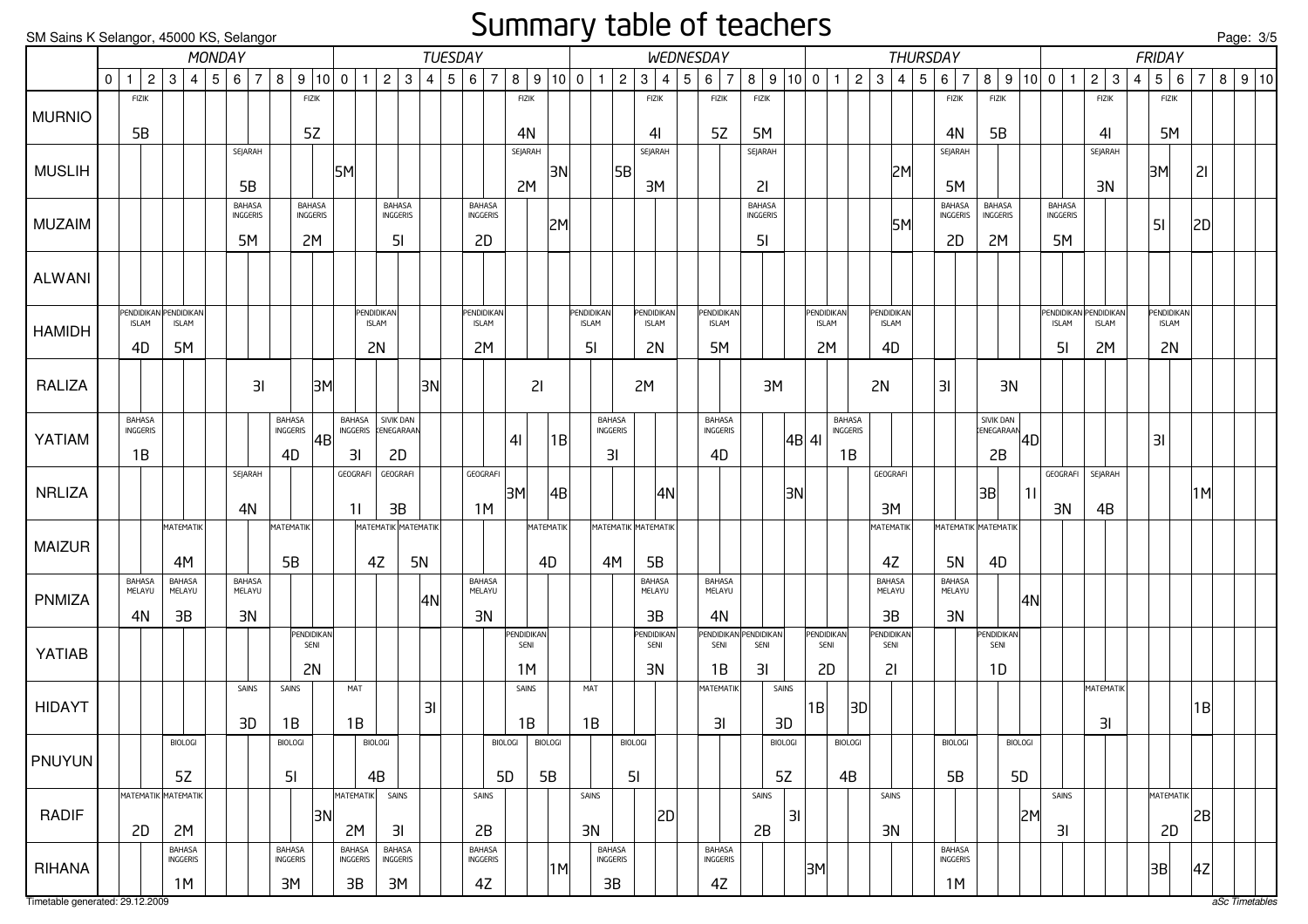#### Summary table of teachers

SM Sains K Selangor, 45000 KS, Selangor

| SM Sains K Selangor, 45000 KS, Selangor |                                                |                |                                     |                   |                                                                 |                    |                                             |                                                                 |                                                 |                                                   |                                                               |                     |     |                                                             |                                                               |                                                        |                                          |                                                                                    |              |       |                                  |                                          |                                                   |                              |                                  |                             |    |                                                                          |                                                                                                                                                                                                                                                                                                                                                                                                     |                        |    |                 |                                                 |                                                        |                                          |                                      |    |                                                                                                                                                                                                                      |                                                        |   |                                                |                                                                  |                | Page: 4/5 |                          |  |
|-----------------------------------------|------------------------------------------------|----------------|-------------------------------------|-------------------|-----------------------------------------------------------------|--------------------|---------------------------------------------|-----------------------------------------------------------------|-------------------------------------------------|---------------------------------------------------|---------------------------------------------------------------|---------------------|-----|-------------------------------------------------------------|---------------------------------------------------------------|--------------------------------------------------------|------------------------------------------|------------------------------------------------------------------------------------|--------------|-------|----------------------------------|------------------------------------------|---------------------------------------------------|------------------------------|----------------------------------|-----------------------------|----|--------------------------------------------------------------------------|-----------------------------------------------------------------------------------------------------------------------------------------------------------------------------------------------------------------------------------------------------------------------------------------------------------------------------------------------------------------------------------------------------|------------------------|----|-----------------|-------------------------------------------------|--------------------------------------------------------|------------------------------------------|--------------------------------------|----|----------------------------------------------------------------------------------------------------------------------------------------------------------------------------------------------------------------------|--------------------------------------------------------|---|------------------------------------------------|------------------------------------------------------------------|----------------|-----------|--------------------------|--|
|                                         |                                                |                |                                     | MONDAY            |                                                                 |                    |                                             |                                                                 |                                                 |                                                   |                                                               | <b>TUESDAY</b>      |     |                                                             |                                                               |                                                        |                                          |                                                                                    |              |       |                                  |                                          | WEDNESDAY                                         |                              |                                  |                             |    |                                                                          |                                                                                                                                                                                                                                                                                                                                                                                                     |                        |    | <b>THURSDAY</b> |                                                 |                                                        |                                          |                                      |    |                                                                                                                                                                                                                      |                                                        |   | <b>FRIDAY</b>                                  |                                                                  |                |           |                          |  |
|                                         | $0 \mid 1$                                     | $\overline{2}$ |                                     | 3   4   5   6   7 |                                                                 |                    | 8   9   10   0                              |                                                                 | $\mathbf{1}$                                    | $\overline{c}$                                    | 3                                                             | 4                   | 5 6 | $\overline{7}$                                              |                                                               | 8   9   10   0                                         |                                          |                                                                                    | $\mathbf{1}$ | 2     | 3                                |                                          | 4   5   6   7                                     | 8                            | 9 10 0                           |                             |    | $\overline{1}$                                                           | $\overline{2}$                                                                                                                                                                                                                                                                                                                                                                                      | $\mathbf{3}$           |    | 4 5 6 7         |                                                 |                                                        |                                          | 8   9   10   0                       |    | $\mathbf{1}$                                                                                                                                                                                                         | 2<br>3                                                 | 4 | 5 6                                            |                                                                  | $\overline{7}$ | 8         | $\vert 9 \vert 10 \vert$ |  |
| <b>PNROSS</b>                           | 2M/2N                                          |                |                                     |                   |                                                                 |                    |                                             |                                                                 |                                                 |                                                   |                                                               |                     |     |                                                             |                                                               |                                                        |                                          |                                                                                    |              | 1M/1N |                                  |                                          |                                                   |                              |                                  |                             |    | 3M/3N                                                                    |                                                                                                                                                                                                                                                                                                                                                                                                     |                        |    |                 |                                                 |                                                        |                                          |                                      |    |                                                                                                                                                                                                                      |                                                        |   |                                                |                                                                  |                |           |                          |  |
| <b>ROZANA</b>                           |                                                |                | 2B/2D<br>21                         |                   | $\left 1M/1N\right \begin{matrix} 2M\\ 2N \end{matrix} \right $ |                    | 4M                                          |                                                                 | 5M/5N<br>5Z                                     |                                                   |                                                               |                     |     |                                                             | 4D                                                            |                                                        | 4M<br>4Z                                 | 4N 4M                                                                              |              |       |                                  | 1M <br> 1N                               | <b>2M/2N</b>                                      |                              |                                  |                             |    | $\vert_{\rm 4D}\vert^{\rm 4M/4N}$<br>4Z                                  |                                                                                                                                                                                                                                                                                                                                                                                                     |                        |    |                 |                                                 |                                                        | $4Z$                                     |                                      | 21 | 4M/4N 2B SIVIK DAN<br>3M                                                                                                                                                                                             |                                                        |   |                                                |                                                                  |                |           |                          |  |
| <b>SABIBH</b>                           | PENDIDIKAN<br><b>ISLAM</b><br>1M               |                |                                     |                   | Pendidikan<br><b>ISLAM</b><br>1B                                |                    | PENDIDIKAN<br><b>ISLAM</b><br>4Z            |                                                                 |                                                 |                                                   |                                                               |                     |     | PENDIDIKAN<br><b>ISLAM</b><br>1B                            |                                                               | <b>ENDIDIKAN</b><br><b>ISLAM</b><br>5D                 |                                          |                                                                                    |              |       | PENDIDIKAN<br><b>ISLAM</b><br>4Z |                                          | PENDIDIKAN<br><b>ISLAM</b><br>1M                  |                              | PENDIDIKAN<br><b>ISLAM</b><br>5N |                             |    |                                                                          | PENDIDIKAN<br><b>ISLAM</b><br>5D                                                                                                                                                                                                                                                                                                                                                                    |                        |    |                 | Pendidikan <br><b>ISLAM</b><br>1B               |                                                        |                                          | PENDIDIKAN<br><b>ISLAM</b><br>1M     |    |                                                                                                                                                                                                                      |                                                        |   | <b>PENDIDIKAN</b><br><b>ISLAM</b><br><b>5N</b> |                                                                  |                |           |                          |  |
| <b>SZLYNI</b>                           |                                                |                |                                     |                   |                                                                 |                    | <b>BAHASA</b><br>INGGERIS<br>1 <sub>N</sub> |                                                                 |                                                 |                                                   | <b>BAHASA</b><br>INGGERIS<br>4 <sub>l</sub>                   |                     | 1N  |                                                             |                                                               |                                                        |                                          |                                                                                    |              |       |                                  |                                          |                                                   |                              |                                  |                             |    |                                                                          |                                                                                                                                                                                                                                                                                                                                                                                                     |                        |    |                 | <b>BAHASA</b><br>INGGERIS<br>1 <sub>N</sub>     |                                                        |                                          | BAHASA<br>INGGERIS<br>4 <sub>l</sub> |    | AB/4D<br>41                                                                                                                                                                                                          |                                                        |   |                                                |                                                                  | 4 <sub>l</sub> |           |                          |  |
| <b>PNSJIK</b>                           | MATEMATIK MATEMATIK<br>TAMBAHAN TAMBAHAN<br>5M |                | 5 <sub>l</sub>                      |                   | MATEMATIK<br>TAMBAHAN<br>4B                                     |                    | MATEMATIK<br>4N                             |                                                                 |                                                 |                                                   |                                                               |                     |     | <b>MATEMATIK</b><br>4B                                      | 5M                                                            |                                                        |                                          |                                                                                    |              |       |                                  | 4B                                       | MATEMATIK MATEMATIK<br>TAMBAHAN<br>5 <sub>l</sub> | 4N                           |                                  |                             |    |                                                                          | MATEMATIK<br>TAMBAHAN<br>5M                                                                                                                                                                                                                                                                                                                                                                         |                        | 51 |                 | МАТЕМАТІК МАТЕМАТІК<br>TAMBAHAN<br>4B           |                                                        | 4B                                       |                                      |    |                                                                                                                                                                                                                      |                                                        |   |                                                |                                                                  |                |           |                          |  |
| <b>NLINAH</b>                           |                                                |                |                                     |                   | BAHASA<br>MELAYU /<br>BAHASA<br>MA <del>U</del> AYSIA           |                    | 5D                                          |                                                                 | BMELAYU<br>2D                                   |                                                   |                                                               | 5D                  |     | BAHASA<br>MELAYU /<br>BAHASA<br><b>MADYNFIA</b>             |                                                               | BAHASA<br>MELAYU /<br><b>BAHASA</b><br>MARAYSIA        |                                          | BMELAYU<br>2D                                                                      |              | 5Z    |                                  |                                          |                                                   |                              |                                  |                             |    | <b>BAHASA</b><br>MELAYU/<br><b>BAHASA</b><br>MASTORIA                    |                                                                                                                                                                                                                                                                                                                                                                                                     |                        |    |                 |                                                 | <b>BAHASA</b><br>MELAYU /<br>BAHASA<br><b>MADYYSIA</b> |                                          |                                      | 5Z | BMELAYU<br>2D                                                                                                                                                                                                        | BAHASA<br>MELAYU /<br><b>BAHASA</b><br><b>MARAYSIA</b> |   |                                                | BAHASA<br>MELAYU /<br><b>BAHASA</b><br>MASTONA                   |                |           |                          |  |
| NRHAWA                                  |                                                |                |                                     |                   |                                                                 | BAHASA<br>MALAYSIA | MELAYU /<br>BAHASA 5B                       |                                                                 |                                                 |                                                   |                                                               | 5B                  |     | <b>BAHASA</b><br>MELAYU<br><b>BAHASA</b><br><b>MAHANFIA</b> |                                                               | BAHASA<br>MELAYU /<br><b>BAHASA</b><br><b>MASTYFIA</b> |                                          |                                                                                    |              | 5M    |                                  |                                          | BAHASA<br>MELAYU /<br>BAHASA<br>MAHAYSIA MALAYSIA | BAHASA<br>MELAYU /<br>BAHASA |                                  |                             |    | <b>BAHASA</b><br>MELAYU /<br>BAHASA<br>MA <del>SY</del> SIA              |                                                                                                                                                                                                                                                                                                                                                                                                     |                        |    |                 |                                                 |                                                        | BAHASA<br>MELAYU /<br>BAHASA<br>MALAYSIA |                                      |    | BAHASA<br>MELAYU /<br><b>5M</b> BAHASA<br>MAHANTIA                                                                                                                                                                   | <b>BAHASA</b><br>MELAYU /<br>BAHASA<br><b>MASTYPIA</b> |   |                                                | <b>BAHASA</b><br>MELAYU /<br><b>BAHASA</b><br>MASB <sup>IA</sup> |                |           |                          |  |
| <b>AZNIAH</b>                           |                                                |                | MATEMATIK<br>TAMBAHAN<br>4N         |                   |                                                                 |                    | MATEMATIK<br>5M                             |                                                                 |                                                 | <b>MATEMATIK</b><br>4N                            |                                                               | ATEMATINA ATEMATINA |     | <b>MATEMATIK</b><br>3D                                      |                                                               | MATEMATIK<br>4 <sub>l</sub>                            |                                          | 3D                                                                                 |              |       | MATEMATIK<br>5M                  |                                          |                                                   |                              |                                  |                             | 4N | MATEMATIK<br>4                                                           |                                                                                                                                                                                                                                                                                                                                                                                                     |                        |    |                 |                                                 |                                                        | MATEMATIK<br>3M                          |                                      |    |                                                                                                                                                                                                                      | MATEMATIK<br>3M                                        |   |                                                | MATEMATIK<br>3D                                                  |                |           |                          |  |
| PAUJIA                                  |                                                |                |                                     |                   | GEOGRAFI<br>1D                                                  | 1 <sub>N</sub>     | 1B                                          |                                                                 |                                                 |                                                   |                                                               |                     |     |                                                             | GEOGRAFI<br>2N                                                |                                                        | 2B 31                                    |                                                                                    |              |       |                                  |                                          | 3D                                                | GEOGRAFI<br>1B               |                                  |                             |    |                                                                          |                                                                                                                                                                                                                                                                                                                                                                                                     | GEOGRAFI<br>2B         |    |                 | 2N                                              |                                                        | GEOGRAFI<br>1 <sub>N</sub>               |                                      | 1D | GEOGRAFI<br>3D                                                                                                                                                                                                       |                                                        |   |                                                | GEOGRAFI<br>3I                                                   |                |           |                          |  |
| <b>WNORFZ</b>                           | MATEMATIK MATEMATIK<br>5N                      |                | TAMBAHAN TAMBAHAN<br>5 <sub>D</sub> |                   | MATEMATIK<br>TAMBAHAN<br>4Z                                     |                    | MATEMATIK<br><b>TAMBAHAN</b><br>41          |                                                                 |                                                 | <b>MATEMATIK</b><br>1M                            |                                                               |                     |     |                                                             | 5N                                                            |                                                        |                                          | 4Z                                                                                 |              |       |                                  |                                          | MATEMATIK<br>TAMBAHAN<br>5 <sub>D</sub>           |                              |                                  | 4 <sub>l</sub>              |    |                                                                          | <b>MATEMATIK</b><br>$\left  \frac{1}{14} \frac{1}{14} \frac{1}{14} \frac{1}{14} \frac{1}{14} \frac{1}{14} \frac{1}{14} \frac{1}{14} \frac{1}{14} \frac{1}{14} \frac{1}{14} \frac{1}{14} \frac{1}{14} \frac{1}{14} \frac{1}{14} \frac{1}{14} \frac{1}{14} \frac{1}{14} \frac{1}{14} \frac{1}{14} \frac{1}{14} \frac{1}{14} \frac{1}{14} \frac{1}{14} \frac{1}{14} \frac{1}{14} \frac{1}{14} \$<br>5N |                        |    |                 | MATEMATIK<br>TAMBAHAN<br>41                     | $\vert$ 1M $\vert$                                     |                                          |                                      |    |                                                                                                                                                                                                                      | MATEMATIK<br>TAMBAHAN<br>4Z                            |   | MATEMATIK<br>1M                                |                                                                  |                |           |                          |  |
| YUZINI                                  |                                                |                |                                     |                   | BAHASA<br>MELAYU /<br>BAHASA                                    |                    |                                             |                                                                 | BAHASA<br>MELAYU /<br>BAHASA<br><b>MALAYSIA</b> |                                                   | <b>BAHASA</b><br>MELAYU /<br><b>BAHASA</b><br><b>MADAYFIA</b> |                     |     |                                                             | PENDIDIKAN<br><b>MUZIK</b><br>1M                              |                                                        |                                          | PENDIDIKAN<br>MUZIK<br>3M                                                          |              |       |                                  |                                          |                                                   |                              |                                  |                             |    | PENDIDIKAN<br><b>MUZIK</b><br>2D                                         | BAHASA<br>MELAYU /<br>BAHASA<br><b>MADAYFIA</b>                                                                                                                                                                                                                                                                                                                                                     |                        |    |                 | BAHASA<br>MELAYU /<br>BAHASA<br><b>MALAYSIA</b> |                                                        | PENDIDIKAN<br>MUZIK<br>1D                |                                      |    | PENDIDIKAN PENDIDIKAN<br><b>MUZIK</b><br>2M                                                                                                                                                                          | MUZIK<br>3D                                            |   | BAHASA<br>MELAYU /<br>BAHASA                   |                                                                  |                |           |                          |  |
| ZARINA                                  | 3M/3N                                          |                | 2B/2D<br>21                         |                   | $\left 1M/1N\right \begin{matrix} 2M\\ 2N \end{matrix}\right $  |                    |                                             | $\begin{array}{c} \n \overline{4B} \\  4D \\  4I\n \end{array}$ |                                                 | 1B<br>$\begin{array}{c} \n\boxed{1}\n\end{array}$ |                                                               |                     |     |                                                             | $\begin{array}{c} \n 3B \\  3D \\  \hline\n 3I\n \end{array}$ |                                                        | $\begin{vmatrix} 4N \\ 4Z \end{vmatrix}$ | $\begin{array}{ c c }\n 4M & 5M/5N & 3M \\  4N & 5Z & 3N \\  4Z & & \n\end{array}$ |              |       |                                  | $\begin{vmatrix} 1M \\ 1N \end{vmatrix}$ | <b>2M/2N</b>                                      |                              |                                  | $\overline{\phantom{a}}$ 51 |    | $\begin{array}{ c c }\n\hline\n5B & 3B/3D \\ 5D & 3I\n\end{array}$<br>31 |                                                                                                                                                                                                                                                                                                                                                                                                     |                        |    |                 |                                                 |                                                        |                                          |                                      |    | $\begin{array}{c c}\n 4M/4N \overline{\begin{array}{c} 2B \\ 2D \end{array}}\n 1B/1D \overline{\begin{array}{c} 5B/5D \\ 5I \end{array}}\n 1B/1D \overline{\begin{array}{c} 5B/5D \\ 5I \end{array}}\n \end{array}}$ |                                                        |   |                                                | 4B/4D 5M<br>4I 5N                                                |                |           |                          |  |
| <b>ZORAHM</b>                           | SAINS<br>1N                                    |                |                                     |                   | KIMIA<br>4D                                                     | KIMIA<br>4M        |                                             |                                                                 |                                                 |                                                   | KIMIA<br>5Z                                                   |                     |     | KIMIA<br>5B                                                 |                                                               |                                                        |                                          | SAINS<br>1N                                                                        |              |       |                                  |                                          |                                                   |                              | KIMIA<br>4D                      |                             |    |                                                                          | KIMIA<br>5B                                                                                                                                                                                                                                                                                                                                                                                         |                        |    |                 | KIMIA<br>5Z                                     |                                                        |                                          |                                      | 1N |                                                                                                                                                                                                                      | KIMIA<br>4M                                            |   |                                                |                                                                  |                |           |                          |  |
| RAJANA                                  | <b>BIOLOGI</b><br>4M                           |                | SAINS<br>1D                         |                   |                                                                 |                    |                                             |                                                                 | SAINS<br>1D                                     |                                                   |                                                               | 1M                  |     | <b>BIOLOGI</b><br>41                                        |                                                               |                                                        |                                          | <b>BIOLOGI</b><br>4N                                                               |              |       |                                  |                                          | <b>BIOLOGI</b><br>4M                              | SAINS<br>1M                  |                                  |                             | 1D |                                                                          |                                                                                                                                                                                                                                                                                                                                                                                                     | <b>BIOLOGI</b><br>41   |    |                 |                                                 |                                                        |                                          |                                      |    | <b>BIOLOGI</b><br>4N                                                                                                                                                                                                 | SAINS<br>1M                                            |   |                                                |                                                                  |                |           |                          |  |
| AHMADK                                  |                                                |                |                                     |                   |                                                                 | 4Z                 | 4D                                          |                                                                 | BAHASA<br>MELAYU/<br>BAHASA<br>MAbyona          |                                                   | <b>BAHASA</b><br>MELAYU<br>1B                                 |                     |     | <b>BAHASA</b><br>MELAYU /<br>BAHASA<br>MALAYSIA             | <b>BAHASA</b><br>MELAYU/<br>BAHASA<br>MAYAYSIA                |                                                        |                                          | <b>BAHASA</b><br>MELAYU /<br>BAHASA<br>MA <del>U</del> BIA                         |              |       |                                  | 4D                                       |                                                   |                              |                                  | 4Z                          |    | BAHASA<br>MELAYU /<br>BAHASA<br>MALAYSIA                                 |                                                                                                                                                                                                                                                                                                                                                                                                     | BAHASA<br>MELAYU<br>1B |    |                 | <b>BAHASA</b><br>MELAYU /<br>BAHASA<br>MALAYSIA |                                                        |                                          |                                      |    |                                                                                                                                                                                                                      | BAHASA<br>MELAYU /<br>BAHASA<br>MAbyona                |   | BAHASA<br>MELAYU<br>1B                         |                                                                  |                |           |                          |  |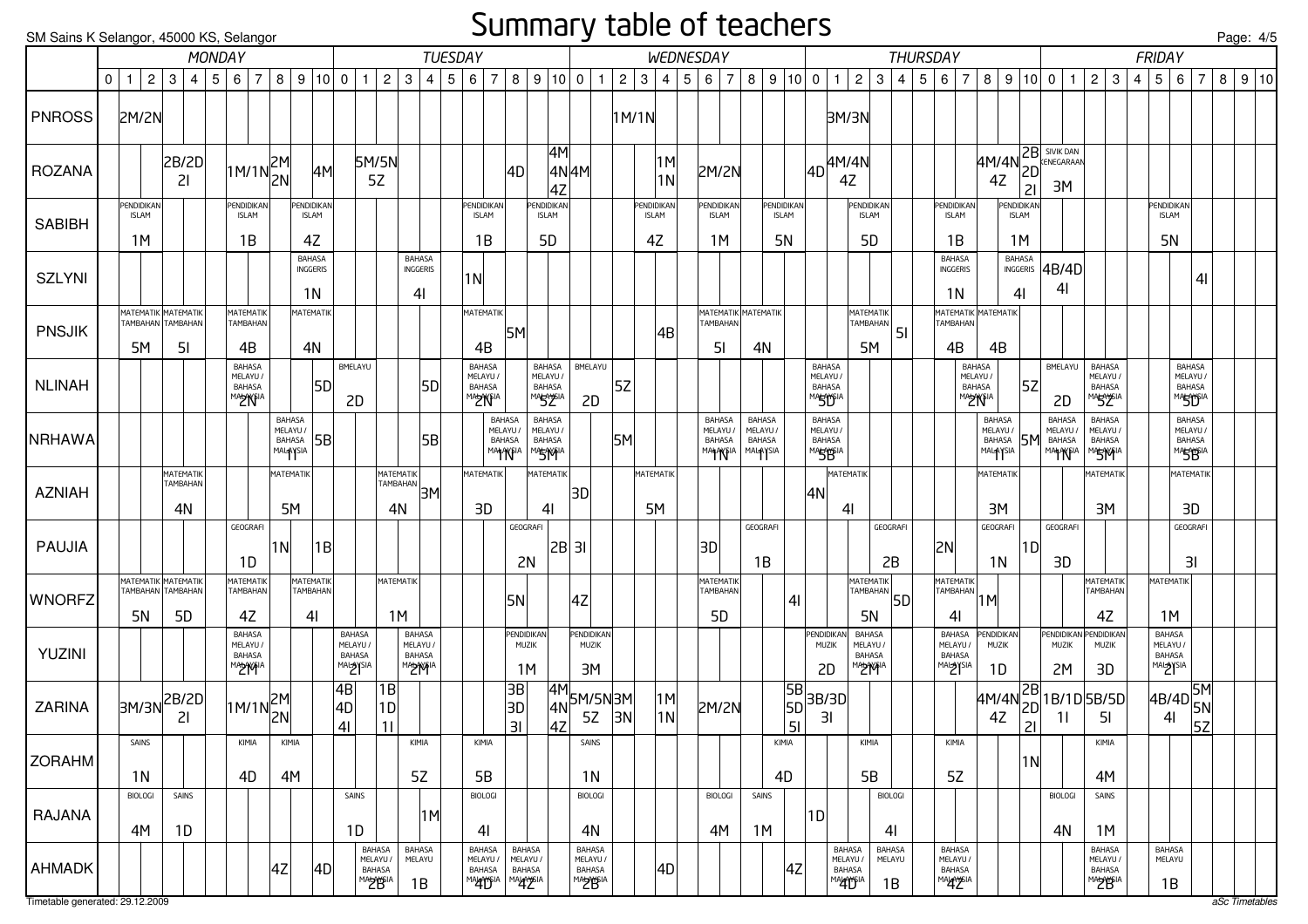#### Summary table of teachers

SM Sains K Selangor, 45000 KS, Selangor Page: 5/5Timetable generated: 29.12.2009 aSc Timetables YATIYR**FIZIK** 4M BAHASA**FIZIK** 4M BAHASA $FIZIK$ 4Z**FIZIK** 4Z**FIZIK** 5D BAHASA $FIZIK$ 5D BAHASA**FIZIK** 5N BAHASA**FIZIK** 5N**FIZIK** 4B $FIZIK$ 4BMAIZAT MELAYU / BAHASA<sup>MA</sup>BU<sup>SIA</sup> BAHASA MELAYU / BAHASA<sup>MA</sup>BUD<sup>IA</sup> BAHASA MELAYU / BAHASA<sup>MA</sup>BU<sup>SIA</sup> **BAHASA**  MELAYU / BAHASAMA<del>y</del>wia **BAHASA**  MELAYU / BAHASAMA<del>y</del>wia MELAYU / BAHASA<sup>m</sup>⁄\$Wi<sup>n</sup> 4B 4B MALAYSIA 4M MELAYU / BAHASAMALAYB<sup>IA</sup> MELAYU / BAHASAMALAYYSIA 4M 4M MELAYU / BAHASA**BAHASA**  MELAYU / BAHASAMA**4AYF**IA MISTEY 5Z 5M 1D 1I 5Z 5M 1M 1B 1N **MONDAY** 0 | 1 | 2 | 3 | 4 | 5 | 6 | 7 | 8 | 9 |10 **TUESDAY** 0 | 1 | 2 | 3 | 4 | 5 | 6 | 7 | 8 | 9 |10| 0 | 1 | 2 | 3 | 4 | 5 | 6 | 7 | 8 | 9 |10 **WEDNESDAY THURSDAY** 0 | 1 | 2 | 3 | 4 | 5 | 6 | 7 | 8 | 9 |10 FRIDAY0 | 1 | 2 | 3 | 4 | 5 | 6 | 7 | 8 | 9 |10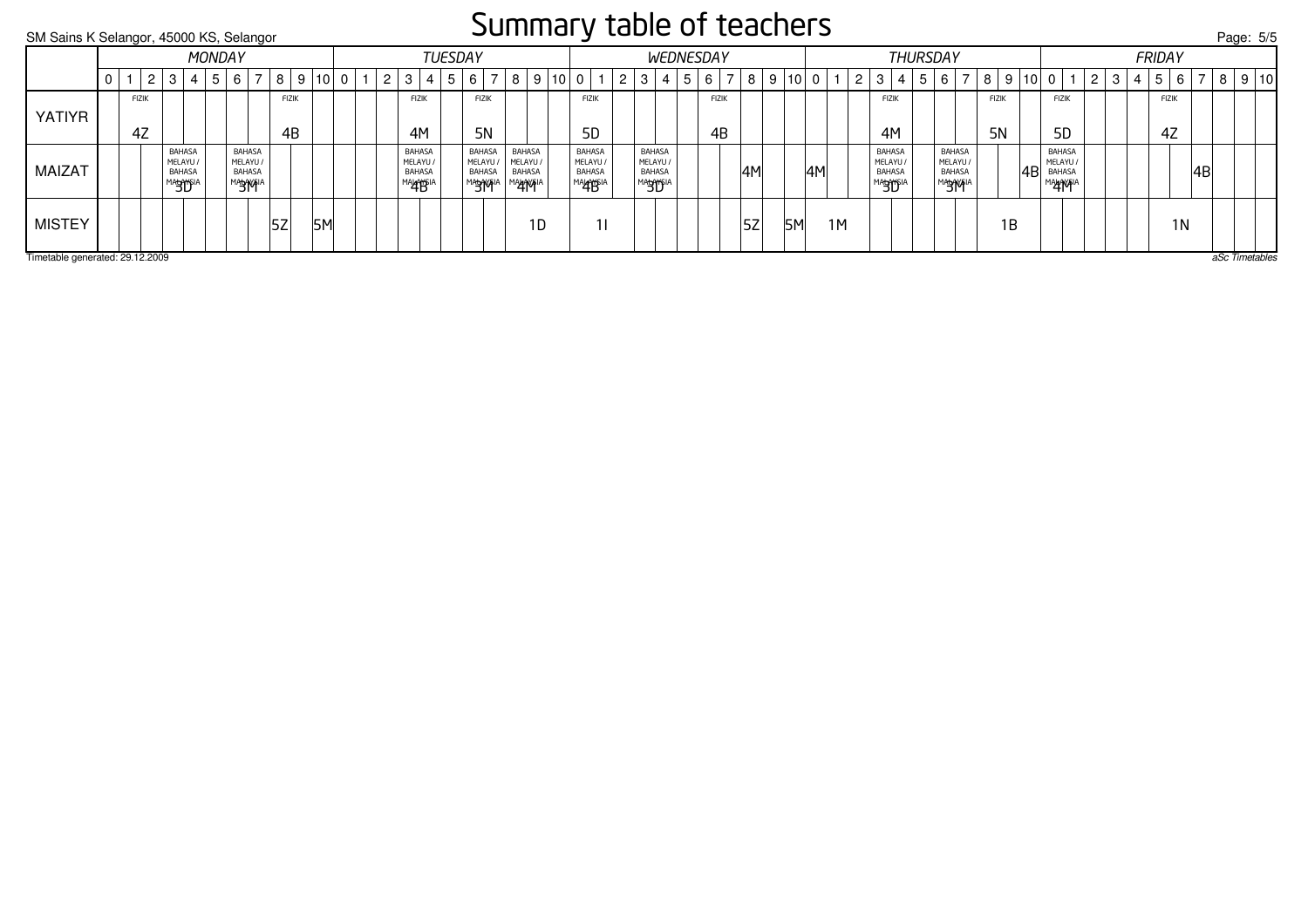# Jadual Kelas 1 BERLIAN.

|                                       | 07:30 - 08:30<br>07:30 - 08:10<br>$07:30 - 08:10$                                                                | 08:30 - 09:05<br>08:10 - 08:50<br>08:10 - 08:50 | 09:05 - 09:40<br>08:50 - 09:30<br>08:50 - 09:30                                                      | 09:40 - 10:15<br>09:30 - 10:10<br>09:30 - 10:10 | З | 10:15 - 10:50<br>10:10 - 10:50<br>10:10 - 10:30      | 10:50 - 11:20<br>10:50 - 11:20<br>10:30 - 11:05 | E | 11:20 - 11:55<br>11:20 - 12:00<br>11:05 - 11:40 | 6 | 11:55 - 12:20<br>12:00 - 12:40<br>11:40 - 12:15                                                             | 12:20 - 13:05<br>12:40 - 13:20<br>15:00 - 15:45 | 8 | 13:05 - 13:40<br>13:20 - 14:00<br>16:00 - 16:45 | 9 | $13:40 - 14:15$<br>17:00 - 17:45                                                |
|---------------------------------------|------------------------------------------------------------------------------------------------------------------|-------------------------------------------------|------------------------------------------------------------------------------------------------------|-------------------------------------------------|---|------------------------------------------------------|-------------------------------------------------|---|-------------------------------------------------|---|-------------------------------------------------------------------------------------------------------------|-------------------------------------------------|---|-------------------------------------------------|---|---------------------------------------------------------------------------------|
| MO                                    | <b>PER</b>                                                                                                       |                                                 | <b>BAHASA INGGERIS</b><br>NORHAYATI BINTI ABDUL MAJEED                                               |                                                 |   | <b>SEJARAH</b><br>AZEAN IRDAWATI BINTI               | <b>RHT</b>                                      |   |                                                 |   | <b>PENDIDIKAN ISLAM</b><br>SABIBAH BT SARMIN<br><b>PENDIDIKAN MORAL</b>                                     |                                                 |   | <b>SAINS</b><br>NUR HIDAYATI BINTI AB JALIL     |   | <b>GEOGRAFI</b><br>SITI PAUJIAH                                                 |
| ПI                                    |                                                                                                                  | <b>MAT</b><br><b>HIDAYT</b>                     | <b>ARAB</b><br>MOHAMM<br><b>JERMAN</b><br>ZARINA<br><b>BAHASA JEPUN</b><br>HANI AZITA BINTI<br>AHMAD |                                                 |   | MOHAMMAD<br><b>BAHASA MELAYU</b><br>AHMAD BIN KHAIRI | <b>RHT</b>                                      |   |                                                 |   | EN MOHD FAIROL<br><b>PENDIDIKAN ISLAM</b><br>SABIBAH BT SARMIN<br><b>PENDIDIKAN MORAL</b><br>EN MOHD FAIROL |                                                 |   | <b>SAINS</b><br>NUR HIDAYATI BINTI AB JALIL     |   | <b>BINTI BOGAL</b><br><b>BAHASA</b><br>INGGERIS<br><b>BINTI ABDUL</b><br>MAJEED |
| We                                    |                                                                                                                  | <b>MAT</b><br><b>HIDAYT</b>                     | <b>SEJARAH</b><br><b>AZEAN</b><br><b>IRDAWATI BINTI</b><br>MOHAMMAD                                  | ENNIE AZORA BINTI OTHMAN                        |   | <b>SIVIK</b>                                         | <b>RHT</b>                                      |   |                                                 |   | <b>PENDIDIKAN SENI</b><br>NORYATI BTE ABU BAKAR                                                             |                                                 |   | <b>GEOGRAFI</b><br>SITI PAUJIAH BINTI BOGAL     |   |                                                                                 |
| $\mathsf{I}$                          | <b>SAINS</b><br><b>NUR HIDAYATI</b><br><b>BINTI AB JALIL</b>                                                     |                                                 | <b>BAHASA INGGERIS</b><br>NORHAYATI BINTI ABDUL MAJEED                                               |                                                 |   | <b>BAHASA MELAYU</b><br>AHMAD BIN KHAIRI             | <b>RHT</b>                                      |   |                                                 |   | <b>PENDIDIKAN ISLAM</b><br>SABIBAH BT SARMIN<br><b>PENDIDIKAN MORAL</b><br>EN MOHD FAIROL                   |                                                 |   | <b>KEMAHIRAN HIDUP</b><br>MRY                   |   |                                                                                 |
| Fr<br>Timetable generated: 29.12.2009 | <b>BAHASA ARAB</b><br>BAHASA JERMAN<br>ZARINA BINTI ABDUL RAHIM<br><b>BAHASA JEPUN</b><br>HANI AZITA BINTI AHMAD | MOHAMMAD                                        |                                                                                                      | PENDIDIKAN JASMANI<br>IZMAYU / HAZULI           |   | <b>RHT</b>                                           |                                                 |   | <b>BAHASA MELAYU</b><br>AHMAD BIN KHAIRI        |   | MATEMATIK<br><b>NUR HIDAYATI</b><br><b>BINTI AB JALIL</b>                                                   |                                                 |   |                                                 |   | aSc Timetables                                                                  |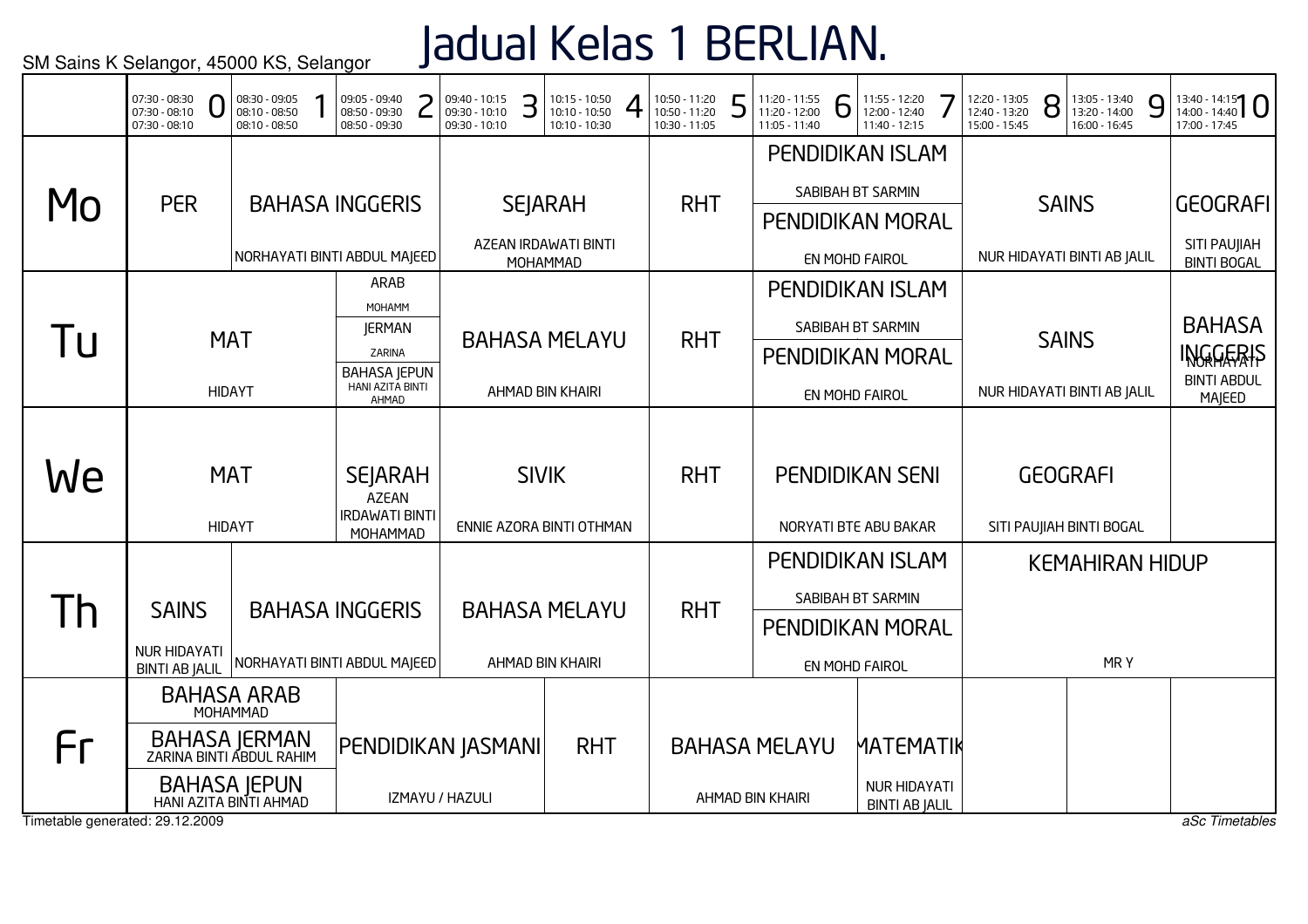### Jadual Kelas 1 DELIMA.

|                                       | 07:30 - 08:30<br>$07:30 - 08:10$<br>$07:30 - 08:10$                                                              | 08:30 - 09:05<br>08:10 - 08:50<br>08:10 - 08:50 | 09:05 - 09:40<br>08:50 - 09:30<br>08:50 - 09:30                                               | 09:40 - 10:15<br>09:30 - 10:10<br>09:30 - 10:10 | З | 10:15 - 10:50<br>10:10 - 10:50<br>10:10 - 10:30                            | 10:50 - 11:20<br>10:50 - 11:20<br>10:30 - 11:05 | 5 | 11:20 - 11:55<br>11:20 - 12:00<br>11:05 - 11:40 | 6 | 11:55 - 12:20<br>12:00 - 12:40<br>11:40 - 12:15                     | 12:20 - 13:05<br>12:40 - 13:20<br>15:00 - 15:45                            | 8 | 13:05 - 13:40<br>13:20 - 14:00<br>16:00 - 16:45 |     | 9 | $13:40 - 14:15$<br>17:00 - 17:45                                  |
|---------------------------------------|------------------------------------------------------------------------------------------------------------------|-------------------------------------------------|-----------------------------------------------------------------------------------------------|-------------------------------------------------|---|----------------------------------------------------------------------------|-------------------------------------------------|---|-------------------------------------------------|---|---------------------------------------------------------------------|----------------------------------------------------------------------------|---|-------------------------------------------------|-----|---|-------------------------------------------------------------------|
| Mo                                    | <b>PER</b>                                                                                                       |                                                 | <b>PENDIDIKAN ISLAM</b><br>KHAIRUL ANUAR BIN HAJI AHMAD                                       |                                                 |   | <b>SAINS</b><br>RAJANANTHINI A. P.                                         | <b>RHT</b>                                      |   |                                                 |   | <b>GEOGRAFI</b><br>SITI PAUJIAH BINTI BOGAL                         | <b>BAHASA MELAYU /</b><br><b>BAHASA MALAYSIA</b><br>HASNAH BINTI MAT ADNAN |   |                                                 |     |   | <b>BAHASA</b><br><b>INGGERIS</b><br>AYU DALILA BT<br><b>KASIM</b> |
| l U                                   |                                                                                                                  | <b>SAINS</b><br>RAJANANTHINI A. P.              | ARAB<br>MOHAMM<br><b>JERMAN</b><br>ZARINA<br><b>BAHASA JEPUN</b><br>HANI AZITA BINTI<br>AHMAD |                                                 |   | <b>MATEMATIK</b><br>HASLINDA BINTI YUSOFF                                  | <b>RHT</b>                                      |   |                                                 |   | <b>SIVIK DAN</b><br><b>KENEGARAAN</b><br>ENNIE AZORA BINTI OTHMAN   |                                                                            |   | <b>KEMAHIRAN HIDUP</b>                          | MRY |   |                                                                   |
| We                                    | <b>BAHASA INGGERIS</b>                                                                                           | AYU DALILA BT KASIM                             | <b>MATEMATIK</b><br><b>HASLINDA BINTI</b><br><b>YUSOFF</b>                                    | KHAIRUL ANUAR BIN HAJI AHMAD                    |   | <b>PENDIDIKAN ISLAM</b>                                                    | <b>RHT</b>                                      |   |                                                 |   | <b>SEJARAH</b><br>AZEAN IRDAWATI BINTI<br>MOHAMMAD                  | <b>BAHASA MELAYU /</b><br><b>BAHASA MALAYSIA</b><br>HASNAH BINTI MAT ADNAN |   |                                                 |     |   |                                                                   |
| $\mathsf{I}$                          | <b>SAINS</b><br>RAJANANTHINI A.<br>P.                                                                            |                                                 | <b>BAHASA INGGERIS</b><br>AYU DALILA BT KASIM                                                 |                                                 |   | <b>BAHASA MELAYU /</b><br><b>BAHASA MALAYSIA</b><br>HASNAH BINTI MAT ADNAN | <b>RHT</b>                                      |   |                                                 |   | PENDIDIKAN ISLAM<br>KHAIRUL ANUAR BIN HAJI AHMAD                    | <b>PENDIDIKAN MUZIK</b><br><b>PENDIDIKAN SENI</b><br>NORYATI BTE ABU BAKAR |   | YUZZINI BIN ABU BAKAR                           |     |   | <b>GEOGRAFI</b><br>SITI PAUJIAH<br><b>BINTI BOGAL</b>             |
| Fr<br>Timetable generated: 29.12.2009 | <b>BAHASA ARAB</b><br>BAHASA JERMAN<br>ZARINA BINTI ABDUL RAHIM<br><b>BAHASA JEPUN</b><br>HANI AZITA BINTI AHMAD | MOHAMMAD                                        |                                                                                               | PENDIDIKAN JASMANI<br>IZMAYU / HAZULI           |   | <b>RHT</b>                                                                 |                                                 |   | <b>MATEMATIK</b><br>HASLINDA BINTI YUSOFF       |   | <b>SEJARAH</b><br><b>AZEAN</b><br><b>IRDAWATI BINTI</b><br>MOHAMMAD |                                                                            |   |                                                 |     |   | aSc Timetables                                                    |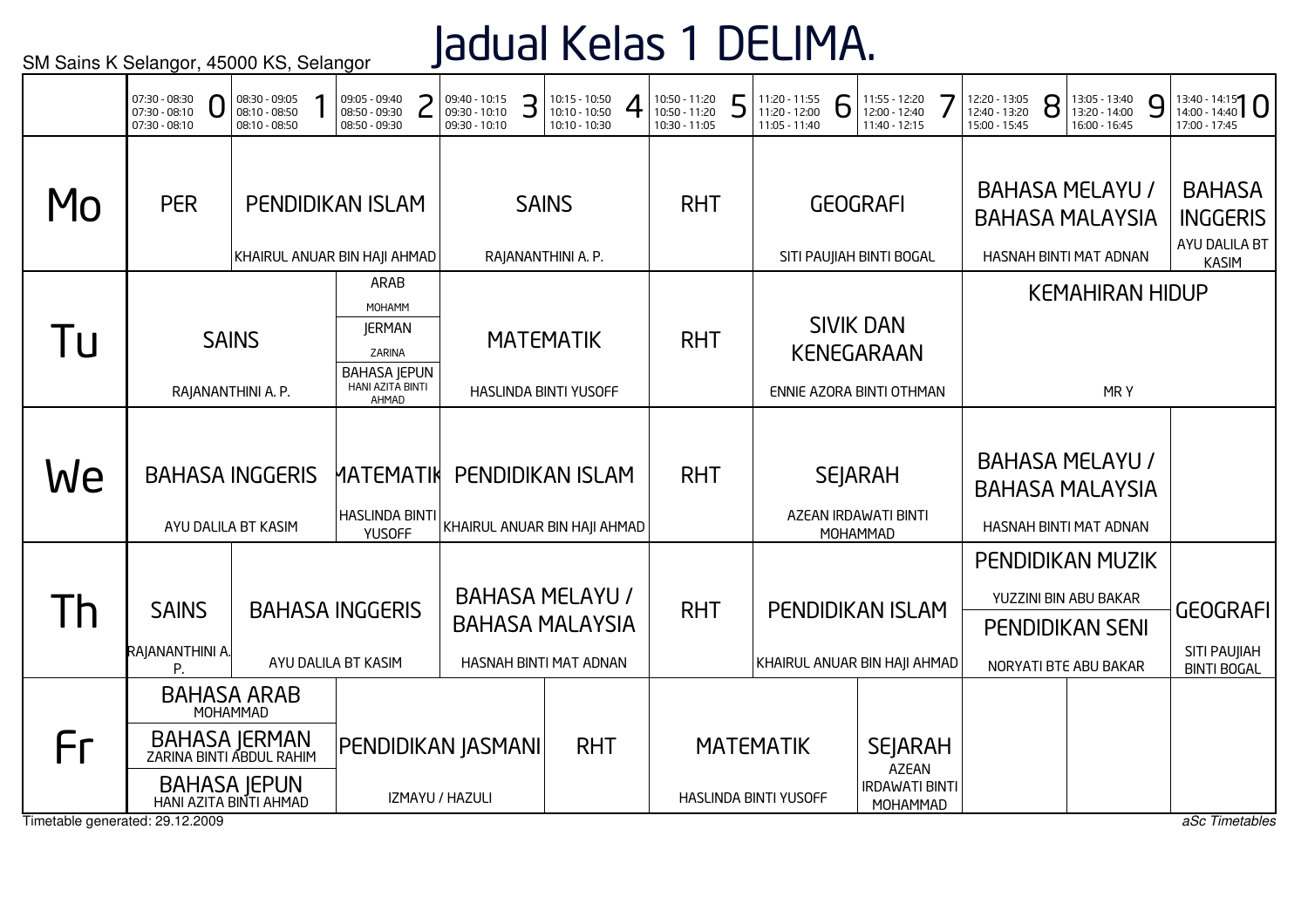## Jadual Kelas 1 INTAN.

|                                 | 07:30 - 08:30<br>07:30 - 08:10<br>07:30 - 08:10 | 08:30 - 09:05<br>08:10 - 08:50<br>08:10 - 08:50 | 09:05 - 09:40<br>08:50 - 09:30<br>08:50 - 09:30 | 09:40 - 10:15<br>09:30 - 10:10<br>09:30 - 10:10 | З | 10:15 - 10:50<br>10:10 - 10:50<br>10:10 - 10:30 | 10:50 - 11:20<br>10:50 - 11:20<br>10:30 - 11:05 | ┍ | 11:20 - 11:55<br>11:20 - 12:00<br>11:05 - 11:40 | 6 | 11:55 - 12:20<br>12:00 - 12:40<br>11:40 - 12:15      | 12:20 - 13:05<br>12:40 - 13:20<br>15:00 - 15:45 | 8 | 13:05 - 13:40<br>13:20 - 14:00<br>16:00 - 16:45 | 9 | $13:40 - 14:15$<br>17:00 - 17:45 |
|---------------------------------|-------------------------------------------------|-------------------------------------------------|-------------------------------------------------|-------------------------------------------------|---|-------------------------------------------------|-------------------------------------------------|---|-------------------------------------------------|---|------------------------------------------------------|-------------------------------------------------|---|-------------------------------------------------|---|----------------------------------|
|                                 |                                                 |                                                 |                                                 |                                                 |   | <b>SIVIK DAN</b>                                |                                                 |   |                                                 |   | <b>PENDIDIKAN ISLAM</b><br><b>FAUSIAH BT MOKHTAR</b> |                                                 |   | <b>BAHASA MELAYU /</b>                          |   |                                  |
| MO                              | <b>PER</b>                                      |                                                 | <b>PENDIDIKAN SENI</b>                          |                                                 |   | <b>KENEGARAAN</b>                               | <b>RHT</b>                                      |   |                                                 |   | <b>PENDIDIKAN MORAL</b>                              |                                                 |   | <b>BAHASA MALAYSIA</b>                          |   | MATEMATIK                        |
|                                 |                                                 |                                                 | MOHD AJNI B SULAIMAN                            |                                                 |   | EN MUKHARITA BIN SHAHAROM                       |                                                 |   |                                                 |   | EN MOHD FAIROL                                       | SITI NORHAWA BINTI AMAT JUAR                    |   |                                                 |   | <b>FATIMAH BT</b><br>MUHAMAD     |
|                                 |                                                 |                                                 | ARAB<br>MOHAMM                                  |                                                 |   |                                                 |                                                 |   |                                                 |   | <b>PENDIDIKAN ISLAM</b>                              |                                                 |   |                                                 |   |                                  |
| Tu                              |                                                 | <b>GEOGRAFI</b>                                 | <b>JERMAN</b>                                   |                                                 |   | <b>SEJARAH</b>                                  | <b>RHT</b>                                      |   |                                                 |   | <b>FAUSIAH BT MOKHTAR</b>                            |                                                 |   | <b>BAHASA INGGERIS</b>                          |   | <b>SAINS</b>                     |
|                                 |                                                 |                                                 | ZARINA<br><b>BAHASA JEPUN</b>                   |                                                 |   |                                                 |                                                 |   |                                                 |   | <b>PENDIDIKAN MORAL</b>                              |                                                 |   |                                                 |   | <b>AIDA</b>                      |
|                                 |                                                 | NORLIZA BT SAINI                                | HANI AZITA BINTI<br>AHMAD                       |                                                 |   | AZEAN IRDAWATI BINTI<br>MOHAMMAD                |                                                 |   |                                                 |   | EN MOHD FAIROL                                       |                                                 |   | ENNIE AZORA BINTI OTHMAN                        |   | NORMASTURA<br><b>BINTI AHMAD</b> |
|                                 |                                                 | <b>KEMAHIRAN HIDUP</b>                          |                                                 |                                                 |   |                                                 |                                                 |   |                                                 |   |                                                      |                                                 |   |                                                 |   |                                  |
| We                              |                                                 | MRY                                             |                                                 |                                                 |   | <b>SAINS</b>                                    | <b>RHT</b>                                      |   |                                                 |   | <b>MATEMATIK</b>                                     |                                                 |   | <b>BAHASA MELAYU /</b>                          |   |                                  |
|                                 |                                                 | <b>KEMAHIRAN HIDUP</b>                          |                                                 |                                                 |   |                                                 |                                                 |   |                                                 |   |                                                      |                                                 |   | <b>BAHASA MALAYSIA</b>                          |   |                                  |
|                                 |                                                 | HARYANI BINTI MOHD ABU                          |                                                 | AIDA NORMASTURA BINTI AHMAD                     |   |                                                 |                                                 |   |                                                 |   | FATIMAH BT MUHAMAD                                   | SITI NORHAWA BINTI AMAT JUAR                    |   |                                                 |   |                                  |
|                                 |                                                 |                                                 |                                                 |                                                 |   |                                                 |                                                 |   |                                                 |   | <b>PENDIDIKAN ISLAM</b>                              |                                                 |   |                                                 |   |                                  |
| I h                             |                                                 | <b>MATEMATIK</b>                                | <b>SEJARAH</b>                                  |                                                 |   | <b>BAHASA INGGERIS</b>                          | <b>RHT</b>                                      |   |                                                 |   | <b>FAUSIAH BT MOKHTAR</b>                            |                                                 |   | <b>BAHASA MELAYU /</b>                          |   | <b>GEOGRAFI</b>                  |
|                                 |                                                 | FATIMAH BT MUHAMAD                              | <b>AZEAN</b><br><b>IRDAWATI BINTI</b>           |                                                 |   | ENNIE AZORA BINTI OTHMAN                        |                                                 |   |                                                 |   | <b>PENDIDIKAN MORAL</b>                              | SITI NORHAWA BINTI AMAT JUAR                    |   | <b>BAHASA MALAYSIA</b>                          |   | NORLIZA BT                       |
|                                 |                                                 | <b>BAHASA ARAB</b>                              | MOHAMMAD                                        |                                                 |   |                                                 |                                                 |   |                                                 |   | EN MOHD FAIROL                                       |                                                 |   |                                                 |   | <b>SAINI</b>                     |
|                                 |                                                 | MOHAMMAD                                        |                                                 |                                                 |   |                                                 |                                                 |   |                                                 |   |                                                      |                                                 |   |                                                 |   |                                  |
| Fr                              | BAHASA JERMAN<br>ZARINA BINTI ABDUL RAHIM       |                                                 |                                                 | PENDIDIKAN JASMANI                              |   | <b>RHT</b>                                      |                                                 |   | <b>SAINS</b>                                    |   | B <sub>l</sub>                                       |                                                 |   |                                                 |   |                                  |
| Timetable generated: 29.12.2009 | HANI AZITA BINTI AHMAD                          | <b>BAHASA JEPUN</b>                             |                                                 | IZMAYU / HAZULI                                 |   |                                                 |                                                 |   | AIDA NORMASTURA BINTI AHMAD                     |   | <b>ENNIEA</b>                                        |                                                 |   |                                                 |   | aSc Timetables                   |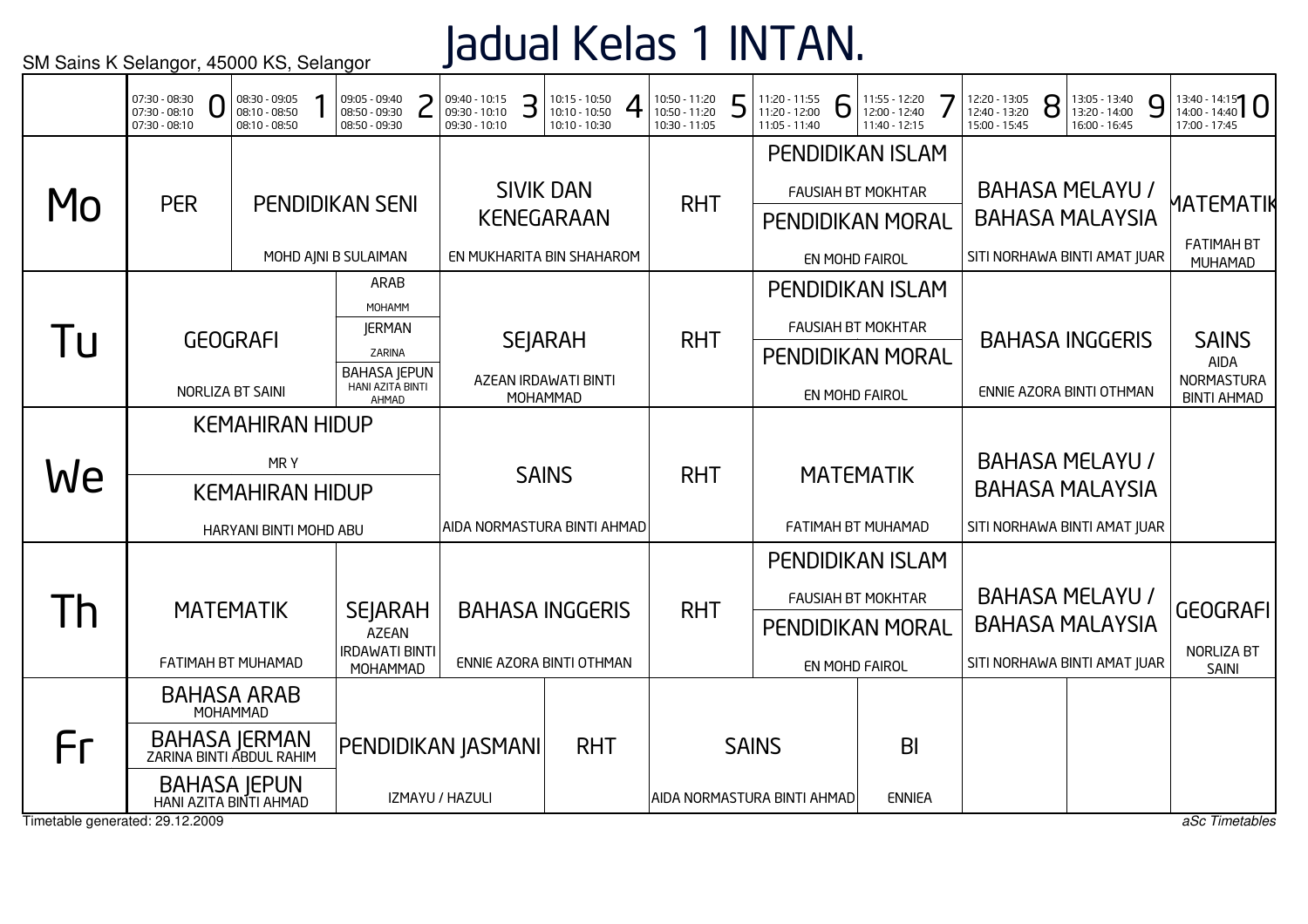# Jadual Kelas 1 MUTIARA.

|                                 | 07:30 - 08:30<br>07:30 - 08:10<br>07:30 - 08:10 | 08:30 - 09:05<br>08:10 - 08:50<br>08:10 - 08:50  | 09:05 - 09:40<br>08:50 - 09:30<br>08:50 - 09:30 | 09:40 - 10:15<br>З<br>09:30 - 10:10<br>09:30 - 10:10 | 10:15 - 10:50<br>10:10 - 10:50<br>10:10 - 10:30 | 10:50 - 11:20<br>Е<br>10:50 - 11:20<br>10:30 - 11:05 | 11:20 - 11:55<br>6<br>11:20 - 12:00<br>11:05 - 11:40 | 11:55 - 12:20<br>12:00 - 12:40<br>11:40 - 12:15 | 12:20 - 13:05<br>8<br>12:40 - 13:20<br>15:00 - 15:45 | 13:05 - 13:40<br>9<br>13:20 - 14:00<br>16:00 - 16:45 | $13:40 - 14:15$<br>17:00 - 17:45 |
|---------------------------------|-------------------------------------------------|--------------------------------------------------|-------------------------------------------------|------------------------------------------------------|-------------------------------------------------|------------------------------------------------------|------------------------------------------------------|-------------------------------------------------|------------------------------------------------------|------------------------------------------------------|----------------------------------|
|                                 |                                                 |                                                  |                                                 |                                                      |                                                 |                                                      |                                                      | <b>BAHASA ARAB</b><br>MOHAMMAD BIN MAT ALI      |                                                      |                                                      |                                  |
| Mo                              | <b>PER</b>                                      |                                                  | <b>PENDIDIKAN ISLAM</b>                         |                                                      | <b>BAHASA INGGERIS</b>                          | <b>RHT</b>                                           |                                                      | BAHASA JERMAN<br>ZARINA BINTI ABDUL RAHIM       | <b>SEJARAH</b>                                       |                                                      | <b>SIVIK</b>                     |
|                                 |                                                 |                                                  | SABIBAH BT SARMIN                               |                                                      | RIHANATUN BINTI SAMSI                           |                                                      |                                                      | <b>BAHASA JEPUN</b><br>HANIAZ / ROZANA          | <b>HAZULIA BT</b><br><b>HASSAN</b>                   |                                                      | <b>IZMAYU</b>                    |
|                                 |                                                 |                                                  |                                                 |                                                      |                                                 |                                                      |                                                      |                                                 | <b>PENDIDIKAN MUZIK</b>                              |                                                      |                                  |
|                                 |                                                 | <b>BAHASA MELAYU /</b>                           |                                                 | <b>MATEMATIK</b>                                     | <b>SAINS</b>                                    | <b>RHT</b>                                           |                                                      | <b>GEOGRAFI</b>                                 | YUZZINI BIN ABU BAKAR                                |                                                      | <b>BAHASA</b>                    |
| 1 U                             |                                                 | <b>BAHASA MALAYSIA</b>                           |                                                 |                                                      |                                                 |                                                      |                                                      |                                                 | <b>PENDIDIKAN SENI</b>                               |                                                      | <b>INGGERIS</b>                  |
|                                 |                                                 | HASNAH BINTI MAT ADNAN                           |                                                 | WAN NORFIZAH BINTI HASSAN                            | RAJANANTHINI A.<br>P.                           |                                                      |                                                      | NORLIZA BT SAINI                                | NORYATI BTE ABU BAKAR                                |                                                      | RIHANATUN<br><b>BINTI SAMSI</b>  |
|                                 |                                                 |                                                  |                                                 |                                                      | ARAB<br>MOHAMMAD                                |                                                      |                                                      |                                                 |                                                      |                                                      |                                  |
| We                              |                                                 | <b>BAHASA MELAYU /</b>                           |                                                 | <b>PIASMANI</b>                                      | <b>BAHASA JERMAN</b><br>ZARINA BINTI ABDUL      | <b>RHT</b>                                           |                                                      | PENDIDIKAN ISLAM                                | <b>SAINS</b>                                         |                                                      |                                  |
|                                 |                                                 | <b>BAHASA MALAYSIA</b>                           |                                                 |                                                      | <b>RAHIM</b><br><b>BAHASA JEPUN</b>             |                                                      |                                                      |                                                 |                                                      |                                                      |                                  |
|                                 |                                                 | HASNAH BINTI MAT ADNAN                           |                                                 | PNROSS / MIORMF                                      | HANIAZ / ROZANA                                 |                                                      |                                                      | SABIBAH BT SARMIN                               | RAJANANTHINI A. P.                                   |                                                      |                                  |
|                                 |                                                 | <b>KEMAHIRAN HIDUP</b>                           |                                                 |                                                      |                                                 |                                                      |                                                      |                                                 |                                                      |                                                      |                                  |
| Th                              |                                                 | MRY                                              |                                                 |                                                      | <b>SEJARAH</b>                                  | <b>RHT</b>                                           |                                                      | <b>BAHASA INGGERIS</b>                          | MATEMATIK                                            | <b>PENDIDIKAN ISLAM</b>                              |                                  |
|                                 |                                                 | <b>KEMAHIRAN HIDUP</b>                           |                                                 |                                                      |                                                 |                                                      |                                                      |                                                 | <b>WAN NORFIZAH</b>                                  |                                                      |                                  |
|                                 |                                                 | HARYANI BINTI MOHD ABU                           |                                                 |                                                      | <b>HAZULIA BT HASSAN</b>                        |                                                      |                                                      | RIHANATUN BINTI SAMSI                           | <b>BINTI HASSAN</b>                                  |                                                      | SABIBAH BT SARMIN                |
| Fr                              |                                                 | <b>BAHASA MELAYU /</b><br><b>BAHASA MALAYSIA</b> |                                                 | <b>SAINS</b>                                         | <b>RHT</b>                                      |                                                      | <b>MATEMATIK</b>                                     | <b>GEOGRAFI</b>                                 |                                                      |                                                      |                                  |
|                                 |                                                 | HASNAH BINTI MAT ADNAN                           |                                                 | RAJANANTHINI A. P.                                   |                                                 |                                                      | WAN NORFIZAH BINTI HASSAN                            | NORLIZA BT<br>SAINI                             |                                                      |                                                      |                                  |
| Timetable generated: 29.12.2009 |                                                 |                                                  |                                                 |                                                      |                                                 |                                                      |                                                      |                                                 |                                                      |                                                      | aSc Timetables                   |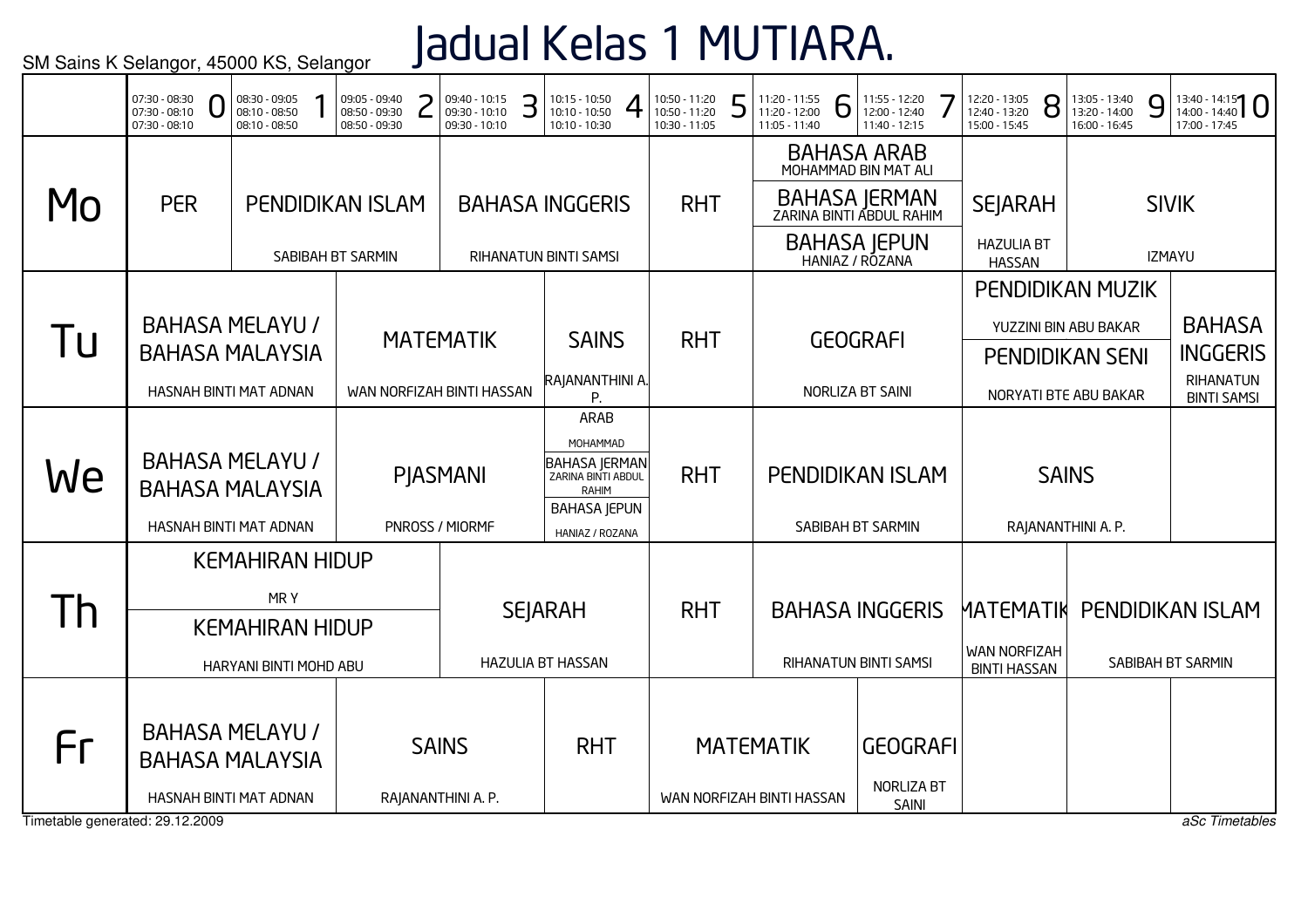## Jadual Kelas 1 NILAM.

|           | U<br>07:30 - 08:10<br>$07:30 - 08:10$                                                                         | 08:30 - 09:05<br>08:10 - 08:50<br>08:10 - 08:50 | 09:05 - 09:40<br>08:50 - 09:30<br>08:50 - 09:30 | 09:40 - 10:15<br>09:30 - 10:10<br>09:30 - 10:10 | З | 10:15 - 10:50<br>10:10 - 10:50<br>10:10 - 10:30                                                                   |                                                                                   | 10:50 - 11:20<br>10:50 - 11:20<br>10:30 - 11:05 | 5 | 11:20 - 11:55<br>11:20 - 12:00<br>11:05 - 11:40                                     | 6 | 11:55 - 12:20<br>12:00 - 12:40<br>11:40 - 12:15 | 12:20 - 13:05<br>12:40 - 13:20<br>15:00 - 15:45                                  | 8 | 13:05 - 13:40<br>13:20 - 14:00<br>16:00 - 16:45 | 9 | 17:00 - 17:45                                      | $13:40 - 14:15$                                  |
|-----------|---------------------------------------------------------------------------------------------------------------|-------------------------------------------------|-------------------------------------------------|-------------------------------------------------|---|-------------------------------------------------------------------------------------------------------------------|-----------------------------------------------------------------------------------|-------------------------------------------------|---|-------------------------------------------------------------------------------------|---|-------------------------------------------------|----------------------------------------------------------------------------------|---|-------------------------------------------------|---|----------------------------------------------------|--------------------------------------------------|
|           |                                                                                                               |                                                 |                                                 |                                                 |   |                                                                                                                   |                                                                                   |                                                 |   |                                                                                     |   | <b>BAHASA ARAB</b><br>MOHAMMAD BIN MAT ALI      |                                                                                  |   |                                                 |   |                                                    |                                                  |
| MO        | <b>PER</b>                                                                                                    |                                                 | <b>SAINS</b>                                    |                                                 |   | <b>MATEMATIK</b>                                                                                                  |                                                                                   | <b>RHT</b>                                      |   |                                                                                     |   | BAHASA JERMAN<br>ZARINA BINTI ABDUL RAHIM       | <b>GEOGRAFI</b>                                                                  |   |                                                 |   | <b>BAHASA INGGERIS</b>                             |                                                  |
|           |                                                                                                               |                                                 | ZORAH BINTI HJ MUSTAPA                          |                                                 |   | FATIMAH BT MUHAMAD                                                                                                |                                                                                   |                                                 |   |                                                                                     |   | <b>BAHASA JEPUN</b><br>HANIAZ / ROZANA          | SITI PAUJIAH<br><b>BINTI BOGAL</b>                                               |   |                                                 |   |                                                    | SAZLYNI BINTI MOHD SAZLLY LIM                    |
| <u>lu</u> | <b>ИАТЕМАТІК</b><br><b>FATIMAH BT</b><br>MUHAMAD                                                              |                                                 | <b>PENDIDIKAN SENI</b><br>MOHD AJNI B SULAIMAN  |                                                 |   | <b>PENDIDIKAN ISLAM</b><br>KHAIRUL ANUAR BIN HAJI AHMAD                                                           |                                                                                   | <b>RHT</b>                                      |   | <b>BAHASA</b><br><b>INGGERIS</b><br>MOHD SAZLLY<br><b>LIM</b>                       |   |                                                 | <b>BAHASA MELAYU /</b><br><b>BAHASA MALAYSIA</b><br>SITI NORHAWA BINTI AMAT JUAR |   |                                                 |   | <b>SEJARAH</b><br>AZEAN IRDAWATI BINTI<br>MOHAMMAD |                                                  |
| We        | <b>SAINS</b><br>ZORAH BINTI HJ MUSTAPA                                                                        |                                                 |                                                 | <b>PIASMANI</b><br>PNROSS / MIORMF              |   | ARAB<br>MOHAMMAD<br><b>BAHASA JERMAN</b><br>ZARINA BINTI ABDUL<br>RAHIM<br><b>BAHASA JEPUN</b><br>HANIAZ / ROZANA |                                                                                   | <b>RHT</b>                                      |   | <b>BAHASA MALAYSIA</b><br>SITI NORHAWA BINTI AMAT JUAR KHAIRUL ANUAR BIN HAJI AHMAD |   | <b>BAHASA MELAYU /</b>                          | PENDIDIKAN ISLAM                                                                 |   |                                                 |   |                                                    |                                                  |
| Th        | <b>SIVIK DAN</b><br><b>KENEGARAAN</b><br>IZMAYUDY BIN SUNZAIRI                                                |                                                 |                                                 | <b>MATEMATIK</b><br>FATIMAH BT MUHAMAD          |   | <b>SEJARAH</b><br><b>AZEAN</b><br><b>IRDAWATI BINTI</b><br>MOHAMMAD                                               |                                                                                   | <b>RHT</b>                                      |   | SAZLYNI BINTI MOHD SAZLLY LIM                                                       |   | <b>BAHASA INGGERIS</b>                          |                                                                                  |   | <b>GEOGRAFI</b><br>SITI PAUJIAH BINTI BOGAL     |   |                                                    | <b>SAINS</b><br>ZORAH BINTI HJ<br><b>MUSTAPA</b> |
| Fr        | <b>BAHASA MELAYU /</b><br><b>BAHASA MALAYSIA</b><br>SITI NORHAWA BINTI AMAT JUAR KHAIRUL ANUAR BIN HAJI AHMAD |                                                 |                                                 | PENDIDIKAN ISLAM                                |   |                                                                                                                   | <b>KEMAHIRAN HIDUP</b><br>MRY<br><b>KEMAHIRAN HIDUP</b><br>HARYANI BINTI MOHD ABU |                                                 |   |                                                                                     |   |                                                 |                                                                                  |   |                                                 |   |                                                    |                                                  |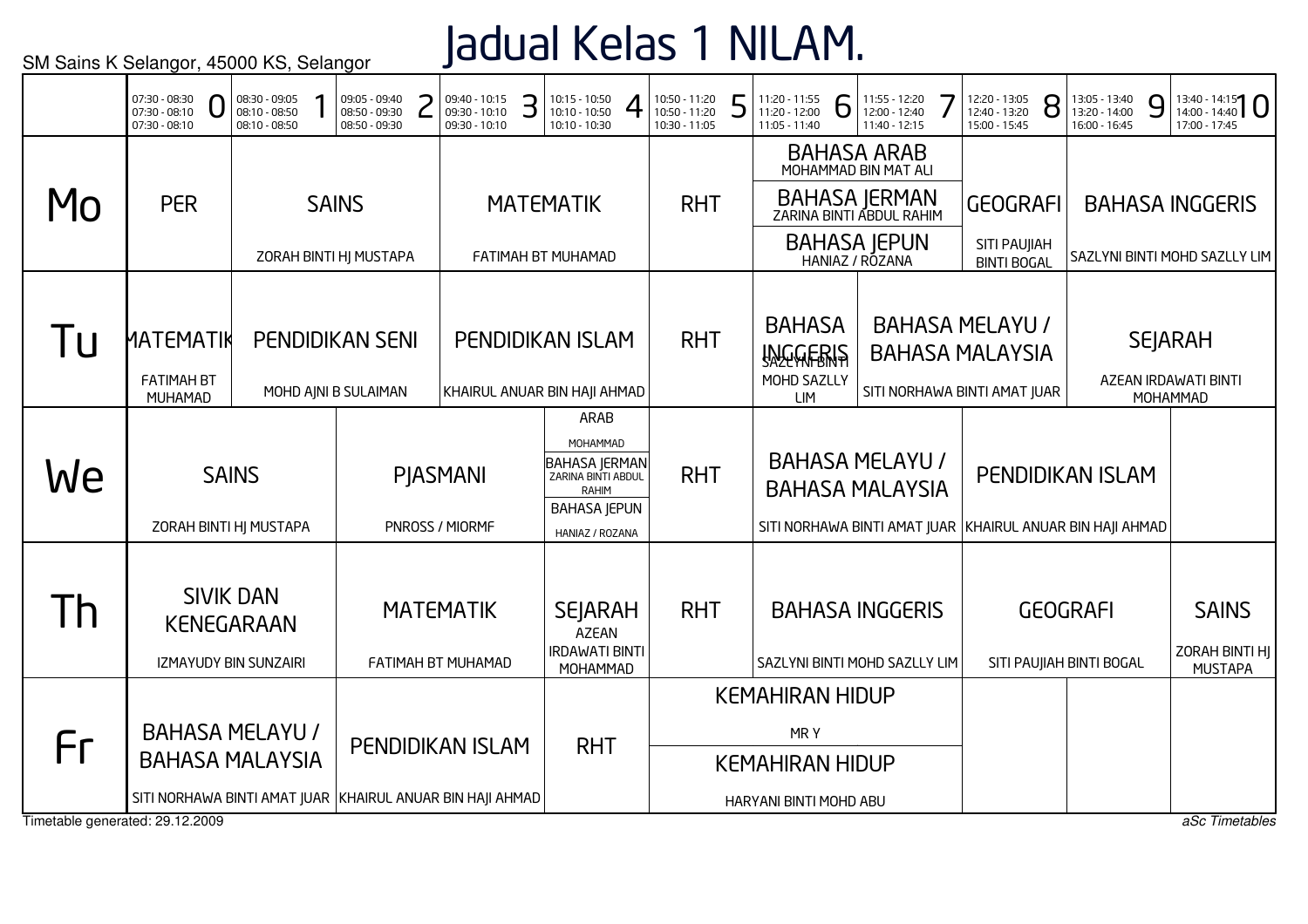# Jadual Kelas 2 BERLIAN.

|                                 | 07:30 - 08:30<br>07:30 - 08:10<br>07:30 - 08:10 | 08:30 - 09:05<br>08:10 - 08:50<br>08:10 - 08:50 | 09:05 - 09:40<br>08:50 - 09:30<br>08:50 - 09:30 | 09:40 - 10:15<br>09:30 - 10:10<br>09:30 - 10:10 | З | 10:15 - 10:50<br>$10:10 - 10:50$<br>10:10 - 10:30 | 10:50 - 11:20<br>10:50 - 11:20<br>10:30 - 11:05 | 5 | 11:20 - 11:55<br>11:20 - 12:00<br>11:05 - 11:40 | 6             | 11:55 - 12:20<br>12:00 - 12:40<br>11:40 - 12:15 | 12:20 - 13:05<br>12:40 - 13:20<br>15:00 - 15:45 | 8 | 13:05 - 13:40<br>13:20 - 14:00<br>16:00 - 16:45 | 9 | $13:40 - 14:15$<br>17:00 - 17:45                    |
|---------------------------------|-------------------------------------------------|-------------------------------------------------|-------------------------------------------------|-------------------------------------------------|---|---------------------------------------------------|-------------------------------------------------|---|-------------------------------------------------|---------------|-------------------------------------------------|-------------------------------------------------|---|-------------------------------------------------|---|-----------------------------------------------------|
|                                 |                                                 |                                                 | <b>PENDIDIKAN ISLAM</b>                         |                                                 |   | <b>ARAB</b><br>MOHAMM                             |                                                 |   |                                                 |               |                                                 |                                                 |   | <b>KEMAHIRAN HIDUP</b>                          |   |                                                     |
| MO                              | <b>PER</b>                                      |                                                 | <b>FAUSIAH BT MOKHTAR</b>                       |                                                 |   | BAHASA JERMAN<br>ZARINA BINTI ABDUL RAHIM         | <b>RHT</b>                                      |   |                                                 |               | <b>MATEMATIK</b>                                |                                                 |   |                                                 |   |                                                     |
|                                 |                                                 |                                                 | <b>MORAL</b><br>EN MOHD FAIROL ANUAR BIN        |                                                 |   | BAHASA JEPUN<br>ROZANA BINTI ZAHARUDDIN           |                                                 |   |                                                 |               | EN HASAN ABRAR B HALIDI @ HJ                    |                                                 |   |                                                 |   |                                                     |
|                                 |                                                 |                                                 | <b>HASSAN</b>                                   |                                                 |   |                                                   |                                                 |   |                                                 |               | <b>HALIDI</b>                                   |                                                 |   | HARYANI BINTI MOHD ABU                          |   |                                                     |
|                                 |                                                 |                                                 |                                                 |                                                 |   | PENDIDIKAN ISLAM                                  |                                                 |   |                                                 |               |                                                 |                                                 |   |                                                 |   |                                                     |
|                                 | <b>BAHASA</b>                                   |                                                 | <b>BAHASA MELAYU /</b>                          |                                                 |   | <b>FAUSIAH BT MOKHTAR</b>                         |                                                 |   |                                                 |               |                                                 |                                                 |   |                                                 |   |                                                     |
| I U                             | <b>INGGERIS</b>                                 |                                                 | <b>BAHASA MALAYSIA</b>                          |                                                 |   | <b>MORAL</b>                                      | <b>RHT</b>                                      |   |                                                 |               | <b>SAINS</b>                                    |                                                 |   | <b>SEJARAH</b>                                  |   | <b>GEOGRAFI</b>                                     |
|                                 | HUSNI B AHMAD<br><b>DAHLAN</b>                  |                                                 | AHMAD BIN KHAIRI                                |                                                 |   | EN MOHD FAIROL ANUAR BIN<br><b>HASSAN</b>         |                                                 |   |                                                 |               | RADIN FUAD BIN RADIN BAIDAWI                    |                                                 |   | <b>HAZULIA BT HASSAN</b>                        |   | SITI PAUJIAH<br><b>BINTI BOGAL</b>                  |
|                                 |                                                 |                                                 |                                                 |                                                 |   |                                                   |                                                 |   |                                                 |               |                                                 |                                                 |   |                                                 |   |                                                     |
|                                 |                                                 | <b>BAHASA MELAYU /</b>                          |                                                 |                                                 |   |                                                   |                                                 |   |                                                 |               |                                                 |                                                 |   |                                                 |   |                                                     |
| We                              |                                                 | <b>BAHASA MALAYSIA</b>                          |                                                 | PENDIDIKAN JASMANI MATEMATIK                    |   | <b>EN HASAN</b>                                   | <b>RHT</b>                                      |   |                                                 |               | <b>BAHASA INGGERIS</b>                          |                                                 |   | <b>SAINS</b>                                    |   |                                                     |
|                                 |                                                 | AHMAD BIN KHAIRI                                |                                                 | IZMAYU / HAZULI                                 |   | <b>ABRAR B HALIDI</b><br>@ HJ HALIDI              |                                                 |   |                                                 |               | HUSNI B AHMAD DAHLAN                            |                                                 |   | RADIN FUAD BIN RADIN BAIDAWI                    |   |                                                     |
|                                 |                                                 |                                                 | <b>PENDIDIKAN ISLAM</b>                         |                                                 |   |                                                   |                                                 |   |                                                 |               |                                                 |                                                 |   |                                                 |   | ARAB                                                |
|                                 |                                                 |                                                 | <b>FAUSIAH BT MOKHTAR</b>                       |                                                 |   |                                                   |                                                 |   |                                                 |               |                                                 |                                                 |   | <b>SIVIK DAN</b>                                |   | MOHAMMAD                                            |
| 1h                              | <b>SEJARAH</b>                                  |                                                 | <b>MORAL</b>                                    |                                                 |   | <b>GEOGRAFI</b>                                   | <b>RHT</b>                                      |   |                                                 |               | <b>MATEMATIK</b>                                |                                                 |   | <b>KENEGARAAN</b>                               |   | <b>BAHASA JERMAN</b><br>ZARINA BINTI ABDUL<br>RAHIM |
|                                 | <b>HAZULIA BT</b>                               |                                                 | EN MOHD FAIROL ANUAR BIN                        |                                                 |   |                                                   |                                                 |   |                                                 |               | EN HASAN ABRAR B HALIDI @ HJ                    |                                                 |   |                                                 |   | <b>BAHASA JEPUN</b><br>ROZANA BINTI                 |
|                                 | <b>HASSAN</b>                                   |                                                 | <b>HASSAN</b>                                   |                                                 |   | SITI PAUJIAH BINTI BOGAL                          |                                                 |   |                                                 | <b>HALIDI</b> |                                                 |                                                 |   | NORHAYATI BINTI ABDUL MAJEED                    |   | ZAHARUDDIN                                          |
|                                 |                                                 |                                                 |                                                 |                                                 |   |                                                   |                                                 |   |                                                 |               |                                                 |                                                 |   |                                                 |   |                                                     |
| Fr                              |                                                 | <b>BAHASA INGGERIS</b>                          |                                                 | <b>BAHASA MELAYU /</b>                          |   | <b>RHT</b>                                        |                                                 |   | <b>PENDIDIKAN SENI</b>                          |               | <b>SAINS</b>                                    |                                                 |   |                                                 |   |                                                     |
|                                 |                                                 |                                                 |                                                 | <b>BAHASA MALAYSIA</b>                          |   |                                                   |                                                 |   |                                                 |               |                                                 |                                                 |   |                                                 |   |                                                     |
|                                 |                                                 | HUSNI B AHMAD DAHLAN                            |                                                 | AHMAD BIN KHAIRI                                |   |                                                   |                                                 |   | MOHD AJNI B SULAIMAN                            |               | <b>RADIN FUAD BIN</b><br><b>RADIN BAIDAWI</b>   |                                                 |   |                                                 |   |                                                     |
| Timetable generated: 29.12.2009 |                                                 |                                                 |                                                 |                                                 |   |                                                   |                                                 |   |                                                 |               |                                                 |                                                 |   |                                                 |   | aSc Timetables                                      |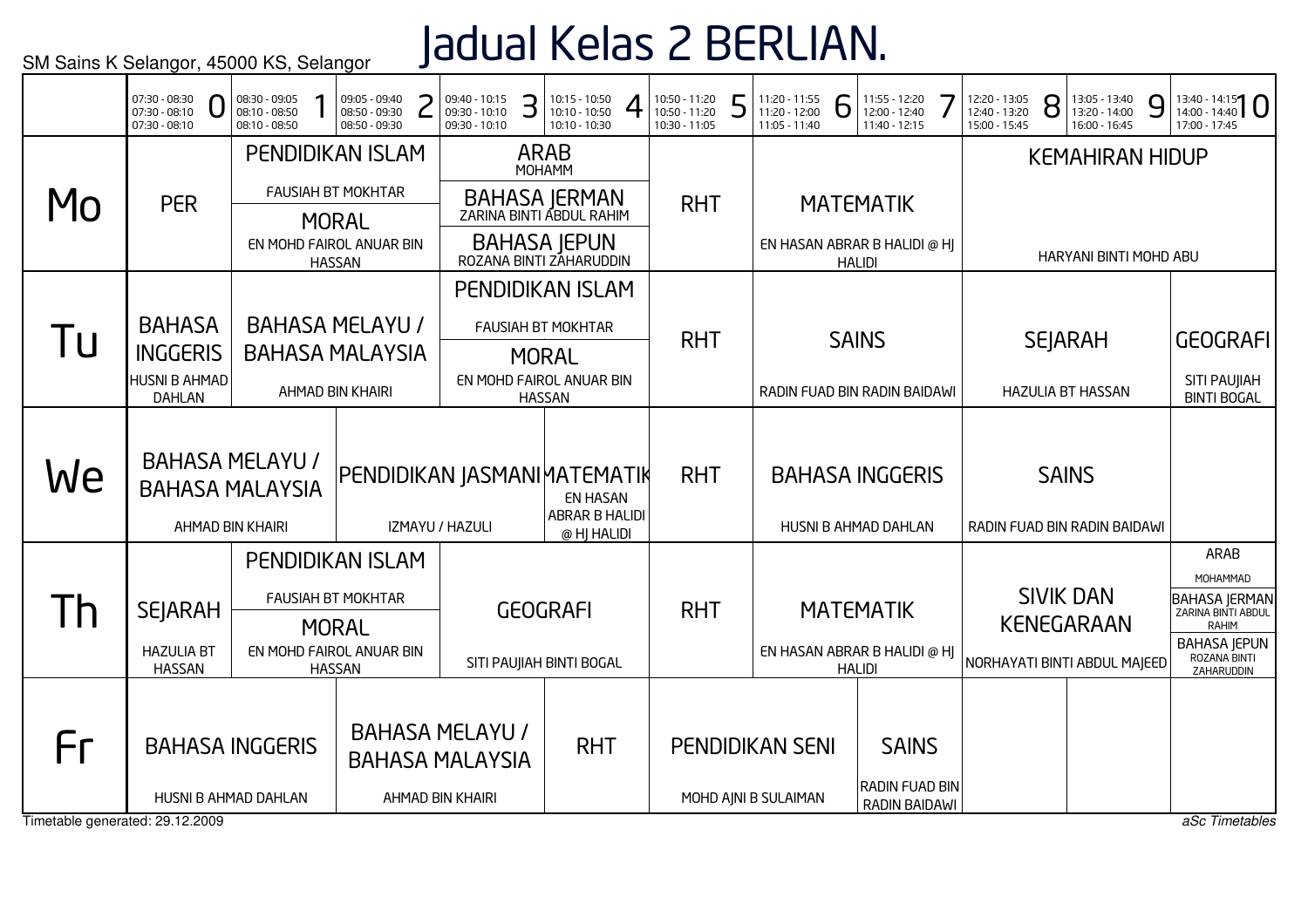## Jadual Kelas 2 DELIMA.

|                                 | 07:30 - 08:30<br>$07:30 - 08:10$<br>$07:30 - 08:10$ | 08:30 - 09:05<br>08:10 - 08:50<br>08:10 - 08:50                 |                                     | 09:05 - 09:40<br>08:50 - 09:30<br>08:50 - 09:30 |  | 09:40 - 10:15<br>09:30 - 10:10<br>09:30 - 10:10 | З | 10:15 - 10:50<br>$10:10 - 10:50$<br>10:10 - 10:30 | 10:50 - 11:20<br>10:50 - 11:20<br>10:30 - 11:05 | 5 | 11:20 - 11:55<br>11:20 - 12:00<br>11:05 - 11:40 | 6 | 11:55 - 12:20<br>12:00 - 12:40<br>11:40 - 12:15 | 12:20 - 13:05<br>12:40 - 13:20<br>15:00 - 15:45 | 8 | 13:05 - 13:40<br>13:20 - 14:00<br>16:00 - 16:45 | 9 | $13:40 - 14:15$<br>17:00 - 17:45           |
|---------------------------------|-----------------------------------------------------|-----------------------------------------------------------------|-------------------------------------|-------------------------------------------------|--|-------------------------------------------------|---|---------------------------------------------------|-------------------------------------------------|---|-------------------------------------------------|---|-------------------------------------------------|-------------------------------------------------|---|-------------------------------------------------|---|--------------------------------------------|
|                                 |                                                     |                                                                 |                                     |                                                 |  |                                                 |   | <b>ARAB</b><br>MOHAMM                             |                                                 |   |                                                 |   |                                                 |                                                 |   |                                                 |   |                                            |
| MO                              | <b>PER</b>                                          |                                                                 |                                     | <b>MATEMATIK</b>                                |  |                                                 |   | BAHASA JERMAN<br>ZARINA BINTI ABDUL RAHIM         | <b>RHT</b>                                      |   |                                                 |   | <b>SAINS</b>                                    | PENDIDIKAN ISLAM                                |   |                                                 |   | <b>SEJARAH</b>                             |
|                                 |                                                     |                                                                 |                                     | RADIN FUAD BIN RADIN BAIDAWI                    |  |                                                 |   | <b>BAHASA JEPUN</b><br>ROZANA BINTI ZAHARUDDIN    |                                                 |   |                                                 |   | ELEY ROHAIDA BINTI SADELI                       | MOHD KHAIRI BIN JAILANI                         |   |                                                 |   | <b>HAZULIA BT</b><br><b>HASSAN</b>         |
|                                 |                                                     |                                                                 |                                     |                                                 |  |                                                 |   |                                                   |                                                 |   |                                                 |   |                                                 |                                                 |   | <b>KEMAHIRAN HIDUP</b>                          |   |                                            |
| l u                             |                                                     | <b>BMELAYU</b>                                                  |                                     |                                                 |  | <b>SIVIK DAN</b><br><b>KENEGARAAN</b>           |   | <b>GEOGRAFI</b>                                   | <b>RHT</b>                                      |   |                                                 |   | <b>BAHASA INGGERIS</b>                          |                                                 |   |                                                 |   |                                            |
|                                 |                                                     | <b>NLINAH</b>                                                   |                                     |                                                 |  | NORHAYATI BINTI ABDUL MAJEED                    |   | MOHD AJNI B<br>SULAIMAN                           |                                                 |   |                                                 |   | MUZAIMAH BT JAMIL                               |                                                 |   | HARYANI BINTI MOHD ABU                          |   |                                            |
|                                 |                                                     |                                                                 |                                     |                                                 |  |                                                 |   |                                                   |                                                 |   |                                                 |   |                                                 |                                                 |   |                                                 |   |                                            |
| We                              |                                                     | <b>BMELAYU</b>                                                  |                                     | PENDIDIKAN JASMANI MATEMATIK                    |  |                                                 |   |                                                   | <b>RHT</b>                                      |   |                                                 |   | <b>PENDIDIKAN ISLAM</b>                         |                                                 |   | <b>SEJARAH</b>                                  |   |                                            |
|                                 |                                                     | <b>NLINAH</b>                                                   | IZMAYU / HAZULI                     |                                                 |  |                                                 |   | RADIN FUAD BIN<br>RADIN BAIDAWI                   |                                                 |   |                                                 |   | MOHD KHAIRI BIN JAILANI                         |                                                 |   | <b>HAZULIA BT HASSAN</b>                        |   |                                            |
|                                 | PENDIDIKAN MUZIK                                    |                                                                 |                                     |                                                 |  |                                                 |   |                                                   |                                                 |   |                                                 |   |                                                 |                                                 |   |                                                 |   | ARAB<br>MOHAMMAD                           |
| $\mathsf{I}$                    |                                                     |                                                                 |                                     |                                                 |  |                                                 |   | PENDIDIKAN ISLAM                                  | <b>RHT</b>                                      |   |                                                 |   | <b>BAHASA INGGERIS</b>                          |                                                 |   | <b>GEOGRAFI</b>                                 |   | <b>BAHASA JERMAN</b><br>ZARINA BINTI ABDUL |
|                                 |                                                     | YUZZINI BIN ABU BAKAR<br><b>SAINS</b><br><b>PENDIDIKAN SENI</b> |                                     |                                                 |  |                                                 |   |                                                   |                                                 |   |                                                 |   |                                                 |                                                 |   |                                                 |   | <b>RAHIM</b><br><b>BAHASA JEPUN</b>        |
|                                 | NORYATI BTE ABU BAKAR                               |                                                                 | ELEY ROHAIDA<br><b>BINTI SADELI</b> |                                                 |  |                                                 |   | MOHD KHAIRI BIN JAILANI                           |                                                 |   |                                                 |   | MUZAIMAH BT JAMIL                               |                                                 |   | MOHD AJNI B SULAIMAN                            |   | ROZANA BINTI<br>ZAHARUDDIN                 |
| Fr                              |                                                     | <b>BMELAYU</b>                                                  | <b>SAINS</b>                        |                                                 |  |                                                 |   | <b>RHT</b>                                        |                                                 |   | <b>MATEMATIK</b>                                |   | <b>BAHASA</b><br><b>INGGERIS</b><br>MUZAIMAH BT |                                                 |   |                                                 |   |                                            |
| Timetable generated: 29.12.2009 | <b>NLINAH</b><br>ELEY ROHAIDA BINTI SADELI          |                                                                 |                                     |                                                 |  |                                                 |   |                                                   |                                                 |   | RADIN FUAD BIN RADIN BAIDAWI                    |   | <b>JAMIL</b>                                    |                                                 |   |                                                 |   | aSc Timetables                             |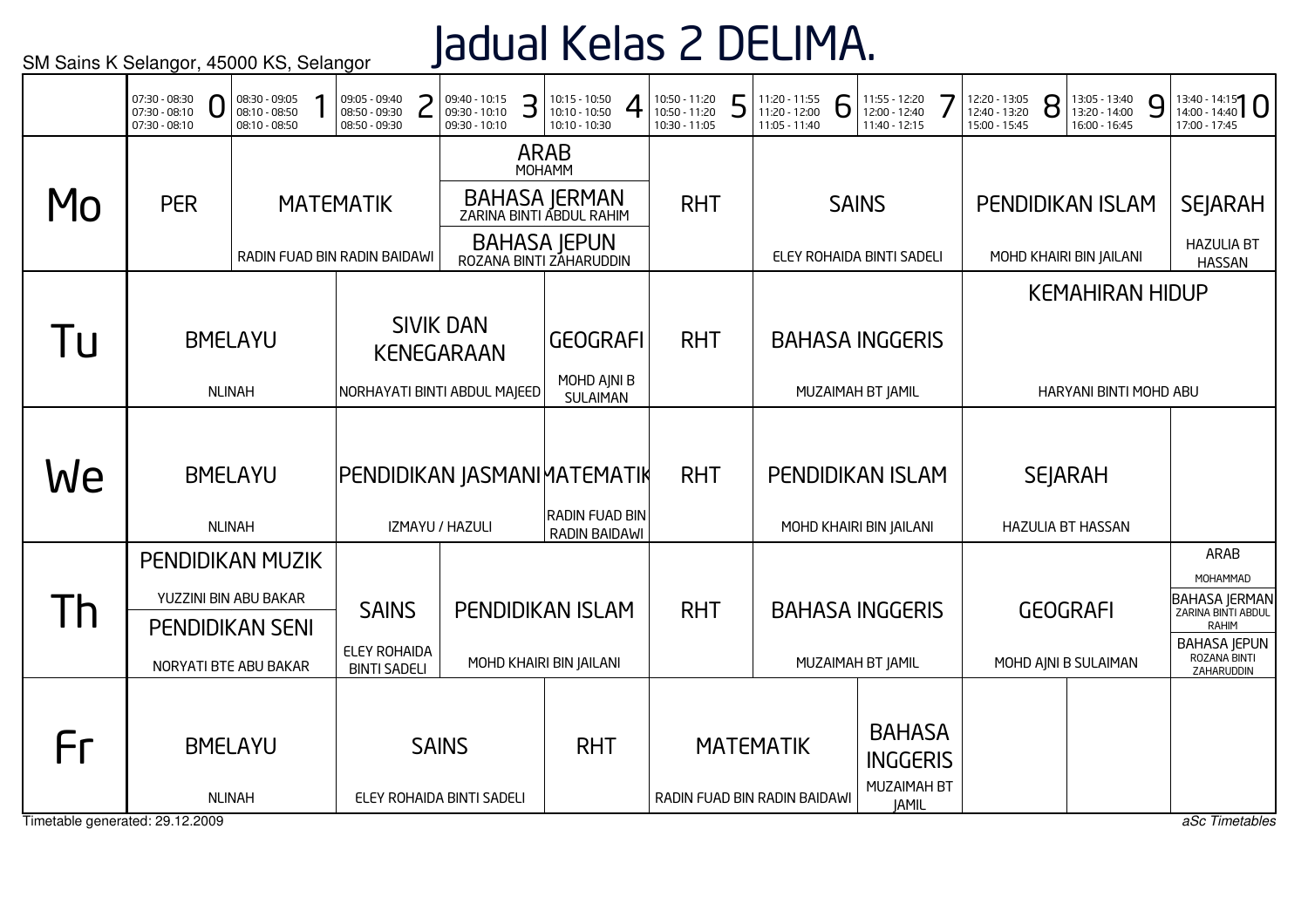Jadual Kelas 2 INTAN.

| <b>ARAB</b><br><b>PENDIDIKAN ISLAM</b><br>MOHAMM<br>MOHD KHAIRI BIN JAILANI<br>BAHASA JERMAN<br>ZARINA BINTI ABDUL RAHIM<br>Mo<br><b>PER</b><br><b>RHT</b><br><b>MATEMATIK</b><br><b>SAINS</b><br><b>MORAL</b><br><b>BAHASA JEPUN</b><br>EN MOHD FAIROL ANUAR BIN<br><b>JUNAIDAH BINTI ABDULLAH</b><br><b>AZANI B MASRI</b><br>ROZANA BINTI ZAHARUDDIN<br><b>HASSAN</b><br><b>KEMAHIRAN HIDUP</b><br><b>PENDIDIKAN ISLAM</b> | <b>BAHASA</b><br><b>INGGERIS</b><br>K.R.W. SHYLAJA A<br>P S.D. WILLIAM |
|------------------------------------------------------------------------------------------------------------------------------------------------------------------------------------------------------------------------------------------------------------------------------------------------------------------------------------------------------------------------------------------------------------------------------|------------------------------------------------------------------------|
|                                                                                                                                                                                                                                                                                                                                                                                                                              |                                                                        |
|                                                                                                                                                                                                                                                                                                                                                                                                                              |                                                                        |
|                                                                                                                                                                                                                                                                                                                                                                                                                              |                                                                        |
|                                                                                                                                                                                                                                                                                                                                                                                                                              |                                                                        |
| <b>BAHASA MELAYU /</b><br>MOHD KHAIRI BIN JAILANI<br>EN ABDUL RAOF BIN MOHD DAUD<br>Tu<br>MATEMATIK<br><b>RHT</b><br><b>GEOGRAFI</b>                                                                                                                                                                                                                                                                                         |                                                                        |
| <b>BAHASA MALAYSIA</b><br><b>MORAL</b><br><b>KEMAHIRAN HIDUP</b>                                                                                                                                                                                                                                                                                                                                                             |                                                                        |
| <b>JUNAIDAH BINTI</b><br>EN MOHD FAIROL ANUAR BIN<br>YUZZINI BIN ABU BAKAR<br>MOHD AJNI B SULAIMAN<br>NORALIZA BINTI KAYAT<br>ABDULLAH<br><b>HASSAN</b>                                                                                                                                                                                                                                                                      |                                                                        |
| <b>SIVIK DAN</b><br>We<br><b>BAHASA INGGERIS</b><br><b>RHT</b><br><b>SEJARAH</b><br>PENDIDIKAN JASMANI<br><b>SAINS</b><br><b>KENEGARAAN</b>                                                                                                                                                                                                                                                                                  |                                                                        |
| <b>AZANI B MASRI</b><br>K.R.W. SHYLAJA A/P S.D. WILLIAM<br>IZMAYU / HAZULI<br>EN MUKHARITA BIN SHAHAROM<br>MUSLIHA BINTI SAHARI                                                                                                                                                                                                                                                                                              | ARAB                                                                   |
| PENDIDIKAN ISLAM                                                                                                                                                                                                                                                                                                                                                                                                             | MOHAMMAD                                                               |
| <b>BAHASA MELAYU /</b><br>MOHD KHAIRI BIN JAILANI<br><b>RHT</b><br>$\mathsf{I}$<br><b>GEOGRAFI</b><br><b>PENDIDIKAN SENI</b><br><b>MATEMATIK</b><br><b>BAHASA MALAYSIA</b><br><b>MORAL</b>                                                                                                                                                                                                                                   | <b>BAHASA JERMAN</b><br>ZARINA BINTI ABDUL<br><b>RAHIM</b>             |
| EN MOHD FAIROL ANUAR BIN<br>MOHD AINI B<br>NORYATI BTE ABU BAKAR<br>YUZZINI BIN ABU BAKAR<br><b>JUNAIDAH BINTI ABDULLAH</b><br><b>SULAIMAN</b><br><b>HASSAN</b>                                                                                                                                                                                                                                                              | <b>BAHASA JEPUN</b><br>ROZANA BINTI<br>ZAHARUDDIN                      |
| <b>BAHASA MELAYU /</b><br>Fr<br><b>SAINS</b><br><b>RHT</b><br><b>BAHASA INGGERIS</b><br><b>SEJARAH</b><br><b>BAHASA MALAYSIA</b>                                                                                                                                                                                                                                                                                             |                                                                        |
| <b>MUSLIHA BINTI</b><br>YUZZINI BIN ABU BAKAR<br><b>AZANI B MASRI</b><br>K.R.W. SHYLAJA A/P S.D. WILLIAM<br><b>SAHARI</b><br>Timetable generated: 29.12.2009                                                                                                                                                                                                                                                                 | aSc Timetables                                                         |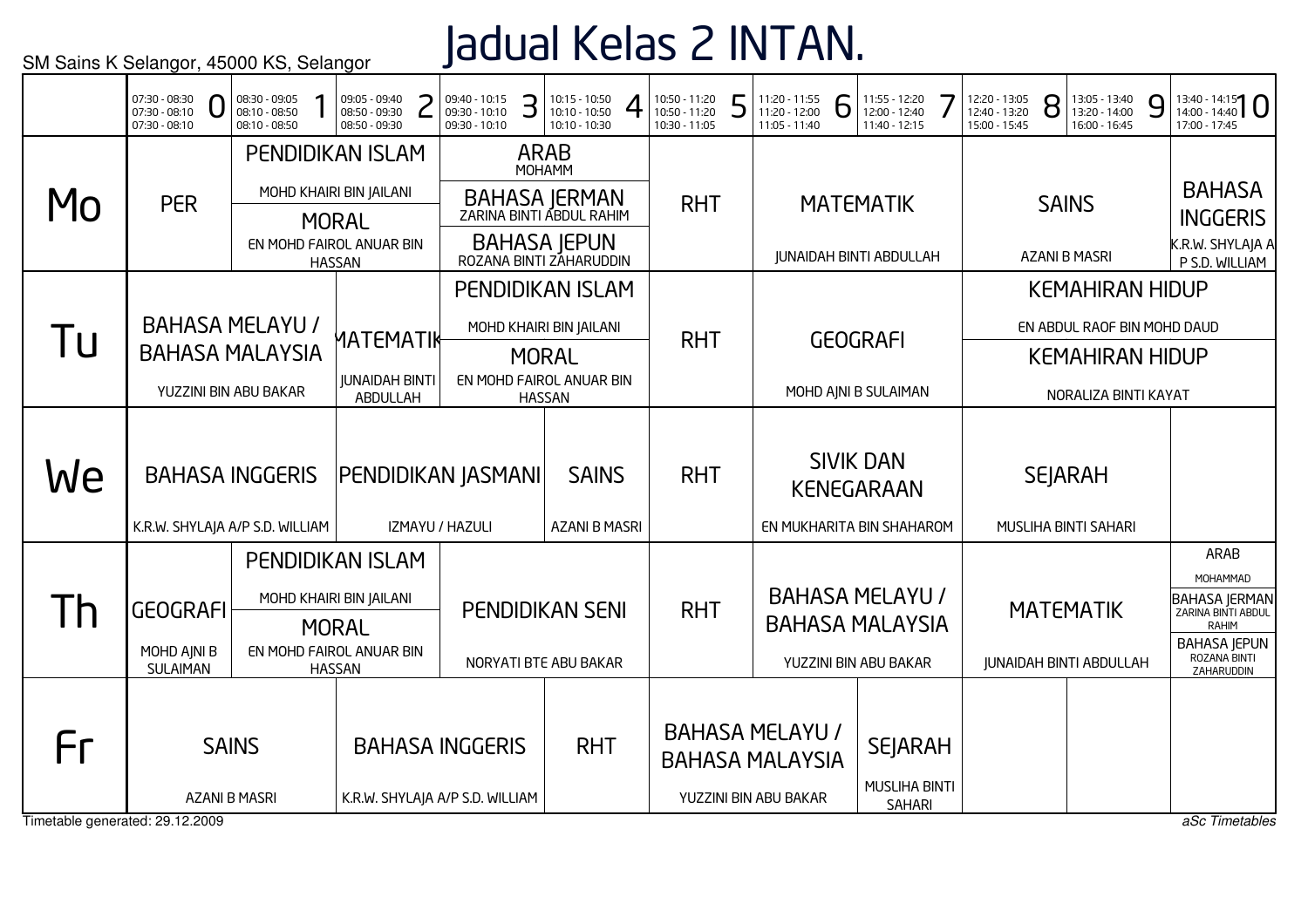# Jadual Kelas 2 MUTIARA.

|                                       | 07:30 - 08:30<br>$07:30 - 08:10$<br>07:30 - 08:10 | 08:30 - 09:05<br>08:10 - 08:50<br>08:10 - 08:50                         |  | 09:05 - 09:40<br>08:50 - 09:30<br>08:50 - 09:30    | 09:40 - 10:15<br>09:30 - 10:10<br>09:30 - 10:10                                                         | З          | 10:15 - 10:50<br>10:10 - 10:50<br>10:10 - 10:30                           | 10:50 - 11:20<br>10:50 - 11:20<br>10:30 - 11:05 | L                                    | 11:20 - 11:55<br>11:20 - 12:00<br>11:05 - 11:40 | 6                                          | 11:55 - 12:20<br>12:00 - 12:40<br>11:40 - 12:15                                             | 12:20 - 13:05<br>12:40 - 13:20<br>15:00 - 15:45                                                                                             | 8 | 13:05 - 13:40<br>13:20 - 14:00<br>16:00 - 16:45 | 9              | $13:40 - 14:15$<br>17:00 - 17:45                                |
|---------------------------------------|---------------------------------------------------|-------------------------------------------------------------------------|--|----------------------------------------------------|---------------------------------------------------------------------------------------------------------|------------|---------------------------------------------------------------------------|-------------------------------------------------|--------------------------------------|-------------------------------------------------|--------------------------------------------|---------------------------------------------------------------------------------------------|---------------------------------------------------------------------------------------------------------------------------------------------|---|-------------------------------------------------|----------------|-----------------------------------------------------------------|
| Mo                                    | <b>PER</b>                                        |                                                                         |  | <b>PIASMANI</b><br><b>EMUKHA / PNROSS</b>          |                                                                                                         |            | <b>MATEMATIK</b><br>RADIN FUAD BIN RADIN BAIDAWI                          | <b>RHT</b>                                      |                                      |                                                 |                                            | <b>BAHASA MELAYU /</b><br><b>BAHASA MALAYSIA</b><br>YUZZINI BIN ABU BAKAR                   | <b>BAHASA ARAB</b><br>MOKOMONGRASAT<br><b>BAHASA JERMAN</b><br>ZARINA BINTI ABDUL<br><b>RAHIM</b><br><b>BAHASA JEPUN</b><br>HANIAZ / ROZANA |   |                                                 |                | <b>BAHASA INGGERIS</b><br>MUZAIMAH BT JAMIL                     |
| Tu                                    | RADIN FUAD BIN RADIN BAIDAWI                      | <b>MATEMATIK</b>                                                        |  | <b>SAINS</b><br><b>AZANI B MASRI</b>               |                                                                                                         |            | <b>BAHASA MELAYU /</b><br><b>BAHASA MALAYSIA</b><br>YUZZINI BIN ABU BAKAR | <b>RHT</b>                                      |                                      |                                                 |                                            | PENDIDIKAN ISLAM<br>NOR HAMIDAH BINTI AHMAD                                                 |                                                                                                                                             |   | <b>SEJARAH</b><br>MUSLIHA BINTI SAHARI          |                | <b>BAHASA</b><br><b>INGGERIS</b><br>MUZAIMAH BT<br><b>JAMIL</b> |
| We                                    |                                                   | <b>SIVIK DAN</b><br><b>KENEGARAAN</b><br><b>IZMAYUDY BIN SUNZAIRI</b>   |  |                                                    | <b>KEMAHIRAN HIDUP</b><br>EN ABDUL RAOF BIN MOHD DAUD<br><b>KEMAHIRAN HIDUP</b><br>NORALIZA BINTI KAYAT |            |                                                                           | <b>RHT</b>                                      |                                      |                                                 |                                            | <b>ARAB</b><br>MOHAMMAD<br>BAHASA JERMAN<br>ZARINA BINTI ABDUL RAHIM<br><b>BAHASA JEPUN</b> |                                                                                                                                             |   | <b>GEOGRAFI</b><br>MOHD AJNI B SULAIMAN         |                |                                                                 |
| Th                                    | PENDIDIKAN ISLAM                                  | NOR HAMIDAH BINTI AHMAD                                                 |  |                                                    | <b>BAHASA MELAYU /</b><br><b>BAHASA MALAYSIA</b><br>YUZZINI BIN ABU BAKAR                               |            | <b>SEJARAH</b><br><b>MUSLIHA BINTI</b><br><b>SAHARI</b>                   | <b>RHT</b>                                      |                                      |                                                 |                                            | <b>SAINS</b><br><b>AZANI B MASRI</b>                                                        |                                                                                                                                             |   | <b>BAHASA INGGERIS</b><br>MUZAIMAH BT JAMIL     |                | MATEMATIK<br><b>RADIN FUAD BIN</b><br>RADIN BAIDAWI             |
| Fr<br>Timetable generated: 29.12.2009 | <b>PENDIDIKAN MUZIK</b>                           | YUZZINI BIN ABU BAKAR<br><b>PENDIDIKAN SENI</b><br>MOHD AJNI B SULAIMAN |  | <b>PENDIDIKAN ISLAM</b><br>NOR HAMIDAH BINTI AHMAD |                                                                                                         | <b>RHT</b> |                                                                           |                                                 | <b>SAINS</b><br><b>AZANI B MASRI</b> |                                                 | <b>GEOGRAFI</b><br>MOHD AJNI B<br>SULAIMAN |                                                                                             |                                                                                                                                             |   |                                                 | aSc Timetables |                                                                 |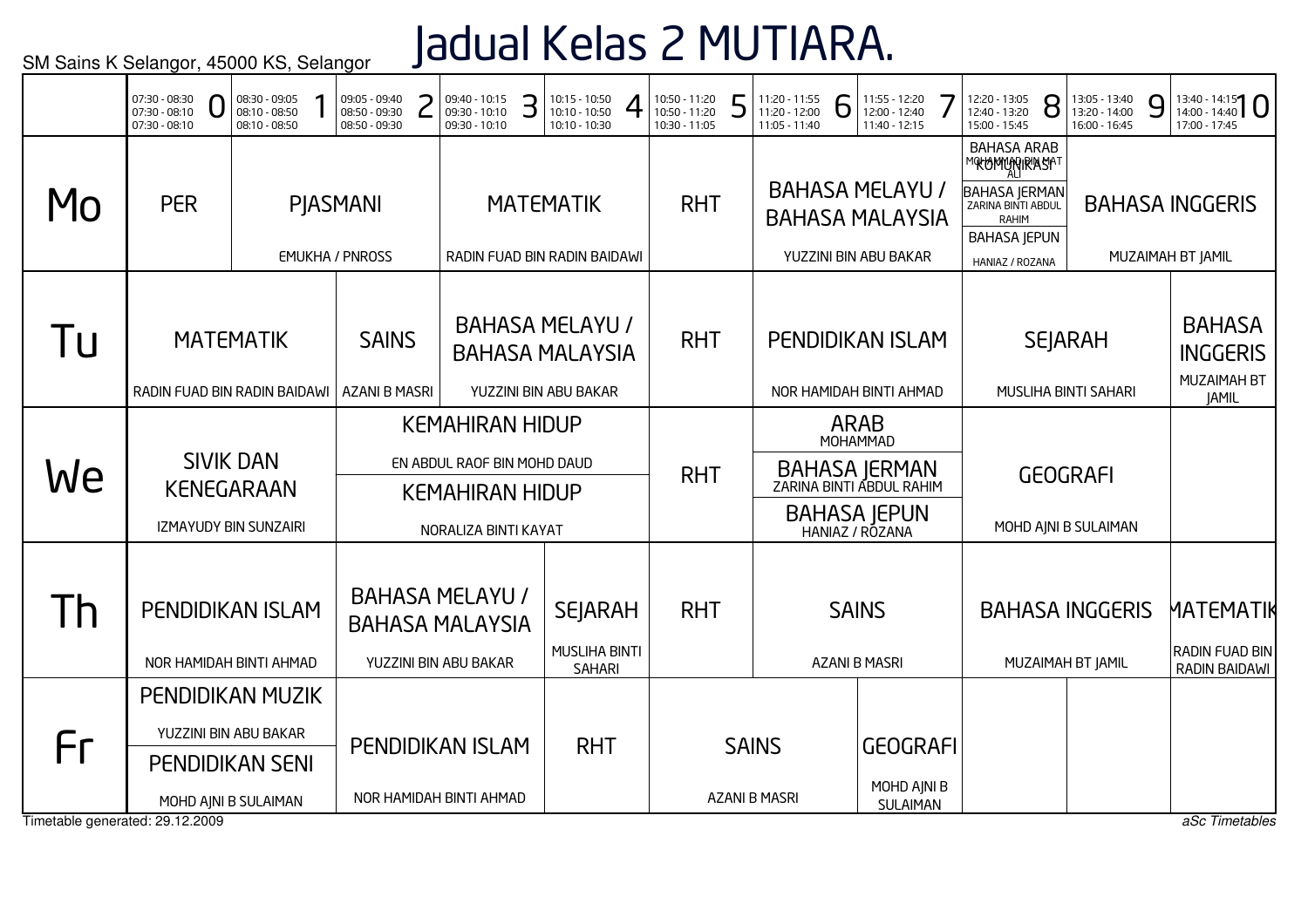### Jadual Kelas 2 NILAM.

|                                       | 07:30 - 08:30<br>U<br>07:30 - 08:10<br>$07:30 - 08:10$    | 08:30 - 09:05<br>08:10 - 08:50<br>08:10 - 08:50 | 09:05 - 09:40<br>08:50 - 09:30<br>08:50 - 09:30       | 09:40 - 10:15<br>09:30 - 10:10<br>09:30 - 10:10                                                         | З | $10:15 - 10:50$<br>10:10 - 10:50<br>10:10 - 10:30         | 10:50 - 11:20<br>10:50 - 11:20<br>10:30 - 11:05 | 5 | 11:20 - 11:55<br>11:20 - 12:00<br>11:05 - 11:40       | 6           | 11:55 - 12:20<br>12:00 - 12:40<br>11:40 - 12:15                                                 | 12:20 - 13:05<br>12:40 - 13:20<br>15:00 - 15:45                                                                                             | 8 | 13:05 - 13:40<br>13:20 - 14:00<br>16:00 - 16:45 | 9 | $13:40 - 14:15$<br>17:00 - 17:45                                      |
|---------------------------------------|-----------------------------------------------------------|-------------------------------------------------|-------------------------------------------------------|---------------------------------------------------------------------------------------------------------|---|-----------------------------------------------------------|-------------------------------------------------|---|-------------------------------------------------------|-------------|-------------------------------------------------------------------------------------------------|---------------------------------------------------------------------------------------------------------------------------------------------|---|-------------------------------------------------|---|-----------------------------------------------------------------------|
| MO                                    | <b>PER</b>                                                |                                                 | <b>PIASMANI</b><br><b>EMUKHA / PNROSS</b>             |                                                                                                         |   | <b>BAHASA INGGERIS</b><br>K.R.W. SHYLAJA A/P S.D. WILLIAM | <b>RHT</b>                                      |   | SITI NOR LINAH BT ABD. RAHMAN                         |             | <b>BAHASA MELAYU /</b><br><b>BAHASA MALAYSIA</b>                                                | <b>BAHASA ARAB</b><br>MOKOMONGRASAT<br><b>BAHASA JERMAN</b><br>ZARINA BINTI ABDUL<br><b>RAHIM</b><br><b>BAHASA JEPUN</b><br>HANIAZ / ROZANA |   |                                                 |   | <b>PENDIDIKAN SENI</b><br>NORYATI BTE ABU BAKAR                       |
| l U                                   | ИАТЕМАТ <b>ІК</b><br><b>JUNAIDAH BINTI</b><br>ABDULLAH    |                                                 | <b>PENDIDIKAN ISLAM</b><br>NOR HAMIDAH BINTI AHMAD    |                                                                                                         |   | <b>SAINS</b><br><b>AZANI B MASRI</b>                      | <b>RHT</b>                                      |   | SITI NOR LINAH BT ABD. RAHMAN                         |             | <b>BAHASA MELAYU /</b><br><b>BAHASA MALAYSIA</b>                                                |                                                                                                                                             |   | <b>GEOGRAFI</b><br>SITI PAUJIAH BINTI BOGAL     |   | B<br><b>INGGERIS</b><br><b>SHYLAJ</b>                                 |
| We                                    | <b>SAINS</b><br><b>AZANI B MASRI</b>                      |                                                 | <b>SEJARAH</b><br><b>ARIDAH BT</b><br><b>DULMUKTI</b> |                                                                                                         |   | <b>PENDIDIKAN ISLAM</b><br>NOR HAMIDAH BINTI AHMAD        | <b>RHT</b>                                      |   |                                                       | <b>ARAB</b> | MOHAMMAD<br>BAHASA JERMAN<br>ZARINA BINTI ABDUL RAHIM<br><b>BAHASA JEPUN</b><br>HANIAZ / ROZANA |                                                                                                                                             |   | <b>MATEMATIK</b><br>JUNAIDAH BINTI ABDULLAH     |   |                                                                       |
| $\mathsf{I}$                          | <b>BAHASA INGGERIS</b><br>K.R.W. SHYLAJA A/P S.D. WILLIAM |                                                 |                                                       | <b>KEMAHIRAN HIDUP</b><br>EN ABDUL RAOF BIN MOHD DAUD<br><b>KEMAHIRAN HIDUP</b><br>NORALIZA BINTI KAYAT |   |                                                           | <b>RHT</b>                                      |   | <b>GEOGRAFI</b><br>SITI PAUJIAH<br><b>BINTI BOGAL</b> |             |                                                                                                 | <b>BAHASA MELAYU /</b><br><b>BAHASA MALAYSIA</b><br>SITI NOR LINAH BT ABD. RAHMAN                                                           |   |                                                 |   | <b>SIVIK DAN</b><br><b>KENEGARAAN</b><br><b>IZMAYUDY BIN SUNZAIRI</b> |
| Fr<br>Timetable generated: 29.12.2009 | <b>SEJARAH</b><br>ARIDAH BT DULMUKTI                      |                                                 |                                                       | <b>MATEMATIK</b><br><b>JUNAIDAH BINTI ABDULLAH</b>                                                      |   | <b>RHT</b>                                                |                                                 |   | <b>PENDIDIKAN ISLAM</b><br>NOR HAMIDAH BINTI AHMAD    |             | <b>SAINS</b><br><b>AZANI B MASRI</b>                                                            |                                                                                                                                             |   |                                                 |   | aSc Timetables                                                        |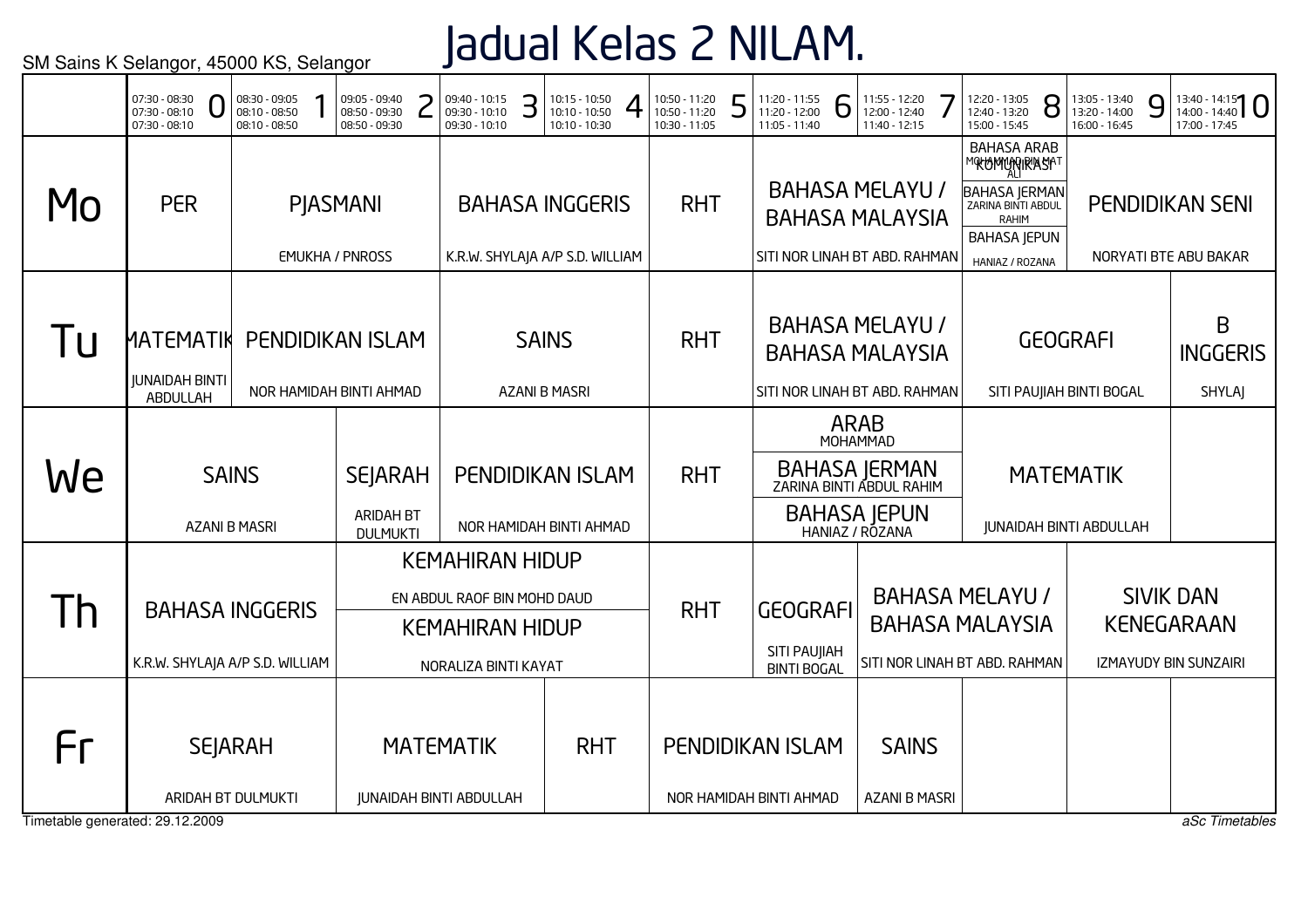# Jadual Kelas 3 BERLIAN.

|                | 07:30 - 08:30<br>$07:30 - 08:10$<br>$07:30 - 08:10$                                                                             | 08:30 - 09:05<br>08:10 - 08:50<br>08:10 - 08:50 | 09:05 - 09:40<br>08:50 - 09:30<br>08:50 - 09:30               | 09:40 - 10:15<br>09:30 - 10:10<br>09:30 - 10:10 | З                              | $10:15 - 10:50$<br>$10:10 - 10:50$<br>10:10 - 10:30  | 10:50 - 11:20<br>10:50 - 11:20<br>10:30 - 11:05 | 5 | 11:20 - 11:55<br>11:20 - 12:00<br>11:05 - 11:40               | 6                                              | 11:55 - 12:20<br>12:00 - 12:40<br>11:40 - 12:15  | 12:20 - 13:05<br>12:40 - 13:20<br>15:00 - 15:45                                                                                                | 8 | 13:05 - 13:40<br>9<br>13:20 - 14:00<br>16:00 - 16:45            | $13:40 - 14:15$<br>17:00 - 17:45                                      |
|----------------|---------------------------------------------------------------------------------------------------------------------------------|-------------------------------------------------|---------------------------------------------------------------|-------------------------------------------------|--------------------------------|------------------------------------------------------|-------------------------------------------------|---|---------------------------------------------------------------|------------------------------------------------|--------------------------------------------------|------------------------------------------------------------------------------------------------------------------------------------------------|---|-----------------------------------------------------------------|-----------------------------------------------------------------------|
| MO             | <b>PER</b>                                                                                                                      |                                                 | PENDIDIKAN JASMANI<br><b>DAN KESIHATAN</b><br>IZMAYU / HAZULI |                                                 |                                | <b>BAHASA MELAYU</b><br>PNMIZA                       | <b>RHT</b>                                      |   | KEMAHIRAN<br><b>HIDUP</b><br><b>HARYANI BINTI</b><br>MOHD ABU |                                                |                                                  | <b>MATEMATIK</b><br>FATIMAH BT MUHAMAD                                                                                                         |   |                                                                 | <b>MORAL</b><br><b>EFAIRO</b><br><b>PISLAM</b><br><b>KHAIRL</b>       |
| <u>I u</u>     | <b>BAHASA INGGERIS</b><br><b>RIHANATUN BINTI SAMSI</b>                                                                          |                                                 |                                                               | <b>GEOGRAFI</b><br>NORLIZA BT SAINI             |                                | <b>SEJARAH</b><br><b>HAZULIA BT</b><br><b>HASSAN</b> | <b>RHT</b>                                      |   |                                                               |                                                | <b>SAINS</b><br><b>AZANI B MASRI</b>             | <b>BAHASA ARAB</b><br>MOKOMONGRASAT<br><b>BAHASA JERMAN</b><br>ZARINA BINTI ABDUL<br>RAHIM<br><b>BAHASA JEPUN</b><br>HANI AZITA BINTI<br>AHMAD |   |                                                                 | <b>MORAL</b><br><b>EFAIRO</b><br><b>PISLAM</b><br><b>KHAIRL</b>       |
| We             | <u>ΜΑΤΕΜΑΤΙΚ</u><br><b>FATIMAH BT</b><br>MUHAMAD                                                                                |                                                 | <b>BAHASA INGGERIS</b><br><b>RIHANATUN BINTI SAMSI</b>        |                                                 |                                | <b>BAHASA MELAYU</b><br>PNMIZA                       | <b>RHT</b>                                      |   |                                                               |                                                | <b>KEMAHIRAN HIDUP</b><br>HARYANI BINTI MOHD ABU |                                                                                                                                                |   |                                                                 | <b>SIVIK DAN</b><br><b>KENEGARAAN</b><br><b>IZMAYUDY BIN SUNZAIRI</b> |
| 1 <sup>h</sup> | <b>BAHASA ARAB</b><br>MOHANMADRAMARE ALI<br>BAHASA JERMAN<br>ZARINA BINTI ABDUL RAHIM<br>BAHASA JEPUN<br>HANI AZITA BINTI AHMAD | <b>SAINS</b><br><b>AZANI B MASRI</b>            |                                                               |                                                 | <b>BAHASA MELAYU</b><br>PNMIZA | <b>RHT</b>                                           |                                                 |   |                                                               | <b>PENDIDIKAN SENI</b><br>MOHD AJNI B SULAIMAN | <b>GEOGRAFI</b><br>NORLIZA BT<br>SAINI           |                                                                                                                                                |   | <b>MORAL</b><br><b>EFAIRO</b><br><b>PISLAM</b><br><b>KHAIRL</b> |                                                                       |
| Fr             | <b>MATEMATIK</b><br>FATIMAH BT MUHAMAD<br>Timetable generated: 29.12.2009                                                       |                                                 | <b>SAINS</b><br><b>AZANI B MASRI</b>                          |                                                 | <b>RHT</b>                     | B<br><b>INGGERIS</b><br><b>RIHANA</b>                |                                                 |   |                                                               | <b>SEJARAH</b><br><b>HAZULIA BT HASSAN</b>     |                                                  |                                                                                                                                                |   | aSc Timetables                                                  |                                                                       |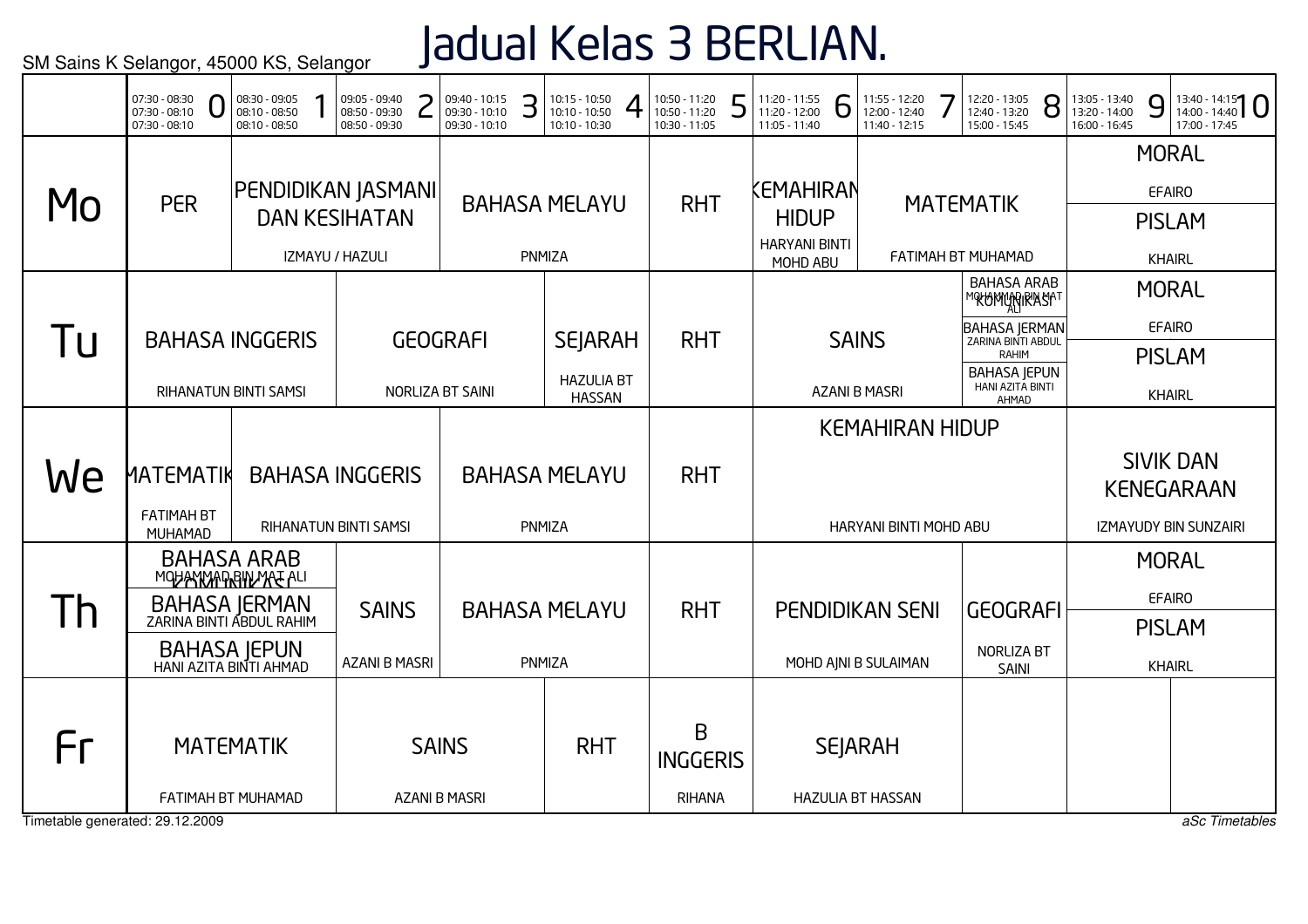## Jadual Kelas 3 DELIMA.

|              | 07:30 - 08:30<br>$07:30 - 08:10$<br>07:30 - 08:10                          | 08:30 - 09:05<br>08:10 - 08:50<br>08:10 - 08:50                                                                                                                                                     |                        | 09:05 - 09:40<br>08:50 - 09:30<br>08:50 - 09:30 |  | 09:40 - 10:15<br>09:30 - 10:10<br>09:30 - 10:10 | З                                                                              | $10:15 - 10:50$<br>10:10 - 10:50<br>10:10 - 10:30                              | 10:50 - 11:20<br>10:50 - 11:20<br>10:30 - 11:05        | 5                                                     | 11:20 - 11:55<br>11:20 - 12:00<br>11:05 - 11:40 | 6 | 11:55 - 12:20<br>12:00 - 12:40<br>11:40 - 12:15         | 12:20 - 13:05<br>12:40 - 13:20<br>15:00 - 15:45               | 8 | 13:05 - 13:40<br>13:20 - 14:00<br>16:00 - 16:45 | 9                           | $13:40 - 14:15$<br>17:00 - 17:45                     |
|--------------|----------------------------------------------------------------------------|-----------------------------------------------------------------------------------------------------------------------------------------------------------------------------------------------------|------------------------|-------------------------------------------------|--|-------------------------------------------------|--------------------------------------------------------------------------------|--------------------------------------------------------------------------------|--------------------------------------------------------|-------------------------------------------------------|-------------------------------------------------|---|---------------------------------------------------------|---------------------------------------------------------------|---|-------------------------------------------------|-----------------------------|------------------------------------------------------|
| Mo           | <b>PER</b>                                                                 | PENDIDIKAN JASMANI                                                                                                                                                                                  |                        | <b>DAN KESIHATAN</b>                            |  |                                                 |                                                                                | <b>BAHASA MELAYU /</b><br><b>BAHASA MALAYSIA</b>                               | <b>RHT</b>                                             |                                                       |                                                 |   | <b>SAINS</b>                                            | <b>SEJARAH</b><br><b>ARIDAH BT</b>                            |   |                                                 |                             | <b>PENDIDIKAN ISLAM</b>                              |
|              |                                                                            |                                                                                                                                                                                                     |                        | IZMAYU / HAZULI                                 |  | <b>KEMAHIRAN HIDUP</b>                          |                                                                                | MAIZATUL ILMI BINTI ISMAIL                                                     |                                                        |                                                       |                                                 |   | NUR HIDAYATI BINTI AB JALIL                             | <b>DULMUKTI</b><br><b>BAHASA ARAB</b><br>℠℀℧ϺϺϼϙͿ℟ʹÅℌϮ        |   |                                                 |                             | <b>FAUSIAH BT MOKHTAR</b>                            |
| l u          | <b>BAHASA INGGERIS</b>                                                     |                                                                                                                                                                                                     |                        |                                                 |  |                                                 |                                                                                |                                                                                | <b>RHT</b>                                             |                                                       |                                                 |   | <b>MATEMATIK</b>                                        | BAHASA JERMAN<br><b>RAHIM</b>                                 |   |                                                 |                             | <b>PENDIDIKAN ISLAM</b>                              |
|              | ENNIE AZORA BINTI OTHMAN                                                   |                                                                                                                                                                                                     |                        |                                                 |  | HARYANI BINTI MOHD ABU                          |                                                                                |                                                                                |                                                        |                                                       |                                                 |   | SITI NURAZNIAH BINTI<br>SHAHARULNIZAM                   | <b>BAHASA JEPUN</b><br>HANI AZITA BINTI<br>AHMAD              |   |                                                 |                             | <b>FAUSIAH BT MOKHTAR</b>                            |
| We           | <b>MATEMATIK</b><br><b>SITI NURAZNIAH</b><br><b>BINTI</b><br>SHAHARULNIZAM |                                                                                                                                                                                                     | <b>BAHASA INGGERIS</b> |                                                 |  |                                                 | <b>BAHASA MELAYU /</b><br><b>BAHASA MALAYSIA</b><br>MAIZATUL ILMI BINTI ISMAIL | <b>RHT</b>                                                                     |                                                        | <b>GEOGRAFI</b><br>SITI PAUJIAH<br><b>BINTI BOGAL</b> |                                                 |   | <b>SIVIK DAN</b><br>KENEGARAAN<br>IZMAYUDY BIN SUNZAIRI |                                                               |   | <b>SAINS</b>                                    | NUR HIDAYATI BINTI AB JALIL |                                                      |
| $\mathsf{I}$ |                                                                            | ENNIE AZORA BINTI OTHMAN<br><b>BAHASA ARAB</b><br>MOHANYADRINYA E ALI<br>BAHASA JERMAN<br>ZARINA BINTI ABDUL RAHIM<br><b>SAINS</b><br>BAHASA JEPUN<br>HANI AZITA BINTI AHMAD<br><b>NUR HIDAYATI</b> |                        |                                                 |  |                                                 |                                                                                | <b>BAHASA MELAYU /</b><br><b>BAHASA MALAYSIA</b><br>MAIZATUL ILMI BINTI ISMAIL | <b>RHT</b>                                             |                                                       |                                                 |   | <b>SEJARAH</b><br>ARIDAH BT DULMUKTI                    | KEMAHIRAN<br><b>HIDUP</b><br><b>HARYANI BINTI</b><br>MOHD ABU |   |                                                 |                             | <b>PENDIDIKAN ISLAM</b><br><b>FAUSIAH BT MOKHTAR</b> |
| Fr           |                                                                            | <b>BINTI AB JALIL</b><br><b>PENDIDIKAN SENI</b><br>MOHD AJNI B SULAIMAN<br><b>GEOGRAFI</b><br><b>PENDIDIKAN MUZIK</b><br>SITI PAUJIAH BINTI BOGAL                                                   |                        |                                                 |  |                                                 |                                                                                | <b>RHT</b>                                                                     | <b>BAHASA</b><br><b>INGGERIS</b><br><b>ENNIE AZORA</b> |                                                       |                                                 |   | <b>MATEMATIK</b><br>SITI NURAZNIAH BINTI                |                                                               |   |                                                 |                             |                                                      |
|              | Timetable generated: 29.12.2009                                            |                                                                                                                                                                                                     |                        |                                                 |  | YUZZINI BIN ABU BAKAR                           |                                                                                |                                                                                | <b>BINTI OTHMAN</b>                                    |                                                       |                                                 |   | SHAHARULNIZAM                                           |                                                               |   |                                                 |                             | aSc Timetables                                       |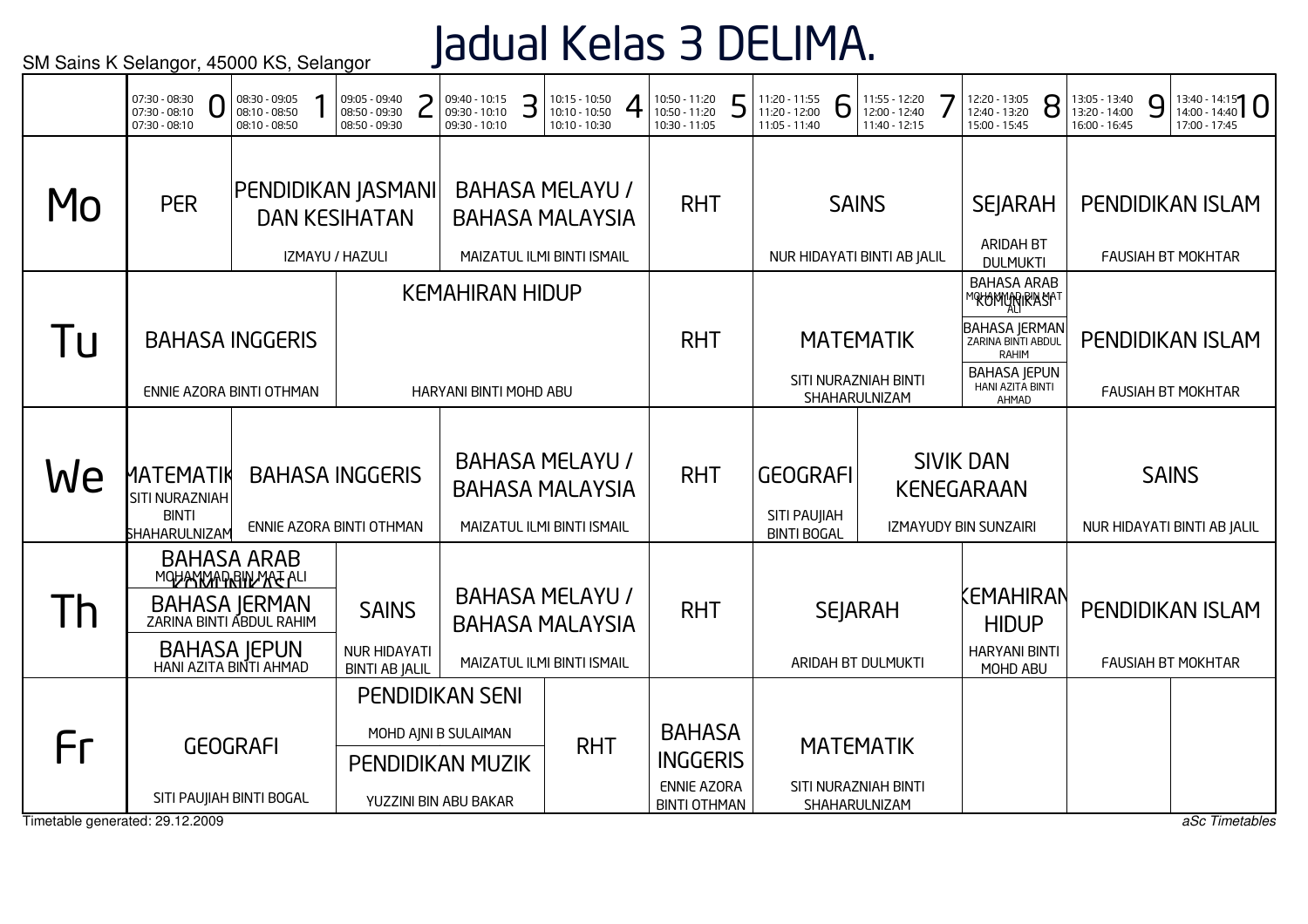## Jadual Kelas 3 INTAN.

|                                 | 07:30 - 08:30<br>07:30 - 08:10<br>$07:30 - 08:10$              | 08:30 - 09:05<br>08:10 - 08:50<br>08:10 - 08:50                               |  | 09:05 - 09:40<br>08:50 - 09:30<br>08:50 - 09:30 |  | 09:40 - 10:15<br>09:30 - 10:10<br>09:30 - 10:10 | З | 10:15 - 10:50<br>10:10 - 10:50<br>10:10 - 10:30  | 10:50 - 11:20<br>10:50 - 11:20<br>10:30 - 11:05 | 5 | 11:20 - 11:55<br>11:20 - 12:00<br>11:05 - 11:40 | 6 | 11:55 - 12:20<br>12:00 - 12:40<br>11:40 - 12:15 | 12:20 - 13:05<br>12:40 - 13:20<br>15:00 - 15:45      | 8 | 13:05 - 13:40<br>13:20 - 14:00<br>16:00 - 16:45 | 9             | $13:40 - 14:15$<br>17:00 - 17:45              |
|---------------------------------|----------------------------------------------------------------|-------------------------------------------------------------------------------|--|-------------------------------------------------|--|-------------------------------------------------|---|--------------------------------------------------|-------------------------------------------------|---|-------------------------------------------------|---|-------------------------------------------------|------------------------------------------------------|---|-------------------------------------------------|---------------|-----------------------------------------------|
|                                 |                                                                |                                                                               |  |                                                 |  |                                                 |   |                                                  |                                                 |   |                                                 |   | <b>KEMAHIRAN HIDUP</b>                          |                                                      |   |                                                 |               | <b>PENDIDIKAN ISLAM</b>                       |
|                                 | <b>PER</b>                                                     | PENDIDIKAN JASMANI                                                            |  |                                                 |  |                                                 |   | <b>BAHASA MELAYU /</b>                           | <b>RHT</b>                                      |   |                                                 |   | EN ABDUL RAOF BIN MOHD DAUD                     |                                                      |   |                                                 |               | AIZAN HAZRINA BINTI AHMAD                     |
| MO                              |                                                                |                                                                               |  | <b>DAN KESIHATAN</b>                            |  |                                                 |   | <b>BAHASA MALAYSIA</b>                           |                                                 |   |                                                 |   | <b>KEMAHIRAN HIDUP</b>                          |                                                      |   |                                                 |               | <b>MORAL</b>                                  |
|                                 |                                                                |                                                                               |  | IZMAYU / HAZULI                                 |  |                                                 |   | EN MOHD FAIROL ANUAR BIN<br><b>HASSAN</b>        |                                                 |   |                                                 |   | NORALIZA BINTI KAYAT                            |                                                      |   |                                                 | <b>EFAIRO</b> |                                               |
|                                 |                                                                |                                                                               |  |                                                 |  |                                                 |   |                                                  |                                                 |   |                                                 |   |                                                 | <b>BAHASA ARAB</b><br><b>™®ŁOMW}RIRIASIA™</b>        |   |                                                 |               | <b>PENDIDIKAN ISLAM</b>                       |
| Tu                              | <b>BAHASA INGGERIS</b>                                         |                                                                               |  |                                                 |  | <b>SAINS</b>                                    |   | <b>MATEMATIK</b>                                 | <b>RHT</b>                                      |   |                                                 |   | <b>SEJARAH</b>                                  | <b>BAHASA JERMAN<br/>ZARINA BINTI ABDUL</b><br>RAHIM |   |                                                 |               | AIZAN HAZRINA BINTI AHMAD                     |
|                                 | NORHAYATI BINTI ABDUL MAJEED   RADIN FUAD BIN RADIN BAIDAWI    |                                                                               |  |                                                 |  |                                                 |   | <b>NUR HIDAYATI</b><br><b>BINTI AB JALIL</b>     |                                                 |   |                                                 |   | ARIDAH BT DULMUKTI                              | <b>BAHASA JEPUN</b><br>HANI AZITA BINTI<br>AHMAD     |   |                                                 | <b>EFAIRO</b> | <b>MORAL</b>                                  |
|                                 |                                                                |                                                                               |  |                                                 |  |                                                 |   |                                                  |                                                 |   |                                                 |   |                                                 |                                                      |   |                                                 |               |                                               |
| We                              | <b>GEOGRAFI</b>                                                | <b>BAHASA INGGERIS</b>                                                        |  |                                                 |  |                                                 |   | <b>BAHASA MELAYU /</b><br><b>BAHASA MALAYSIA</b> | <b>RHT</b>                                      |   |                                                 |   | <b>MATEMATIK</b>                                |                                                      |   | <b>PENDIDIKAN SENI</b>                          |               | <b>SAINS</b>                                  |
|                                 | SITI PAUJIAH<br><b>BINTI BOGAL</b>                             | NORHAYATI BINTI ABDUL MAJEED                                                  |  |                                                 |  |                                                 |   | EN MOHD FAIROL ANUAR BIN<br><b>HASSAN</b>        |                                                 |   |                                                 |   | NUR HIDAYATI BINTI AB JALIL                     |                                                      |   | NORYATI BTE ABU BAKAR                           |               | <b>RADIN FUAD BIN</b><br><b>RADIN BAIDAWI</b> |
|                                 |                                                                | <b>BAHASA ARAB</b>                                                            |  |                                                 |  |                                                 |   |                                                  |                                                 |   | <b>CMAHIRAN</b>                                 |   |                                                 |                                                      |   |                                                 |               | PENDIDIKAN ISLAM                              |
|                                 | MOHANNAPRINAA ALI<br>BAHASA JERMAN<br>ZARINA BINTI ABDUL RAHIM |                                                                               |  | <b>SEJARAH</b>                                  |  |                                                 |   | <b>BAHASA MELAYU /</b>                           | <b>RHT</b>                                      |   | <b>EN APPOLIPAOF<br/>BIN MOHD DAUD</b>          |   |                                                 | <b>SIVIK DAN</b>                                     |   |                                                 |               | AIZAN HAZRINA BINTI AHMAD                     |
| $\mathsf{I}$                    |                                                                |                                                                               |  |                                                 |  |                                                 |   | <b>BAHASA MALAYSIA</b>                           |                                                 |   | KEMAHIRAN                                       |   |                                                 | <b>KENEGARAAN</b>                                    |   |                                                 |               | <b>MORAL</b>                                  |
|                                 |                                                                | BAHASA JEPUN<br>HANI AZITA BINTI AHMAD<br><b>ARIDAH BT</b><br><b>DULMUKTI</b> |  |                                                 |  |                                                 |   | EN MOHD FAIROL ANUAR BIN<br><b>HASSAN</b>        |                                                 |   | NORALDER NOR                                    |   |                                                 | IZMAYUDY BIN SUNZAIRI                                |   |                                                 | <b>EFAIRO</b> |                                               |
|                                 |                                                                |                                                                               |  |                                                 |  |                                                 |   |                                                  |                                                 |   |                                                 |   |                                                 |                                                      |   |                                                 |               |                                               |
| Fr                              |                                                                | <b>SAINS</b><br><b>MATEMATIK</b>                                              |  |                                                 |  |                                                 |   | <b>RHT</b>                                       | BINGGERIS                                       |   |                                                 |   | <b>GEOGRAFI</b>                                 |                                                      |   |                                                 |               |                                               |
|                                 | RADIN FUAD BIN RADIN BAIDAWI                                   |                                                                               |  |                                                 |  | NUR HIDAYATI BINTI AB JALIL                     |   |                                                  | YATIAM                                          |   |                                                 |   | SITI PAUJIAH BINTI BOGAL                        |                                                      |   |                                                 |               |                                               |
| Timetable generated: 29.12.2009 |                                                                |                                                                               |  |                                                 |  |                                                 |   |                                                  |                                                 |   |                                                 |   |                                                 |                                                      |   |                                                 |               | aSc Timetables                                |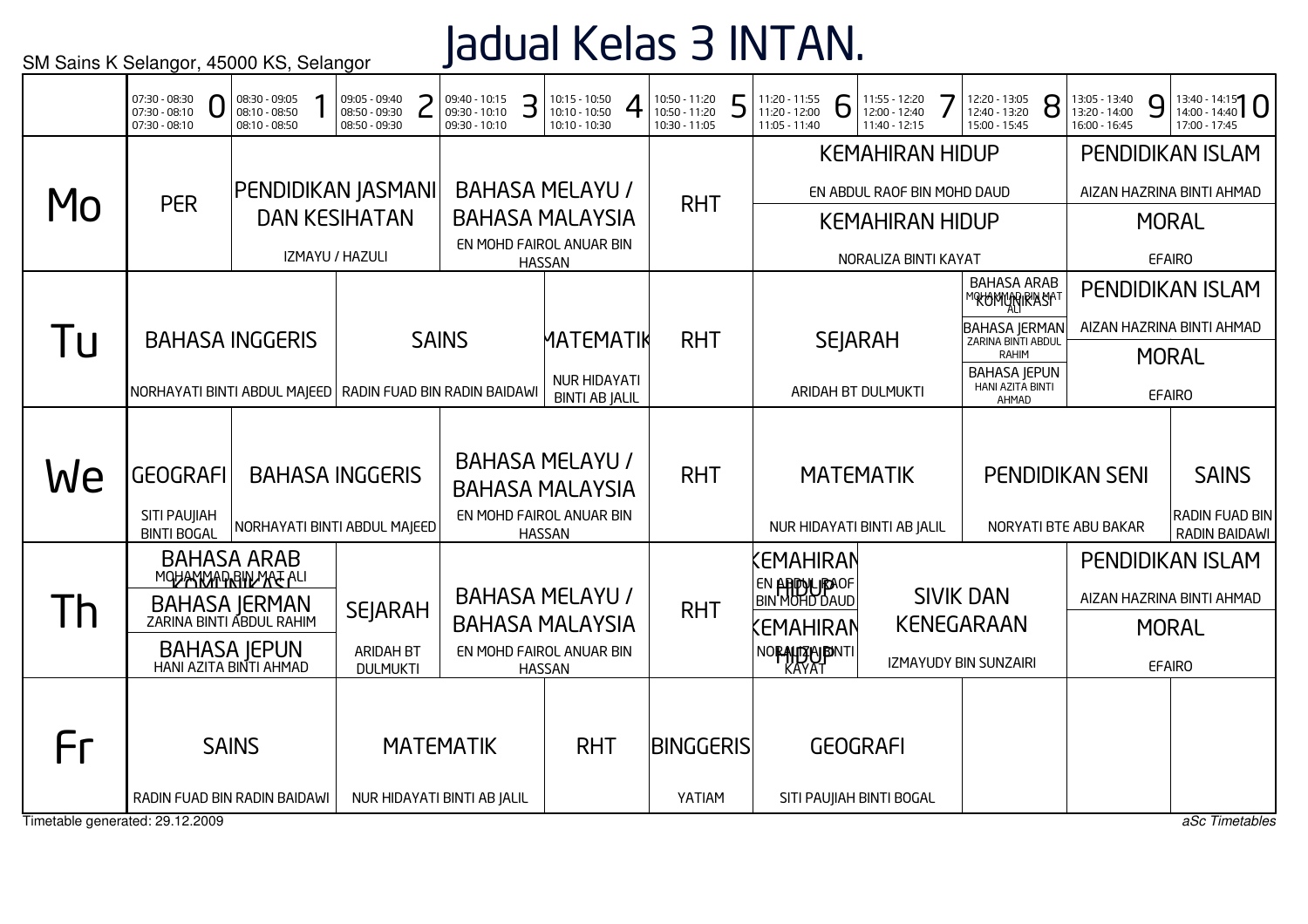# Jadual Kelas 3 MUTIARA.

|                                       | 07:30 - 08:30<br>07:30 - 08:10<br>07:30 - 08:10                            | 08:30 - 09:05<br>08:10 - 08:50<br>08:10 - 08:50                            | 09:05 - 09:40<br>08:50 - 09:30<br>08:50 - 09:30                                                                                                 | 09:40 - 10:15<br>09:30 - 10:10<br>09:30 - 10:10           | 10:15 - 10:50<br>З<br>10:10 - 10:50<br>10:10 - 10:30         | 10:50 - 11:20<br>10:50 - 11:20<br>10:30 - 11:05         | 5 | 11:20 - 11:55<br>11:20 - 12:00<br>11:05 - 11:40 | 6 | 11:55 - 12:20<br>12:00 - 12:40<br>11:40 - 12:15                                | 12:20 - 13:05<br>12:40 - 13:20<br>15:00 - 15:45 | 8 | 13:05 - 13:40<br>13:20 - 14:00<br>16:00 - 16:45                                                         | 9            | $13:40 - 14:15$<br>17:00 - 17:45                                                 |
|---------------------------------------|----------------------------------------------------------------------------|----------------------------------------------------------------------------|-------------------------------------------------------------------------------------------------------------------------------------------------|-----------------------------------------------------------|--------------------------------------------------------------|---------------------------------------------------------|---|-------------------------------------------------|---|--------------------------------------------------------------------------------|-------------------------------------------------|---|---------------------------------------------------------------------------------------------------------|--------------|----------------------------------------------------------------------------------|
| MO                                    | <b>PER</b>                                                                 |                                                                            | <b>BAHASA ARAB</b><br>MOHANMADRIN MATALI<br>BAHASA JERMAN<br>ZARINA BINTI ABDUL RAHIM<br><b>BAHASA JEPUN</b><br>HANI AZITA BINTI AHMAD          |                                                           | <b>SAINS</b><br><b>AZANI B MASRI</b>                         | <b>RHT</b>                                              |   |                                                 |   | <b>BAHASA MELAYU /</b><br><b>BAHASA MALAYSIA</b><br>MAIZATUL ILMI BINTI ISMAIL |                                                 |   | <b>BAHASA INGGERIS</b><br>RIHANATUN BINTI SAMSI                                                         |              | KEMAHIRAN<br>EN <b>APPOLIPAOF</b><br>BIN MOHD DAUD<br>KEMAHIRAN<br>NORAHTZHODNTI |
| Tu                                    | KHAIRUL ANUAR BIN HAJI AHMAD                                               | PENDIDIKAN ISLAM                                                           |                                                                                                                                                 | <b>BAHASA INGGERIS</b><br>RIHANATUN BINTI SAMSI           | MATEMATIK<br>SITI NURAZNIAH<br><b>BINTI</b><br>SHAHARULNIZAM | <b>RHT</b>                                              |   |                                                 |   | <b>BAHASA MELAYU /</b><br><b>BAHASA MALAYSIA</b><br>MAIZATUL ILMI BINTI ISMAIL | <b>GEOGRAFI</b><br>NORLIZA BT<br><b>SAINI</b>   |   |                                                                                                         | <b>SAINS</b> | <b>AZANI B MASRI</b>                                                             |
| We                                    | MOHD AJNI B SULAIMAN                                                       | <b>PENDIDIKAN SENI</b><br><b>PENDIDIKAN MUZIK</b><br>YUZZINI BIN ABU BAKAR | <b>BAHASA ARAB</b><br>MOKOMMANIRASAT<br><b>BAHASA JERMAN</b><br>ZARINA BINTI ABDUL<br>RAHIM<br><b>BAHASA JEPUN</b><br>HANI AZITA BINTI<br>AHMAD |                                                           | <b>SEJARAH</b><br>MUSLIHA BINTI SAHARI                       | <b>RHT</b>                                              |   | KHAIRUL ANUAR BIN HAJI AHMAD                    |   | PENDIDIKAN ISLAM                                                               |                                                 |   | <b>KEMAHIRAN HIDUP</b><br>EN ABDUL RAOF BIN MOHD DAUD<br><b>KEMAHIRAN HIDUP</b><br>NORALIZA BINTI KAYAT |              |                                                                                  |
| $\mathsf{I}$                          | <b>BAHASA</b><br><b>INGGERIS</b><br><b>RIHANATUN</b><br><b>BINTI SAMSI</b> |                                                                            | PJASMANI<br><b>EMUKHA / PNROSS</b>                                                                                                              |                                                           | <b>GEOGRAFI</b><br>NORLIZA BT SAINI                          | <b>RHT</b>                                              |   |                                                 |   | <b>BAHASA MELAYU /</b><br><b>BAHASA MALAYSIA</b><br>MAIZATUL ILMI BINTI ISMAIL |                                                 |   | <b>MATEMATIK</b><br>SITI NURAZNIAH BINTI<br>SHAHARULNIZAM                                               |              | <b>SAINS</b><br><b>AZANI B MASRI</b>                                             |
| Fr<br>Timetable generated: 29.12.2009 |                                                                            | <b>SIVIK DAN</b><br><b>KENEGARAAN</b><br>ROZANA BINTI ZAHARUDDIN           |                                                                                                                                                 | <b>MATEMATIK</b><br>SITI NURAZNIAH BINTI<br>SHAHARULNIZAM | <b>RHT</b>                                                   | <b>SEJARAH</b><br><b>MUSLIHA BINTI</b><br><b>SAHARI</b> |   | KHAIRUL ANUAR BIN HAJI AHMAD                    |   | <b>PENDIDIKAN ISLAM</b>                                                        |                                                 |   |                                                                                                         |              | aSc Timetables                                                                   |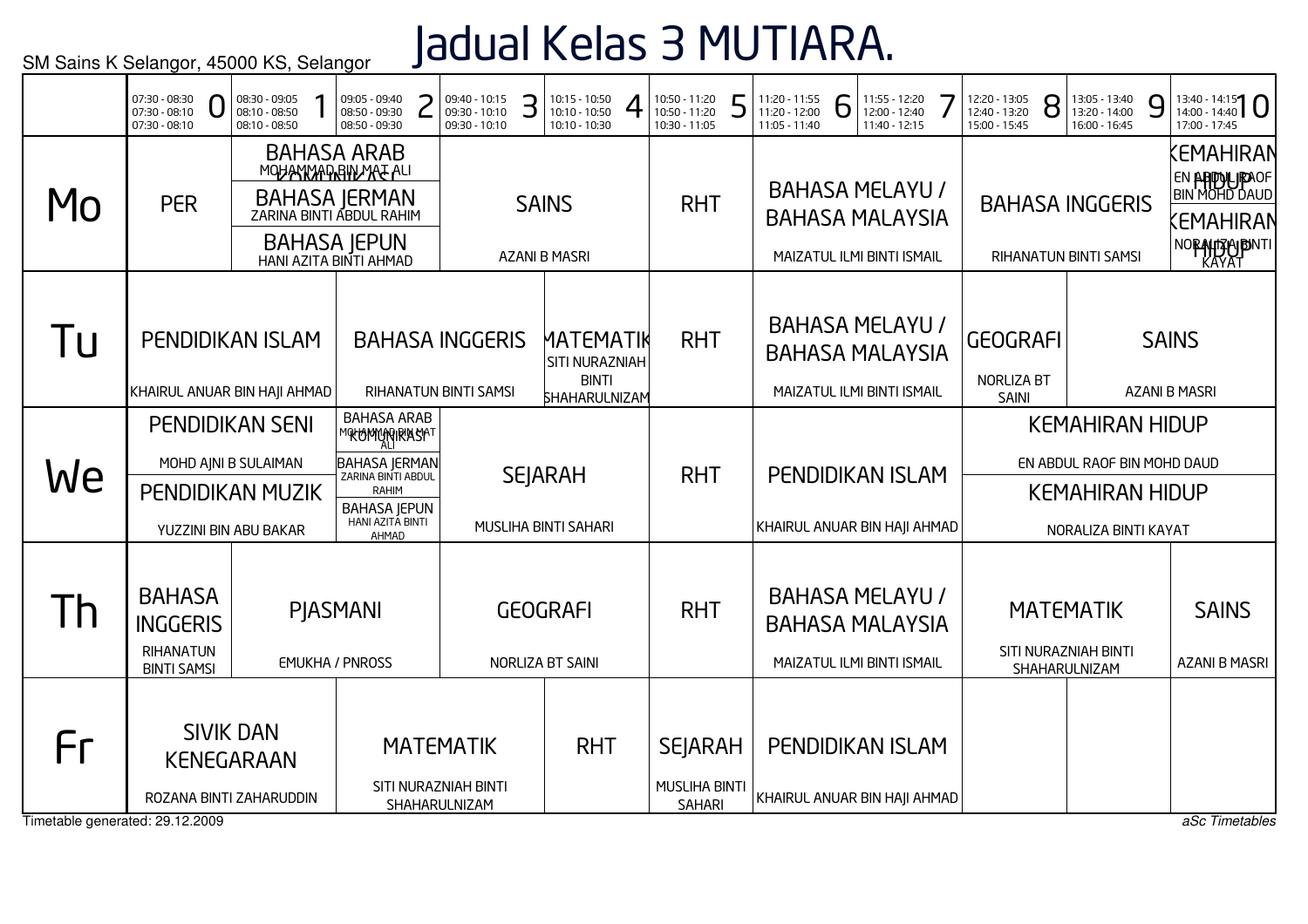## Jadual Kelas 3 NILAM.

|                                 | 07:30 - 08:30<br>U<br>$07:30 - 08:10$<br>07:30 - 08:10 | 08:30 - 09:05<br>08:10 - 08:50<br>08:10 - 08:50      | 09:05 - 09:40<br>∍<br>08:50 - 09:30<br>08:50 - 09:30                                   | 09:40 - 10:15<br>З<br>09:30 - 10:10<br>09:30 - 10:10 | 10:15 - 10:50<br>10:10 - 10:50<br>10:10 - 10:30         | 10:50 - 11:20<br>10:50 - 11:20<br>10:30 - 11:05 | 5 | 11:20 - 11:55<br>11:20 - 12:00<br>11:05 - 11:40 | D      | 11:55 - 12:20<br>12:00 - 12:40<br>11:40 - 12:15 | 12:20 - 13:05<br>12:40 - 13:20<br>15:00 - 15:45 | 8 | 13:05 - 13:40<br>13:20 - 14:00<br>16:00 - 16:45 | 9 | $13:40 - 14:15$<br>17:00 - 17:45                        |
|---------------------------------|--------------------------------------------------------|------------------------------------------------------|----------------------------------------------------------------------------------------|------------------------------------------------------|---------------------------------------------------------|-------------------------------------------------|---|-------------------------------------------------|--------|-------------------------------------------------|-------------------------------------------------|---|-------------------------------------------------|---|---------------------------------------------------------|
| Mo                              | <b>PER</b>                                             |                                                      | <b>BAHASA ARAB</b><br>MOHANMARRIN MAE ALI<br>BAHASA JERMAN<br>ZARINA BINTI ABDUL RAHIM |                                                      | <b>SIVIK DAN</b><br><b>KENEGARAAN</b>                   | <b>RHT</b>                                      |   |                                                 |        | <b>BAHASA MELAYU</b>                            |                                                 |   | <b>BAHASA INGGERIS</b>                          |   | <b>SAINS</b>                                            |
|                                 |                                                        |                                                      | <b>BAHASA JEPUN</b><br>HANI AZITA BINTI AHMAD                                          |                                                      | <b>HAZULIA BT HASSAN</b>                                |                                                 |   |                                                 | PNMIZA |                                                 |                                                 |   | ENNIE AZORA BINTI OTHMAN                        |   | <b>RADIN FUAD BIN</b><br>RADIN BAIDAWI                  |
| Tu                              |                                                        | <b>PENDIDIKAN ISLAM</b><br><b>FAUSIAH BT MOKHTAR</b> |                                                                                        | <b>BAHASA INGGERIS</b><br>ENNIE AZORA BINTI OTHMAN   | Kemahiran<br><b>ATOME</b><br>(EMAHIRAN<br>NORAHTZPUBNTI | <b>RHT</b>                                      |   |                                                 | PNMIZA | <b>BAHASA MELAYU</b>                            |                                                 |   | <b>MATEMATIK</b><br>FATIMAH BT MUHAMAD          |   | <b>SEJARAH</b><br><b>MUSLIHA BINTI</b><br><b>SAHARI</b> |
|                                 |                                                        |                                                      | <b>BAHASA ARAB</b><br><b>MOKOMANGRASAT</b>                                             |                                                      |                                                         |                                                 |   |                                                 |        |                                                 |                                                 |   |                                                 |   |                                                         |
| We                              |                                                        | <b>SAINS</b>                                         | <b>BAHASA JERMAN</b><br>ZARINA BINTI ABDUL<br>RAHIM                                    |                                                      | <b>PENDIDIKAN SENI</b>                                  | <b>RHT</b>                                      |   |                                                 |        | <b>PENDIDIKAN ISLAM</b>                         |                                                 |   | <b>MATEMATIK</b>                                |   | <b>GEOGRAFI</b>                                         |
|                                 |                                                        | RADIN FUAD BIN RADIN BAIDAWI                         | <b>BAHASA JEPUN</b><br>HANI AZITA BINTI<br>AHMAD                                       |                                                      | NORYATI BTE ABU BAKAR                                   |                                                 |   |                                                 |        | <b>FAUSIAH BT MOKHTAR</b>                       |                                                 |   | FATIMAH BT MUHAMAD                              |   | NORLIZA BT<br><b>SAINI</b>                              |
|                                 |                                                        |                                                      |                                                                                        |                                                      |                                                         |                                                 |   |                                                 |        |                                                 |                                                 |   | <b>KEMAHIRAN HIDUP</b>                          |   |                                                         |
| $\mathsf{I}$                    | <b>BAHASA</b><br><b>INGGERIS</b>                       |                                                      | <b>PIASMANI</b>                                                                        |                                                      | <b>SAINS</b>                                            | <b>RHT</b>                                      |   |                                                 |        | <b>BAHASA MELAYU</b>                            |                                                 |   | EN ABDUL RAOF BIN MOHD DAUD                     |   |                                                         |
|                                 | <b>ENNIE AZORA</b><br><b>BINTI OTHMAN</b>              |                                                      | <b>EMUKHA / PNROSS</b>                                                                 | RADIN FUAD BIN RADIN BAIDAWI                         |                                                         |                                                 |   |                                                 | PNMIZA |                                                 |                                                 |   | <b>KEMAHIRAN HIDUP</b><br>NORALIZA BINTI KAYAT  |   |                                                         |
|                                 |                                                        |                                                      |                                                                                        |                                                      |                                                         |                                                 |   |                                                 |        |                                                 |                                                 |   |                                                 |   |                                                         |
| Fг                              |                                                        | <b>GEOGRAFI</b>                                      |                                                                                        | <b>SEJARAH</b>                                       | <b>RHT</b>                                              | <b>MATEMATIK</b>                                |   |                                                 |        | <b>PENDIDIKAN ISLAM</b>                         |                                                 |   |                                                 |   |                                                         |
|                                 |                                                        | NORLIZA BT SAINI                                     |                                                                                        | MUSLIHA BINTI SAHARI                                 |                                                         | <b>FATIMAH BT</b><br>MUHAMAD                    |   |                                                 |        | <b>FAUSIAH BT MOKHTAR</b>                       |                                                 |   |                                                 |   |                                                         |
| Timetable generated: 29.12.2009 |                                                        |                                                      |                                                                                        |                                                      |                                                         |                                                 |   |                                                 |        |                                                 |                                                 |   |                                                 |   | aSc Timetables                                          |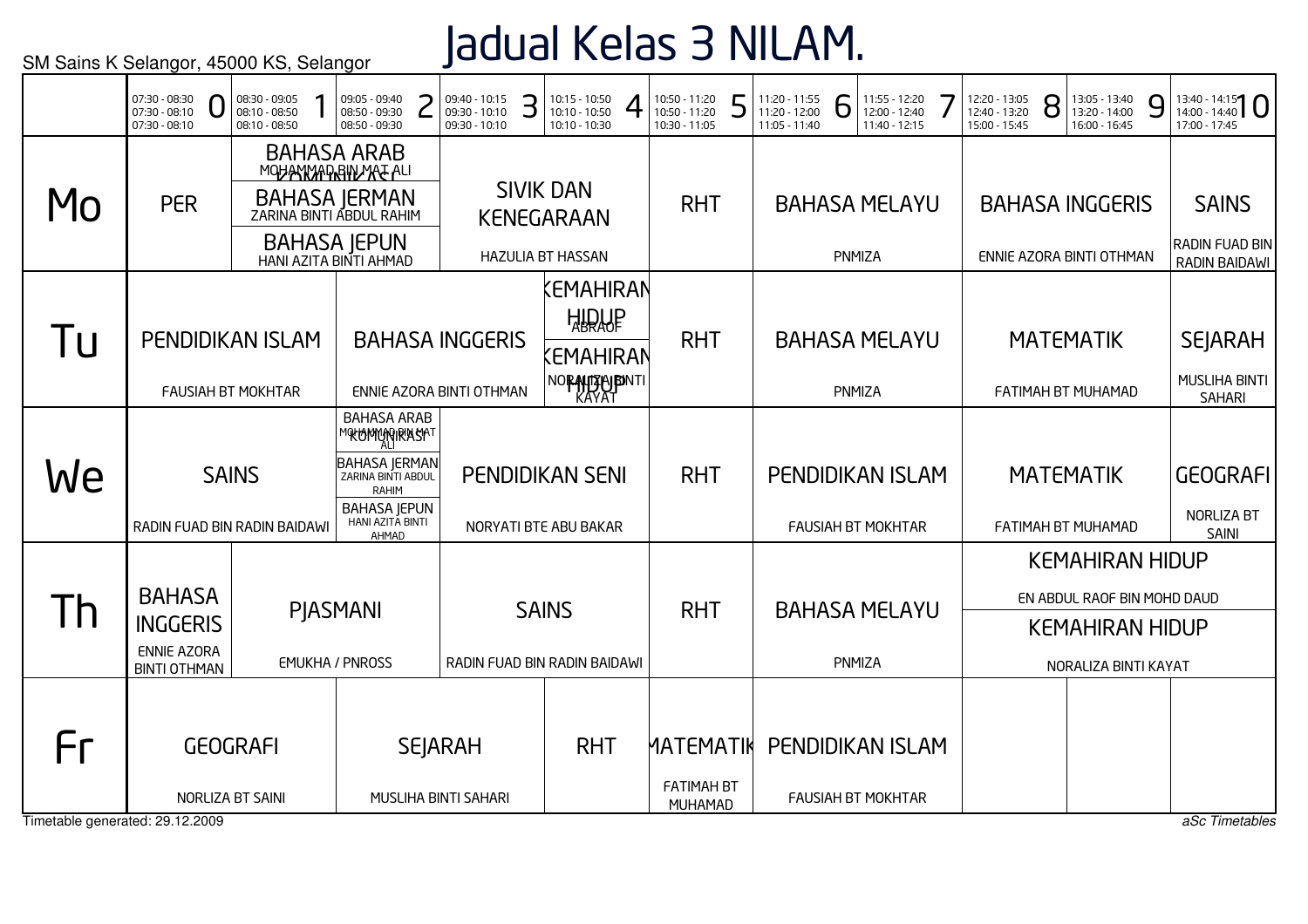# Jadual Kelas 4 BERLIAN.

|                                       | 07:30 - 08:30<br>07:30 - 08:10<br>07:30 - 08:10                                                                                                | 08:30 - 09:05<br>08:10 - 08:50<br>08:10 - 08:50                                                                                           |                | 09:05 - 09:40<br>08:50 - 09:30<br>08:50 - 09:30 |  | 09:40 - 10:15<br>09:30 - 10:10<br>09:30 - 10:10 | З                                         | 10:15 - 10:50<br>10:10 - 10:50<br>10:10 - 10:30                                                        | 10:50 - 11:20<br>10:50 - 11:20<br>10:30 - 11:05 | ┍ | 11:20 - 11:55<br>11:20 - 12:00<br>11:05 - 11:40                                                                                        | Ò                                                                    | 11:55 - 12:20<br>12:00 - 12:40<br>11:40 - 12:15                                | 12:20 - 13:05<br>12:40 - 13:20<br>15:00 - 15:45 | 8                                                 | 13:05 - 13:40<br>13:20 - 14:00<br>16:00 - 16:45                                                      | 9                                                                              | $13:40 - 14:15$<br>17:00 - 17:45                                    |
|---------------------------------------|------------------------------------------------------------------------------------------------------------------------------------------------|-------------------------------------------------------------------------------------------------------------------------------------------|----------------|-------------------------------------------------|--|-------------------------------------------------|-------------------------------------------|--------------------------------------------------------------------------------------------------------|-------------------------------------------------|---|----------------------------------------------------------------------------------------------------------------------------------------|----------------------------------------------------------------------|--------------------------------------------------------------------------------|-------------------------------------------------|---------------------------------------------------|------------------------------------------------------------------------------------------------------|--------------------------------------------------------------------------------|---------------------------------------------------------------------|
| Mo                                    | <b>PER</b>                                                                                                                                     |                                                                                                                                           |                | <b>BAHASA INGGERIS</b><br>HUSNI B AHMAD DAHLAN  |  |                                                 |                                           | <b>PENDIDIKAN ISLAM</b><br>AIZAN HAZRINA BINTI AHMAD<br>PENDIDIKAN MORAL /<br><b>PIERMOET ANTLIJEN</b> | <b>RHT</b>                                      |   |                                                                                                                                        |                                                                      | <b>MATEMATIK</b><br><b>TAMBAHAN</b><br>PN SITI NAJIKHAH BT. MOHD ISA           |                                                 |                                                   | <b>FIZIK</b><br>NORHAYATI BINTI YARIP                                                                |                                                                                | <b>SIVIK DAN</b><br><b>ENEGARAA</b><br><b>BINTI ABDUL</b><br>MAJEED |
| 1U                                    | <b>BAHASA ARAB</b><br>℠℀ᡃᲢϺჀ҉Ӎ៲℟ΆႽϺ<br><b>BAHASA JERMAN</b><br>ZARINA BINTI ABDUL<br>RAHIM<br><b>BAHASA JEPUN</b><br>HANI AZITA BINTI<br>AHMAD |                                                                                                                                           |                | <b>BIOLOGI</b><br>PN NURUL UYUN BT ABDULLAH     |  |                                                 |                                           | <b>BAHASA MELAYU /</b><br><b>BAHASA MALAYSIA</b><br>MAIZATUL ILMI BINTI ISMAIL                         | <b>RHT</b>                                      |   |                                                                                                                                        |                                                                      | <b>MATEMATIK</b><br>PN SITI NAJIKHAH BT. MOHD ISA                              |                                                 |                                                   | <b>KIMIA</b><br>ELEY ROHAIDA BINTI SADELI                                                            |                                                                                | <b>SEJARAH</b><br><b>NORLIZA BT</b><br>SAINI                        |
| We                                    | <b>BAHASA MELAYU /</b><br><b>BAHASA MALAYSIA</b><br>MAIZATUL ILMI BINTI ISMAIL                                                                 |                                                                                                                                           |                |                                                 |  | <b>BAHASA INGGERIS</b><br>HUSNI B AHMAD DAHLAN  |                                           | MATEMATIK<br>՟ΑϺŖ <del>͵ͿͺͿ</del> ͿΑΝ<br>NAJIKHAH BT.<br>MOHD ISA                                      | <b>RHT</b>                                      |   |                                                                                                                                        |                                                                      | <b>FIZIK</b><br>NORHAYATI BINTI YARIP                                          |                                                 |                                                   | <b>PENDIDIKAN ISLAM</b><br>AIZAN HAZRINA BINTI AHMAD<br>PENDIDIKAN MORAL<br><b>PIERMOET AHTLIJEN</b> |                                                                                | <b>SIVIK DAN</b><br><b>ENEGARAA</b><br><b>BINTI ABDUL</b><br>MAJEED |
| Th                                    | <b>BAHASA</b><br><b>INGGERIS</b><br>HUSNI B AHMAD<br><b>DAHLAN</b>                                                                             |                                                                                                                                           | <b>BIOLOGI</b> |                                                 |  |                                                 | <b>KIMIA</b><br>ELEY ROHAIDA BINTI SADELI | <b>RHT</b>                                                                                             |                                                 |   |                                                                                                                                        | <b>MATEMATIK</b><br><b>TAMBAHAN</b><br>PN SITI NAJIKHAH BT. MOHD ISA |                                                                                |                                                 | <b>MATEMATIK</b><br>PN SITI NAJIKHAH BT. MOHD ISA |                                                                                                      | <b>BAHASA</b><br>MELAYU /<br><b>BAHASA</b><br>MARAAYSIA<br><b>BINTI ISMAIL</b> |                                                                     |
| Fr<br>Timetable generated: 29.12.2009 |                                                                                                                                                | PN NURUL UYUN BT ABDULLAH<br><b> PENDIDIKAN JASMANI </b><br><b>SEJARAH</b><br><b>DAN KESIHATAN</b><br>IZMAYU / SZLYNI<br>NORLIZA BT SAINI |                |                                                 |  |                                                 |                                           | <b>RHT</b>                                                                                             |                                                 |   | <b>BAHASA ARAB</b><br>MOHANNAPRIN MATALI<br>BAHASA JERMAN<br>ZARINA BINTI ABDUL RAHIM<br><b>BAHASA JEPUN</b><br>HANI AZITA BINTI AHMAD |                                                                      | <b>BAHASA</b><br>MELAYU /<br><b>BAHASA</b><br>MARAAYSIA<br><b>BINTI ISMAIL</b> |                                                 |                                                   |                                                                                                      |                                                                                | aSc Timetables                                                      |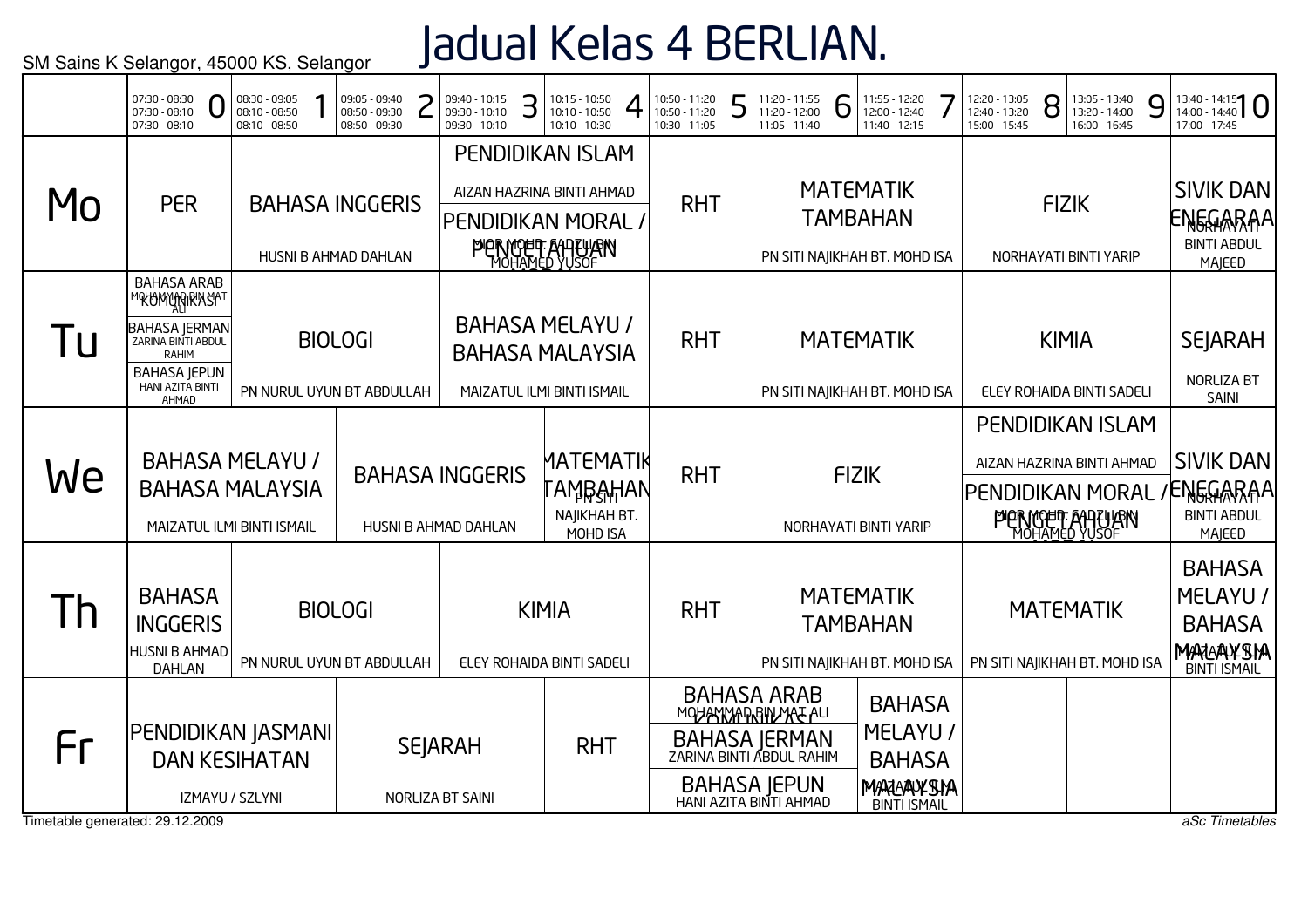## Jadual Kelas 4 DELIMA.

|                                       | 07:30 - 08:30<br>07:30 - 08:10<br>$07:30 - 08:10$                                                                                                   | 08:30 - 09:05<br>08:10 - 08:50<br>08:10 - 08:50 | 09:05 - 09:40<br>08:50 - 09:30<br>08:50 - 09:30                      | 09:40 - 10:15<br>З<br>09:30 - 10:10<br>09:30 - 10:10         | 10:15 - 10:50<br>10:10 - 10:50<br>10:10 - 10:30                   | 10:50 - 11:20<br>10:50 - 11:20<br>10:30 - 11:05 | 5 | 11:20 - 11:55<br>11:20 - 12:00<br>11:05 - 11:40                                                                                         | 11:55 - 12:20<br>6<br>12:00 - 12:40<br>11:40 - 12:15                 | 12:20 - 13:05<br>12:40 - 13:20<br>15:00 - 15:45                 | 8 | 13:05 - 13:40<br>13:20 - 14:00<br>16:00 - 16:45        | 9 | $13:40 - 14:15$<br>17:00 - 17:45                                         |
|---------------------------------------|-----------------------------------------------------------------------------------------------------------------------------------------------------|-------------------------------------------------|----------------------------------------------------------------------|--------------------------------------------------------------|-------------------------------------------------------------------|-------------------------------------------------|---|-----------------------------------------------------------------------------------------------------------------------------------------|----------------------------------------------------------------------|-----------------------------------------------------------------|---|--------------------------------------------------------|---|--------------------------------------------------------------------------|
| Mo                                    | <b>PER</b>                                                                                                                                          |                                                 | <b>PENDIDIKAN ISLAM</b><br>NOR HAMIDAH BINTI AHMAD                   |                                                              | <b>FIZIK</b><br><b>IBRAHIM BIN KADRI</b>                          | <b>RHT</b>                                      |   |                                                                                                                                         | <b>KIMIA</b><br>ZORAH BINTI HJ MUSTAPA                               |                                                                 |   | <b>BAHASA INGGERIS</b><br>NORHAYATI BINTI ABDUL MAJEED |   | <b>BAHASA</b><br>MELAYU /<br><b>BAHASA</b><br>MANNAMENA<br><b>KHAIRI</b> |
| l U                                   | <b>BAHASA ARAB</b><br>℠℀℧ϺϺϼϻ℟ϺϏϯ<br><b>BAHASA JERMAN</b><br>ZARINA BINTI ABDUL<br><b>RAHIM</b><br><b>BAHASA JEPUN</b><br>HANI AZITA BINTI<br>AHMAD |                                                 | <b>MATEMATIK</b><br><b>TAMBAHAN</b><br><b>HASLINDA BINTI YUSOFF</b>  |                                                              | <b>BIOLOGI</b><br>AIDA NORMASTURA BINTI AHMAD                     | <b>RHT</b>                                      |   |                                                                                                                                         | <b>BAHASA MELAYU /</b><br><b>BAHASA MALAYSIA</b><br>AHMAD BIN KHAIRI | <b>SIVIK DAN</b><br>ENEGARAA<br>ROZANA BINTI<br>ZAHARUDDIN      |   |                                                        |   | <b>MATEMATIK</b><br>NORMAIZURA BT MOHAMAD                                |
| We                                    | <b>SEJARAH</b><br>ARIDAH BT DULMUKTI                                                                                                                |                                                 |                                                                      | <b>FIZIK</b><br><b>IBRAHIM BIN KADRI</b>                     | <b>BAHASA</b><br>MELAYU /<br><b>BAHASA</b><br>MANANASIA<br>KHAIRI | <b>RHT</b>                                      |   |                                                                                                                                         | <b>BAHASA INGGERIS</b><br>NORHAYATI BINTI ABDUL MAJEED               | MATEMATIK<br>TAMBAHAN<br><b>HASLINDA BINTI</b><br><b>YUSOFF</b> |   |                                                        |   | <b>KIMIA</b><br>ZORAH BINTI HJ MUSTAPA                                   |
| Th                                    | <b>SIVIK DAN</b><br>ENEGARAA<br>ROZANA BINTI<br>ZAHARUDDIN                                                                                          |                                                 | <b>BAHASA MELAYU /</b><br><b>BAHASA MALAYSIA</b><br>AHMAD BIN KHAIRI |                                                              | PENDIDIKAN ISLAM<br>NOR HAMIDAH BINTI AHMAD                       | <b>RHT</b>                                      |   |                                                                                                                                         | <b>BIOLOGI</b><br>AIDA NORMASTURA BINTI AHMAD                        |                                                                 |   | <b>MATEMATIK</b><br>NORMAIZURA BT MOHAMAD              |   | <b>BAHASA</b><br>INGGERIS<br><b>BINTI ABDUL</b><br>MAJEED                |
| Fr<br>Timetable generated: 29.12.2009 | <b> PENDIDIKAN JASMANI </b><br>IZMAYU / SZLYNI                                                                                                      | <b>DAN KESIHATAN</b>                            |                                                                      | <b>MATEMATIK</b><br><b>TAMBAHAN</b><br>HASLINDA BINTI YUSOFF | <b>RHT</b>                                                        |                                                 |   | <b>BAHASA ARAB</b><br>MOHANNAPRIN MAE ALI<br>BAHASA JERMAN<br>ZARINA BINTI ABDUL RAHIM<br><b>BAHASA JEPUN</b><br>HANI AZITA BINTI AHMAD | <b>SEJARAH</b><br><b>ARIDAH BT</b><br><b>DULMUKTI</b>                |                                                                 |   |                                                        |   | aSc Timetables                                                           |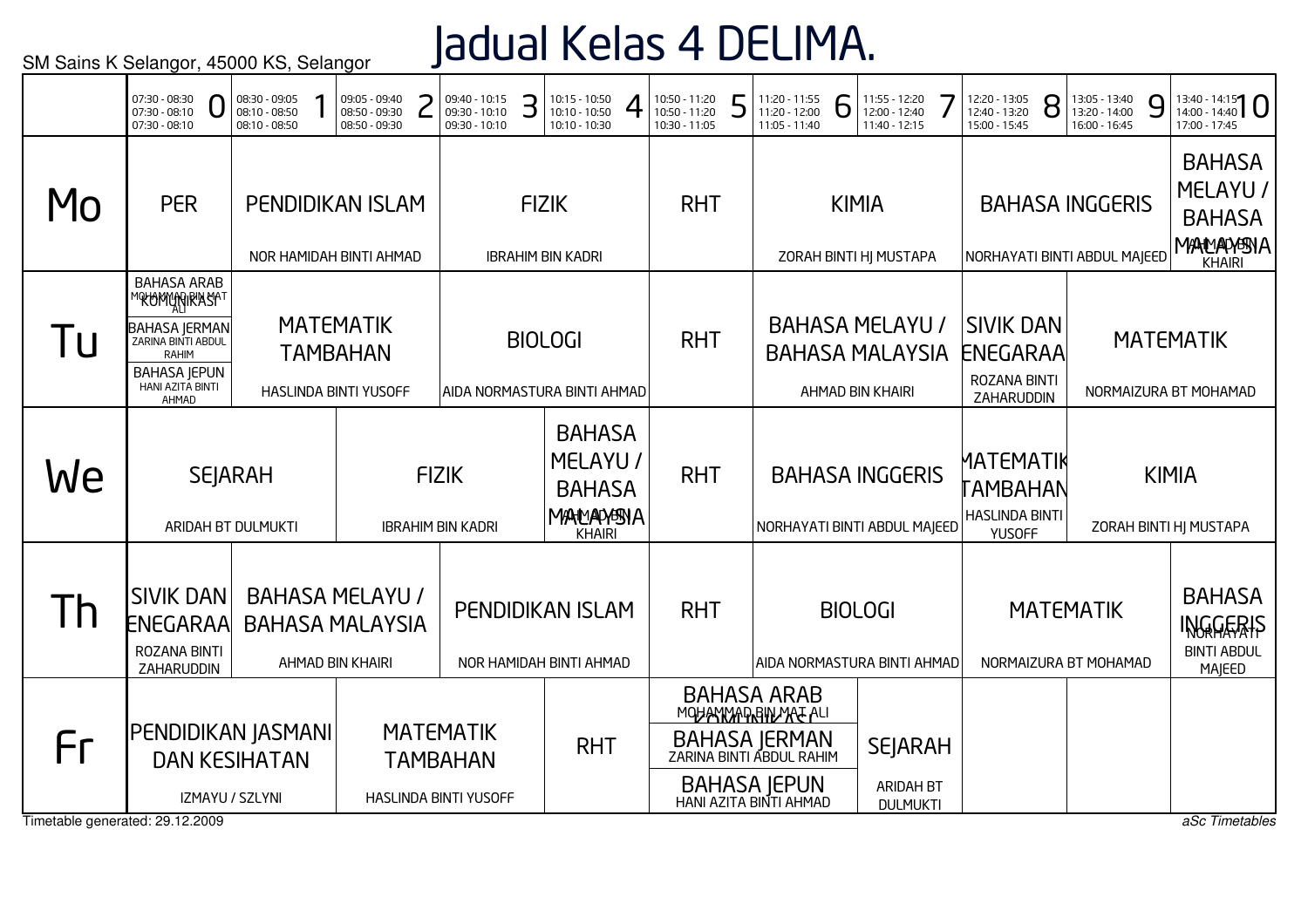## Jadual Kelas 4 INTAN.

|                                       | 07:30 - 08:30<br>O<br>07:30 - 08:10<br>07:30 - 08:10                                                                                                                   | 08:30 - 09:05<br>08:10 - 08:50<br>08:10 - 08:50                              | 09:05 - 09:40<br>08:50 - 09:30<br>08:50 - 09:30           |              | 09:40 - 10:15<br>09:30 - 10:10<br>09:30 - 10:10 | З | 10:15 - 10:50<br>10:10 - 10:50<br>10:10 - 10:30                                                | 4 | 10:50 - 11:20<br>10:50 - 11:20<br>10:30 - 11:05 | 5 | 11:20 - 11:55<br>11:20 - 12:00<br>11:05 - 11:40                                                                                                 | 6 | 11:55 - 12:20<br>12:00 - 12:40<br>11:40 - 12:15                  | 12:20 - 13:05<br>12:40 - 13:20<br>15:00 - 15:45                                               | 8 | 13:05 - 13:40<br>13:20 - 14:00<br>16:00 - 16:45                                                    | 9 | $13:40 - 14:15$<br>17:00 - 17:45                                   |
|---------------------------------------|------------------------------------------------------------------------------------------------------------------------------------------------------------------------|------------------------------------------------------------------------------|-----------------------------------------------------------|--------------|-------------------------------------------------|---|------------------------------------------------------------------------------------------------|---|-------------------------------------------------|---|-------------------------------------------------------------------------------------------------------------------------------------------------|---|------------------------------------------------------------------|-----------------------------------------------------------------------------------------------|---|----------------------------------------------------------------------------------------------------|---|--------------------------------------------------------------------|
| M <sub>O</sub>                        | <b>PER</b>                                                                                                                                                             |                                                                              | <b>KIMIA</b><br>MIOR MOHD. FADZLI BIN<br>MOHAMED YUSOF    |              |                                                 |   | PENDIDIKAN ISLAM<br>MOHD KHAIRI BIN JAILANI<br>PENDIDIKAN MORAL,<br><b>PIER MOER ANTILIARY</b> |   | <b>RHT</b>                                      |   |                                                                                                                                                 |   | <b>SEJARAH</b><br>AZEAN IRDAWATI BINTI<br>MOHAMMAD               | <b>BAHASA</b><br>MELAYU /<br><b>∊<sub>₦</sub>₿₩₩₩₹₩</b><br><b>MANUARASNA</b><br><b>HASSAN</b> |   |                                                                                                    |   | <b>MATEMATIK</b><br><b>TAMBAHAN</b><br>WAN NORFIZAH BINTI HASSAN   |
| <u>lu</u>                             | <b>BAHASA ARAB</b><br><mark>™®ŁŁ®MWARIRYAS</mark> A™<br><b>BAHASA JERMAN</b><br>ZARINA BINTI ABDUL<br><b>RAHIM</b><br><b>BAHASA JEPUN</b><br>HANI AZITA BINTI<br>AHMAD | <b>BAHASA MELAYU /</b><br><b>BAHASA MALAYSIA</b><br>EN MOHD FAIROL ANUAR BIN | <b>HASSAN</b>                                             |              |                                                 |   | <b>BAHASA INGGERIS</b><br>SAZLYNI BINTI MOHD SAZLLY LIM                                        |   | <b>RHT</b>                                      |   |                                                                                                                                                 |   | <b>BIOLOGI</b><br>RAJANANTHINI A. P.                             | <b>SIVIK DAN</b><br>ENGGARAA<br><b>BINTI ABDUL</b><br>MAJEED                                  |   |                                                                                                    |   | <b>MATEMATIK</b><br>SITI NURAZNIAH BINTI<br>SHAHARULNIZAM          |
| We                                    | <b>SEJARAH</b><br><b>AZEAN</b><br><b>IRDAWATI BINTI</b><br>MOHAMMAD                                                                                                    | <b>BAHASA MELAYU /</b><br><b>BAHASA MALAYSIA</b><br>EN MOHD FAIROL ANUAR BIN | <b>HASSAN</b>                                             |              |                                                 |   | <b>FIZIK</b><br>MURNI BINTI OMAR                                                               |   | <b>RHT</b>                                      |   |                                                                                                                                                 |   | <b>KIMIA</b><br>MIOR MOHD. FADZLI BIN<br>MOHAMED YUSOF           |                                                                                               |   | PENDIDIKAN ISLAM<br>MOHD KHAIRI BIN JAILANI<br><b>PENDIDIKAN MORAL</b><br><b>PIERMOER AARTURIN</b> |   | MATEMATIK<br><b>AMBAHAN</b><br>WAN NORFIZAH<br><b>BINTI HASSAN</b> |
| Th                                    | <b>SIVIK DAN</b><br>ENGGARAA<br><b>BINTI ABDUL</b><br>MAJEED                                                                                                           |                                                                              | <b>MATEMATIK</b><br>SITI NURAZNIAH BINTI<br>SHAHARULNIZAM |              |                                                 |   | <b>BIOLOGI</b><br>RAJANANTHINI A. P.                                                           |   | <b>RHT</b>                                      |   |                                                                                                                                                 |   | <b>MATEMATIK</b><br><b>TAMBAHAN</b><br>WAN NORFIZAH BINTI HASSAN | <b>BAHASA</b><br>MELAYU /<br><b><sub>E</sub>RAHASA</b><br><b>MANARYSSIA</b><br><b>HASSAN</b>  |   |                                                                                                    |   | <b>BAHASA INGGERIS</b><br>SAZLYNI BINTI MOHD SAZLLY LIM            |
| Fr<br>Timetable generated: 29.12.2009 | PENDIDIKAN JASMANI<br>IZMAYU / SZLYNI                                                                                                                                  | <b>DAN KESIHATAN</b>                                                         |                                                           | <b>FIZIK</b> | MURNI BINTI OMAR                                |   | <b>RHT</b>                                                                                     |   |                                                 |   | <b>BAHASA ARAB</b><br>MOHANMAD BIN MAT ALI<br><b>BAHASA JERMAN</b><br>ZARINA BINTI ABDUL RAHIM<br><b>BAHASA JEPUN</b><br>HANI AZITA BINTI AHMAD |   | <b>BAHASA</b><br><b>INGGERIS</b><br>MOHD SAZLLY<br><b>LIM</b>    |                                                                                               |   |                                                                                                    |   | aSc Timetables                                                     |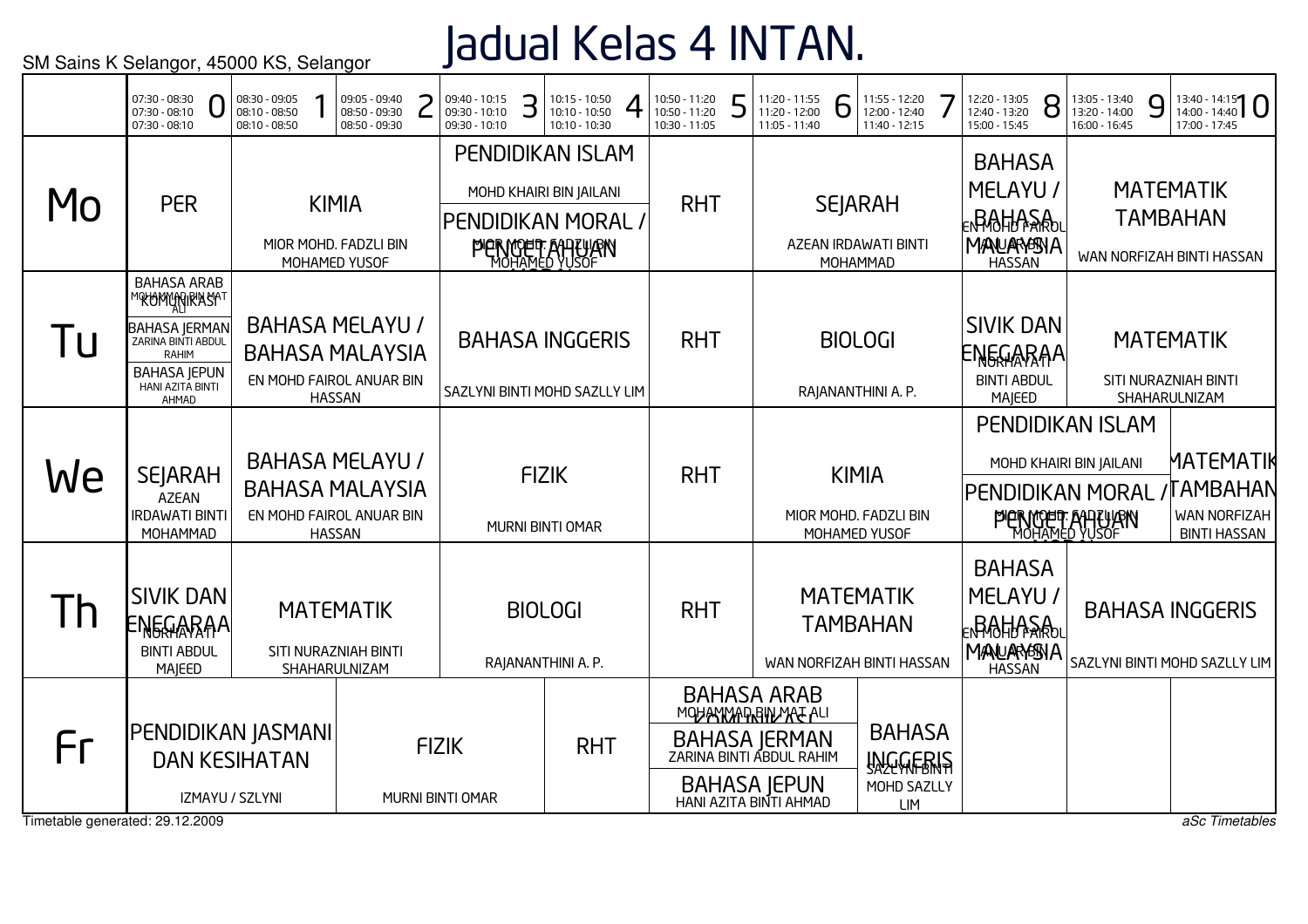# Jadual Kelas 4 MUTIARA.

|    | 07:30 - 08:30<br>07:30 - 08:10<br>07:30 - 08:10                                         | 08:30 - 09:05<br>08:10 - 08:50<br>08:10 - 08:50 | 09:05 - 09:40<br>08:50 - 09:30<br>08:50 - 09:30                        | 09:40 - 10:15<br>З<br>09:30 - 10:10<br>09:30 - 10:10 | 10:15 - 10:50<br>4<br>10:10 - 10:50<br>10:10 - 10:30                | 10:50 - 11:20<br>┍<br>10:50 - 11:20<br>10:30 - 11:05 | 11:20 - 11:55<br>11:20 - 12:00<br>Ò<br>11:05 - 11:40 | 11:55 - 12:20<br>12:00 - 12:40<br>11:40 - 12:15                     | 12:20 - 13:05<br>8<br>12:40 - 13:20<br>15:00 - 15:45                           | 13:05 - 13:40<br>9<br>13:20 - 14:00<br>16:00 - 16:45                                                                             | $13:40 - 14:15$<br>17:00 - 17:45                                                                                                             |
|----|-----------------------------------------------------------------------------------------|-------------------------------------------------|------------------------------------------------------------------------|------------------------------------------------------|---------------------------------------------------------------------|------------------------------------------------------|------------------------------------------------------|---------------------------------------------------------------------|--------------------------------------------------------------------------------|----------------------------------------------------------------------------------------------------------------------------------|----------------------------------------------------------------------------------------------------------------------------------------------|
| MO | <b>PER</b>                                                                              |                                                 | <b>BIOLOGI</b><br>RAJANANTHINI A. P.                                   |                                                      | <b>MATEMATIK</b><br>NORMAIZURA BT MOHAMAD                           | <b>RHT</b>                                           |                                                      | <b>BAHASA INGGERIS</b><br>ENNIE AZORA BINTI OTHMAN                  |                                                                                | <b>KIMIA</b><br>ZORAH BINTI HJ MUSTAPA                                                                                           | <b>SIVIK DAN</b><br>ENEGARAA<br>ROZANA BINTI<br>ZAHARUDDIN                                                                                   |
| Tu | PENDIDIKAN ISLAM<br>AIZAN HAZRINA BINTI AHMAD                                           |                                                 | <b>SEJARAH</b><br><b>AZEAN</b><br><b>IRDAWATI BINTI</b><br>MOHAMMAD    |                                                      | <b>FIZIK</b><br>NORHAYATI BINTI YARIP                               | <b>RHT</b>                                           |                                                      | <b>MATEMATIK</b><br><b>TAMBAHAN</b><br><b>HASLINDA BINTI YUSOFF</b> | <b>BAHASA MELAYU /</b>                                                         | <b>BAHASA MALAYSIA</b><br>MAIZATUL ILMI BINTI ISMAIL                                                                             | <b>BAHASA ARAB</b><br>℠℀℗ϺϺϺͿŖŔŊ<br><b>BAHASA JERMAN</b><br>ZARINA BINTI ABDUL<br>RAHIM<br><b>BAHASA JEPUN</b><br>ROZANA BINTI<br>ZAHARUDDIN |
| We | <b>SIVIK DAN</b><br>ENEGARAA<br><b>ROZANA BINTI</b><br>ZAHARUDDIN                       |                                                 | <b>MATEMATIK</b><br>NORMAIZURA BT MOHAMAD                              |                                                      | <b>MATEMATIK</b><br><b>TAMBAHAN</b><br><b>HASLINDA BINTI YUSOFF</b> | <b>RHT</b>                                           |                                                      | <b>BIOLOGI</b><br>RAJANANTHINI A. P.                                | <b>BAHASA</b><br>MELAYU /<br><b>BAHASA</b><br>MARAAYSIA<br><b>BINTI ISMAIL</b> |                                                                                                                                  | <b>BAHASA INGGERIS</b><br>ENNIE AZORA BINTI OTHMAN                                                                                           |
| Th | <b>BAHASA</b><br><b>BAHASA</b><br>MARAAYSIA<br><b>BINTI ISMAIL</b>                      |                                                 | MELAYU / PENDIDIKAN JASMANI<br><b>DAN KESIHATAN</b><br>MIORMF / ROZANA |                                                      | <b>FIZIK</b><br>NORHAYATI BINTI YARIP                               | <b>RHT</b>                                           |                                                      | <b>SEJARAH</b><br>AZEAN IRDAWATI BINTI<br>MOHAMMAD                  |                                                                                | <b>BAHASA ARAB</b><br>MOHANMADRIN MATALI<br>BAHASA JERMAN<br>ZARINA BINTI ABDUL RAHIM<br>BAHASA JEPUN<br>ROZANA BINTI ZAHARUDDIN | <b>BAHASA</b><br><b>INGGERIS</b><br><b>ENNIE AZORA</b><br><b>BINTI OTHMAN</b>                                                                |
| Fr | <b>BAHASA MALAYSIA</b><br>MAIZATUL ILMI BINTI ISMAIL<br>Timetable generated: 29.12.2009 | <b>BAHASA MELAYU /</b>                          |                                                                        | <b>KIMIA</b><br>ZORAH BINTI HJ MUSTAPA               | <b>RHT</b>                                                          |                                                      | <b>PENDIDIKAN ISLAM</b><br>AIZAN HAZRINA BINTI AHMAD | MATEMATIK<br>`AMBAHAN<br><b>HASLINDA BINTI</b><br><b>YUSOFF</b>     |                                                                                |                                                                                                                                  | aSc Timetables                                                                                                                               |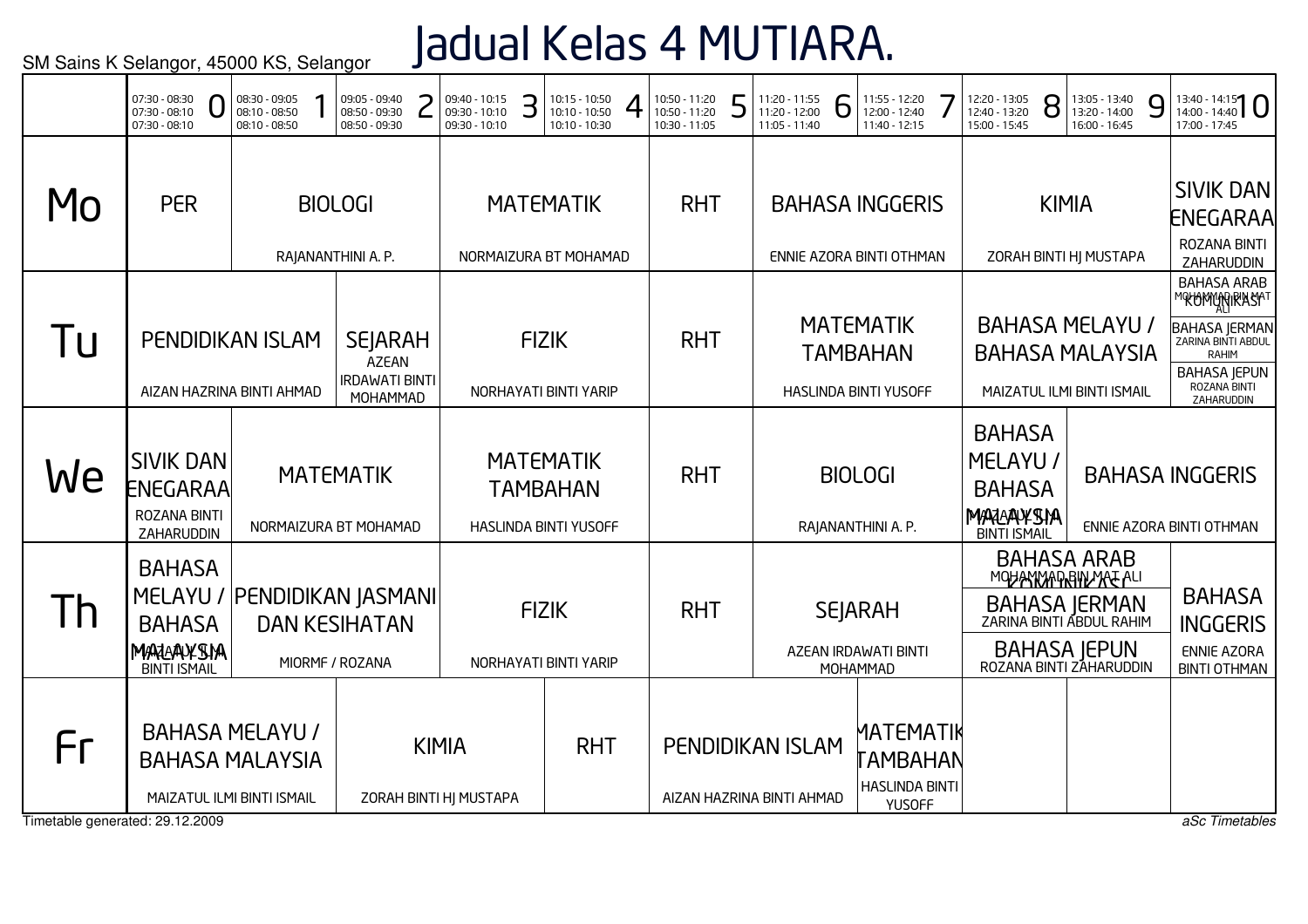### Jadual Kelas 4 NILAM.

|                                       | 07:30 - 08:30<br>$07:30 - 08:10$<br>07:30 - 08:10                               | 08:30 - 09:05<br>08:10 - 08:50<br>08:10 - 08:50        | 09:05 - 09:40<br>08:50 - 09:30<br>08:50 - 09:30 | 09:40 - 10:15<br>09:30 - 10:10<br>09:30 - 10:10                              | З | 10:15 - 10:50<br>10:10 - 10:50<br>10:10 - 10:30                              | 10:50 - 11:20<br>10:50 - 11:20<br>10:30 - 11:05 | 5 | 11:20 - 11:55<br>11:20 - 12:00<br>11:05 - 11:40        | 6 | 11:55 - 12:20<br>12:00 - 12:40<br>11:40 - 12:15                      | 12:20 - 13:05<br>12:40 - 13:20<br>15:00 - 15:45                    | 8            | 13:05 - 13:40<br>13:20 - 14:00<br>16:00 - 16:45                                                                                  | 9 | $13:40 - 14:15$<br>17:00 - 17:45                                                                                                                       |
|---------------------------------------|---------------------------------------------------------------------------------|--------------------------------------------------------|-------------------------------------------------|------------------------------------------------------------------------------|---|------------------------------------------------------------------------------|-------------------------------------------------|---|--------------------------------------------------------|---|----------------------------------------------------------------------|--------------------------------------------------------------------|--------------|----------------------------------------------------------------------------------------------------------------------------------|---|--------------------------------------------------------------------------------------------------------------------------------------------------------|
| Mo                                    | <b>PER</b>                                                                      |                                                        | <b>BAHASA MELAYU</b><br>PNMIZA                  |                                                                              |   | <b>MATEMATIK</b><br><b>TAMBAHAN</b><br>SITI NURAZNIAH BINTI<br>SHAHARULNIZAM | <b>RHT</b>                                      |   |                                                        |   | <b>SEJARAH</b><br>NORLIZA BT SAINI                                   | <b>BAHASA</b><br><b>INGGERIS</b><br>HUSNI B AHMAD<br><b>DAHLAN</b> |              |                                                                                                                                  |   | <b>MATEMATIK</b><br>PN SITI NAJIKHAH BT. MOHD ISA                                                                                                      |
| 1 U                                   |                                                                                 | <b>KIMIA</b><br>MIOR MOHD. FADZLI BIN<br>MOHAMED YUSOF |                                                 | <b>MATEMATIK</b><br><b>TAMBAHAN</b><br>SITI NURAZNIAH BINTI<br>SHAHARULNIZAM |   | <b>B MELAYU</b><br>PNMIZA                                                    | <b>RHT</b>                                      |   |                                                        |   | <b>BAHASA INGGERIS</b><br>HUSNI B AHMAD DAHLAN                       |                                                                    | <b>FIZIK</b> | MURNI BINTI OMAR                                                                                                                 |   | <b>BAHASA ARAB</b><br><b>MOKOMANGRASHT</b><br><b>BAHASA JERMAN</b><br>ZARINA BINTI ABDUL<br>RAHIM<br><b>BAHASA JEPUN</b><br>ROZANA BINTI<br>ZAHARUDDIN |
| We                                    |                                                                                 | <b>BIOLOGI</b><br>RAJANANTHINI A. P.                   |                                                 | <b>PENDIDIKAN ISLAM</b><br>AIZAN HAZRINA BINTI AHMAD                         |   | <b>SEJARAH</b><br><b>NORLIZA BT</b><br>SAINI                                 | <b>RHT</b>                                      |   |                                                        |   | <b>BAHASA MELAYU</b><br>PNMIZA                                       |                                                                    |              | <b>MATEMATIK</b><br>PN SITI NAJIKHAH BT. MOHD ISA                                                                                |   | <b>SIVIK DAN</b><br><b>ENEGARAA</b><br>AYU DALILA BT<br><b>KASIM</b>                                                                                   |
| Th                                    | MATEMATIKPENDIDIKAN JASMANI<br><b>FAMBAHAN</b><br><b>BINTI</b><br>SHAHARULNIZAM |                                                        | <b>DAN KESIHATAN</b><br>MIORMF / ROZANA         |                                                                              |   | <b>BAHASA INGGERIS</b><br>HUSNI B AHMAD DAHLAN                               | <b>RHT</b>                                      |   |                                                        |   | <b>FIZIK</b><br>MURNI BINTI OMAR                                     |                                                                    |              | <b>BAHASA ARAB</b><br>MOHANMADRIN MATALI<br>BAHASA JERMAN<br>ZARINA BINTI ABDUL RAHIM<br>BAHASA JEPUN<br>ROZANA BINTI ZAHARUDDIN |   | <b>B MELAYU</b><br>PNMIZA                                                                                                                              |
| Fr<br>Timetable generated: 29.12.2009 | RAJANANTHINI A. P.                                                              | <b>BIOLOGI</b>                                         |                                                 | <b>PENDIDIKAN ISLAM</b><br>AIZAN HAZRINA BINTI AHMAD                         |   | <b>RHT</b>                                                                   |                                                 |   | <b>KIMIA</b><br>MIOR MOHD. FADZLI BIN<br>MOHAMED YUSOF |   | <b>SIVIK DAN</b><br><b>ENEGARAA</b><br>AYU DALILA BT<br><b>KASIM</b> |                                                                    |              |                                                                                                                                  |   | aSc Timetables                                                                                                                                         |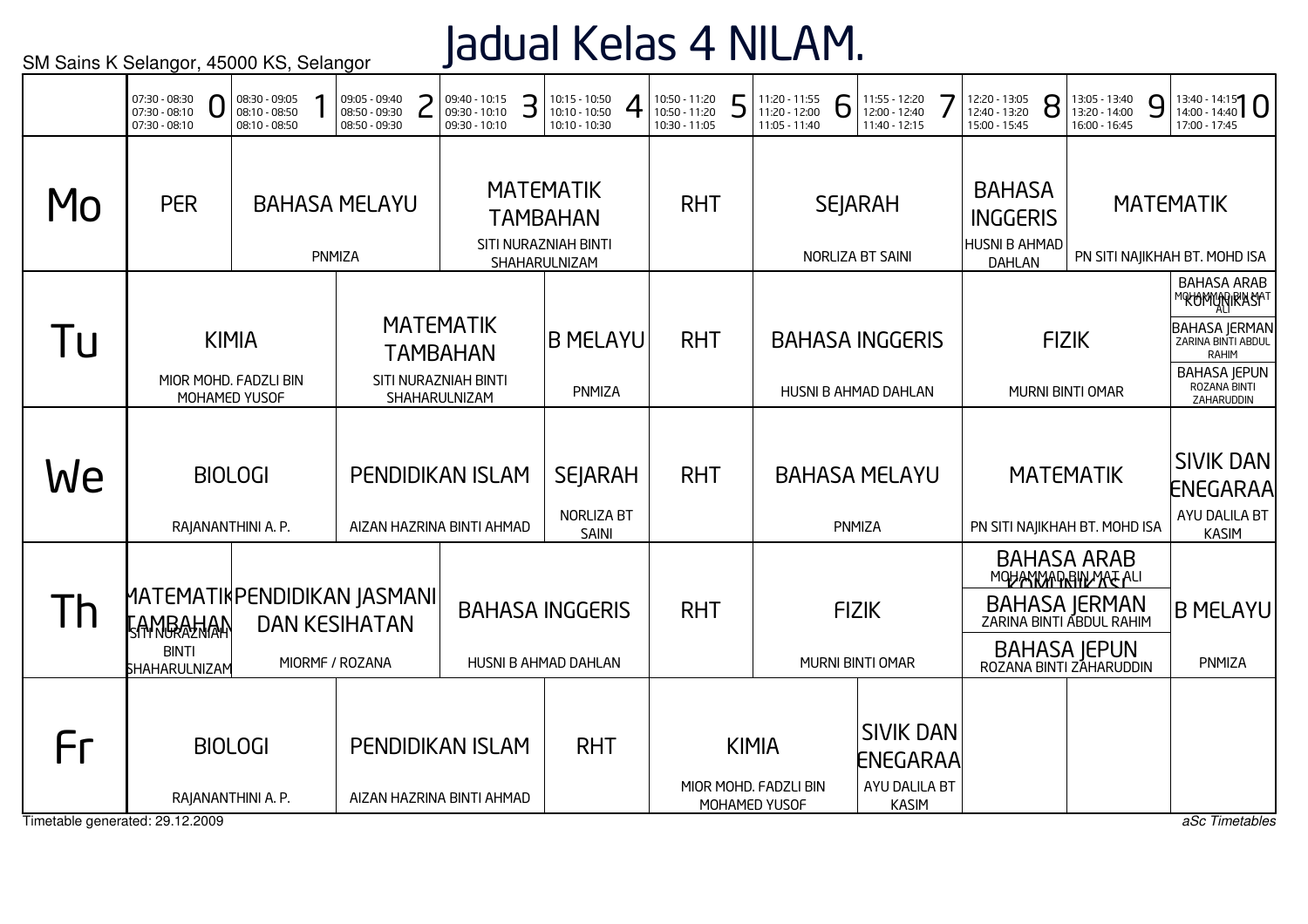## Jadual Kelas 4 ZAMRUD.

|                                       | 07:30 - 08:30<br>$07:30 - 08:10$<br>07:30 - 08:10                         | 08:30 - 09:05<br>08:10 - 08:50<br>08:10 - 08:50 | 09:05 - 09:40<br>08:50 - 09:30<br>08:50 - 09:30 | 09:40 - 10:15<br>09:30 - 10:10<br>09:30 - 10:10                  | З | 10:15 - 10:50<br>10:10 - 10:50<br>10:10 - 10:30 | 10:50 - 11:20<br>10:50 - 11:20<br>10:30 - 11:05 | 5 | 11:20 - 11:55<br>11:20 - 12:00<br>11:05 - 11:40 | b | 11:55 - 12:20<br>12:00 - 12:40<br>11:40 - 12:15                      | 12:20 - 13:05<br>12:40 - 13:20<br>15:00 - 15:45                              | 8 | 13:05 - 13:40<br>13:20 - 14:00<br>16:00 - 16:45                                                                                         | 9 | $13:40 - 14:15$<br>17:00 - 17:45                                                                                          |
|---------------------------------------|---------------------------------------------------------------------------|-------------------------------------------------|-------------------------------------------------|------------------------------------------------------------------|---|-------------------------------------------------|-------------------------------------------------|---|-------------------------------------------------|---|----------------------------------------------------------------------|------------------------------------------------------------------------------|---|-----------------------------------------------------------------------------------------------------------------------------------------|---|---------------------------------------------------------------------------------------------------------------------------|
| MO                                    | <b>PER</b>                                                                |                                                 | <b>FIZIK</b><br>NORHAYATI BINTI YARIP           | AIDA NORMASTURA BINTI AHMAD                                      |   | <b>BIOLOGI</b>                                  | <b>RHT</b>                                      |   |                                                 |   | <b>MATEMATIK</b><br><b>TAMBAHAN</b><br>WAN NORFIZAH BINTI HASSAN     | <b>BAHASA</b><br><b>MELAYU</b><br><b>BAHASA</b><br>MANAMENA<br><b>KHAIRI</b> |   |                                                                                                                                         |   | <b>PENDIDIKAN ISLAM</b><br>SABIBAH BT SARMIN                                                                              |
| Tu                                    | <b>SIVIK DAN</b><br>ENEGARAA<br>AYU DALILA BT<br><b>KASIM</b>             |                                                 | <b>MATEMATIK</b><br>NORMAIZURA BT MOHAMAD       |                                                                  |   | <b>SEJARAH</b><br>ARIDAH BT DULMUKTI            | <b>RHT</b>                                      |   |                                                 |   | <b>BAHASA INGGERIS</b><br>RIHANATUN BINTI SAMSI                      |                                                                              |   | <b>BAHASA MELAYU /</b><br><b>BAHASA MALAYSIA</b><br>AHMAD BIN KHAIRI                                                                    |   | <b>BAHASA ARAB</b><br>™®Ł®MŴŊŖŔŔŚŔ™<br><b>BAHASA JERMAN</b><br>RAHIM<br><b>BAHASA JEPUN</b><br>ROZANA BINTI<br>ZAHARUDDIN |
| We                                    | ΜΑΤΕΜΑΤΙΚ<br><b>AMBAHAN</b><br><b>WAN NORFIZAH</b><br><b>BINTI HASSAN</b> |                                                 | <b>KIMIA</b><br>ELEY ROHAIDA BINTI SADELI       |                                                                  |   | <b>PENDIDIKAN ISLAM</b><br>SABIBAH BT SARMIN    | <b>RHT</b>                                      |   |                                                 |   | <b>BAHASA INGGERIS</b><br>RIHANATUN BINTI SAMSI                      | AIDA NORMASTURA BINTI AHMAD                                                  |   | <b>BIOLOGI</b>                                                                                                                          |   | <b>BAHASA</b><br>MELAYU /<br><b>BAHASA</b><br>MANNAMENA<br><b>KHAIRI</b>                                                  |
| Th                                    | SIVIK DAN PENDIDIKAN JASMANI<br>ENEGARAA<br>AYU DALILA BT<br><b>KASIM</b> |                                                 | <b>DAN KESIHATAN</b><br>MIORMF / ROZANA         |                                                                  |   | <b>MATEMATIK</b><br>NORMAIZURA BT MOHAMAD       | <b>RHT</b>                                      |   |                                                 |   | <b>BAHASA MELAYU /</b><br><b>BAHASA MALAYSIA</b><br>AHMAD BIN KHAIRI |                                                                              |   | <b>BAHASA ARAB</b><br>MOHANNAPRIN MATALI<br>BAHASA JERMAN<br>ZARINA BINTI ABDUL RAHIM<br><b>BAHASA JEPUN</b><br>ROZANA BINTI ZAHARUDDIN |   | <b>SEJARAH</b><br>ARIDAH BT<br><b>DULMUKTI</b>                                                                            |
| Fr<br>Timetable generated: 29.12.2009 |                                                                           | <b>KIMIA</b><br>ELEY ROHAIDA BINTI SADELI       |                                                 | <b>MATEMATIK</b><br><b>TAMBAHAN</b><br>WAN NORFIZAH BINTI HASSAN |   | <b>RHT</b>                                      |                                                 |   | <b>FIZIK</b><br>NORHAYATI BINTI YARIP           |   | <b>BAHASA</b><br><b>INGGERIS</b><br>RIHANATUN<br><b>BINTI SAMSI</b>  |                                                                              |   |                                                                                                                                         |   | aSc Timetables                                                                                                            |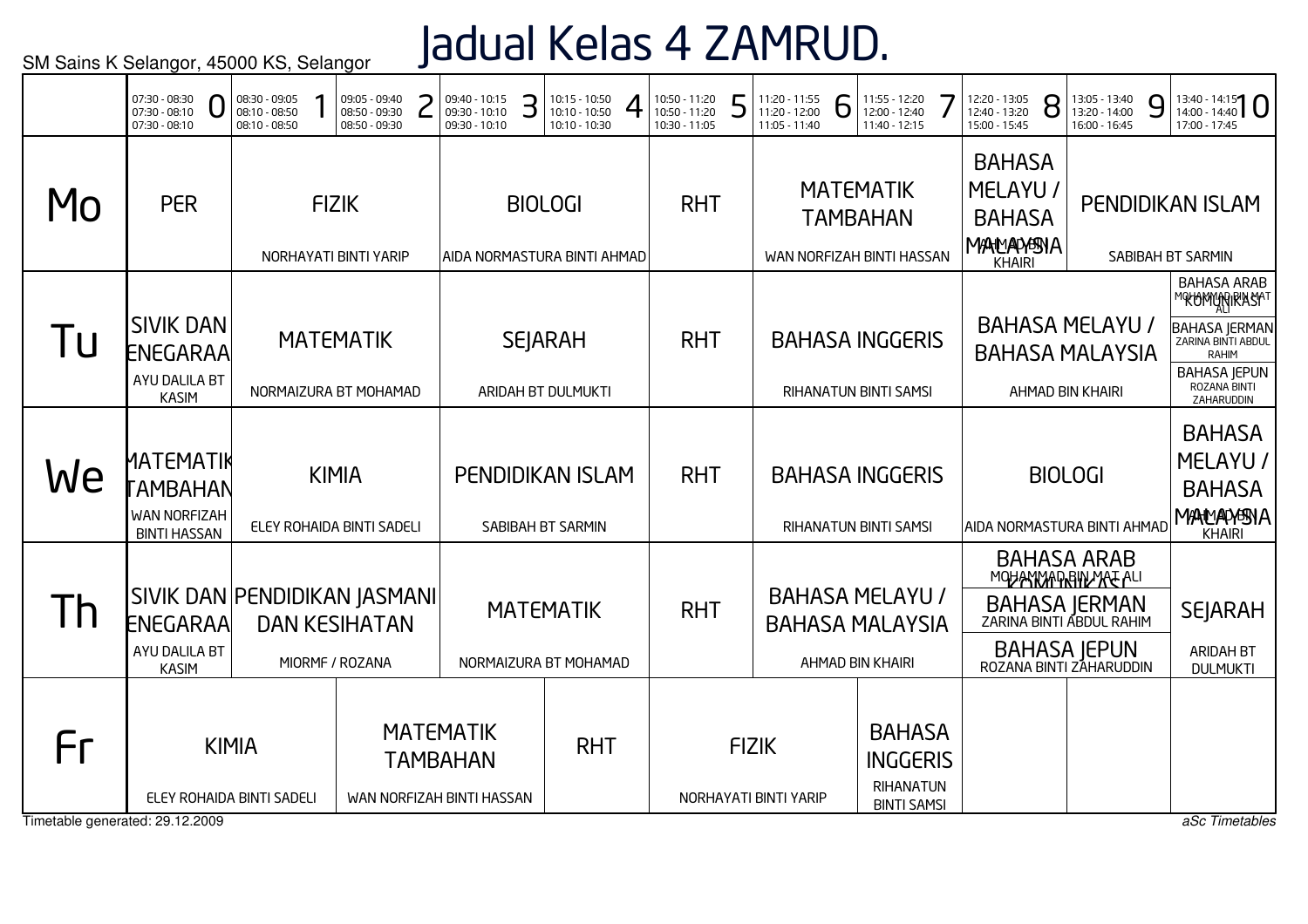# Jadual Kelas 5 BERLIAN.

|                                       | 07:30 - 08:30<br>07:30 - 08:10<br>$07:30 - 08:10$                                                                                 | 08:30 - 09:05<br>08:10 - 08:50<br>08:10 - 08:50 |                                                                                                                                   | 09:05 - 09:40<br>08:50 - 09:30<br>08:50 - 09:30 |                                                                       | 09:40 - 10:15<br>09:30 - 10:10<br>09:30 - 10:10           | З | $10:15 - 10:50$<br>10:10 - 10:50<br>10:10 - 10:30                                | 10:50 - 11:20<br>10:50 - 11:20<br>10:30 - 11:05 | 5                                                                                | 11:20 - 11:55<br>11:20 - 12:00<br>11:05 - 11:40 | 6 | 11:55 - 12:20<br>12:00 - 12:40<br>11:40 - 12:15              | 12:20 - 13:05<br>12:40 - 13:20<br>15:00 - 15:45 | 8                             | 13:05 - 13:40<br>13:20 - 14:00<br>16:00 - 16:45           | 9 | $13:40 - 14:15$   0<br>17:00 - 17:45                                                                                                                  |
|---------------------------------------|-----------------------------------------------------------------------------------------------------------------------------------|-------------------------------------------------|-----------------------------------------------------------------------------------------------------------------------------------|-------------------------------------------------|-----------------------------------------------------------------------|-----------------------------------------------------------|---|----------------------------------------------------------------------------------|-------------------------------------------------|----------------------------------------------------------------------------------|-------------------------------------------------|---|--------------------------------------------------------------|-------------------------------------------------|-------------------------------|-----------------------------------------------------------|---|-------------------------------------------------------------------------------------------------------------------------------------------------------|
| MO                                    | <b>PER</b>                                                                                                                        |                                                 | <b>FIZIK</b>                                                                                                                      | MURNI BINTI OMAR                                |                                                                       |                                                           |   | <b>MATEMATIK</b><br><b>TAMBAHAN</b><br>HASLINDA BINTI YUSOFF                     | <b>RHT</b>                                      |                                                                                  |                                                 |   | <b>SEJARAH</b><br>MUSLIHA BINTI SAHARI                       |                                                 |                               | <b>MATEMATIK</b><br>NORMAIZURA BT MOHAMAD                 |   | <b>BAHASA</b><br>MELAYU /<br><b>BAHASA</b><br>MANAWANA<br><b>BINTI AMAT JUAR</b>                                                                      |
| l u                                   | PENDIDIKAN JASMANI                                                                                                                | IZMAYU / HAZULI                                 |                                                                                                                                   |                                                 |                                                                       | <b>BAHASA INGGERIS</b><br>K.R.W. SHYLAJA A/P S.D. WILLIAM |   | <b>BAHASA</b><br>MELAYU /<br><b>BAHASA</b><br>MANAWANA<br><b>BINTI AMAT JUAR</b> | <b>RHT</b>                                      |                                                                                  |                                                 |   | <b>KIMIA</b><br>ZORAH BINTI HJ MUSTAPA                       | <b>SIVIK</b><br><b>EMUKHA</b>                   |                               |                                                           |   | <b>BIOLOGI</b><br>PN NURUL UYUN BT ABDULLAH                                                                                                           |
| We                                    | <b>PENDIDIKAN ISLAM</b><br>MOHD KHAIRI BIN JAILANI<br><b>SEJ</b><br>PENDIDIKAN MORAL /<br><b>PIERMOET ANTUAN</b><br><b>MUSLIH</b> |                                                 |                                                                                                                                   |                                                 |                                                                       |                                                           |   | <b>MATEMATIK</b><br>NORMAIZURA BT MOHAMAD                                        | <b>RHT</b>                                      |                                                                                  |                                                 |   | <b>MATEMATIK</b><br><b>TAMBAHAN</b><br>HASLINDA BINTI YUSOFF |                                                 |                               | <b>BAHASA INGGERIS</b><br>K.R.W. SHYLAJA A/P S.D. WILLIAM |   | <b>BAHASA ARAB</b><br>MOKOMONIRASAT<br><b>BAHASA JERMAN</b><br>ZARINA BINTI ABDUL<br><b>RAHIM</b><br><b>BAHASA JEPUN</b><br>HANI AZITA BINTI<br>AHMAD |
| Th                                    | <b>BAHASA MELAYU /</b><br><b>BAHASA MALAYSIA</b><br>SITI NORHAWA BINTI AMAT JUAR                                                  |                                                 | <b>KIMIA</b><br>ZORAH BINTI HJ MUSTAPA                                                                                            |                                                 | MATEMATIK<br><b>AMBAHAN</b><br><b>HASLINDA BINTI</b><br><b>YUSOFF</b> | <b>RHT</b>                                                |   |                                                                                  |                                                 | <b>BIOLOGI</b><br>PN NURUL UYUN BT ABDULLAH                                      |                                                 |   | <b>FIZIK</b><br>MURNI BINTI OMAR                             |                                                 | <b>SIVIK</b><br><b>EMUKHA</b> |                                                           |   |                                                                                                                                                       |
| Fr<br>Timetable generated: 29.12.2009 | <b>PENDIDIKAN ISLAM</b><br>MOHD KHAIRI BIN JAILANI<br>PENDIDIKAN MORAL /<br><b>PIERMOET AHTLIJEN</b>                              |                                                 | <b>BAHASA ARAB</b><br>MOHANMAD BIN MAT ALI<br>BAHASA JERMAN<br>ZARINA BINTI ABDUL RAHIM<br>BAHASA JEPUN<br>HANI AZITA BINTI AHMAD |                                                 | <b>RHT</b>                                                            | B<br><b>INGGERIS</b><br><b>SHYLAI</b>                     |   |                                                                                  |                                                 | <b>BAHASA MELAYU /</b><br><b>BAHASA MALAYSIA</b><br>SITI NORHAWA BINTI AMAT JUAR |                                                 |   |                                                              |                                                 | aSc Timetables                |                                                           |   |                                                                                                                                                       |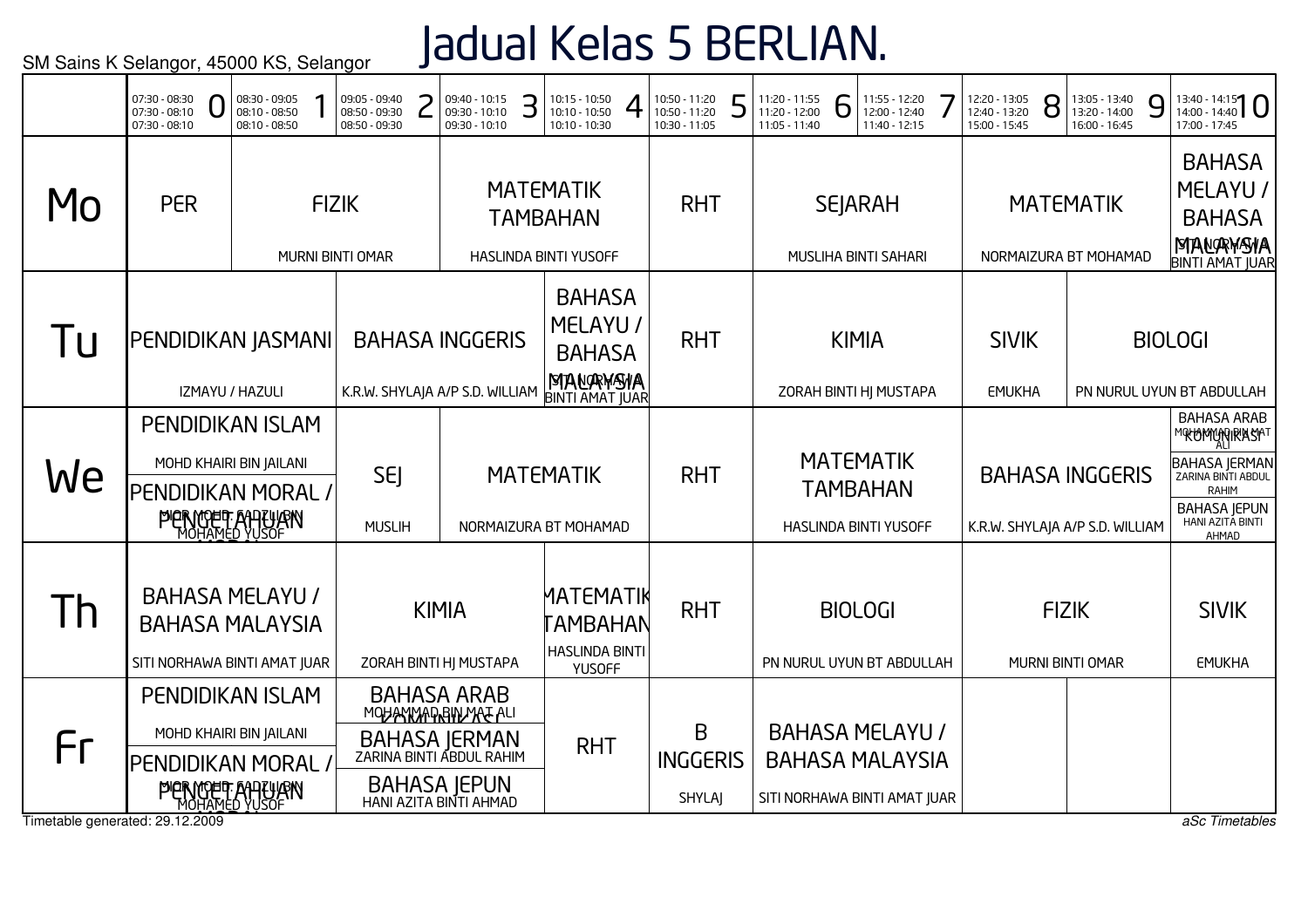## Jadual Kelas 5 DELIMA.

|                                       | 07:30 - 08:30<br>07:30 - 08:10<br>$07:30 - 08:10$                                 | 08:30 - 09:05<br>08:10 - 08:50<br>08:10 - 08:50 | 09:05 - 09:40<br>08:50 - 09:30<br>08:50 - 09:30    | 09:40 - 10:15<br>09:30 - 10:10<br>09:30 - 10:10                                                                                        | З | $10:15 - 10:50$<br>10:10 - 10:50<br>10:10 - 10:30                                 | 10:50 - 11:20<br>10:50 - 11:20<br>10:30 - 11:05                   | 5 | 11:20 - 11:55<br>11:20 - 12:00<br>11:05 - 11:40                      | 6 | 11:55 - 12:20<br>12:00 - 12:40<br>11:40 - 12:15                                   | 12:20 - 13:05<br>12:40 - 13:20<br>15:00 - 15:45               | 8 | 13:05 - 13:40<br>13:20 - 14:00<br>16:00 - 16:45    | 9 | $13:40 - 14:15$<br>17:00 - 17:45                                                                                                               |
|---------------------------------------|-----------------------------------------------------------------------------------|-------------------------------------------------|----------------------------------------------------|----------------------------------------------------------------------------------------------------------------------------------------|---|-----------------------------------------------------------------------------------|-------------------------------------------------------------------|---|----------------------------------------------------------------------|---|-----------------------------------------------------------------------------------|---------------------------------------------------------------|---|----------------------------------------------------|---|------------------------------------------------------------------------------------------------------------------------------------------------|
| MO                                    | <b>PER</b>                                                                        |                                                 | <b>MATEMATIK</b><br><b>JUNAIDAH BINTI ABDULLAH</b> |                                                                                                                                        |   | <b>MATEMATIK</b><br><b>TAMBAHAN</b><br>WAN NORFIZAH BINTI HASSAN                  | <b>RHT</b>                                                        |   |                                                                      |   | <b>KIMIA</b><br>MIOR MOHD. FADZLI BIN<br>MOHAMED YUSOF                            |                                                               |   | <b>SEJARAH</b><br>AZEAN IRDAWATI BINTI<br>MOHAMMAD |   | <b>BAHASA</b><br>MELAYU /<br><b>SPACKASA</b><br>MATLANDSIA                                                                                     |
| Tu                                    | PENDIDIKAN JASMANI                                                                | IZMAYU / HAZULI                                 |                                                    | <b>BAHASA INGGERIS</b><br>AYU DALILA BT KASIM                                                                                          |   | <b>BAHASA</b><br>MELAYU /<br><b>SPAGIASA</b><br><b>MATEANSIA</b><br><b>RAHMAN</b> | <b>RHT</b>                                                        |   | <b>SIVIK DAN</b><br><b>ENEGARAA</b><br>ABRAR B HALIDI<br>@ HJ HALIDI |   |                                                                                   | <b>BIOLOGI</b><br>PN NURUL UYUN BT ABDULLAH                   |   |                                                    |   | <b>PENDIDIKAN ISLAM</b><br>SABIBAH BT SARMIN                                                                                                   |
| We                                    |                                                                                   | <b>FIZIK</b><br>NORHAYATI BINTI YARIP           |                                                    | <b>MATEMATIK</b><br><b>JUNAIDAH BINTI ABDULLAH</b>                                                                                     |   | <b>SEJARAH</b><br><b>AZEAN</b><br><b>IRDAWATI BINTI</b><br>MOHAMMAD               | <b>RHT</b>                                                        |   |                                                                      |   | <b>MATEMATIK</b><br><b>TAMBAHAN</b><br>WAN NORFIZAH BINTI HASSAN                  |                                                               |   | <b>BAHASA INGGERIS</b><br>AYU DALILA BT KASIM      |   | <b>BAHASA ARAB</b><br>MOKOMONIRASAT<br><b>BAHASA JERMAN</b><br>ZARINA BINTI ABDUL<br>RAHIM<br><b>BAHASA JEPUN</b><br>HANI AZITA BINTI<br>AHMAD |
| Th                                    | <b>BAHASA MELAYU /</b><br><b>BAHASA MALAYSIA</b><br>SITI NOR LINAH BT ABD. RAHMAN |                                                 |                                                    | PENDIDIKAN ISLAM<br>SABIBAH BT SARMIN                                                                                                  |   | MATEMATIK<br>TAMBAHAN<br><b>WAN NORFIZAH</b><br><b>BINTI HASSAN</b>               | <b>RHT</b>                                                        |   |                                                                      |   | <b>KIMIA</b><br>MIOR MOHD. FADZLI BIN<br>MOHAMED YUSOF                            | <b>SIVIK DAN</b><br>ENEGARAA<br>ABRAR B HALIDI<br>@ HJ HALIDI |   |                                                    |   | <b>BIOLOGI</b><br>PN NURUL UYUN BT ABDULLAH                                                                                                    |
| Fr<br>Timetable generated: 29.12.2009 |                                                                                   | <b>FIZIK</b><br>NORHAYATI BINTI YARIP           |                                                    | <b>BAHASA ARAB</b><br>MOHANMARRHUMAE ALI<br>BAHASA JERMAN<br>ZARINA BINTI ABDUL RAHIM<br><b>BAHASA JEPUN</b><br>HANI AZITA BINTI AHMAD |   | <b>RHT</b>                                                                        | <b>BAHASA</b><br><b>INGGERIS</b><br>AYU DALILA BT<br><b>KASIM</b> |   |                                                                      |   | <b>BAHASA MELAYU /</b><br><b>BAHASA MALAYSIA</b><br>SITI NOR LINAH BT ABD. RAHMAN |                                                               |   |                                                    |   | aSc Timetables                                                                                                                                 |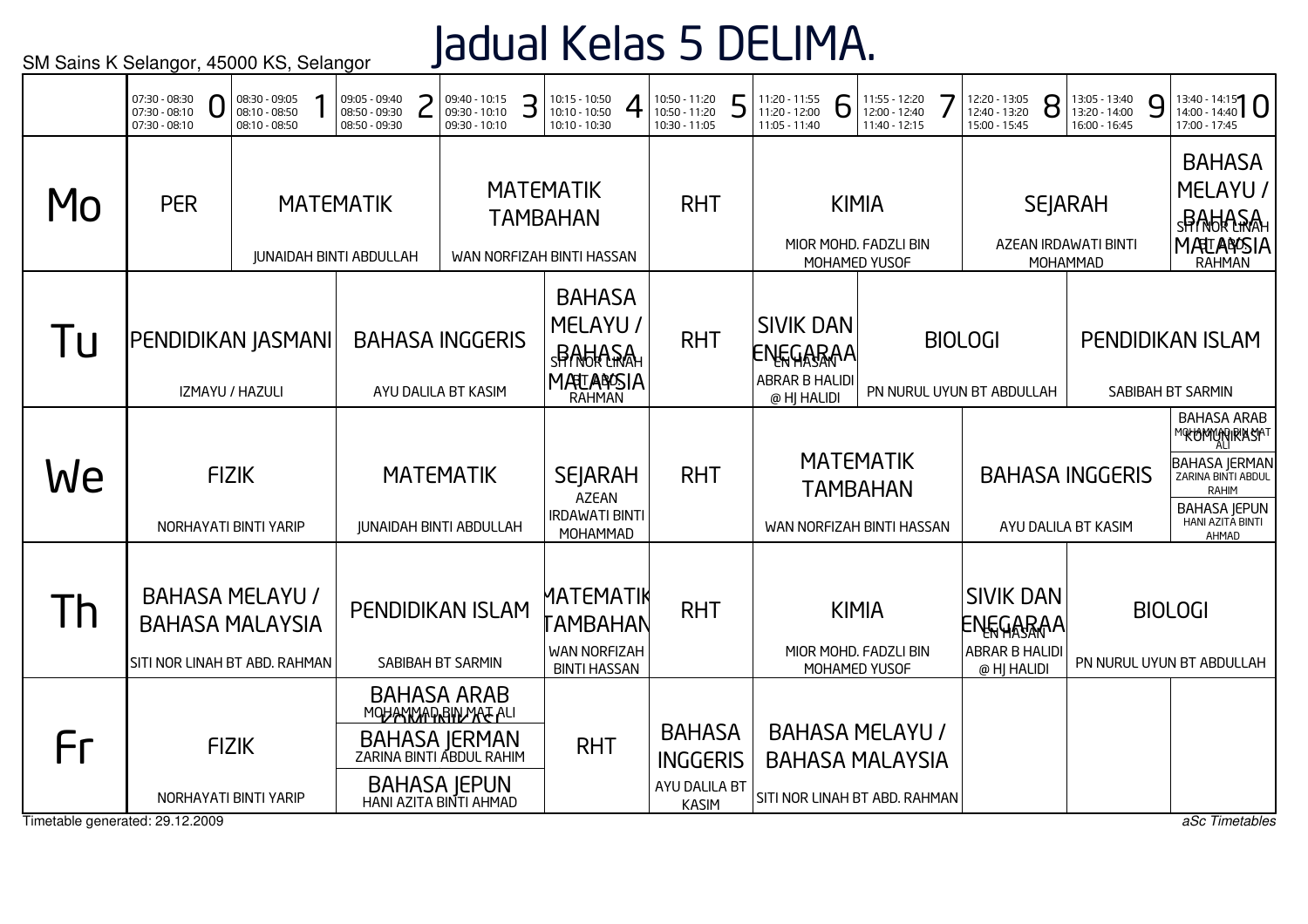## Jadual Kelas 5 INTAN.

|                                       | 07:30 - 08:30<br>$07:30 - 08:10$<br>$07:30 - 08:10$                        | 08:30 - 09:05<br>08:10 - 08:50<br>08:10 - 08:50 |  | 09:05 - 09:40<br>08:50 - 09:30<br>08:50 - 09:30 | 09:40 - 10:15<br>09:30 - 10:10<br>09:30 - 10:10                                                                                        | З                                                     | 10:15 - 10:50<br>10:10 - 10:50<br>10:10 - 10:30                         | 10:50 - 11:20<br>10:50 - 11:20<br>10:30 - 11:05                        | 5 | 11:20 - 11:55<br>11:20 - 12:00<br>11:05 - 11:40 | 6                                                                    | 11:55 - 12:20<br>12:00 - 12:40<br>11:40 - 12:15                            | 12:20 - 13:05<br>12:40 - 13:20<br>15:00 - 15:45 | 8                                           | 13:05 - 13:40<br>13:20 - 14:00<br>16:00 - 16:45    | 9                                                                                                                                                             | $13:40 - 14:15$<br>17:00 - 17:45                                        |
|---------------------------------------|----------------------------------------------------------------------------|-------------------------------------------------|--|-------------------------------------------------|----------------------------------------------------------------------------------------------------------------------------------------|-------------------------------------------------------|-------------------------------------------------------------------------|------------------------------------------------------------------------|---|-------------------------------------------------|----------------------------------------------------------------------|----------------------------------------------------------------------------|-------------------------------------------------|---------------------------------------------|----------------------------------------------------|---------------------------------------------------------------------------------------------------------------------------------------------------------------|-------------------------------------------------------------------------|
| MO                                    | <b>PER</b>                                                                 |                                                 |  | <b>SEJARAH</b><br>ARIDAH BT DULMUKTI            |                                                                                                                                        |                                                       | <b>MATEMATIK</b><br><b>TAMBAHAN</b><br>PN SITI NAJIKHAH BT. MOHD ISA    | <b>RHT</b>                                                             |   |                                                 | <b>FIZIK</b>                                                         | <b>IBRAHIM BIN KADRI</b>                                                   |                                                 |                                             | <b>BIOLOGI</b><br>PN NURUL UYUN BT ABDULLAH        |                                                                                                                                                               | <b>BAHASA</b><br>MELAYU /<br><b>BAHASA</b><br>MASNANASSITA<br>MAT ADNAN |
| Tu                                    | PENDIDIKAN JASMANI                                                         | IZMAYU / HAZULI                                 |  |                                                 | <b>BAHASA INGGERIS</b><br>MUZAIMAH BT JAMIL                                                                                            |                                                       | <b>BAHASA</b><br>MELAYU /<br><b>BAHASA</b><br>MASNAHASSITA<br>MAT ADNAN | <b>RHT</b>                                                             |   |                                                 |                                                                      | <b>KIMIA</b><br>ELEY ROHAIDA BINTI SADELI                                  |                                                 |                                             | <b>MATEMATIK</b><br><b>JUNAIDAH BINTI ABDULLAH</b> |                                                                                                                                                               | <b>SIVIK DAN</b><br>ENEGARAA<br>ABRAR B HALIDI<br>@ HJ HALIDI           |
| We                                    | <b>PENDIDIKAN ISLAM</b><br>NOR HAMIDAH BINTI AHMAD<br>PENDIDIKAN MORAL /   | <b>PIERMOET ANTLIJEN</b>                        |  | <b>BIOLOGI</b><br>PN NURUL UYUN BT ABDULLAH     |                                                                                                                                        | <b>SEJARAH</b><br><b>ARIDAH BT</b><br><b>DULMUKTI</b> | <b>RHT</b>                                                              |                                                                        |   |                                                 | <b>MATEMATIK</b><br><b>TAMBAHAN</b><br>PN SITI NAJIKHAH BT. MOHD ISA |                                                                            |                                                 | <b>BAHASA INGGERIS</b><br>MUZAIMAH BT JAMIL |                                                    | <b>BAHASA ARAB</b><br><b>MOKOMMARIRASAT</b><br><b>BAHASA JERMAN</b><br>ZARINA BINTI ABDUL<br><b>RAHIM</b><br><b>BAHASA JEPUN</b><br>HANI AZITA BINTI<br>AHMAD |                                                                         |
| Th                                    | <b>BAHASA MELAYU /</b><br><b>BAHASA MALAYSIA</b><br>HASNAH BINTI MAT ADNAN |                                                 |  |                                                 | <b>MATEMATIK</b><br><b>JUNAIDAH BINTI ABDULLAH</b>                                                                                     |                                                       | MATEMATIK<br>՟ΑϺŖ <del>͵ͿͺͿ</del> ͿΑΝ<br>NAJIKHAH BT.<br>MOHD ISA       | <b>RHT</b>                                                             |   |                                                 | <b>FIZIK</b>                                                         | <b>IBRAHIM BIN KADRI</b>                                                   |                                                 |                                             | <b>KIMIA</b><br>ELEY ROHAIDA BINTI SADELI          |                                                                                                                                                               | <b>SIVIK DAN</b><br>ENEGARAA<br>ABRAR B HALIDI<br>@ HJ HALIDI           |
| Fr<br>Timetable generated: 29.12.2009 | <b>PENDIDIKAN ISLAM</b><br>NOR HAMIDAH BINTI AHMAD<br>PENDIDIKAN MORAL     | <b>PIERMOET ANTLIJEN</b>                        |  |                                                 | <b>BAHASA ARAB</b><br>MOHANMADRAMARE ALI<br>BAHASA JERMAN<br>ZARINA BINTI ABDUL RAHIM<br><b>BAHASA JEPUN</b><br>HANI AZITA BINTI AHMAD |                                                       | <b>RHT</b>                                                              | <b>BAHASA</b><br><b>INGGERIS</b><br><b>MUZAIMAH BT</b><br><b>JAMIL</b> |   |                                                 |                                                                      | <b>BAHASA MELAYU /</b><br><b>BAHASA MALAYSIA</b><br>HASNAH BINTI MAT ADNAN |                                                 |                                             |                                                    |                                                                                                                                                               | aSc Timetables                                                          |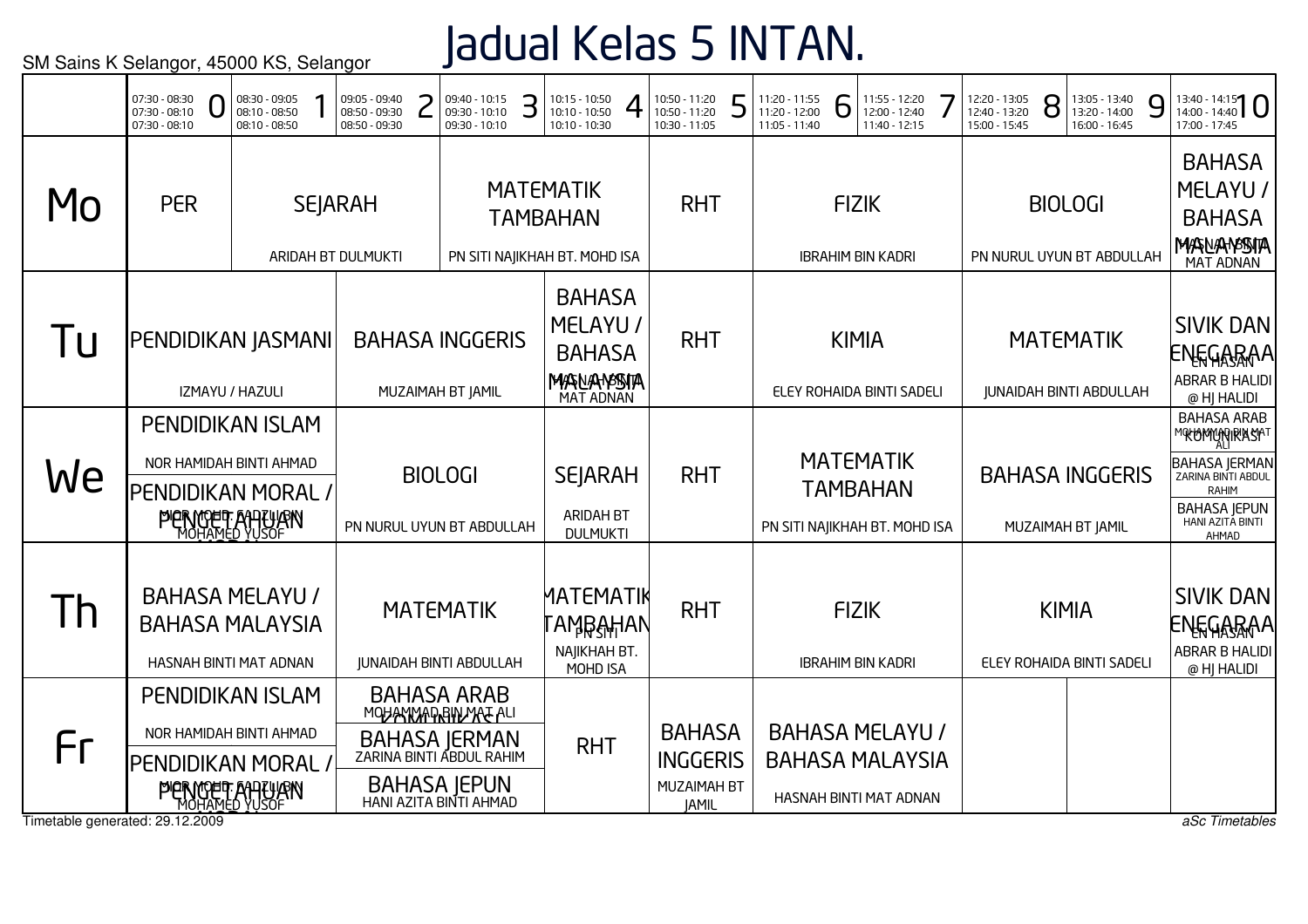# Jadual Kelas 5 MUTIARA.

|    | 07:30 - 08:30<br>0<br>07:30 - 08:10<br>07:30 - 08:10    | 08:30 - 09:05<br>08:10 - 08:50<br>08:10 - 08:50                                                                                          | 09:05 - 09:40<br>08:50 - 09:30<br>08:50 - 09:30                                  | 09:40 - 10:15<br>09:30 - 10:10<br>09:30 - 10:10    | З | 10:15 - 10:50<br>10:10 - 10:50<br>10:10 - 10:30           |                                                                 | 10:50 - 11:20<br>10:50 - 11:20<br>10:30 - 11:05 | 5 | 11:20 - 11:55<br>11:20 - 12:00<br>11:05 - 11:40 | 6 | 11:55 - 12:20<br>12:00 - 12:40<br>11:40 - 12:15                                                                                                  | 12:20 - 13:05<br>12:40 - 13:20<br>15:00 - 15:45   | 8 | 13:05 - 13:40<br>13:20 - 14:00<br>16:00 - 16:45           | 9 | $13:40 - 14:15$<br>17:00 - 17:45                                                 |
|----|---------------------------------------------------------|------------------------------------------------------------------------------------------------------------------------------------------|----------------------------------------------------------------------------------|----------------------------------------------------|---|-----------------------------------------------------------|-----------------------------------------------------------------|-------------------------------------------------|---|-------------------------------------------------|---|--------------------------------------------------------------------------------------------------------------------------------------------------|---------------------------------------------------|---|-----------------------------------------------------------|---|----------------------------------------------------------------------------------|
| Mo | <b>PER</b>                                              |                                                                                                                                          | <b>MATEMATIK</b><br><b>TAMBAHAN</b><br>PN SITI NAJIKHAH BT. MOHD ISA             | <b>PENDIDIKAN ISLAM</b><br>NOR HAMIDAH BINTI AHMAD |   |                                                           |                                                                 | <b>RHT</b>                                      |   |                                                 |   | <b>BAHASA INGGERIS</b><br>MUZAIMAH BT JAMIL                                                                                                      |                                                   |   | <b>MATEMATIK</b><br>SITI NURAZNIAH BINTI<br>SHAHARULNIZAM |   | <b>SIVIK DAN</b><br><b>ENEGARAA</b><br>MRY                                       |
| Tu | <b>SEJARAH</b><br><b>MUSLIHA BINTI</b><br><b>SAHARI</b> |                                                                                                                                          | PENDIDIKAN JASMANI<br><b>DAN KESIHATAN</b><br>ROZANA / EMUKHA                    | MIOR MOHD. FADZLI BIN                              |   | <b>KIMIA</b><br>MOHAMED YUSOF                             |                                                                 | <b>RHT</b>                                      |   |                                                 |   | <b>BIOLOGI</b><br>AIDA NORMASTURA BINTI AHMAD                                                                                                    | MATEMATIK<br>ℾÅϺ℞ÅℍÅℕ<br>NAJIKHAH BT.<br>MOHD ISA |   |                                                           |   | <b>BAHASA MELAYU /</b><br><b>BAHASA MALAYSIA</b><br>SITI NORHAWA BINTI AMAT JUAR |
| We |                                                         | <b>BAHASA ARAB</b><br>MOHANMAD BIN MAL ALI<br><b>BAHASA JERMAN</b><br>ZARINA BINTI ABDUL RAHIM<br>BAHASA JEPUN<br>HANI AZITA BINTI AHMAD | <b>BAHASA</b><br>MELAYU /<br><b>BAHASA</b><br>MANAWAYA<br><b>BINTI AMAT JUAR</b> |                                                    |   | <b>MATEMATIK</b><br>SITI NURAZNIAH BINTI<br>SHAHARULNIZAM |                                                                 | <b>RHT</b>                                      |   |                                                 |   | <b>PENDIDIKAN ISLAM</b><br>NOR HAMIDAH BINTI AHMAD                                                                                               |                                                   |   | <b>FIZIK</b><br>MURNI BINTI OMAR                          |   | <b>SIVIK DAN</b><br>ENEGARAA<br>MRY                                              |
| Th | AIDA NORMASTURA BINTI AHMAD                             | <b>BIOLOGI</b>                                                                                                                           | PN SITI NAJIKHAH BT. MOHD ISA                                                    | <b>MATEMATIK</b><br><b>TAMBAHAN</b>                |   |                                                           | <b>BAHASA</b><br><b>INGGERIS</b><br>MUZAIMAH BT<br><b>JAMIL</b> | <b>RHT</b>                                      |   |                                                 |   | <b>SEJARAH</b><br>MUSLIHA BINTI SAHARI                                                                                                           |                                                   |   | <b>KIMIA</b><br>MIOR MOHD. FADZLI BIN<br>MOHAMED YUSOF    |   | <b>BAHASA</b><br>MELAYU /<br><b>BAHASA</b><br>MANAWAYA<br><b>BINTI AMAT JUAR</b> |
| Fr | Timetable generated: 29.12.2009                         | <b>BAHASA INGGERIS</b><br>MUZAIMAH BT JAMIL                                                                                              | SITI NORHAWA BINTI AMAT JUAR                                                     | <b>BAHASA MELAYU /</b><br><b>BAHASA MALAYSIA</b>   |   |                                                           | <b>RHT</b>                                                      |                                                 |   | <b>FIZIK</b><br>MURNI BINTI OMAR                |   | <b>BAHASA ARAB</b><br>℠℀ᡃᲢϺჀ҈҉Ӎ៲℟ℬϏℎℸ<br><b>BAHASA JERMAN</b><br>ZARINA BINTI ABDUL<br>RAHIM<br><b>BAHASA JEPUN</b><br>HANI AZITA BINTI<br>AHMAD |                                                   |   |                                                           |   | aSc Timetables                                                                   |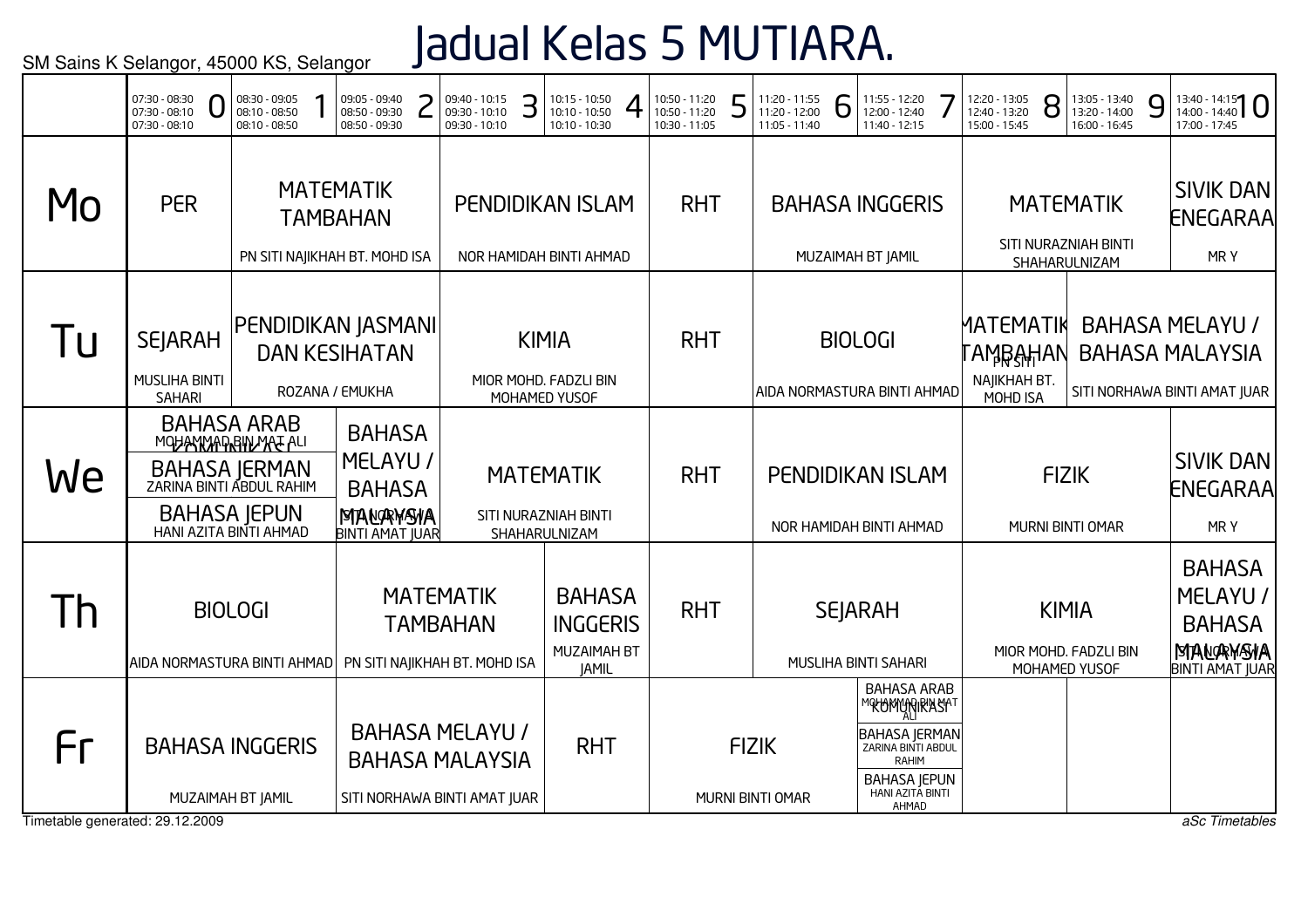## Jadual Kelas 5 NILAM.

|                                       | 07:30 - 08:30<br>07:30 - 08:10<br>07:30 - 08:10       | 08:30 - 09:05<br>08:10 - 08:50<br>08:10 - 08:50                                                                                                                                                                                  |  | 09:05 - 09:40<br>08:50 - 09:30<br>08:50 - 09:30                  |  | 09:40 - 10:15<br>09:30 - 10:10<br>09:30 - 10:10                            | З | $10:15 - 10:50$<br>10:10 - 10:50<br>10:10 - 10:30                 | 10:50 - 11:20<br>10:50 - 11:20<br>10:30 - 11:05 | 5 | 11:20 - 11:55<br>11:20 - 12:00<br>11:05 - 11:40 | 6 | 11:55 - 12:20<br>12:00 - 12:40<br>11:40 - 12:15                                                                                                 | 12:20 - 13:05<br>12:40 - 13:20<br>15:00 - 15:45                            | 8            | 13:05 - 13:40<br>13:20 - 14:00<br>16:00 - 16:45 | 9 | $13:40 - 14:15$<br>17:00 - 17:45                                           |
|---------------------------------------|-------------------------------------------------------|----------------------------------------------------------------------------------------------------------------------------------------------------------------------------------------------------------------------------------|--|------------------------------------------------------------------|--|----------------------------------------------------------------------------|---|-------------------------------------------------------------------|-------------------------------------------------|---|-------------------------------------------------|---|-------------------------------------------------------------------------------------------------------------------------------------------------|----------------------------------------------------------------------------|--------------|-------------------------------------------------|---|----------------------------------------------------------------------------|
| Mo                                    | <b>PER</b>                                            |                                                                                                                                                                                                                                  |  | <b>MATEMATIK</b><br><b>TAMBAHAN</b><br>WAN NORFIZAH BINTI HASSAN |  |                                                                            |   | <b>KIMIA</b><br>ELEY ROHAIDA BINTI SADELI                         | <b>RHT</b>                                      |   |                                                 |   | <b>BAHASA INGGERIS</b><br>AYU DALILA BT KASIM                                                                                                   | <b>SIVIK DAN</b><br>ENEGARAA<br><b>ABRAR B HALIDI</b><br>@ HJ HALIDI       |              |                                                 |   | <b>BIOLOGI</b><br>AIDA NORMASTURA BINTI AHMAD                              |
| Tu                                    | <b>SEJARAH</b><br><b>ARIDAH BT</b><br><b>DULMUKTI</b> |                                                                                                                                                                                                                                  |  | PENDIDIKAN JASMANI<br><b>DAN KESIHATAN</b><br>ROZANA / EMUKHA    |  |                                                                            |   | <b>MATEMATIK</b><br>NORMAIZURA BT MOHAMAD                         | <b>RHT</b>                                      |   |                                                 |   | <b>FIZIK</b><br>NORHAYATI BINTI YARIP                                                                                                           | <b>MATEMATIK</b><br>TAMBAHAN<br><b>WAN NORFIZAH</b><br><b>BINTI HASSAN</b> |              |                                                 |   | <b>BAHASA MELAYU /</b><br><b>BAHASA MALAYSIA</b><br>HASNAH BINTI MAT ADNAN |
| We                                    |                                                       | <b>BAHASA ARAB</b><br><b>BAHASA</b><br>MOUAN MARRIN MAL ALI<br>MELAYU /<br><b>BAHASA JERMAN</b><br>ZARINA BINTI ABDUL RAHIM<br><b>BAHASA</b><br><b>BAHASA JEPUN</b><br>MAANAMSSITA<br>HANI AZITA BINTI AHMAD<br><b>MAT ADNAN</b> |  |                                                                  |  |                                                                            |   | <b>KIMIA</b><br>ELEY ROHAIDA BINTI SADELI                         | <b>RHT</b>                                      |   |                                                 |   | <b>BIOLOGI</b><br>AIDA NORMASTURA BINTI AHMAD                                                                                                   | <b>SIVIK DAN</b><br>ENEGARAA<br><b>ABRAR B HALIDI</b><br>@ HJ HALIDI       |              |                                                 |   | PENDIDIKAN ISLAM<br>SABIBAH BT SARMIN                                      |
| Th                                    |                                                       | <b>SEJARAH</b><br>ARIDAH BT DULMUKTI                                                                                                                                                                                             |  |                                                                  |  | <b>MATEMATIK</b><br><b>TAMBAHAN</b><br>WAN NORFIZAH BINTI HASSAN           |   | <b>BAHASA</b><br><b>INGGERIS</b><br>AYU DALILA BT<br><b>KASIM</b> | <b>RHT</b>                                      |   |                                                 |   | <b>MATEMATIK</b><br>NORMAIZURA BT MOHAMAD                                                                                                       |                                                                            | <b>FIZIK</b> | NORHAYATI BINTI YARIP                           |   | <b>BAHASA</b><br>MELAYU /<br><b>BAHASA</b><br>MASNANSSITA<br>MAT ADNAN     |
| Fr<br>Timetable generated: 29.12.2009 | <b>BAHASA INGGERIS</b>                                | AYU DALILA BT KASIM                                                                                                                                                                                                              |  |                                                                  |  | <b>BAHASA MELAYU /</b><br><b>BAHASA MALAYSIA</b><br>HASNAH BINTI MAT ADNAN |   | <b>RHT</b>                                                        |                                                 |   | <b>PENDIDIKAN ISLAM</b><br>SABIBAH BT SARMIN    |   | <b>BAHASA ARAB</b><br>℠℀℧ϺϺϺϡϘͿ℟ʹÅ⅁ℐ<br><b>BAHASA JERMAN</b><br>ZARINA BINTI ABDUL<br>RAHIM<br><b>BAHASA JEPUN</b><br>HANI AZITA BINTI<br>AHMAD |                                                                            |              |                                                 |   | aSc Timetables                                                             |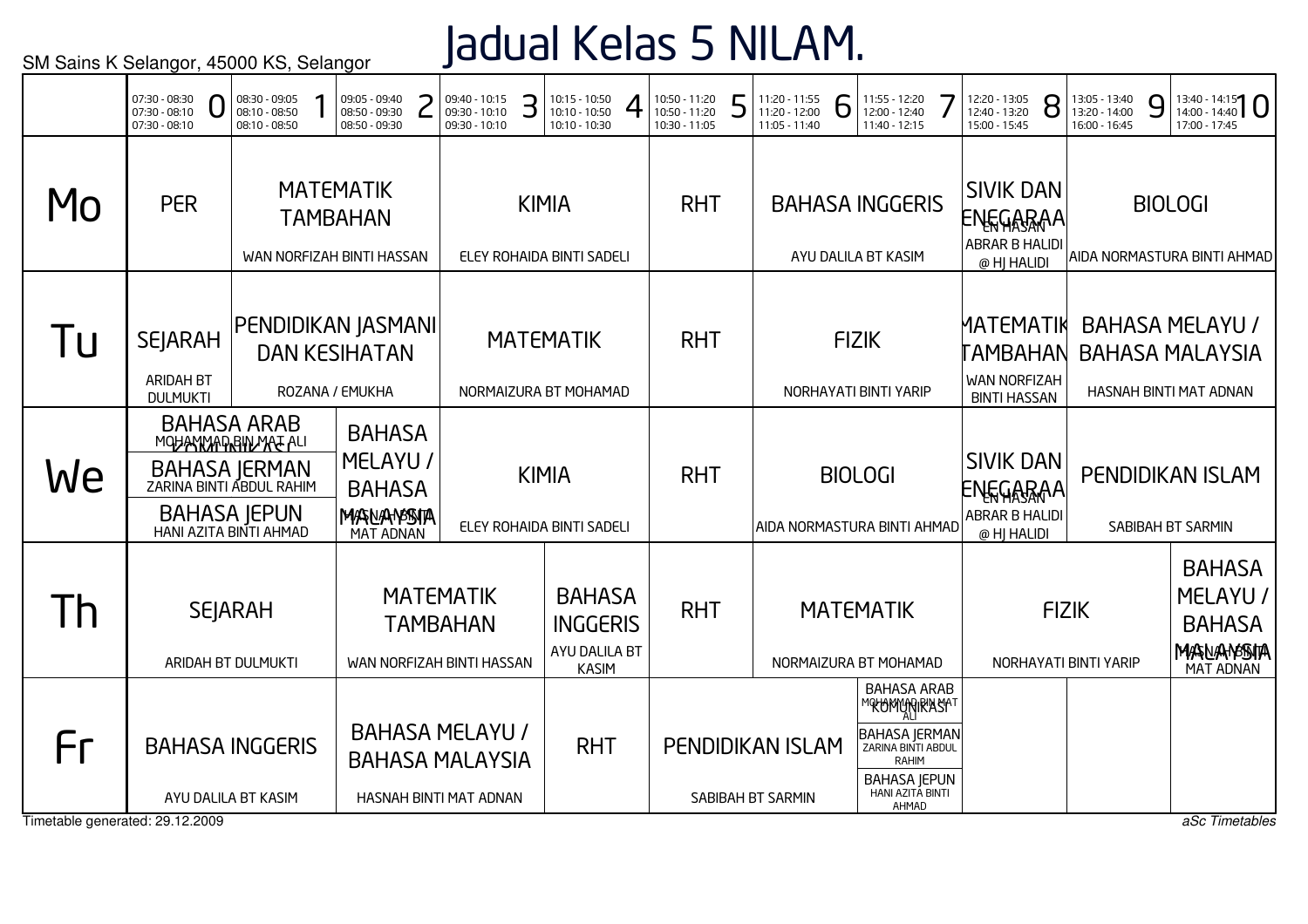# Jadual Kelas 5 ZAMRUD.

|                                       | 07:30 - 08:30<br>U<br>$07:30 - 08:10$<br>07:30 - 08:10                                      | 08:30 - 09:05<br>08:10 - 08:50<br>08:10 - 08:50 | 09:05 - 09:40<br>08:50 - 09:30<br>08:50 - 09:30              | 09:40 - 10:15<br>09:30 - 10:10<br>09:30 - 10:10              | З | 10:15 - 10:50<br>10:10 - 10:50<br>10:10 - 10:30                        | 10:50 - 11:20<br>10:50 - 11:20<br>10:30 - 11:05 | 5 | 11:20 - 11:55<br>11:20 - 12:00<br>11:05 - 11:40 | 6 | 11:55 - 12:20<br>12:00 - 12:40<br>11:40 - 12:15                                                                                              | 12:20 - 13:05<br>12:40 - 13:20<br>15:00 - 15:45 |                             | 8 | 13:05 - 13:40<br>13:20 - 14:00<br>16:00 - 16:45    | 9 | $13:40 - 14:15$<br>17:00 - 17:45                                                  |
|---------------------------------------|---------------------------------------------------------------------------------------------|-------------------------------------------------|--------------------------------------------------------------|--------------------------------------------------------------|---|------------------------------------------------------------------------|-------------------------------------------------|---|-------------------------------------------------|---|----------------------------------------------------------------------------------------------------------------------------------------------|-------------------------------------------------|-----------------------------|---|----------------------------------------------------|---|-----------------------------------------------------------------------------------|
| MO                                    | <b>PER</b>                                                                                  |                                                 | <b>MATEMATIK</b><br><b>TAMBAHAN</b><br>HASLINDA BINTI YUSOFF |                                                              |   | <b>BIOLOGI</b><br>PN NURUL UYUN BT ABDULLAH                            | <b>RHT</b>                                      |   | K.R.W. SHYLAJA A/P S.D. WILLIAM                 |   | <b>BAHASA INGGERIS</b>                                                                                                                       | <b>SIVIK DAN</b><br>ENEGARAA                    | MRY                         |   |                                                    |   | <b>FIZIK</b><br>MURNI BINTI OMAR                                                  |
| l u                                   | <b>SEJARAH</b><br><b>AZEAN</b><br><b>IRDAWATI BINTI</b><br>MOHAMMAD                         | PENDIDIKAN JASMANI                              | <b>DAN KESIHATAN</b><br>ROZANA / EMUKHA                      |                                                              |   | <b>KIMIA</b><br>ZORAH BINTI HJ MUSTAPA                                 | <b>RHT</b>                                      |   |                                                 |   | <b>MATEMATIK</b><br><b>JUNAIDAH BINTI ABDULLAH</b>                                                                                           | <b><i>LAMBAHAN</i></b><br><b>HASLINDA BINTI</b> | <b>MAT</b><br><b>YUSOFF</b> |   |                                                    |   | <b>BAHASA MELAYU /</b><br><b>BAHASA MALAYSIA</b><br>SITI NOR LINAH BT ABD. RAHMAN |
| We                                    | MOUAN MARRIN MAL ALI<br>BAHASA JERMAN<br>ZARINA BINTI ABDUL RAHIM<br>HANI AZITA BINTI AHMAD | <b>BAHASA ARAB</b><br><b>BAHASA JEPUN</b>       | <b>BMELAYU</b><br>SITI NOR LINAH<br>BT ABD.<br><b>RAHMAN</b> |                                                              |   | <b>PENDIDIKAN ISLAM</b><br>MOHD KHAIRI BIN JAILANI                     | <b>RHT</b>                                      |   |                                                 |   | <b>FIZIK</b><br>MURNI BINTI OMAR                                                                                                             | <b>SIVIK DAN</b><br>ENEGARAA                    | MR Y                        |   |                                                    |   | <b>BIOLOGI</b><br>PN NURUL UYUN BT ABDULLAH                                       |
| <u>Ih</u>                             | <b>MATEMATIK</b><br><b>JUNAIDAH BINTI ABDULLAH</b>                                          |                                                 |                                                              | <b>MATEMATIK</b><br><b>TAMBAHAN</b><br>HASLINDA BINTI YUSOFF |   | <b>BAHASA</b><br><b>INGGERIS</b><br>K.R.W. SHYLAJA A<br>P S.D. WILLIAM | <b>RHT</b>                                      |   |                                                 |   | <b>KIMIA</b><br>ZORAH BINTI HJ MUSTAPA                                                                                                       |                                                 |                             |   | <b>SEJARAH</b><br>AZEAN IRDAWATI BINTI<br>MOHAMMAD |   | <b>BMELAYU</b><br>SITI NOR LINAH<br>BT ABD.<br><b>RAHMAN</b>                      |
| Fr<br>Timetable generated: 29.12.2009 | <b>BAHASA INGGERIS</b><br>K.R.W. SHYLAJA A/P S.D. WILLIAM SITI NOR LINAH BT ABD. RAHMAN     |                                                 |                                                              | <b>BAHASA MELAYU /</b><br><b>BAHASA MALAYSIA</b>             |   | <b>RHT</b>                                                             |                                                 |   | PENDIDIKAN ISLAM<br>MOHD KHAIRI BIN JAILANI     |   | <b>BAHASA ARAB</b><br>℠℀℗ϺϢϻͿ℟ΆႽϺ<br><b>BAHASA JERMAN</b><br>ZARINA BINTI ABDUL<br>RAHIM<br><b>BAHASA JEPUN</b><br>HANI AZITA BINTI<br>AHMAD |                                                 |                             |   |                                                    |   | aSc Timetables                                                                    |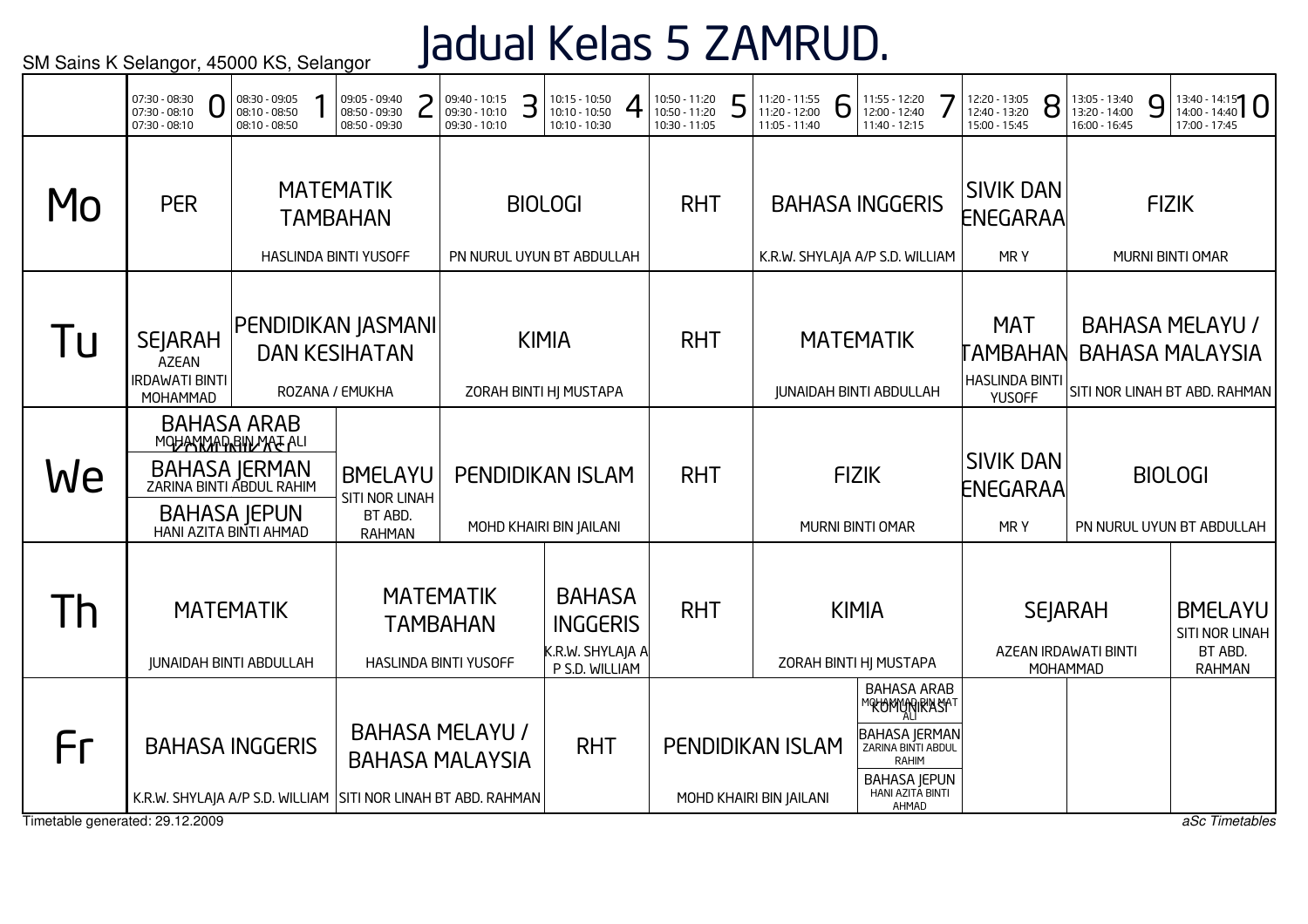#### EN ABDUL RAOF BIN MOHD DAUD.

KEMAHIRANHIDUP 3IKTKEMAHIRAN HIDUP $3<sub>l</sub>$ KTKEMAHIRANHIDUP 3M KTKEMAHIRAN HIDUP3MKTKEMAHIRANHIDUP 3NKTKEMAHIRAN HIDUP3NKTKEMAHIRAN HIDUP2IKTKEMAHIRAN HIDUP2M KTKEMAHIRAN HIDUP2NKTSM Sains K Selangor, 45000 KS, Selangor $\overline{0}$  $\textbf{0} \xrightarrow{\textbf{07:30-08:10}} {\textbf{07:30-08:10}} \xrightarrow{\textbf{08:30-09:30}} {\textbf{08:10-08:50}} \xrightarrow{\textbf{08:30-09:30}} {\textbf{08:50-09:30}} \xrightarrow{\textbf{08:50-09:30}} {\textbf{08:50-09:30}} \xrightarrow{\textbf{08:50-09:30}} {\textbf{08:50-09:30}} \xrightarrow{\textbf{08:50-09:30}} {\textbf{08:50-09:30}} \xrightarrow{\$ MoTuWeThFr

Timetable generated: 29.12.2009

aSc Timetables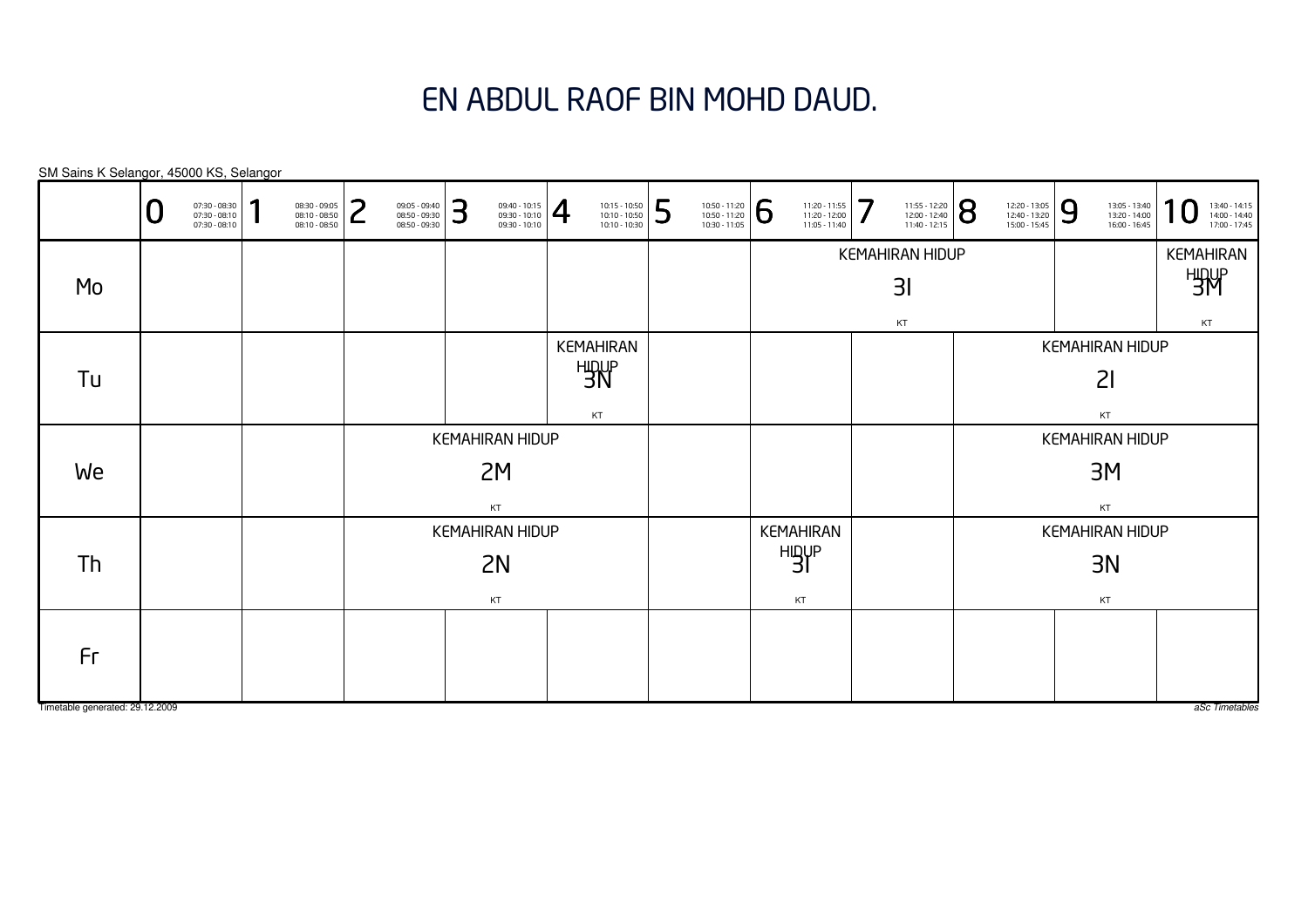#### AIDA NORMASTURA BINTI AHMAD.

| SM Sains K Selangor, 45000 KS, Selangor |   |                                                 |                |                                                 |        |                                                 |   |                                                                                                                                                                                                                   |                |                                                 |   |                                                 |              |                                                 |                |                                                                                                                    |                                                 |   |                                                 |                  |                                                 |
|-----------------------------------------|---|-------------------------------------------------|----------------|-------------------------------------------------|--------|-------------------------------------------------|---|-------------------------------------------------------------------------------------------------------------------------------------------------------------------------------------------------------------------|----------------|-------------------------------------------------|---|-------------------------------------------------|--------------|-------------------------------------------------|----------------|--------------------------------------------------------------------------------------------------------------------|-------------------------------------------------|---|-------------------------------------------------|------------------|-------------------------------------------------|
|                                         | U | 07:30 - 08:30<br>07:30 - 08:10<br>07:30 - 08:10 |                | 08:30 - 09:05<br>08:10 - 08:50<br>08:10 - 08:50 | つ<br>L | 09:05 - 09:40<br>08:50 - 09:30<br>08:50 - 09:30 | 3 | $\left. \begin{array}{r} 09:40 - 10:15 \\ 09:30 - 10:10 \\ 09:30 - 10:10 \end{array} \right  \begin{array}{c} \begin{array}{c} \begin{array}{c} \begin{array}{c} \end{array} \end{array} \end{array} \end{array}$ |                | 10:15 - 10:50<br>10:10 - 10:50<br>10:10 - 10:30 | 5 | 10:50 - 11:20<br>10:50 - 11:20<br>10:30 - 11:05 | 6            | 11:20 - 11:55<br>11:20 - 12:00<br>11:05 - 11:40 | 7              | $\left. \begin{array}{l} \n 11:55 - 12:20 \\  12:00 - 12:40 \\  11:40 - 12:15\n \end{array} \right  \, \mathbf{S}$ | 12:20 - 13:05<br>12:40 - 13:20<br>15:00 - 15:45 | 9 | 13:05 - 13:40<br>13:20 - 14:00<br>16:00 - 16:45 | $\boldsymbol{0}$ | 13:40 - 14:15<br>14:00 - 14:40<br>17:00 - 17:45 |
|                                         |   |                                                 |                |                                                 |        |                                                 |   |                                                                                                                                                                                                                   | <b>BIOLOGI</b> |                                                 |   |                                                 |              |                                                 |                |                                                                                                                    |                                                 |   |                                                 | <b>BIOLOGI</b>   |                                                 |
| Mo                                      |   |                                                 |                |                                                 |        |                                                 |   |                                                                                                                                                                                                                   | 4Z             |                                                 |   |                                                 |              |                                                 |                |                                                                                                                    |                                                 |   | <b>5N</b>                                       |                  |                                                 |
|                                         |   |                                                 |                |                                                 |        |                                                 |   |                                                                                                                                                                                                                   |                |                                                 |   |                                                 |              |                                                 |                |                                                                                                                    |                                                 |   |                                                 |                  |                                                 |
|                                         |   |                                                 |                |                                                 |        |                                                 |   |                                                                                                                                                                                                                   | <b>BIOLOGI</b> |                                                 |   |                                                 |              |                                                 | <b>BIOLOGI</b> |                                                                                                                    |                                                 |   |                                                 |                  | <b>SAINS</b>                                    |
| Tu                                      |   |                                                 |                |                                                 |        |                                                 |   |                                                                                                                                                                                                                   | 4D             |                                                 |   |                                                 |              |                                                 | 5M             |                                                                                                                    |                                                 |   |                                                 |                  | 11                                              |
|                                         |   |                                                 |                |                                                 |        |                                                 |   |                                                                                                                                                                                                                   |                |                                                 |   |                                                 |              |                                                 |                |                                                                                                                    |                                                 |   |                                                 |                  |                                                 |
|                                         |   |                                                 |                |                                                 |        |                                                 |   |                                                                                                                                                                                                                   | <b>SAINS</b>   |                                                 |   |                                                 |              |                                                 | <b>BIOLOGI</b> |                                                                                                                    | <b>BIOLOGI</b>                                  |   |                                                 |                  |                                                 |
| We                                      |   |                                                 |                |                                                 |        |                                                 |   |                                                                                                                                                                                                                   | 11             |                                                 |   |                                                 |              |                                                 | 5N             |                                                                                                                    | 4Z                                              |   |                                                 |                  |                                                 |
|                                         |   |                                                 |                |                                                 |        |                                                 |   |                                                                                                                                                                                                                   |                |                                                 |   |                                                 |              |                                                 |                |                                                                                                                    |                                                 |   |                                                 |                  |                                                 |
|                                         |   |                                                 | <b>BIOLOGI</b> |                                                 |        |                                                 |   |                                                                                                                                                                                                                   |                |                                                 |   |                                                 |              |                                                 | <b>BIOLOGI</b> |                                                                                                                    |                                                 |   |                                                 |                  |                                                 |
| Th                                      |   |                                                 | 5M             |                                                 |        |                                                 |   |                                                                                                                                                                                                                   |                |                                                 |   |                                                 |              |                                                 | 4D             |                                                                                                                    |                                                 |   |                                                 |                  |                                                 |
|                                         |   |                                                 |                |                                                 |        |                                                 |   |                                                                                                                                                                                                                   |                |                                                 |   |                                                 |              |                                                 |                |                                                                                                                    |                                                 |   |                                                 |                  |                                                 |
|                                         |   |                                                 |                |                                                 |        |                                                 |   |                                                                                                                                                                                                                   |                |                                                 |   |                                                 | <b>SAINS</b> |                                                 |                |                                                                                                                    |                                                 |   |                                                 |                  |                                                 |
| Fr                                      |   |                                                 |                |                                                 |        |                                                 |   |                                                                                                                                                                                                                   |                |                                                 |   |                                                 | 11           |                                                 |                |                                                                                                                    |                                                 |   |                                                 |                  |                                                 |
|                                         |   |                                                 |                |                                                 |        |                                                 |   |                                                                                                                                                                                                                   |                |                                                 |   |                                                 |              |                                                 |                |                                                                                                                    |                                                 |   |                                                 |                  |                                                 |
| Timetable generated: 29.12.2009         |   |                                                 |                |                                                 |        |                                                 |   |                                                                                                                                                                                                                   |                |                                                 |   |                                                 |              |                                                 |                |                                                                                                                    |                                                 |   |                                                 |                  | aSc Timetables                                  |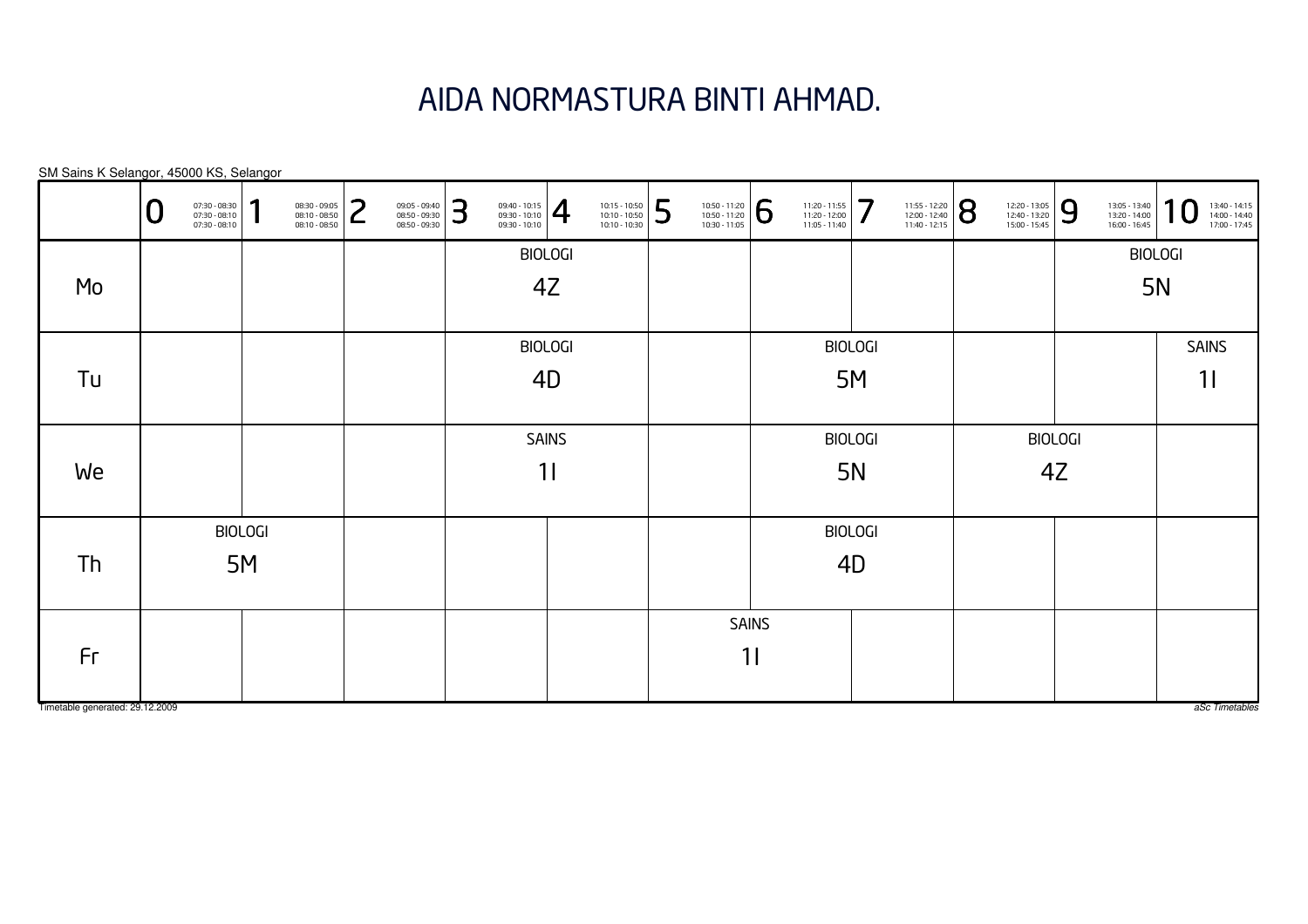# AIZAN HAZRINA BINTI AHMAD.

| SM Sains K Selangor, 45000 KS, Selangor |   |                                                   |    |                                                 |        |                                                 |    |                                                 |               |                                                 |   |                                                                                                                        |           |                                                 |   |                                                                                                               |                                                 |    |                                                 |               |                                                 |
|-----------------------------------------|---|---------------------------------------------------|----|-------------------------------------------------|--------|-------------------------------------------------|----|-------------------------------------------------|---------------|-------------------------------------------------|---|------------------------------------------------------------------------------------------------------------------------|-----------|-------------------------------------------------|---|---------------------------------------------------------------------------------------------------------------|-------------------------------------------------|----|-------------------------------------------------|---------------|-------------------------------------------------|
|                                         | U | 07:30 - 08:30<br>07:30 - 08:10<br>$07:30 - 08:10$ |    | 08:30 - 09:05<br>08:10 - 08:50<br>08:10 - 08:50 | ว<br>┕ | 09:05 - 09:40<br>08:50 - 09:30<br>08:50 - 09:30 | 3  | 09:40 - 10:15<br>09:30 - 10:10<br>09:30 - 10:10 | 4             | 10:15 - 10:50<br>10:10 - 10:50<br>10:10 - 10:30 | 5 | $\begin{array}{ l l l } \hline 10:50 & -11:20 \\ \hline 10:50 & -11:20 \\ \hline 10:30 & -11:05 \\ \hline \end{array}$ | <u> 6</u> | 11:20 - 11:55<br>11:20 - 12:00<br>11:05 - 11:40 | 7 | $\left. \begin{array}{l} \n 11:55 - 12:20 \\ 12:00 - 12:40 \\ 11:40 - 12:15\n \end{array} \right  \bigotimes$ | 12:20 - 13:05<br>12:40 - 13:20<br>15:00 - 15:45 | 9  | 13:05 - 13:40<br>13:20 - 14:00<br>16:00 - 16:45 |               | 13:40 - 14:15<br>14:00 - 14:40<br>17:00 - 17:45 |
|                                         |   |                                                   |    |                                                 |        |                                                 |    | PENDIDIKAN ISLAM                                |               |                                                 |   |                                                                                                                        |           |                                                 |   |                                                                                                               |                                                 |    | PENDIDIKAN ISLAM                                |               |                                                 |
| Mo                                      |   |                                                   |    |                                                 |        |                                                 |    |                                                 | 4B            |                                                 |   |                                                                                                                        |           |                                                 |   |                                                                                                               |                                                 |    |                                                 | 31            |                                                 |
|                                         |   |                                                   |    |                                                 |        |                                                 |    |                                                 | <b>MUSLIM</b> |                                                 |   |                                                                                                                        |           |                                                 |   |                                                                                                               |                                                 |    |                                                 | <b>MUSLIM</b> |                                                 |
|                                         |   | PENDIDIKAN ISLAM                                  |    |                                                 |        |                                                 |    |                                                 |               |                                                 |   |                                                                                                                        |           |                                                 |   |                                                                                                               |                                                 |    | PENDIDIKAN ISLAM                                |               |                                                 |
| Tu                                      |   |                                                   | 4M |                                                 |        |                                                 |    |                                                 |               |                                                 |   |                                                                                                                        |           |                                                 |   |                                                                                                               |                                                 |    |                                                 | 31            |                                                 |
|                                         |   |                                                   |    |                                                 |        |                                                 |    |                                                 |               |                                                 |   |                                                                                                                        |           |                                                 |   |                                                                                                               |                                                 |    |                                                 | <b>MUSLIM</b> |                                                 |
|                                         |   |                                                   |    |                                                 |        | PENDIDIKAN ISLAM                                |    |                                                 |               |                                                 |   |                                                                                                                        |           |                                                 |   |                                                                                                               | PENDIDIKAN ISLAM                                |    |                                                 |               |                                                 |
| We                                      |   |                                                   |    |                                                 |        |                                                 | 4N |                                                 |               |                                                 |   |                                                                                                                        |           |                                                 |   |                                                                                                               |                                                 | 4B |                                                 |               |                                                 |
|                                         |   |                                                   |    |                                                 |        |                                                 |    |                                                 |               |                                                 |   |                                                                                                                        |           |                                                 |   |                                                                                                               | <b>MUSLIM</b>                                   |    |                                                 |               |                                                 |
|                                         |   |                                                   |    |                                                 |        |                                                 |    |                                                 |               |                                                 |   |                                                                                                                        |           |                                                 |   |                                                                                                               |                                                 |    | PENDIDIKAN ISLAM                                |               |                                                 |
| Th                                      |   |                                                   |    |                                                 |        |                                                 |    |                                                 |               |                                                 |   |                                                                                                                        |           |                                                 |   |                                                                                                               |                                                 |    |                                                 | 31            |                                                 |
|                                         |   |                                                   |    |                                                 |        |                                                 |    |                                                 |               |                                                 |   |                                                                                                                        |           |                                                 |   |                                                                                                               |                                                 |    |                                                 | <b>MUSLIM</b> |                                                 |
|                                         |   |                                                   |    |                                                 |        | PENDIDIKAN ISLAM                                |    |                                                 |               |                                                 |   | PENDIDIKAN ISLAM                                                                                                       |           |                                                 |   |                                                                                                               |                                                 |    |                                                 |               |                                                 |
| Fr                                      |   |                                                   |    |                                                 |        |                                                 | 4N |                                                 |               |                                                 |   |                                                                                                                        | 4M        |                                                 |   |                                                                                                               |                                                 |    |                                                 |               |                                                 |
| Timetable generated: 29.12.2009         |   |                                                   |    |                                                 |        |                                                 |    |                                                 |               |                                                 |   |                                                                                                                        |           |                                                 |   |                                                                                                               |                                                 |    |                                                 |               | aSc Timetables                                  |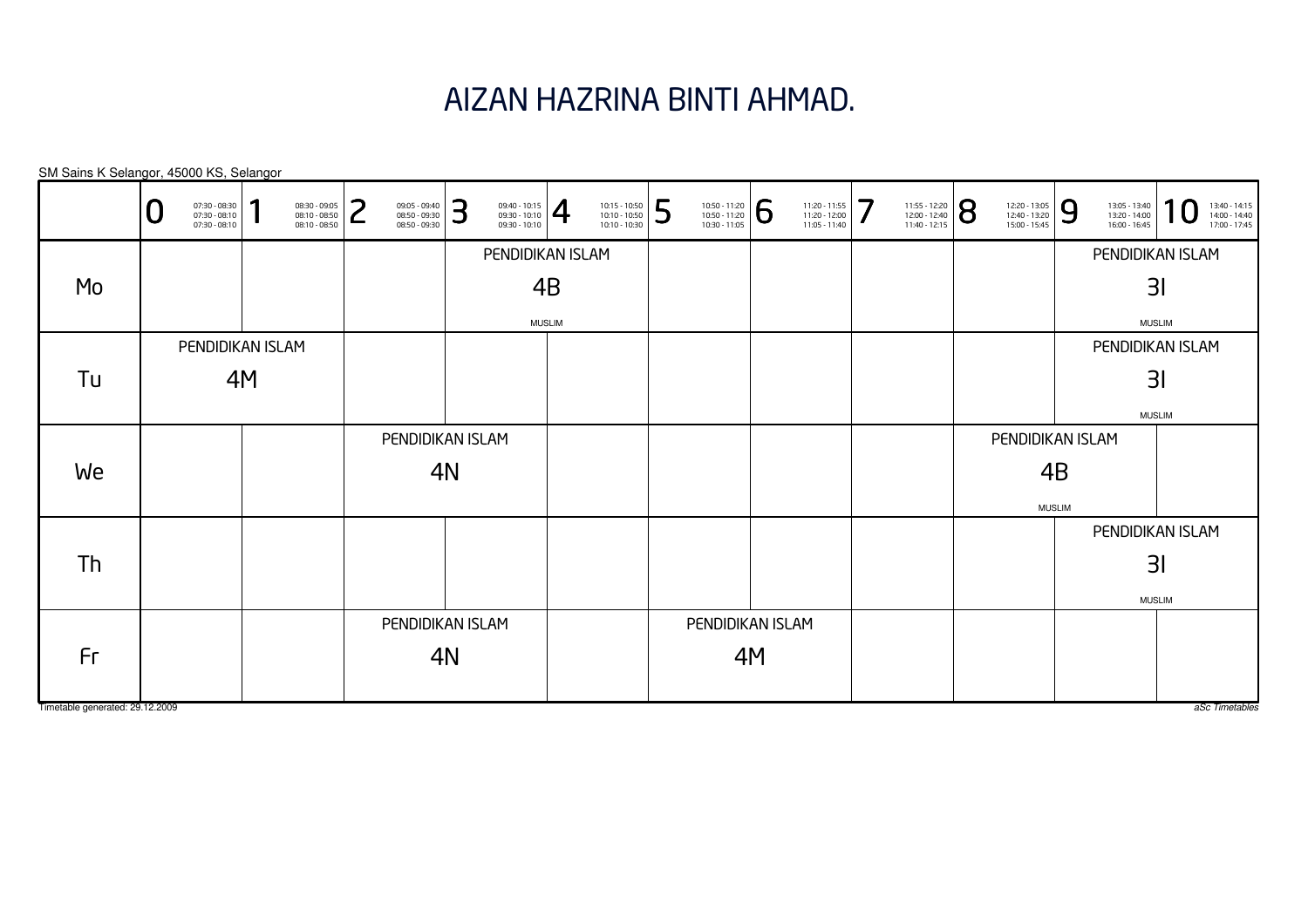# ARIDAH BT DULMUKTI.

SM Sains K Selangor, 45000 KS, Selangor

|                                 | 07:30 - 08:30<br>07:30 - 08:10<br>07:30 - 08:10<br>⊾ | 1<br>08:30 - 09:05<br>08:10 - 08:50<br>08:10 - 08:50 | っ<br>09:05 - 09:40<br>08:50 - 09:30<br>L<br>08:50 - 09:30 | 3<br>$\left. \begin{array}{r} 09:40 - 10:15 \\ 09:30 - 10:10 \\ 09:30 - 10:10 \end{array} \right  \bigoplus$ | 10:15 - 10:50<br>10:10 - 10:50<br>10:10 - 10:30 | 5<br>10:50 - 11:20<br>10:50 - 11:20<br>10:30 - 11:05 | 6<br>11:20 - 11:55<br>11:20 - 12:00<br>$11:05 - 11:40$ | 7<br>11:55 - 12:20<br>12:00 - 12:40<br>11:40 - 12:15 | 8<br>12:20 - 13:05<br>12:40 - 13:20<br>15:00 - 15:45 | 9<br>13:05 - 13:40<br>13:20 - 14:00<br>16:00 - 16:45 | 1<br>$\bf{0}$<br>13:40 - 14:15<br>14:00 - 14:40<br>17:00 - 17:45 |
|---------------------------------|------------------------------------------------------|------------------------------------------------------|-----------------------------------------------------------|--------------------------------------------------------------------------------------------------------------|-------------------------------------------------|------------------------------------------------------|--------------------------------------------------------|------------------------------------------------------|------------------------------------------------------|------------------------------------------------------|------------------------------------------------------------------|
|                                 |                                                      |                                                      | <b>SEJARAH</b>                                            |                                                                                                              |                                                 |                                                      |                                                        |                                                      | <b>SEJARAH</b>                                       |                                                      |                                                                  |
| Mo                              |                                                      |                                                      | 5 <sub>l</sub>                                            |                                                                                                              |                                                 |                                                      |                                                        |                                                      | 3D                                                   |                                                      |                                                                  |
|                                 |                                                      |                                                      |                                                           |                                                                                                              |                                                 |                                                      |                                                        |                                                      |                                                      |                                                      |                                                                  |
|                                 | SEJARAH                                              |                                                      |                                                           |                                                                                                              | SEJARAH                                         |                                                      |                                                        | SEJARAH                                              |                                                      |                                                      |                                                                  |
| Tu                              | <b>5N</b>                                            |                                                      |                                                           |                                                                                                              | 4Z                                              |                                                      |                                                        | 31                                                   |                                                      |                                                      |                                                                  |
|                                 |                                                      |                                                      |                                                           |                                                                                                              |                                                 |                                                      |                                                        |                                                      |                                                      |                                                      |                                                                  |
|                                 |                                                      | SEJARAH                                              | <b>SEJARAH</b>                                            |                                                                                                              | SEJARAH                                         |                                                      |                                                        |                                                      |                                                      |                                                      |                                                                  |
| We                              |                                                      | 4D                                                   | 2N                                                        |                                                                                                              | 5 <sub>l</sub>                                  |                                                      |                                                        |                                                      |                                                      |                                                      |                                                                  |
|                                 |                                                      |                                                      |                                                           |                                                                                                              |                                                 |                                                      |                                                        |                                                      |                                                      |                                                      |                                                                  |
|                                 |                                                      | <b>SEJARAH</b>                                       | <b>SEJARAH</b>                                            |                                                                                                              |                                                 |                                                      |                                                        | SEJARAH                                              |                                                      |                                                      | SEJARAH                                                          |
| Th                              |                                                      | <b>5N</b>                                            | 3 <sub>l</sub>                                            |                                                                                                              |                                                 |                                                      |                                                        | 3D                                                   |                                                      |                                                      | 4Z                                                               |
|                                 |                                                      |                                                      |                                                           |                                                                                                              |                                                 |                                                      |                                                        |                                                      |                                                      |                                                      |                                                                  |
|                                 |                                                      | <b>SEJARAH</b>                                       |                                                           |                                                                                                              |                                                 |                                                      |                                                        | SEJARAH                                              |                                                      |                                                      |                                                                  |
| Fr                              |                                                      | 2N                                                   |                                                           |                                                                                                              |                                                 |                                                      |                                                        | 4D                                                   |                                                      |                                                      |                                                                  |
|                                 |                                                      |                                                      |                                                           |                                                                                                              |                                                 |                                                      |                                                        |                                                      |                                                      |                                                      |                                                                  |
| Timetable generated: 29.12.2009 |                                                      |                                                      |                                                           |                                                                                                              |                                                 |                                                      |                                                        |                                                      |                                                      |                                                      | aSc Timetables                                                   |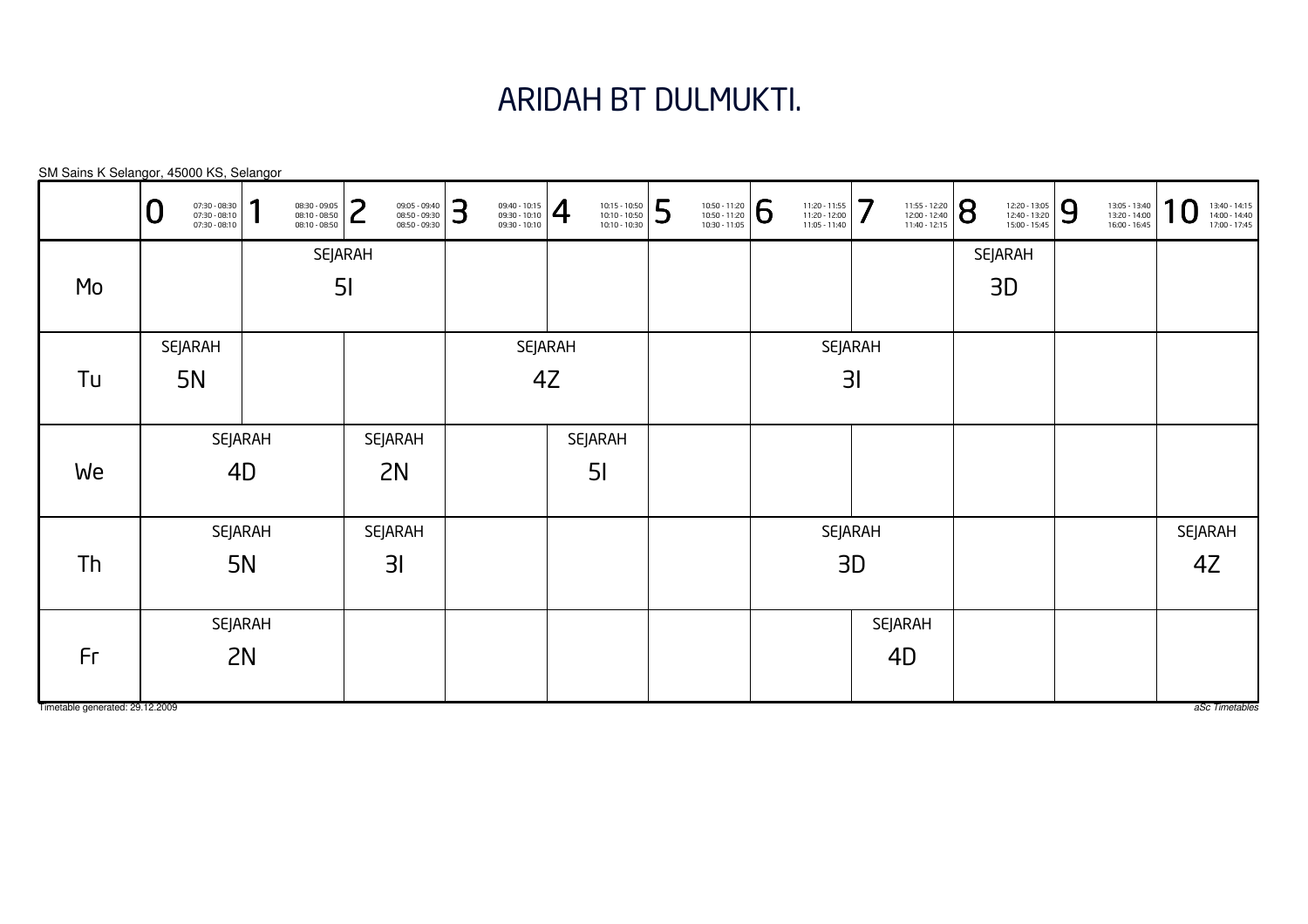# AYU DALILA BT KASIM.

|                                       | 07:30 - 08:30<br>07:30 - 08:10<br>U<br>$07:30 - 08:10$ | 08:30 - 09:05<br>08:10 - 08:50<br>08:10 - 08:50 | っ<br>┕                       | 09:05 - 09:40<br>08:50 - 09:30<br>08:50 - 09:30 | 3 | $\left. \begin{array}{l} 09:40 - 10:15 \\ 09:30 - 10:10 \\ 09:30 - 10:10 \end{array} \right  \begin{array}{c} \begin{array}{c} \begin{array}{c} \begin{array}{c} \end{array} \end{array} \end{array} \end{array}$ |                           | 10:15 - 10:50<br>10:10 - 10:50<br>10:10 - 10:30 | 5                         | 10:50 - 11:20<br>10:50 - 11:20<br>10:30 - 11:05 | 6 | 11:20 - 11:55<br>11:20 - 12:00<br>11:05 - 11:40 | 7                       | 11:55 - 12:20<br>12:00 - 12:40<br>11:40 - 12:15 | 8 | 12:20 - 13:05<br>12:40 - 13:20<br>15:00 - 15:45 | 9         | 13:05 - 13:40<br>13:20 - 14:00<br>16:00 - 16:45 | ×<br>13:40 - 14:15<br>14:00 - 14:40<br>17:00 - 17:45 |
|---------------------------------------|--------------------------------------------------------|-------------------------------------------------|------------------------------|-------------------------------------------------|---|-------------------------------------------------------------------------------------------------------------------------------------------------------------------------------------------------------------------|---------------------------|-------------------------------------------------|---------------------------|-------------------------------------------------|---|-------------------------------------------------|-------------------------|-------------------------------------------------|---|-------------------------------------------------|-----------|-------------------------------------------------|------------------------------------------------------|
| Mo                                    |                                                        |                                                 |                              |                                                 |   |                                                                                                                                                                                                                   |                           |                                                 |                           |                                                 |   | <b>BAHASA INGGERIS</b>                          | <b>5N</b>               |                                                 |   |                                                 |           |                                                 | <b>BAHASA</b><br>INGGERIS                            |
| Tu                                    | SIVIK DAN<br>KENEGARAAN                                |                                                 |                              | <b>BAHASA INGGERIS</b><br><b>5D</b>             |   |                                                                                                                                                                                                                   |                           |                                                 |                           |                                                 |   |                                                 |                         |                                                 |   |                                                 |           |                                                 |                                                      |
| We                                    | <b>BAHASA INGGERIS</b>                                 | 1D                                              |                              |                                                 |   |                                                                                                                                                                                                                   |                           |                                                 |                           |                                                 |   |                                                 |                         |                                                 |   | <b>BAHASA INGGERIS</b>                          | <b>5D</b> |                                                 | <b>SIVIK DAN</b><br>KENEGARAAN                       |
| Th                                    | SIVIK DAN<br>KENEGARAAN                                |                                                 | <b>BAHASA INGGERIS</b><br>1D |                                                 |   |                                                                                                                                                                                                                   | <b>BAHASA</b><br>INGGERIS |                                                 |                           |                                                 |   |                                                 |                         |                                                 |   |                                                 |           |                                                 |                                                      |
| Fr<br>Timetable generated: 29.12.2009 | <b>BAHASA INGGERIS</b>                                 | <b>5N</b>                                       |                              |                                                 |   |                                                                                                                                                                                                                   |                           |                                                 | <b>BAHASA</b><br>INGGERIS |                                                 |   |                                                 | SIVIK DAN<br>KENEGARAAN |                                                 |   |                                                 |           |                                                 | aSc Timetables                                       |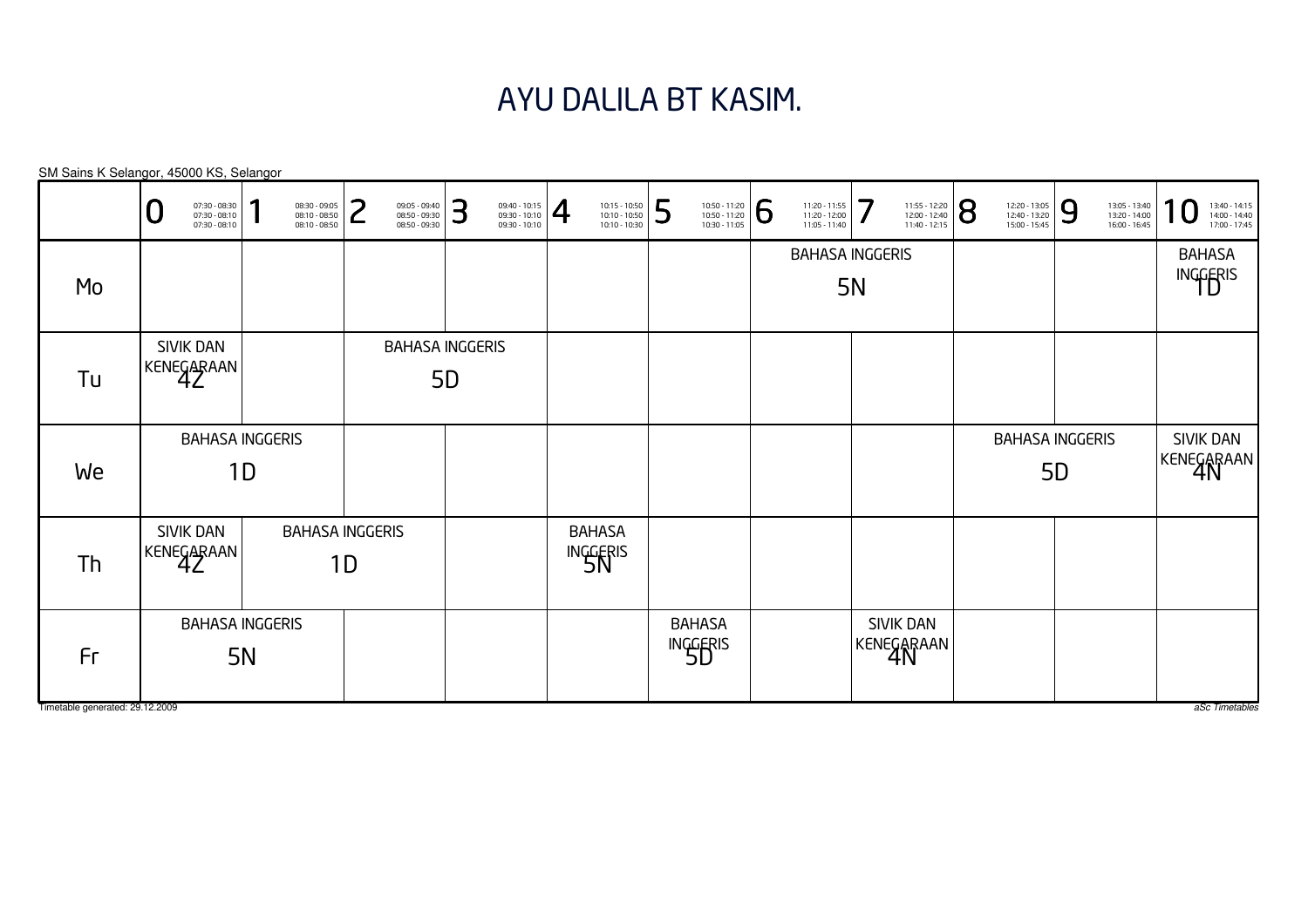## AZANI B MASRI.

| SM Sains K Selangor, 45000 KS, Selangor |   |                                                 |              |                                                 |                 |                                                 |              |                                                                                                                                                                                                                   |              |                                                 |   |                                                                                                                                  |              |                                                 |              |                                                                                                                  |                                                 |              |                                                 |                  |                                                 |
|-----------------------------------------|---|-------------------------------------------------|--------------|-------------------------------------------------|-----------------|-------------------------------------------------|--------------|-------------------------------------------------------------------------------------------------------------------------------------------------------------------------------------------------------------------|--------------|-------------------------------------------------|---|----------------------------------------------------------------------------------------------------------------------------------|--------------|-------------------------------------------------|--------------|------------------------------------------------------------------------------------------------------------------|-------------------------------------------------|--------------|-------------------------------------------------|------------------|-------------------------------------------------|
|                                         | U | 07:30 - 08:30<br>07:30 - 08:10<br>07:30 - 08:10 |              | 08:30 - 09:05<br>08:10 - 08:50<br>08:10 - 08:50 | っ<br>$\epsilon$ | 09:05 - 09:40<br>08:50 - 09:30<br>08:50 - 09:30 | 3            | $\left. \begin{array}{r} 09:40 - 10:15 \\ 09:30 - 10:10 \\ 09:30 - 10:10 \end{array} \right  \begin{array}{c} \begin{array}{c} \begin{array}{c} \begin{array}{c} \end{array} \end{array} \end{array} \end{array}$ |              | 10:15 - 10:50<br>10:10 - 10:50<br>10:10 - 10:30 | 5 | $\left. \begin{array}{r} \n 10:50 - 11:20 \\ 10:50 - 11:20 \\ 10:30 - 11:05 \n \end{array} \right  \, \, \widehat{\!\!\text{5}}$ |              | 11:20 - 11:55<br>11:20 - 12:00<br>11:05 - 11:40 | 7            | $\left. \begin{array}{l} \n 11:55 - 12:20 \\ 12:00 - 12:40 \\ 11:40 - 12:15\n \end{array} \right  \, \mathbf{S}$ | 12:20 - 13:05<br>12:40 - 13:20<br>15:00 - 15:45 | 9            | 13:05 - 13:40<br>13:20 - 14:00<br>16:00 - 16:45 | $\boldsymbol{0}$ | 13:40 - 14:15<br>14:00 - 14:40<br>17:00 - 17:45 |
|                                         |   |                                                 |              |                                                 |                 |                                                 |              |                                                                                                                                                                                                                   | <b>SAINS</b> |                                                 |   |                                                                                                                                  |              |                                                 |              |                                                                                                                  |                                                 | <b>SAINS</b> |                                                 |                  |                                                 |
| Mo                                      |   |                                                 |              |                                                 |                 |                                                 |              |                                                                                                                                                                                                                   | 3M           |                                                 |   |                                                                                                                                  |              |                                                 |              |                                                                                                                  |                                                 | 21           |                                                 |                  |                                                 |
|                                         |   |                                                 |              |                                                 |                 |                                                 |              |                                                                                                                                                                                                                   |              |                                                 |   |                                                                                                                                  |              |                                                 |              |                                                                                                                  |                                                 |              |                                                 |                  |                                                 |
|                                         |   |                                                 |              |                                                 |                 | <b>SAINS</b>                                    |              |                                                                                                                                                                                                                   | <b>SAINS</b> |                                                 |   |                                                                                                                                  |              |                                                 | <b>SAINS</b> |                                                                                                                  |                                                 |              |                                                 | <b>SAINS</b>     |                                                 |
| Tu                                      |   |                                                 |              |                                                 |                 | 2M                                              |              |                                                                                                                                                                                                                   | 2N           |                                                 |   |                                                                                                                                  |              |                                                 | 3B           |                                                                                                                  |                                                 |              |                                                 | 3M               |                                                 |
|                                         |   |                                                 |              |                                                 |                 |                                                 |              |                                                                                                                                                                                                                   |              |                                                 |   |                                                                                                                                  |              |                                                 |              |                                                                                                                  |                                                 |              |                                                 |                  |                                                 |
|                                         |   |                                                 | <b>SAINS</b> |                                                 |                 |                                                 |              |                                                                                                                                                                                                                   |              | <b>SAINS</b>                                    |   |                                                                                                                                  |              |                                                 |              |                                                                                                                  |                                                 |              |                                                 |                  |                                                 |
| We                                      |   |                                                 | 2N           |                                                 |                 |                                                 |              |                                                                                                                                                                                                                   |              | 21                                              |   |                                                                                                                                  |              |                                                 |              |                                                                                                                  |                                                 |              |                                                 |                  |                                                 |
|                                         |   |                                                 |              |                                                 |                 |                                                 |              |                                                                                                                                                                                                                   |              |                                                 |   |                                                                                                                                  |              |                                                 |              |                                                                                                                  |                                                 |              |                                                 |                  |                                                 |
|                                         |   |                                                 |              |                                                 |                 | <b>SAINS</b>                                    |              |                                                                                                                                                                                                                   |              |                                                 |   |                                                                                                                                  |              |                                                 | <b>SAINS</b> |                                                                                                                  |                                                 |              |                                                 |                  | <b>SAINS</b>                                    |
| <b>Th</b>                               |   |                                                 |              |                                                 |                 | 3B                                              |              |                                                                                                                                                                                                                   |              |                                                 |   |                                                                                                                                  |              |                                                 | 2M           |                                                                                                                  |                                                 |              |                                                 |                  | 3M                                              |
|                                         |   |                                                 |              |                                                 |                 |                                                 |              |                                                                                                                                                                                                                   |              |                                                 |   |                                                                                                                                  |              |                                                 |              |                                                                                                                  |                                                 |              |                                                 |                  |                                                 |
|                                         |   |                                                 | <b>SAINS</b> |                                                 |                 |                                                 | <b>SAINS</b> |                                                                                                                                                                                                                   |              |                                                 |   |                                                                                                                                  | <b>SAINS</b> |                                                 |              | <b>SAINS</b>                                                                                                     |                                                 |              |                                                 |                  |                                                 |
| Fr                                      |   |                                                 | 21           |                                                 |                 |                                                 | 3B           |                                                                                                                                                                                                                   |              |                                                 |   |                                                                                                                                  | 2M           |                                                 |              | 2N                                                                                                               |                                                 |              |                                                 |                  |                                                 |
|                                         |   |                                                 |              |                                                 |                 |                                                 |              |                                                                                                                                                                                                                   |              |                                                 |   |                                                                                                                                  |              |                                                 |              |                                                                                                                  |                                                 |              |                                                 |                  |                                                 |
| Timetable generated: 29.12.2009         |   |                                                 |              |                                                 |                 |                                                 |              |                                                                                                                                                                                                                   |              |                                                 |   |                                                                                                                                  |              |                                                 |              |                                                                                                                  |                                                 |              |                                                 |                  | aSc Timetables                                  |

 $\overline{S}$ M Sains K Selangor, 45000 KS, Sel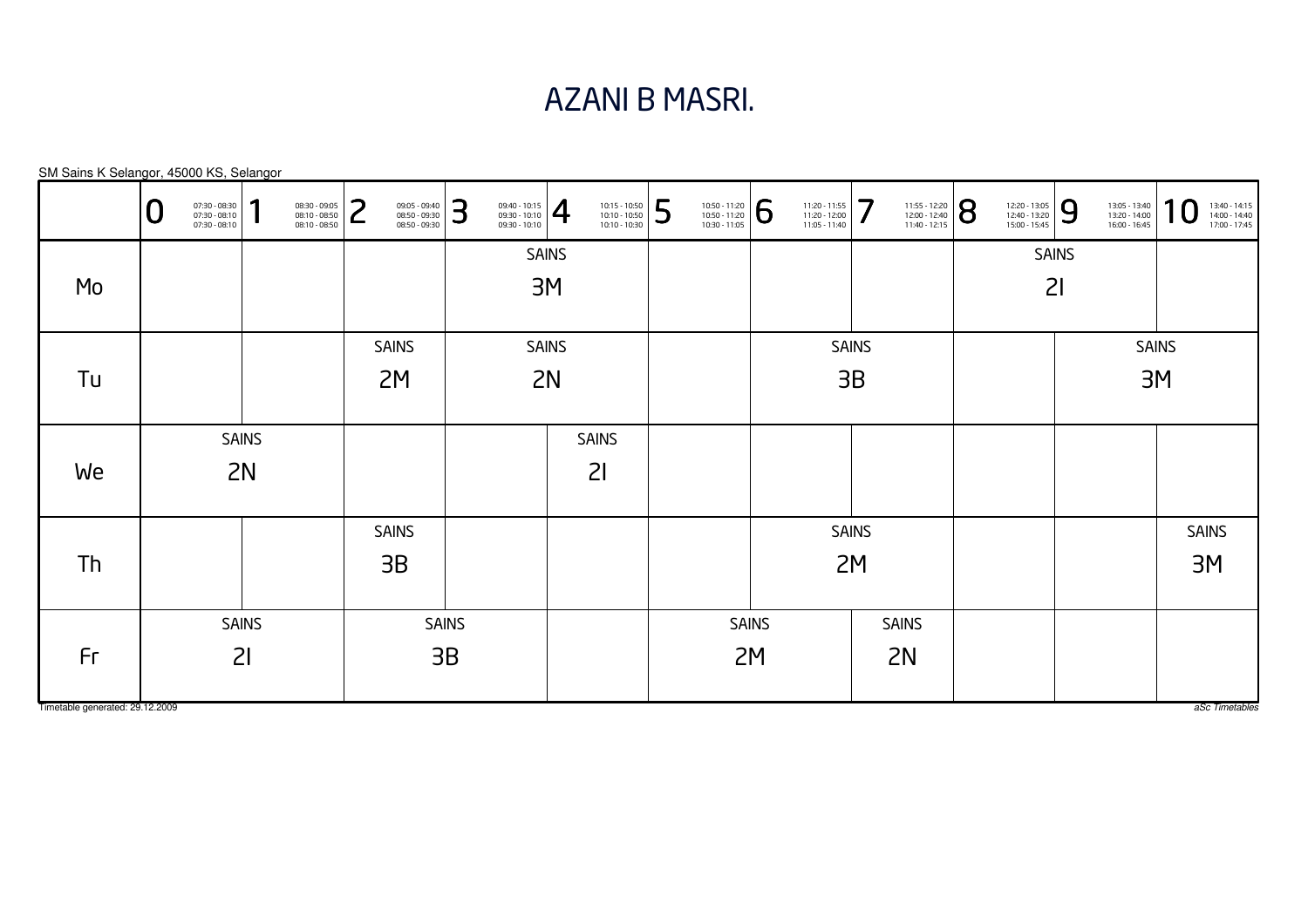# AZEAN IRDAWATI BINTI MOHAMMAD.

| SM Sains K Selangor, 45000 KS, Selangor |                                                      |   |                                                 |        |                                                 |   |                                                                                                                                                                          |         |                                                                                                                        |   |                                                                                                                                        |                                                 |                |                                                                                                               |                                                 |                |                                                 |                |                                                 |
|-----------------------------------------|------------------------------------------------------|---|-------------------------------------------------|--------|-------------------------------------------------|---|--------------------------------------------------------------------------------------------------------------------------------------------------------------------------|---------|------------------------------------------------------------------------------------------------------------------------|---|----------------------------------------------------------------------------------------------------------------------------------------|-------------------------------------------------|----------------|---------------------------------------------------------------------------------------------------------------|-------------------------------------------------|----------------|-------------------------------------------------|----------------|-------------------------------------------------|
|                                         | 07:30 - 08:30<br>07:30 - 08:10<br>07:30 - 08:10<br>O | 1 | 08:30 - 09:05<br>08:10 - 08:50<br>08:10 - 08:50 | っ<br>L | 09:05 - 09:40<br>08:50 - 09:30<br>08:50 - 09:30 | 3 | $\left\{\n \begin{array}{c}\n 09:40 - 10:15 \\ 09:30 - 10:10 \\ 09:30 - 10:10\n \end{array}\n \right \n \begin{array}{c}\n \begin{array}{c}\n \end{array}\n \end{array}$ |         | $\begin{array}{ l l l } \hline 10:15 & -10:50 \\ \hline 10:10 & -10:50 \\ \hline 10:10 & -10:30 \\ \hline \end{array}$ | 5 | $\left. \begin{array}{l} \n 10:50 - 11:20 \\ 10:50 - 11:20 \\ 10:30 - 11:05 \n \end{array} \right  \, \, \widehat{\hfill{\textbf{5}}}$ | 11:20 - 11:55<br>11:20 - 12:00<br>11:05 - 11:40 | 7              | $\left. \begin{array}{l} \n 11:55 - 12:20 \\ 12:00 - 12:40 \\ 11:40 - 12:15\n \end{array} \right  \bigotimes$ | 12:20 - 13:05<br>12:40 - 13:20<br>15:00 - 15:45 | $\overline{9}$ | 13:05 - 13:40<br>13:20 - 14:00<br>16:00 - 16:45 | 10             | 13:40 - 14:15<br>14:00 - 14:40<br>17:00 - 17:45 |
|                                         |                                                      |   |                                                 |        |                                                 |   |                                                                                                                                                                          | SEJARAH |                                                                                                                        |   |                                                                                                                                        | SEJARAH                                         |                |                                                                                                               |                                                 | <b>SEJARAH</b> |                                                 |                |                                                 |
| Mo                                      |                                                      |   |                                                 |        |                                                 |   |                                                                                                                                                                          | 1B      |                                                                                                                        |   |                                                                                                                                        |                                                 | 4 <sub>l</sub> |                                                                                                               |                                                 | 5 <sub>D</sub> |                                                 |                |                                                 |
|                                         |                                                      |   |                                                 |        |                                                 |   |                                                                                                                                                                          |         |                                                                                                                        |   |                                                                                                                                        |                                                 |                |                                                                                                               |                                                 |                |                                                 |                |                                                 |
|                                         | <b>SEJARAH</b>                                       |   |                                                 |        | <b>SEJARAH</b>                                  |   |                                                                                                                                                                          | SEJARAH |                                                                                                                        |   |                                                                                                                                        |                                                 |                |                                                                                                               |                                                 |                |                                                 | SEJARAH        |                                                 |
| Tu                                      | 5Z                                                   |   |                                                 |        | 4M                                              |   |                                                                                                                                                                          | 11      |                                                                                                                        |   |                                                                                                                                        |                                                 |                |                                                                                                               |                                                 |                |                                                 | 1 <sub>N</sub> |                                                 |
|                                         | <b>SEJARAH</b>                                       |   |                                                 |        | <b>SEJARAH</b>                                  |   |                                                                                                                                                                          |         | <b>SEJARAH</b>                                                                                                         |   |                                                                                                                                        | <b>SEJARAH</b>                                  |                |                                                                                                               |                                                 |                |                                                 |                |                                                 |
| We                                      | 4 <sub>l</sub>                                       |   |                                                 |        | 1B                                              |   |                                                                                                                                                                          |         | 5D                                                                                                                     |   |                                                                                                                                        |                                                 | 1D             |                                                                                                               |                                                 |                |                                                 |                |                                                 |
|                                         |                                                      |   |                                                 |        | <b>SEJARAH</b>                                  |   |                                                                                                                                                                          |         | <b>SEJARAH</b>                                                                                                         |   |                                                                                                                                        | <b>SEJARAH</b>                                  |                |                                                                                                               |                                                 | <b>SEJARAH</b> |                                                 |                |                                                 |
| Th                                      |                                                      |   |                                                 |        | 11                                              |   |                                                                                                                                                                          |         | 1 <sub>N</sub>                                                                                                         |   |                                                                                                                                        |                                                 | 4M             |                                                                                                               |                                                 | 5Z             |                                                 |                |                                                 |
|                                         |                                                      |   |                                                 |        |                                                 |   |                                                                                                                                                                          |         |                                                                                                                        |   |                                                                                                                                        |                                                 |                | SEJARAH                                                                                                       |                                                 |                |                                                 |                |                                                 |
| Fr                                      |                                                      |   |                                                 |        |                                                 |   |                                                                                                                                                                          |         |                                                                                                                        |   |                                                                                                                                        |                                                 |                | 1D                                                                                                            |                                                 |                |                                                 |                |                                                 |
|                                         |                                                      |   |                                                 |        |                                                 |   |                                                                                                                                                                          |         |                                                                                                                        |   |                                                                                                                                        |                                                 |                |                                                                                                               |                                                 |                |                                                 |                |                                                 |

Timetable generated: 29.12.2009

aSc Timetables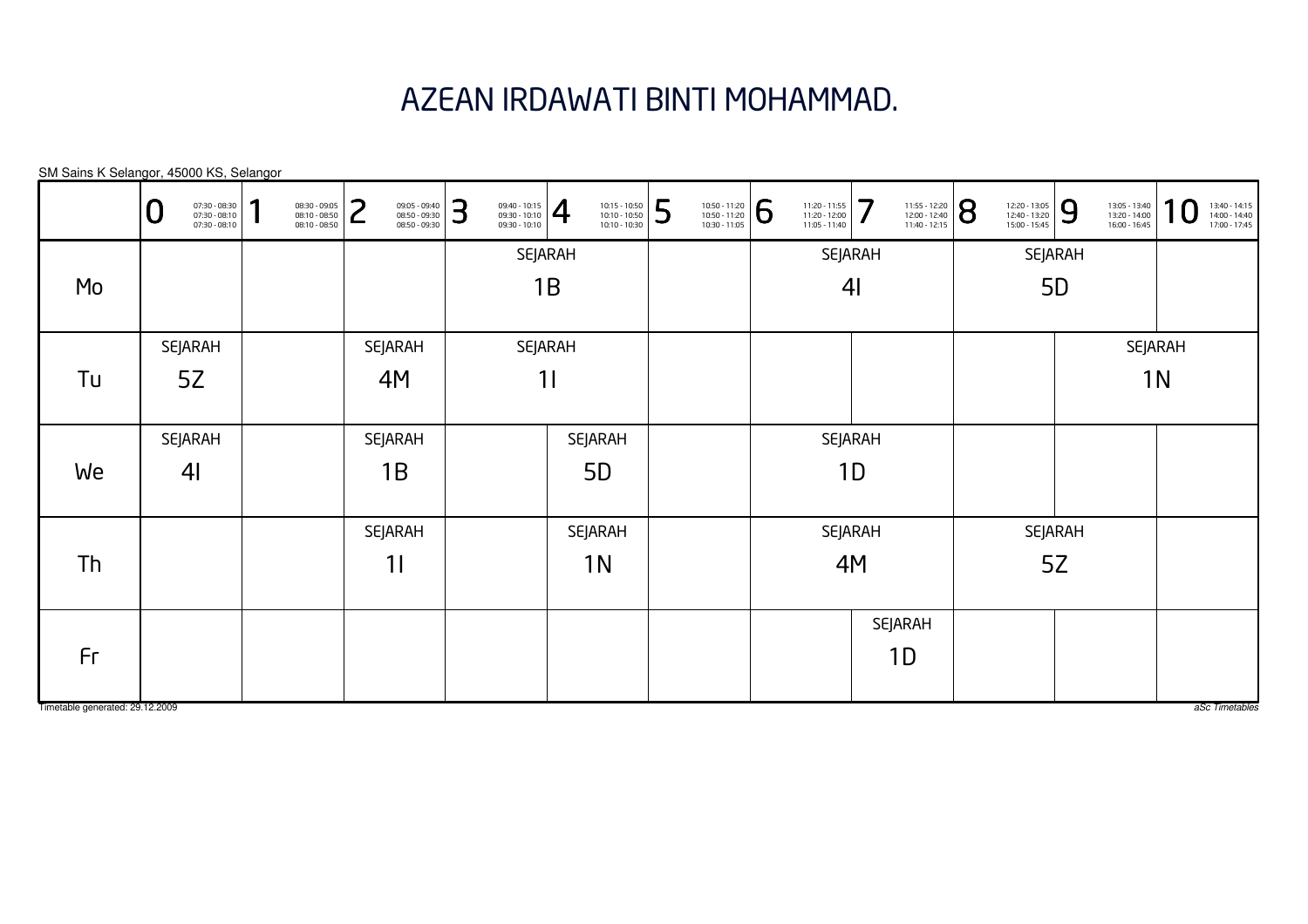# ELEY ROHAIDA BINTI SADELI.

|                                 | U | 07:30 - 08:30<br>07:30 - 08:10<br>07:30 - 08:10 | 1            | 08:30 - 09:05<br>08:10 - 08:50<br>08:10 - 08:50 | っ<br>L | 09:05 - 09:40<br>08:50 - 09:30<br>08:50 - 09:30 | 3            | $\left. \begin{array}{r} 09:40 - 10:15 \\ 09:30 - 10:10 \\ 09:30 - 10:10 \end{array} \right  \normalsize \rule{0.2cm}{0.2cm} \rule{2.2cm}{0.2cm}$ |           | 10:15 - 10:50<br>10:10 - 10:50<br>10:10 - 10:30 | 5 | $\begin{array}{ l l } \hline 10:50 & -11:20 \\ \hline 10:50 & -11:20 \\ \hline 10:30 & -11:05 \\ \hline \end{array}$ | 6 | 11:20 - 11:55<br>11:20 - 12:00<br>11:05 - 11:40 | 7              | 11:55 - 12:20<br>12:00 - 12:40<br>11:40 - 12:15 | 8 | 12:20 - 13:05<br>12:40 - 13:20<br>15:00 - 15:45 | 9              | 13:05 - 13:40<br>13:20 - 14:00<br>16:00 - 16:45 | 1<br>$\boldsymbol{0}$ | 13:40 - 14:15<br>14:00 - 14:40<br>17:00 - 17:45 |
|---------------------------------|---|-------------------------------------------------|--------------|-------------------------------------------------|--------|-------------------------------------------------|--------------|---------------------------------------------------------------------------------------------------------------------------------------------------|-----------|-------------------------------------------------|---|----------------------------------------------------------------------------------------------------------------------|---|-------------------------------------------------|----------------|-------------------------------------------------|---|-------------------------------------------------|----------------|-------------------------------------------------|-----------------------|-------------------------------------------------|
|                                 |   |                                                 |              |                                                 |        |                                                 |              |                                                                                                                                                   | KIMIA     |                                                 |   |                                                                                                                      |   |                                                 | <b>SAINS</b>   |                                                 |   |                                                 |                |                                                 |                       |                                                 |
| Mo                              |   |                                                 |              |                                                 |        |                                                 |              |                                                                                                                                                   | <b>5N</b> |                                                 |   |                                                                                                                      |   |                                                 | 2D             |                                                 |   |                                                 |                |                                                 |                       |                                                 |
|                                 |   |                                                 |              |                                                 |        |                                                 |              |                                                                                                                                                   |           |                                                 |   |                                                                                                                      |   |                                                 |                |                                                 |   |                                                 |                |                                                 |                       |                                                 |
|                                 |   |                                                 |              |                                                 |        |                                                 |              |                                                                                                                                                   |           |                                                 |   |                                                                                                                      |   |                                                 | KIMIA          |                                                 |   |                                                 | KIMIA          |                                                 |                       |                                                 |
| Tu                              |   |                                                 |              |                                                 |        |                                                 |              |                                                                                                                                                   |           |                                                 |   |                                                                                                                      |   |                                                 | 5 <sub>l</sub> |                                                 |   |                                                 | 4 <sub>B</sub> |                                                 |                       |                                                 |
|                                 |   |                                                 |              |                                                 |        |                                                 |              |                                                                                                                                                   |           |                                                 |   |                                                                                                                      |   |                                                 |                |                                                 |   |                                                 |                |                                                 |                       |                                                 |
|                                 |   |                                                 |              |                                                 | KIMIA  |                                                 |              |                                                                                                                                                   | KIMIA     |                                                 |   |                                                                                                                      |   |                                                 |                |                                                 |   |                                                 |                |                                                 |                       |                                                 |
| We                              |   |                                                 |              |                                                 | 4Z     |                                                 |              |                                                                                                                                                   | <b>5N</b> |                                                 |   |                                                                                                                      |   |                                                 |                |                                                 |   |                                                 |                |                                                 |                       |                                                 |
|                                 |   |                                                 |              |                                                 |        |                                                 |              |                                                                                                                                                   |           |                                                 |   |                                                                                                                      |   |                                                 |                |                                                 |   |                                                 |                |                                                 |                       |                                                 |
|                                 |   |                                                 |              |                                                 |        | <b>SAINS</b>                                    |              |                                                                                                                                                   | KIMIA     |                                                 |   |                                                                                                                      |   |                                                 |                |                                                 |   |                                                 | KIMIA          |                                                 |                       |                                                 |
| <b>Th</b>                       |   |                                                 |              |                                                 |        | 2D                                              |              |                                                                                                                                                   | 4B        |                                                 |   |                                                                                                                      |   |                                                 |                |                                                 |   |                                                 | 5 <sub>l</sub> |                                                 |                       |                                                 |
|                                 |   |                                                 |              |                                                 |        |                                                 |              |                                                                                                                                                   |           |                                                 |   |                                                                                                                      |   |                                                 |                |                                                 |   |                                                 |                |                                                 |                       |                                                 |
|                                 |   |                                                 | <b>KIMIA</b> |                                                 |        |                                                 | <b>SAINS</b> |                                                                                                                                                   |           |                                                 |   |                                                                                                                      |   |                                                 |                |                                                 |   |                                                 |                |                                                 |                       |                                                 |
| Fr                              |   |                                                 | 4Z           |                                                 |        |                                                 | 2D           |                                                                                                                                                   |           |                                                 |   |                                                                                                                      |   |                                                 |                |                                                 |   |                                                 |                |                                                 |                       |                                                 |
|                                 |   |                                                 |              |                                                 |        |                                                 |              |                                                                                                                                                   |           |                                                 |   |                                                                                                                      |   |                                                 |                |                                                 |   |                                                 |                |                                                 |                       |                                                 |
| Timetable generated: 29.12.2009 |   |                                                 |              |                                                 |        |                                                 |              |                                                                                                                                                   |           |                                                 |   |                                                                                                                      |   |                                                 |                |                                                 |   |                                                 |                |                                                 |                       | aSc Timetables                                  |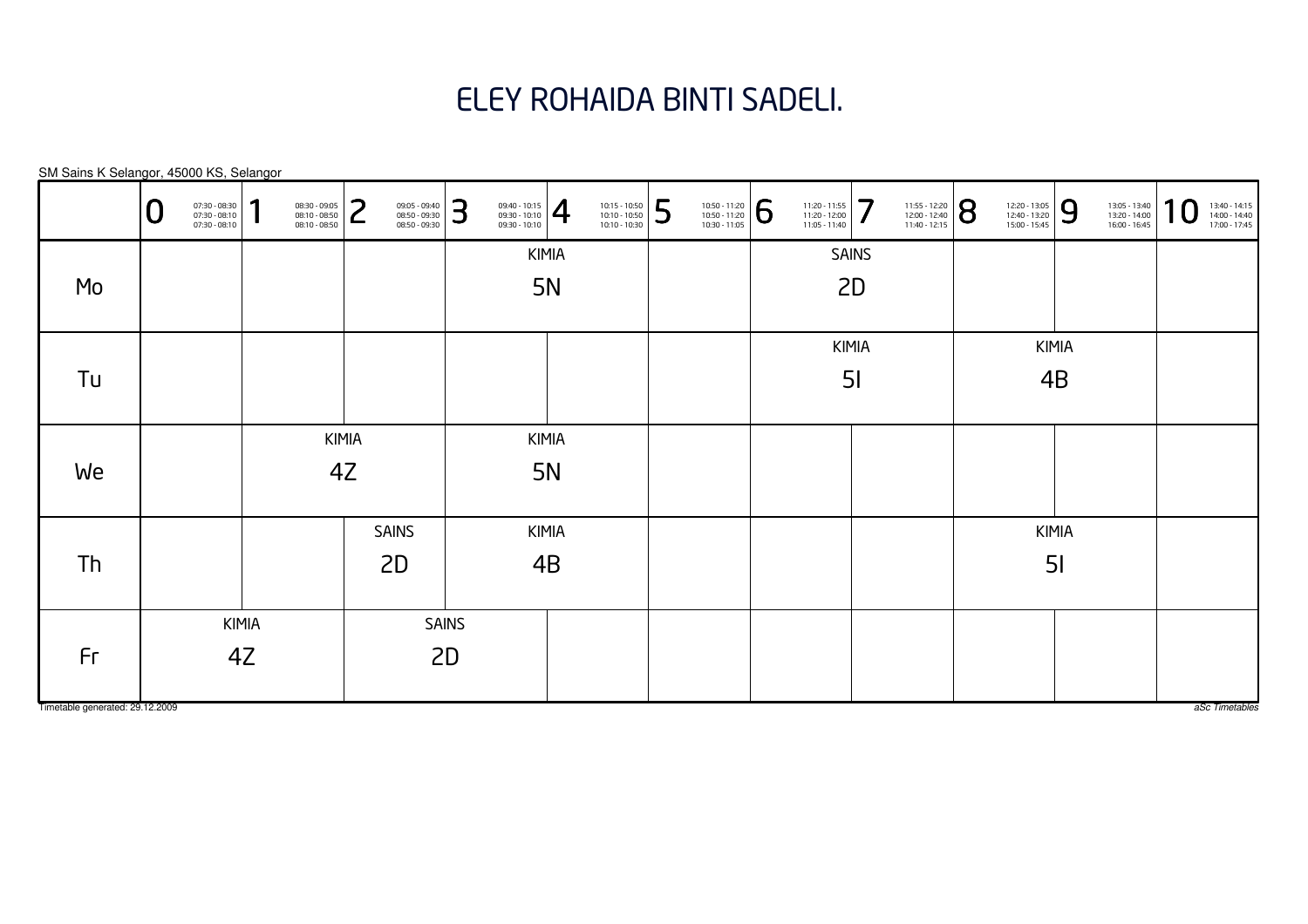# ENNIE AZORA BINTI OTHMAN.

SM Sains K Selangor, 45000 KS, Selangor

|                                 | 07:30 - 08:30<br>07:30 - 08:10<br>07:30 - 08:10 | ٠<br>08:30 - 09:05<br>08:10 - 08:50<br>08:10 - 08:50 | ົ<br>09:05 - 09:40<br>08:50 - 09:30<br>┕<br>08:50 - 09:30 | 3<br>$\frac{09:40 - 10:15}{09:30 - 10:10}$ | 10:15 - 10:50<br>10:10 - 10:50<br>10:10 - 10:30 | 5<br>10:50 - 11:20<br>10:50 - 11:20<br>10:30 - 11:05 | 6<br>11:20 - 11:55<br>11:20 - 12:00<br>11:05 - 11:40 | 7<br>11:55 - 12:20<br>12:00 - 12:40<br>11:40 - 12:15 | 8<br>12:20 - 13:05<br>12:40 - 13:20<br>15:00 - 15:45 | 9<br>13:05 - 13:40<br>13:20 - 14:00<br>16:00 - 16:45 | 1<br>13:40 - 14:15<br>14:00 - 14:40<br>17:00 - 17:45 |
|---------------------------------|-------------------------------------------------|------------------------------------------------------|-----------------------------------------------------------|--------------------------------------------|-------------------------------------------------|------------------------------------------------------|------------------------------------------------------|------------------------------------------------------|------------------------------------------------------|------------------------------------------------------|------------------------------------------------------|
|                                 |                                                 |                                                      |                                                           |                                            |                                                 |                                                      |                                                      | <b>BAHASA INGGERIS</b>                               |                                                      | <b>BAHASA INGGERIS</b>                               |                                                      |
| Mo                              |                                                 |                                                      |                                                           |                                            |                                                 |                                                      |                                                      | 4M                                                   |                                                      | 3N                                                   |                                                      |
|                                 |                                                 |                                                      |                                                           |                                            |                                                 |                                                      |                                                      |                                                      |                                                      |                                                      |                                                      |
|                                 |                                                 | <b>BAHASA INGGERIS</b>                               |                                                           | <b>BAHASA INGGERIS</b>                     |                                                 |                                                      |                                                      | SIVIK DAN KENEGARAAN                                 |                                                      | <b>BAHASA INGGERIS</b>                               |                                                      |
| Tu                              |                                                 | 3D                                                   |                                                           | 3N                                         |                                                 |                                                      |                                                      | 1D                                                   |                                                      | 11                                                   |                                                      |
|                                 |                                                 |                                                      |                                                           |                                            |                                                 |                                                      |                                                      |                                                      |                                                      |                                                      |                                                      |
|                                 |                                                 |                                                      | <b>BAHASA INGGERIS</b>                                    |                                            | <b>SIVIK</b>                                    |                                                      |                                                      |                                                      |                                                      |                                                      | <b>BAHASA INGGERIS</b>                               |
| We                              |                                                 |                                                      | 3D                                                        |                                            | 1B                                              |                                                      |                                                      |                                                      |                                                      |                                                      | 4M                                                   |
|                                 |                                                 |                                                      |                                                           |                                            |                                                 |                                                      |                                                      |                                                      |                                                      |                                                      |                                                      |
|                                 | <b>BAHASA</b>                                   |                                                      |                                                           |                                            | <b>BAHASA INGGERIS</b>                          |                                                      |                                                      |                                                      |                                                      |                                                      | <b>BAHASA</b>                                        |
| Th                              | INGGERIS                                        |                                                      |                                                           |                                            | 11                                              |                                                      |                                                      |                                                      |                                                      |                                                      | INGGERIS                                             |
|                                 |                                                 |                                                      |                                                           |                                            |                                                 |                                                      |                                                      |                                                      |                                                      |                                                      |                                                      |
|                                 |                                                 |                                                      |                                                           |                                            |                                                 | <b>BAHASA</b>                                        |                                                      | BI                                                   |                                                      |                                                      |                                                      |
| Fr                              |                                                 |                                                      |                                                           |                                            |                                                 | INGGERIS                                             |                                                      | 11                                                   |                                                      |                                                      |                                                      |
|                                 |                                                 |                                                      |                                                           |                                            |                                                 |                                                      |                                                      |                                                      |                                                      |                                                      |                                                      |
| Timetable generated: 29.12.2009 |                                                 |                                                      |                                                           |                                            |                                                 |                                                      |                                                      |                                                      |                                                      |                                                      | aSc Timetables                                       |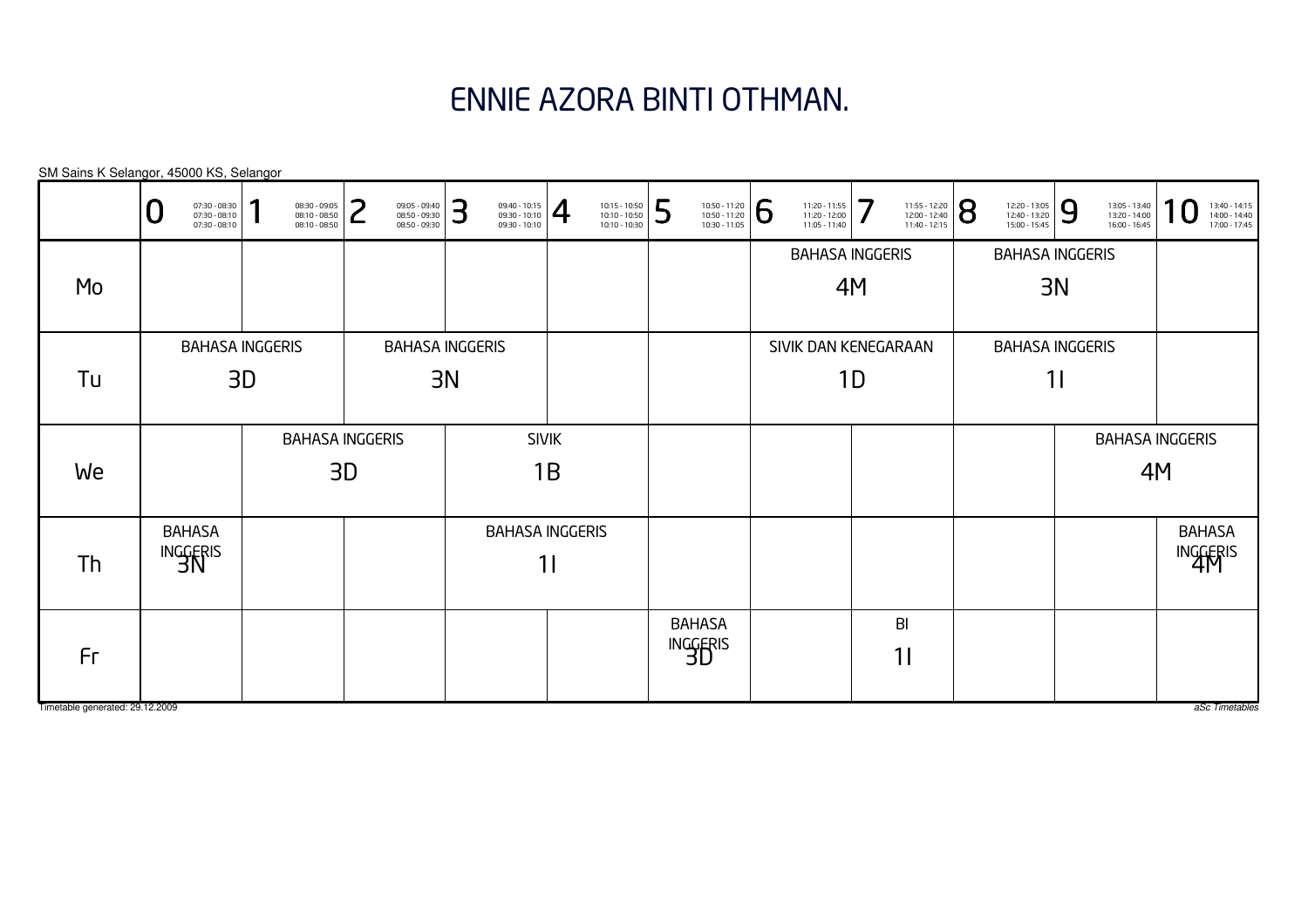#### FATIMAH BT MUHAMAD.

MATEMATIK1IMATEMATIK1IMATEMATIK1IMATEMATIK1NMATEMATIK1NMATEMATIK1NMATEMATIK3BMATEMATIK3BMATEMATIK3NMATEMATIK3NMATEMATIK3NMATEMATIK3BSM Sains K Selangor, 45000 KS, SelangorTimetable generated: 29.12.20090 $\textbf{0} \xrightarrow{\textbf{07:30-08:10}} {\textbf{07:30-08:10}} \xrightarrow{\textbf{08:30-09:30}} {\textbf{08:10-08:50}} \xrightarrow{\textbf{08:30-09:30}} {\textbf{08:50-09:30}} \xrightarrow{\textbf{08:50-09:30}} {\textbf{08:50-09:30}} \xrightarrow{\textbf{08:50-09:30}} {\textbf{08:50-09:30}} \xrightarrow{\textbf{08:50-09:30}} {\textbf{08:50-09:30}} \xrightarrow{\$ MoTuWeThFr

aSc Timetables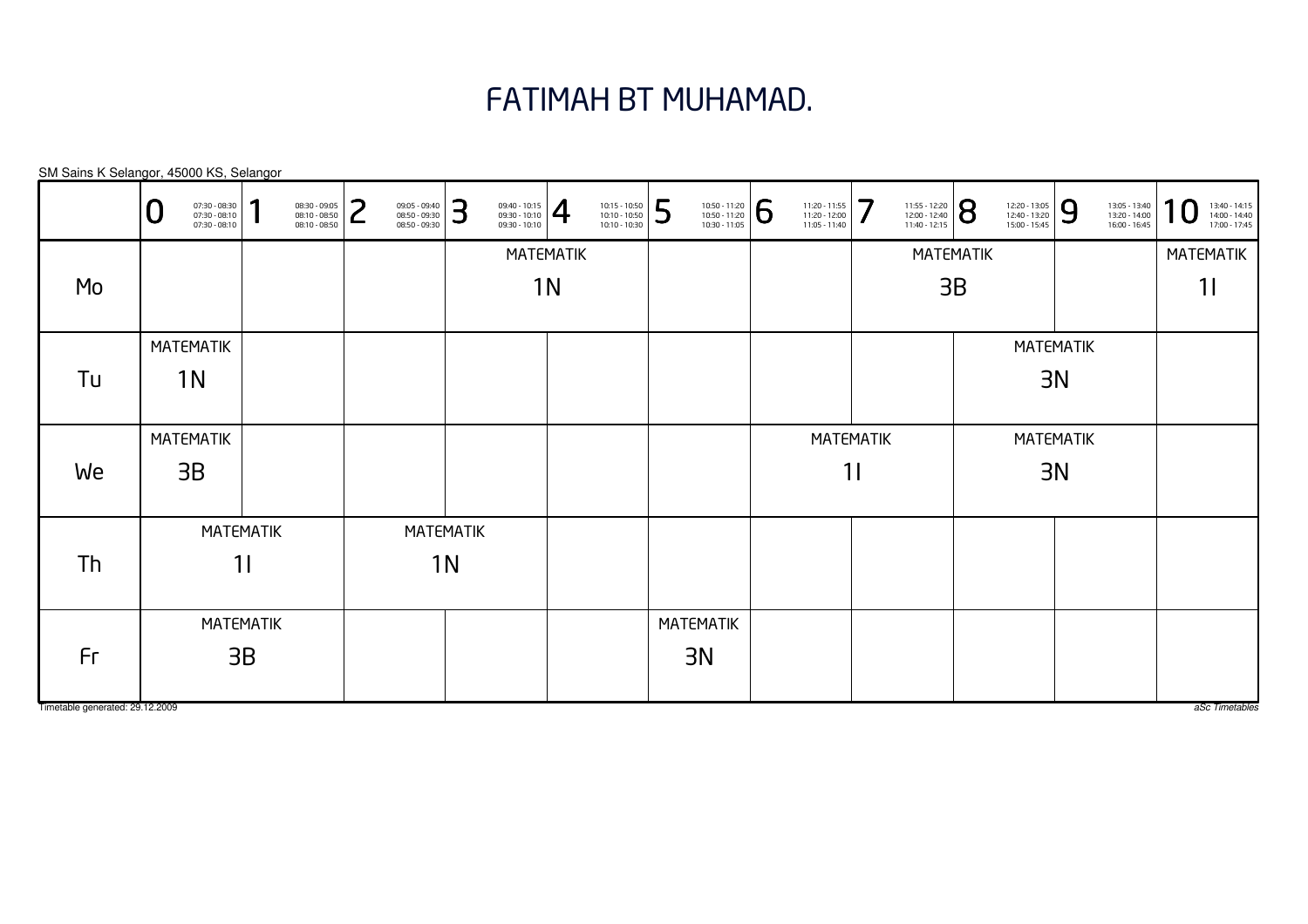# FAUSIAH BT MOKHTAR.

| SM Sains K Selangor, 45000 KS, Selangor |   |                                                 |    |                                                 |               |                                                 |   |                                       |               |                                                 |   |                                                                                                                      |                                                                                                                 |               |                                                                                                               |                                                 |   |                                                 |    |                                                 |
|-----------------------------------------|---|-------------------------------------------------|----|-------------------------------------------------|---------------|-------------------------------------------------|---|---------------------------------------|---------------|-------------------------------------------------|---|----------------------------------------------------------------------------------------------------------------------|-----------------------------------------------------------------------------------------------------------------|---------------|---------------------------------------------------------------------------------------------------------------|-------------------------------------------------|---|-------------------------------------------------|----|-------------------------------------------------|
|                                         | U | 07:30 - 08:30<br>07:30 - 08:10<br>07:30 - 08:10 |    | 08:30 - 09:05<br>08:10 - 08:50<br>08:10 - 08:50 | つ<br>L        | 09:05 - 09:40<br>08:50 - 09:30<br>08:50 - 09:30 | 3 | $\frac{09:40 - 10:15}{09:30 - 10:10}$ |               | 10:15 - 10:50<br>10:10 - 10:50<br>10:10 - 10:30 | 5 | $\left. \begin{array}{r} 10:50 - 11:20 \\ 10:50 - 11:20 \\ 10:30 - 11:05 \end{array} \right  \, \widehat{\bigoplus}$ | $\left. \begin{array}{r} 11:20 - 11:55 \\ 11:20 - 12:00 \\ 11:05 - 11:40 \end{array} \right  \text{ } \right\}$ |               | $\left. \begin{array}{l} \n 11:55 - 12:20 \\ 12:00 - 12:40 \\ 11:40 - 12:15\n \end{array} \right  \bigotimes$ | 12:20 - 13:05<br>12:40 - 13:20<br>15:00 - 15:45 | 9 | 13:05 - 13:40<br>13:20 - 14:00<br>16:00 - 16:45 |    | 13:40 - 14:15<br>14:00 - 14:40<br>17:00 - 17:45 |
|                                         |   |                                                 |    | PENDIDIKAN ISLAM                                |               |                                                 |   |                                       |               |                                                 |   |                                                                                                                      | PENDIDIKAN ISLAM                                                                                                |               |                                                                                                               |                                                 |   | PENDIDIKAN ISLAM                                |    |                                                 |
| Mo                                      |   |                                                 |    |                                                 | 2B            |                                                 |   |                                       |               |                                                 |   |                                                                                                                      |                                                                                                                 | 11            |                                                                                                               |                                                 |   |                                                 | 3D |                                                 |
|                                         |   |                                                 |    |                                                 | <b>MUSLIM</b> |                                                 |   |                                       |               |                                                 |   |                                                                                                                      |                                                                                                                 | <b>MUSLIM</b> |                                                                                                               |                                                 |   |                                                 |    |                                                 |
|                                         |   | PENDIDIKAN ISLAM                                |    |                                                 |               |                                                 |   | PENDIDIKAN ISLAM                      |               |                                                 |   |                                                                                                                      | PENDIDIKAN ISLAM                                                                                                |               |                                                                                                               |                                                 |   | PENDIDIKAN ISLAM                                |    |                                                 |
| Tu                                      |   |                                                 | 3N |                                                 |               |                                                 |   |                                       | 2B            |                                                 |   |                                                                                                                      |                                                                                                                 | 11            |                                                                                                               |                                                 |   |                                                 | 3D |                                                 |
|                                         |   |                                                 |    |                                                 |               |                                                 |   |                                       | <b>MUSLIM</b> |                                                 |   |                                                                                                                      |                                                                                                                 | <b>MUSLIM</b> |                                                                                                               |                                                 |   |                                                 |    |                                                 |
|                                         |   |                                                 |    |                                                 |               |                                                 |   |                                       |               |                                                 |   |                                                                                                                      | PENDIDIKAN ISLAM                                                                                                |               |                                                                                                               |                                                 |   |                                                 |    |                                                 |
| We                                      |   |                                                 |    |                                                 |               |                                                 |   |                                       |               |                                                 |   |                                                                                                                      |                                                                                                                 | 3N            |                                                                                                               |                                                 |   |                                                 |    |                                                 |
|                                         |   |                                                 |    |                                                 |               |                                                 |   |                                       |               |                                                 |   |                                                                                                                      |                                                                                                                 |               |                                                                                                               |                                                 |   |                                                 |    |                                                 |
|                                         |   |                                                 |    | PENDIDIKAN ISLAM                                |               |                                                 |   |                                       |               |                                                 |   |                                                                                                                      | PENDIDIKAN ISLAM                                                                                                |               |                                                                                                               |                                                 |   | PENDIDIKAN ISLAM                                |    |                                                 |
| Th                                      |   |                                                 |    |                                                 | 2B            |                                                 |   |                                       |               |                                                 |   |                                                                                                                      |                                                                                                                 | 11            |                                                                                                               |                                                 |   |                                                 | 3D |                                                 |
|                                         |   |                                                 |    |                                                 | <b>MUSLIM</b> |                                                 |   |                                       |               |                                                 |   |                                                                                                                      |                                                                                                                 | <b>MUSLIM</b> |                                                                                                               |                                                 |   |                                                 |    |                                                 |
|                                         |   |                                                 |    |                                                 |               |                                                 |   |                                       |               |                                                 |   |                                                                                                                      | PENDIDIKAN ISLAM                                                                                                |               |                                                                                                               |                                                 |   |                                                 |    |                                                 |
| Fr                                      |   |                                                 |    |                                                 |               |                                                 |   |                                       |               |                                                 |   |                                                                                                                      |                                                                                                                 | 3N            |                                                                                                               |                                                 |   |                                                 |    |                                                 |
|                                         |   |                                                 |    |                                                 |               |                                                 |   |                                       |               |                                                 |   |                                                                                                                      |                                                                                                                 |               |                                                                                                               |                                                 |   |                                                 |    |                                                 |
| Timetable generated: 29.12.2009         |   |                                                 |    |                                                 |               |                                                 |   |                                       |               |                                                 |   |                                                                                                                      |                                                                                                                 |               |                                                                                                               |                                                 |   |                                                 |    | aSc Timetables                                  |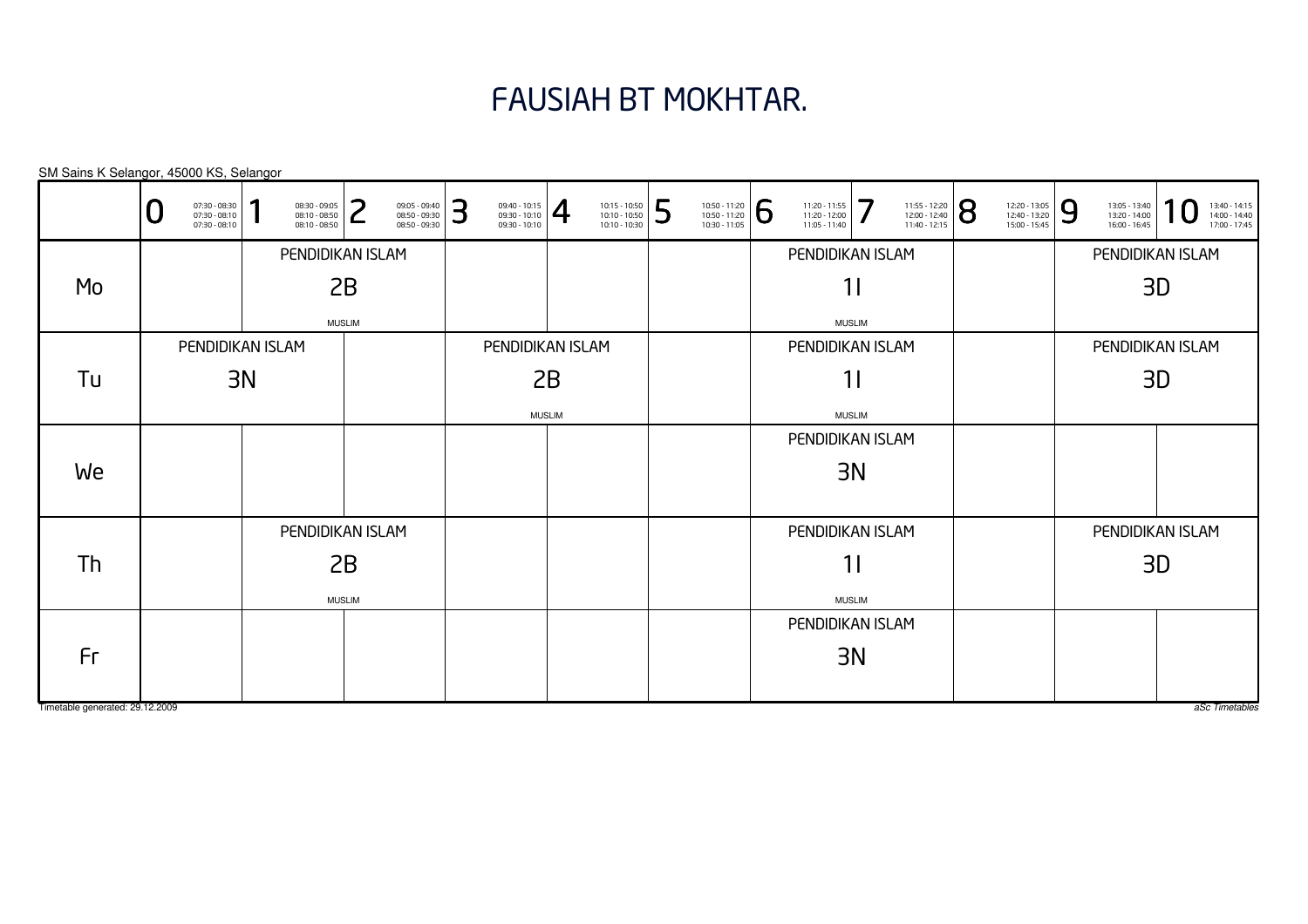# HANI AZITA BINTI AHMAD.

|                                 | SM Sains K Selangor, 45000 KS, Selangor              |                                                 |                                                      |                                                      |                                                                   |   |                                                 |              |                                                 |              |                                                 |                |                                                 |   |                                                 |                                                 |
|---------------------------------|------------------------------------------------------|-------------------------------------------------|------------------------------------------------------|------------------------------------------------------|-------------------------------------------------------------------|---|-------------------------------------------------|--------------|-------------------------------------------------|--------------|-------------------------------------------------|----------------|-------------------------------------------------|---|-------------------------------------------------|-------------------------------------------------|
|                                 | 07:30 - 08:30<br>07:30 - 08:10<br>O<br>07:30 - 08:10 | 08:30 - 09:05<br>08:10 - 08:50<br>08:10 - 08:50 | ว<br>09:05 - 09:40<br>08:50 - 09:30<br>08:50 - 09:30 | 3<br>09:40 - 10:15<br>09:30 - 10:10<br>09:30 - 10:10 | $\overline{4}$<br>10:15 - 10:50<br>10:10 - 10:50<br>10:10 - 10:30 | 5 | 10:50 - 11:20<br>10:50 - 11:20<br>10:30 - 11:05 | 6            | 11:20 - 11:55<br>11:20 - 12:00<br>11:05 - 11:40 | 7            | 11:55 - 12:20<br>12:00 - 12:40<br>11:40 - 12:15 | $\overline{8}$ | 12:20 - 13:05<br>12:40 - 13:20<br>15:00 - 15:45 | 9 | 13:05 - 13:40<br>13:20 - 14:00<br>16:00 - 16:45 | 13:40 - 14:15<br>14:00 - 14:40<br>17:00 - 17:45 |
|                                 |                                                      |                                                 | <b>BAHASA JEPUN</b>                                  |                                                      |                                                                   |   |                                                 |              | <b>BAHASA JEPUN</b>                             |              |                                                 |                | <b>BAHASA JEPUN</b>                             |   |                                                 |                                                 |
| Mo                              |                                                      |                                                 | 3M/3N                                                |                                                      |                                                                   |   |                                                 |              |                                                 | 1M/1N        |                                                 |                | <b>2M/2N</b>                                    |   |                                                 |                                                 |
|                                 |                                                      |                                                 | <b>JEPUN</b>                                         |                                                      |                                                                   |   |                                                 |              |                                                 | <b>JEPUN</b> |                                                 |                | <b>JEPUN</b>                                    |   |                                                 |                                                 |
|                                 | <b>BAHASA JEPUN</b>                                  |                                                 | <b>BAHASA JEPUN</b>                                  |                                                      |                                                                   |   |                                                 |              |                                                 |              |                                                 |                | <b>BAHASA JEPUN</b>                             |   |                                                 |                                                 |
| Tu                              | 4B/4D/4I                                             |                                                 | 1B/1D/11                                             |                                                      |                                                                   |   |                                                 |              |                                                 |              |                                                 |                | 3B/3D/3I                                        |   |                                                 |                                                 |
|                                 | <b>JEPUN</b>                                         |                                                 | <b>JEPUN</b>                                         |                                                      |                                                                   |   |                                                 |              |                                                 |              |                                                 |                | <b>JEPUN</b>                                    |   |                                                 |                                                 |
|                                 |                                                      | <b>BAHASA JEPUN</b>                             | <b>BAHASA JEPUN</b>                                  |                                                      | <b>BAHASA JEPUN</b>                                               |   |                                                 |              | <b>BAHASA JEPUN</b>                             |              |                                                 |                |                                                 |   |                                                 | <b>BAHASA JEPUN</b>                             |
| We                              |                                                      | 5M/5N/5Z                                        | 3M/3N                                                |                                                      | 1M/1N                                                             |   |                                                 |              |                                                 | <b>2M/2N</b> |                                                 |                |                                                 |   |                                                 | 5B/5D/5I                                        |
|                                 |                                                      | <b>JEPUN</b>                                    | <b>JEPUN</b>                                         |                                                      | <b>JEPUN</b>                                                      |   |                                                 |              |                                                 | <b>JEPUN</b> |                                                 |                |                                                 |   |                                                 | <b>JEPUN</b>                                    |
|                                 |                                                      | <b>BAHASA JEPUN</b>                             |                                                      |                                                      |                                                                   |   |                                                 |              |                                                 |              |                                                 |                |                                                 |   |                                                 |                                                 |
| Th                              |                                                      | 3B/3D/3I                                        |                                                      |                                                      |                                                                   |   |                                                 |              |                                                 |              |                                                 |                |                                                 |   |                                                 |                                                 |
|                                 |                                                      | <b>JEPUN</b>                                    |                                                      |                                                      |                                                                   |   |                                                 |              |                                                 |              |                                                 |                |                                                 |   |                                                 |                                                 |
|                                 |                                                      | <b>BAHASA JEPUN</b>                             |                                                      | <b>BAHASA JEPUN</b>                                  |                                                                   |   | <b>BAHASA JEPUN</b>                             |              |                                                 |              | BAHASA JEPUN                                    |                |                                                 |   |                                                 |                                                 |
| Fr                              |                                                      | 1B/1D/1I                                        |                                                      | 5B/5D/5I                                             |                                                                   |   | 4B/4D/4I                                        |              |                                                 |              |                                                 |                |                                                 |   |                                                 |                                                 |
|                                 |                                                      | <b>JEPUN</b>                                    |                                                      | <b>JEPUN</b>                                         |                                                                   |   |                                                 | <b>JEPUN</b> |                                                 |              | 5Ζ<br><b>JEPUN</b>                              |                |                                                 |   |                                                 |                                                 |
| Timetable generated: 29.12.2009 |                                                      |                                                 |                                                      |                                                      |                                                                   |   |                                                 |              |                                                 |              |                                                 |                |                                                 |   |                                                 | aSc Timetables                                  |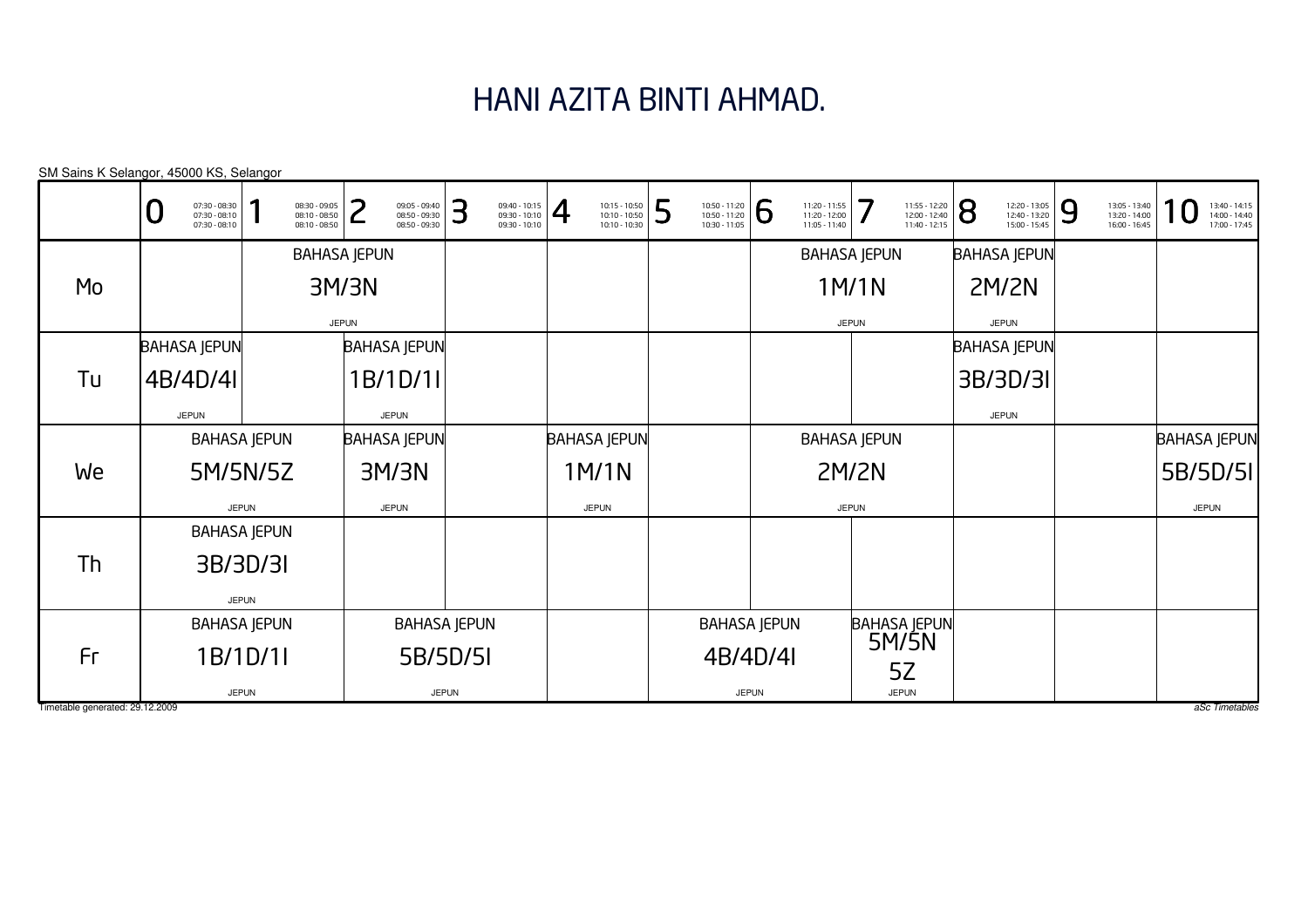#### HARYANI BINTI MOHD ABU.

KEMAHIRAN HIDUP1IERTKEMAHIRAN HIDUP1MERTKEMAHIRAN HIDUP1NERTKEMAHIRANHIDUP 3BKEMAHIRAN HIDUP3BKEMAHIRANHIDUP 3DKEMAHIRAN HIDUP3DKEMAHIRAN HIDUP2BKEMAHIRAN HIDUP2DSM Sains K Selangor, 45000 KS, Selangor0 $\textbf{0} \xrightarrow{\textbf{07:30-08:10}} {\textbf{07:30-08:10}} \xrightarrow{\textbf{08:30-09:30}} {\textbf{08:10-08:50}} \xrightarrow{\textbf{08:30-09:30}} {\textbf{08:50-09:30}} \xrightarrow{\textbf{08:50-09:30}} {\textbf{08:50-09:30}} \xrightarrow{\textbf{08:50-09:30}} {\textbf{08:50-09:30}} \xrightarrow{\textbf{08:50-09:30}} {\textbf{08:50-09:30}} \xrightarrow{\$ MoTuWeThFr

Timetable generated: 29.12.2009

aSc Timetables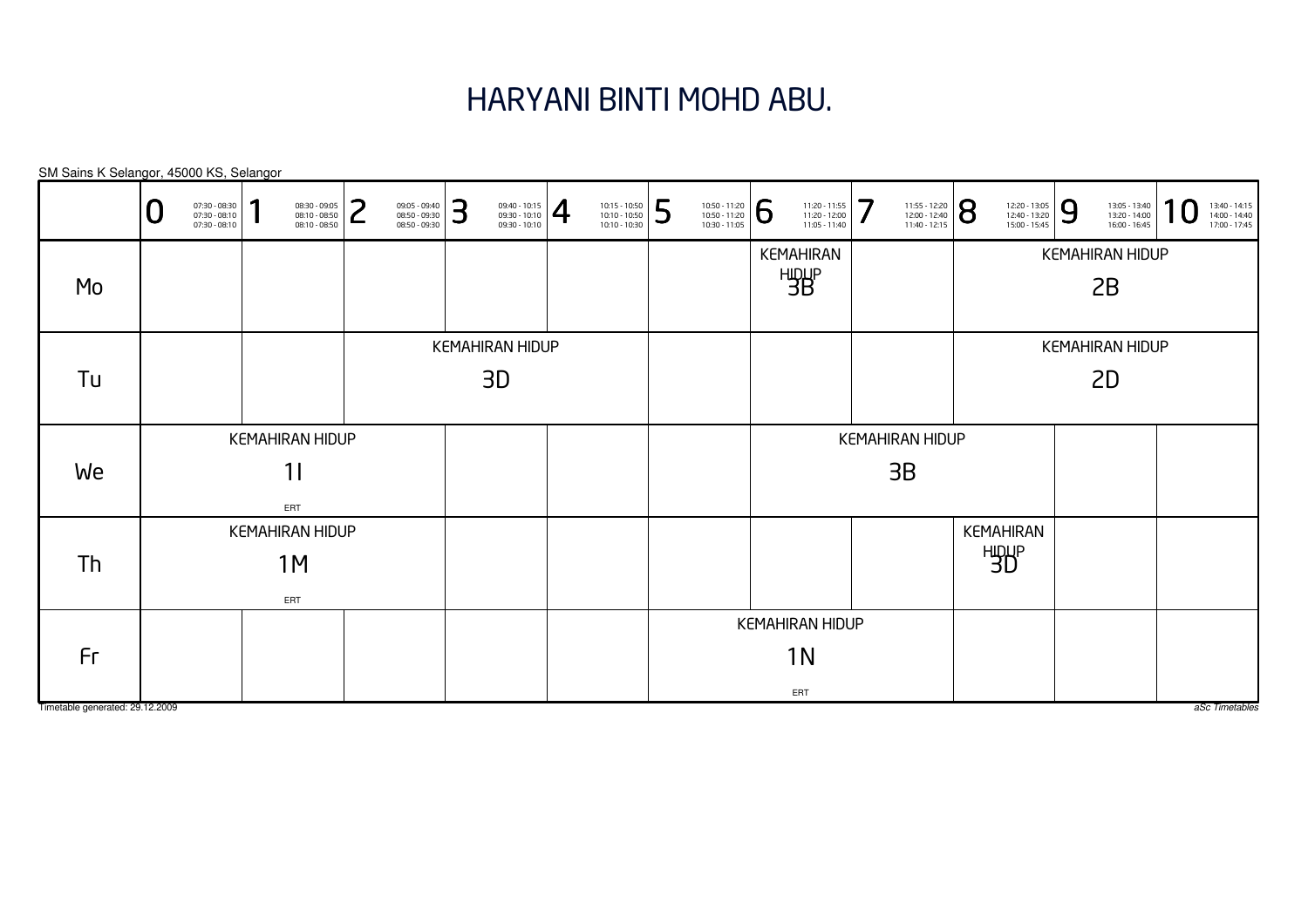#### EN HASAN ABRAR B HALIDI @ HJ HALIDI.

MATEMATIK2BMATEMATIK2BMATEMATIK2BSIVIK DANKENEGARAAN<br>5D SIVIK DANKENEGARAAN<br>5D SIVIK DANKENEGARAAN<br>51 SIVIK DANKENEGARAAN<br>51 SIVIK DANKENEGARAAN<br>5N SIVIK DANKENEGARAAN<br>5N SM Sains K Selangor, 45000 KS, Selangor aSc Timetables 0 $\textbf{0} \xrightarrow{\textbf{07:30-08:10}} {\textbf{07:30-08:10}} \xrightarrow{\textbf{08:30-09:30}} {\textbf{08:10-08:50}} \xrightarrow{\textbf{08:30-09:30}} {\textbf{08:50-09:30}} \xrightarrow{\textbf{08:50-09:30}} {\textbf{08:50-09:30}} \xrightarrow{\textbf{08:50-09:30}} {\textbf{08:50-09:30}} \xrightarrow{\textbf{08:50-09:30}} {\textbf{08:50-09:30}} \xrightarrow{\$ MoTuWeThFr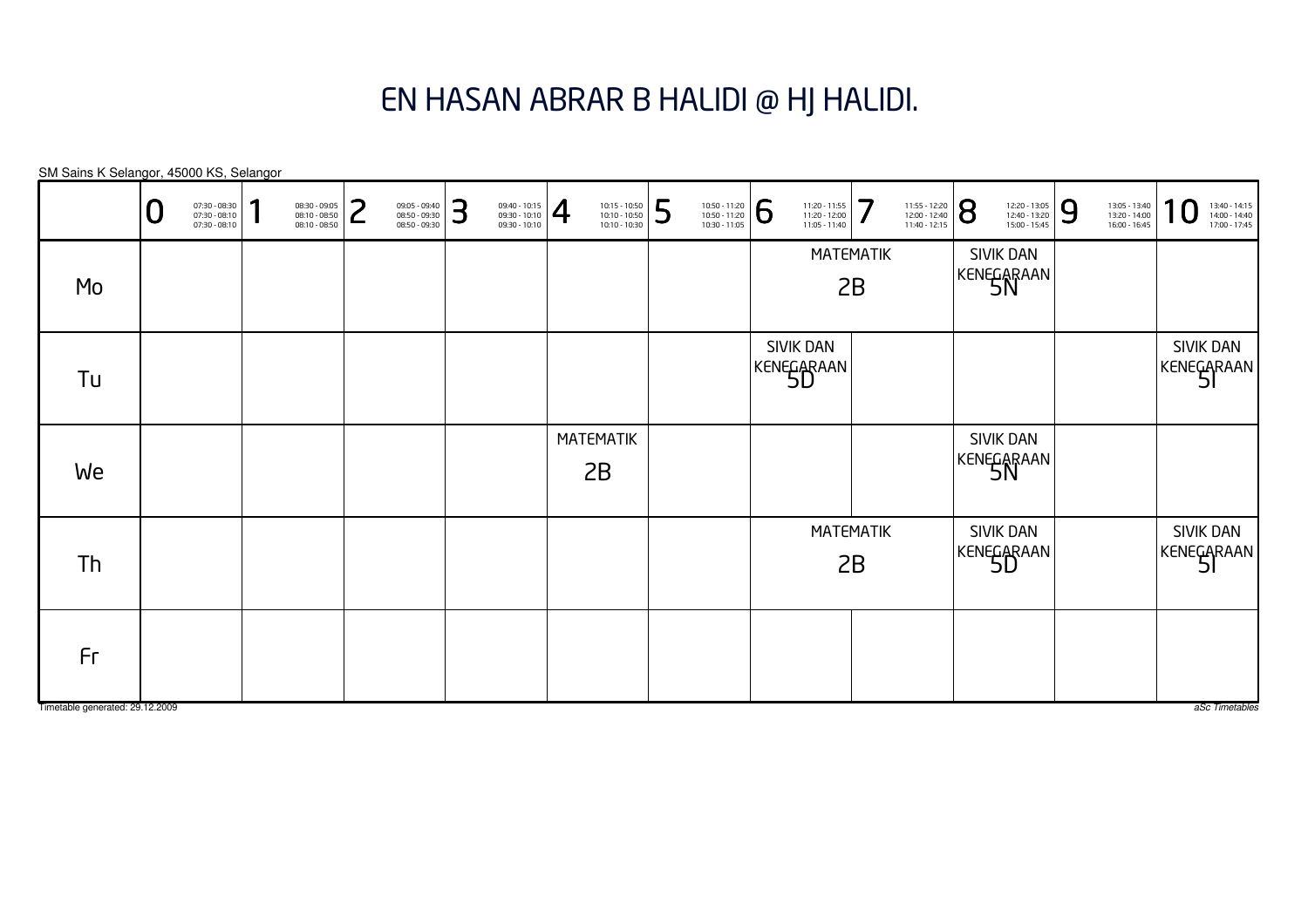# HASLINDA BINTI YUSOFF.

|                                 | 07:30 - 08:30<br>07:30 - 08:10<br>$07:30 - 08:10$ | 08:30 - 09:05<br>08:10 - 08:50<br>08:10 - 08:50 | っ                  | 09:05 - 09:40<br>08:50 - 09:30<br>08:50 - 09:30 | 3  | $\frac{09:40 - 10:15}{09:30 - 10:10}$<br>09:30 - 10:10 |                  | 10:15 - 10:50<br>10:10 - 10:50<br>10:10 - 10:30 | 5 | 10:50 - 11:20<br>10:50 - 11:20<br>10:30 - 11:05 | <b>6</b> | 11:20 - 11:55<br>11:20 - 12:00<br>11:05 - 11:40 | 7  | 11:55 - 12:20<br>12:00 - 12:40<br>11:40 - 12:15 | 8 | 12:20 - 13:05<br>12:40 - 13:20<br>15:00 - 15:45 | 9 | 13:05 - 13:40<br>13:20 - 14:00<br>16:00 - 16:45 | 13:40 - 14:15<br>14:00 - 14:40<br>17:00 - 17:45 |
|---------------------------------|---------------------------------------------------|-------------------------------------------------|--------------------|-------------------------------------------------|----|--------------------------------------------------------|------------------|-------------------------------------------------|---|-------------------------------------------------|----------|-------------------------------------------------|----|-------------------------------------------------|---|-------------------------------------------------|---|-------------------------------------------------|-------------------------------------------------|
|                                 |                                                   |                                                 | MATEMATIK TAMBAHAN |                                                 |    | MATEMATIK TAMBAHAN                                     |                  |                                                 |   |                                                 |          |                                                 |    |                                                 |   |                                                 |   |                                                 |                                                 |
| Mo                              |                                                   |                                                 | 5Z                 |                                                 |    |                                                        | 5B               |                                                 |   |                                                 |          |                                                 |    |                                                 |   |                                                 |   |                                                 |                                                 |
|                                 |                                                   |                                                 | MATEMATIK TAMBAHAN |                                                 |    |                                                        | <b>MATEMATIK</b> |                                                 |   |                                                 |          | MATEMATIK TAMBAHAN                              |    |                                                 |   | MAT                                             |   |                                                 |                                                 |
| Tu                              |                                                   | 4D                                              |                    |                                                 |    |                                                        | 1D               |                                                 |   |                                                 |          |                                                 | 4M |                                                 |   | TAMBAHAN                                        |   |                                                 |                                                 |
|                                 |                                                   |                                                 | <b>MATEMATIK</b>   |                                                 |    | MATEMATIK TAMBAHAN                                     |                  |                                                 |   |                                                 |          | MATEMATIK TAMBAHAN                              |    |                                                 |   | <b>MATEMATIK</b>                                |   |                                                 |                                                 |
| We                              |                                                   |                                                 | 1D                 |                                                 |    |                                                        | 4M               |                                                 |   |                                                 |          |                                                 | 5B |                                                 |   | TAMBAHAN                                        |   |                                                 |                                                 |
| Th                              |                                                   |                                                 |                    | MATEMATIK TAMBAHAN                              | 5Z |                                                        |                  | <b>MATEMATIK</b><br>TAMBAHAN                    |   |                                                 |          |                                                 |    |                                                 |   |                                                 |   |                                                 |                                                 |
| Fr                              |                                                   |                                                 |                    | MATEMATIK TAMBAHAN<br>4D                        |    |                                                        |                  |                                                 |   | <b>MATEMATIK</b>                                | 1D       |                                                 |    | <b>MATEMATIK</b><br>TAMBAHAN                    |   |                                                 |   |                                                 |                                                 |
| Timetable generated: 29.12.2009 |                                                   |                                                 |                    |                                                 |    |                                                        |                  |                                                 |   |                                                 |          |                                                 |    |                                                 |   |                                                 |   |                                                 | aSc Timetables                                  |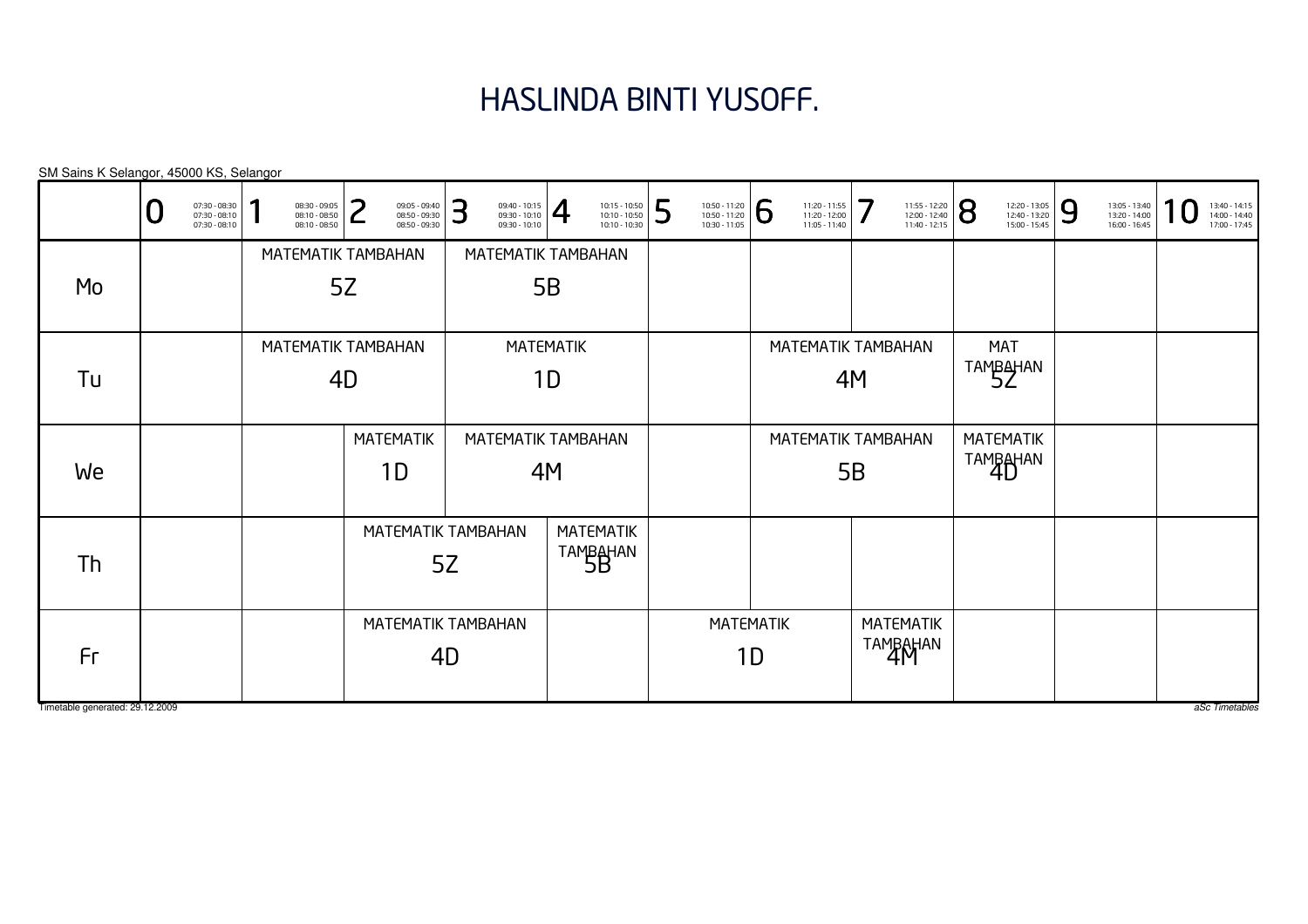# HASNAH BINTI MAT ADNAN.

| BAHASA MELAYU / BAHASA<br>MALAYSIA<br>Mo<br><b>BAHASA</b><br>BAHASA MELAYU / BAHASA<br>MELAYU /<br><b>MALAYSIA</b><br>Tu                         | 7<br>11:20 - 11:55<br>8<br>9<br>11:55 - 12:20<br>12:20 - 13:05<br>12:40 - 13:20<br>15:00 - 15:45<br>13:05 - 13:40<br>13:20 - 14:00<br>16:00 - 16:45<br>13:40 - 14:15<br>14:00 - 14:40<br>17:00 - 17:45<br>11:20 - 12:00<br>12:00 - 12:40<br>11:40 - 12:15<br>11:05 - 11:40 | 6 | 5<br>10:50 - 11:20<br>10:50 - 11:20<br>10:30 - 11:05 | 10:15 - 10:50<br>10:10 - 10:50<br>10:10 - 10:30<br>$\overline{4}$ | З<br>$\begin{array}{c} 09:40 - 10:15 \\ 09:30 - 10:10 \\ 09:30 - 10:10 \end{array}$ | つ<br>09:05 - 09:40<br>08:50 - 09:30<br>08:50 - 09:30 | 08:30 - 09:05<br>08:10 - 08:50<br>08:10 - 08:50 | 07:30 - 08:30<br>07:30 - 08:10<br>07:30 - 08:10 |  |
|--------------------------------------------------------------------------------------------------------------------------------------------------|----------------------------------------------------------------------------------------------------------------------------------------------------------------------------------------------------------------------------------------------------------------------------|---|------------------------------------------------------|-------------------------------------------------------------------|-------------------------------------------------------------------------------------|------------------------------------------------------|-------------------------------------------------|-------------------------------------------------|--|
|                                                                                                                                                  | <b>BAHASA</b><br>MELAYU /<br>BAPASA<br><b>MALAYSIA</b>                                                                                                                                                                                                                     |   |                                                      |                                                                   |                                                                                     |                                                      |                                                 |                                                 |  |
| <b>MALAYSIA</b>                                                                                                                                  | BAHASA MELAYU / BAHASA<br>MALAYSIA                                                                                                                                                                                                                                         |   |                                                      | <b>BAPASA</b>                                                     |                                                                                     |                                                      |                                                 |                                                 |  |
| BAHASA MELAYU / BAHASA<br><b>BAHASA</b><br><b>BAHASA MELAYU / BAHASA</b><br>MALAYSIA<br>MELAYU /<br>BAPIASA<br>MALAYSIA<br>We<br><b>MALAYSIA</b> |                                                                                                                                                                                                                                                                            |   |                                                      |                                                                   |                                                                                     |                                                      |                                                 |                                                 |  |
| BAHASA MELAYU / BAHASA<br>BAHASA MELAYU / BAHASA<br>MALAYSIA<br>MALAYSIA<br>Th                                                                   | <b>BAHASA</b><br>MELAYU/<br>BAPIASA<br><b>MALAYSIA</b>                                                                                                                                                                                                                     |   |                                                      |                                                                   |                                                                                     |                                                      |                                                 |                                                 |  |
| BAHASA MELAYU / BAHASA<br><b>BAHASA MELAYU / BAHASA</b><br><b>BAHASA MELAYU / BAHASA</b><br><b>MALAYSIA</b><br>MALAYSIA<br>MALAYSIA<br>Fr        |                                                                                                                                                                                                                                                                            |   |                                                      |                                                                   |                                                                                     |                                                      |                                                 |                                                 |  |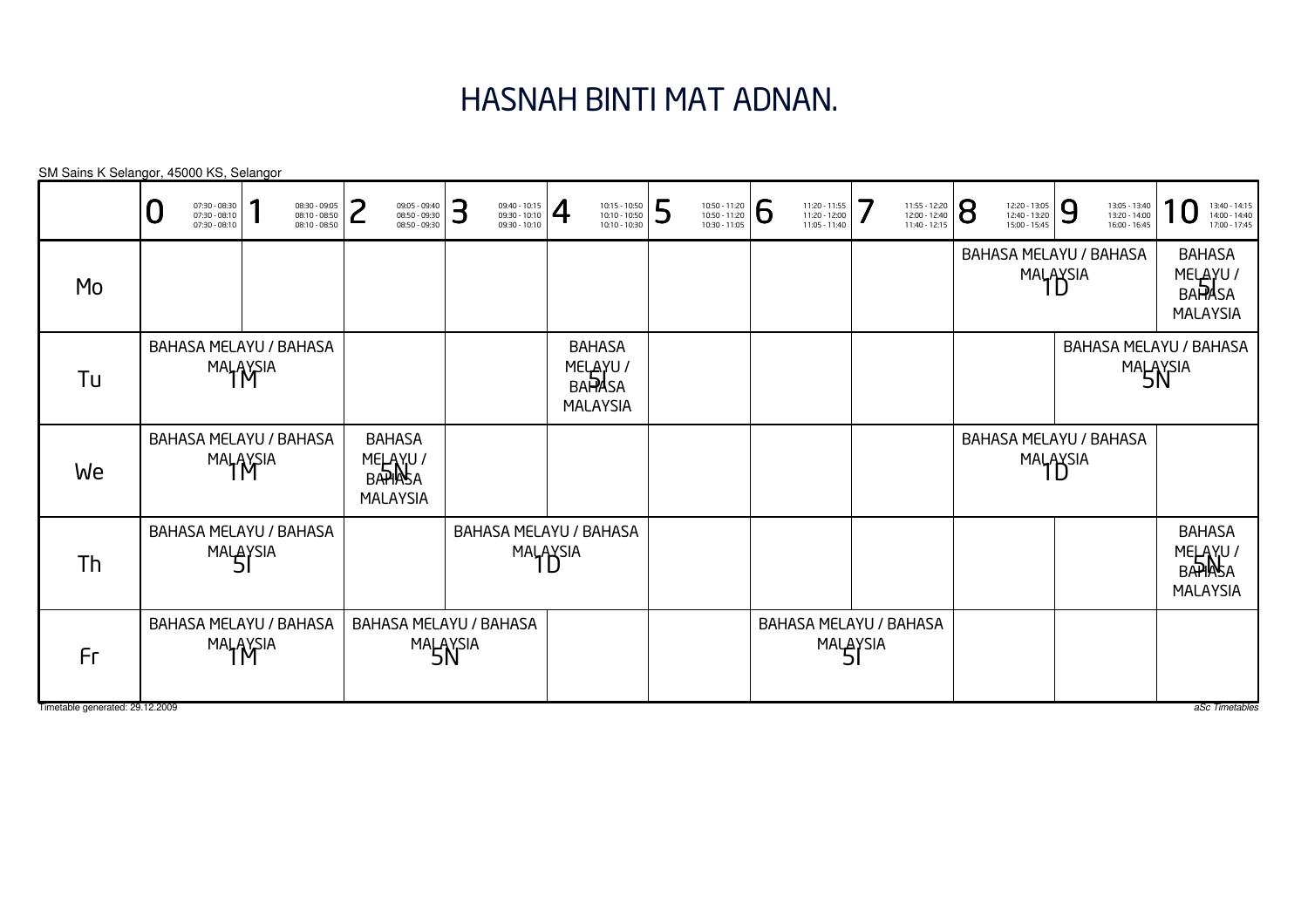# HAZULIA BT HASSAN.

| SM Sains K Selangor, 45000 KS, Selangor |   |                                                   |                                                 |   |                                                 |   |                                                                                                                                                                                                                   |    |                                                 |   |                                                 |   |                                                 |         |                                                 |                |                                                 |                |                                                 |                                                                     |
|-----------------------------------------|---|---------------------------------------------------|-------------------------------------------------|---|-------------------------------------------------|---|-------------------------------------------------------------------------------------------------------------------------------------------------------------------------------------------------------------------|----|-------------------------------------------------|---|-------------------------------------------------|---|-------------------------------------------------|---------|-------------------------------------------------|----------------|-------------------------------------------------|----------------|-------------------------------------------------|---------------------------------------------------------------------|
|                                         | U | 07:30 - 08:30<br>07:30 - 08:10<br>$07:30 - 08:10$ | 08:30 - 09:05<br>08:10 - 08:50<br>08:10 - 08:50 | ົ | 09:05 - 09:40<br>08:50 - 09:30<br>08:50 - 09:30 | 3 | $\left. \begin{array}{l} 09:40 - 10:15 \\ 09:30 - 10:10 \\ 09:30 - 10:10 \end{array} \right  \begin{array}{c} \begin{array}{c} \begin{array}{c} \begin{array}{c} \end{array} \end{array} \end{array} \end{array}$ |    | 10:15 - 10:50<br>10:10 - 10:50<br>10:10 - 10:30 | 5 | 10:50 - 11:20<br>10:50 - 11:20<br>10:30 - 11:05 | 6 | 11:20 - 11:55<br>11:20 - 12:00<br>11:05 - 11:40 | 7       | 11:55 - 12:20<br>12:00 - 12:40<br>11:40 - 12:15 | $\overline{8}$ | 12:20 - 13:05<br>12:40 - 13:20<br>15:00 - 15:45 | 9              | 13:05 - 13:40<br>13:20 - 14:00<br>16:00 - 16:45 | $\boldsymbol{0}$<br>13:40 - 14:15<br>14:00 - 14:40<br>17:00 - 17:45 |
|                                         |   |                                                   |                                                 |   | PENDIDIKAN JASMANI DAN                          |   | SIVIK DAN KENEGARAAN                                                                                                                                                                                              |    |                                                 |   |                                                 |   |                                                 |         |                                                 |                | <b>SEJARAH</b>                                  |                |                                                 | <b>SEJARAH</b>                                                      |
| Mo                                      |   |                                                   | <b>3B/3D/3I</b>                                 |   |                                                 |   |                                                                                                                                                                                                                   | 3N |                                                 |   |                                                 |   |                                                 |         |                                                 |                | 1M                                              |                |                                                 | 2D                                                                  |
|                                         |   | PENDIDIKAN JASMANI                                |                                                 |   |                                                 |   |                                                                                                                                                                                                                   |    | <b>SEJARAH</b>                                  |   |                                                 |   |                                                 |         |                                                 |                |                                                 | <b>SEJARAH</b> |                                                 |                                                                     |
| Tu                                      |   | 5B/5D/5I                                          |                                                 |   |                                                 |   |                                                                                                                                                                                                                   |    | 3B                                              |   |                                                 |   |                                                 |         |                                                 |                |                                                 | 2B             |                                                 |                                                                     |
|                                         |   |                                                   |                                                 |   | PENDIDIKAN JASMANI                              |   |                                                                                                                                                                                                                   |    |                                                 |   |                                                 |   |                                                 |         |                                                 |                |                                                 | <b>SEJARAH</b> |                                                 |                                                                     |
| We                                      |   |                                                   |                                                 |   | 2B/2D/2I                                        |   |                                                                                                                                                                                                                   |    |                                                 |   |                                                 |   |                                                 |         |                                                 |                |                                                 | 2D             |                                                 |                                                                     |
|                                         |   | <b>SEJARAH</b>                                    |                                                 |   |                                                 |   | SEJARAH                                                                                                                                                                                                           |    |                                                 |   |                                                 |   |                                                 |         |                                                 |                |                                                 |                |                                                 |                                                                     |
| Th                                      |   | 2B                                                |                                                 |   |                                                 |   |                                                                                                                                                                                                                   | 1M |                                                 |   |                                                 |   |                                                 |         |                                                 |                |                                                 |                |                                                 |                                                                     |
|                                         |   |                                                   |                                                 |   | PENDIDIKAN JASMANI                              |   |                                                                                                                                                                                                                   |    |                                                 |   |                                                 |   |                                                 | SEJARAH |                                                 |                |                                                 |                |                                                 |                                                                     |
| Fr                                      |   |                                                   |                                                 |   | 1B/1D/1I                                        |   |                                                                                                                                                                                                                   |    |                                                 |   |                                                 |   |                                                 | 3B      |                                                 |                |                                                 |                |                                                 |                                                                     |
| Timetable generated: 29.12.2009         |   |                                                   |                                                 |   |                                                 |   |                                                                                                                                                                                                                   |    |                                                 |   |                                                 |   |                                                 |         |                                                 |                |                                                 |                |                                                 | aSc Timetables                                                      |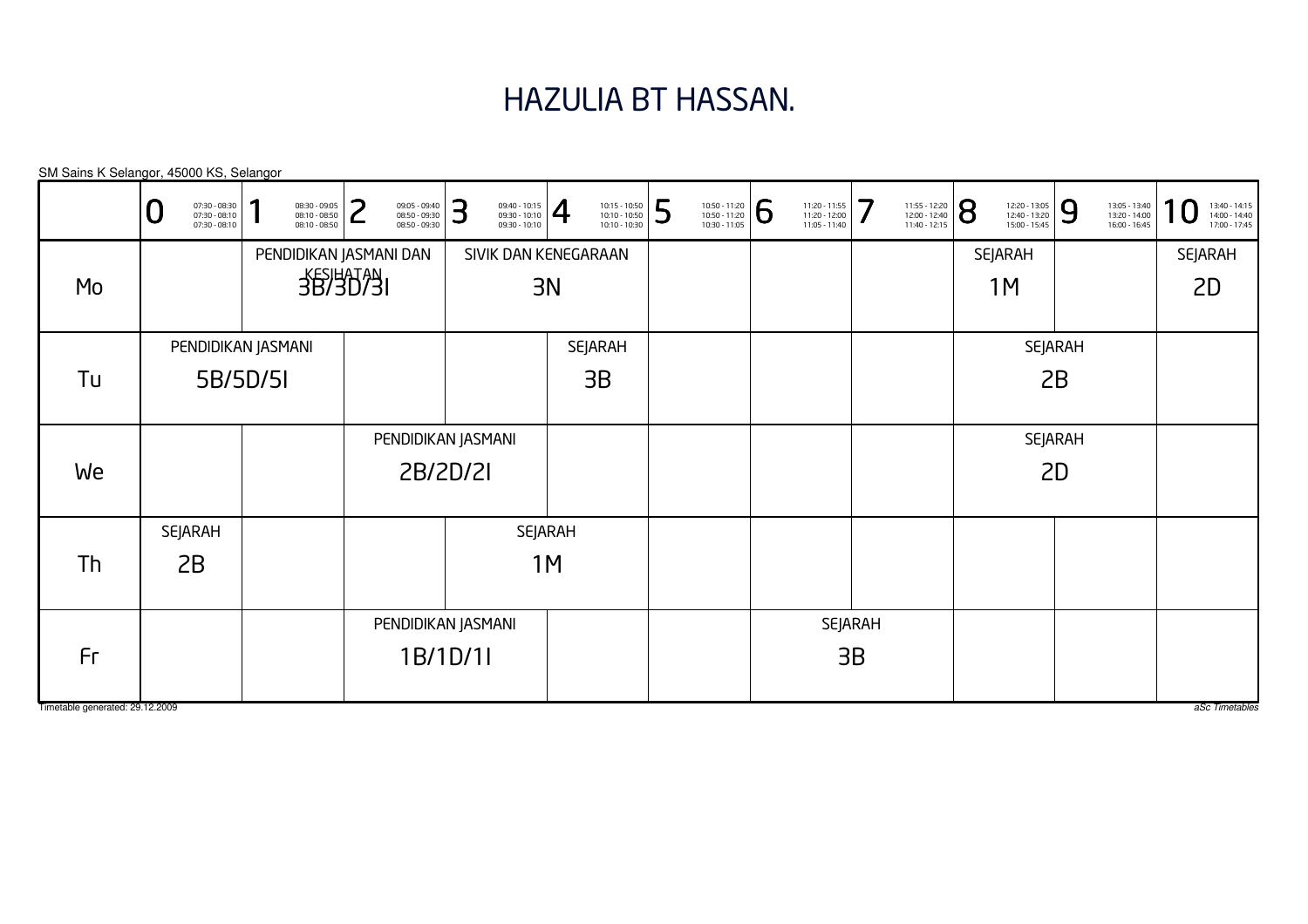#### HUSNI B AHMAD DAHLAN.

BAHASAINGGERIS<br>4B BAHASA INGGERIS4BBAHASA INGGERIS4BBAHASAINGGERIS<br>4N BAHASA INGGERIS4NBAHASA INGGERIS4NBAHASAINGGERIS<br>2B BAHASA INGGERIS2BBAHASA INGGERIS2BSM Sains K Selangor, 45000 KS, Selangor0 $\textbf{0} \xrightarrow{\textbf{07:30-08:10}} {\textbf{07:30-08:10}} \xrightarrow{\textbf{08:30-09:30}} {\textbf{08:10-08:50}} \xrightarrow{\textbf{08:30-09:30}} {\textbf{08:50-09:30}} \xrightarrow{\textbf{08:50-09:30}} {\textbf{08:50-09:30}} \xrightarrow{\textbf{08:50-09:30}} {\textbf{08:50-09:30}} \xrightarrow{\textbf{08:50-09:30}} {\textbf{08:50-09:30}} \xrightarrow{\$ MoTuWeThFr

Timetable generated: 29.12.2009

aSc Timetables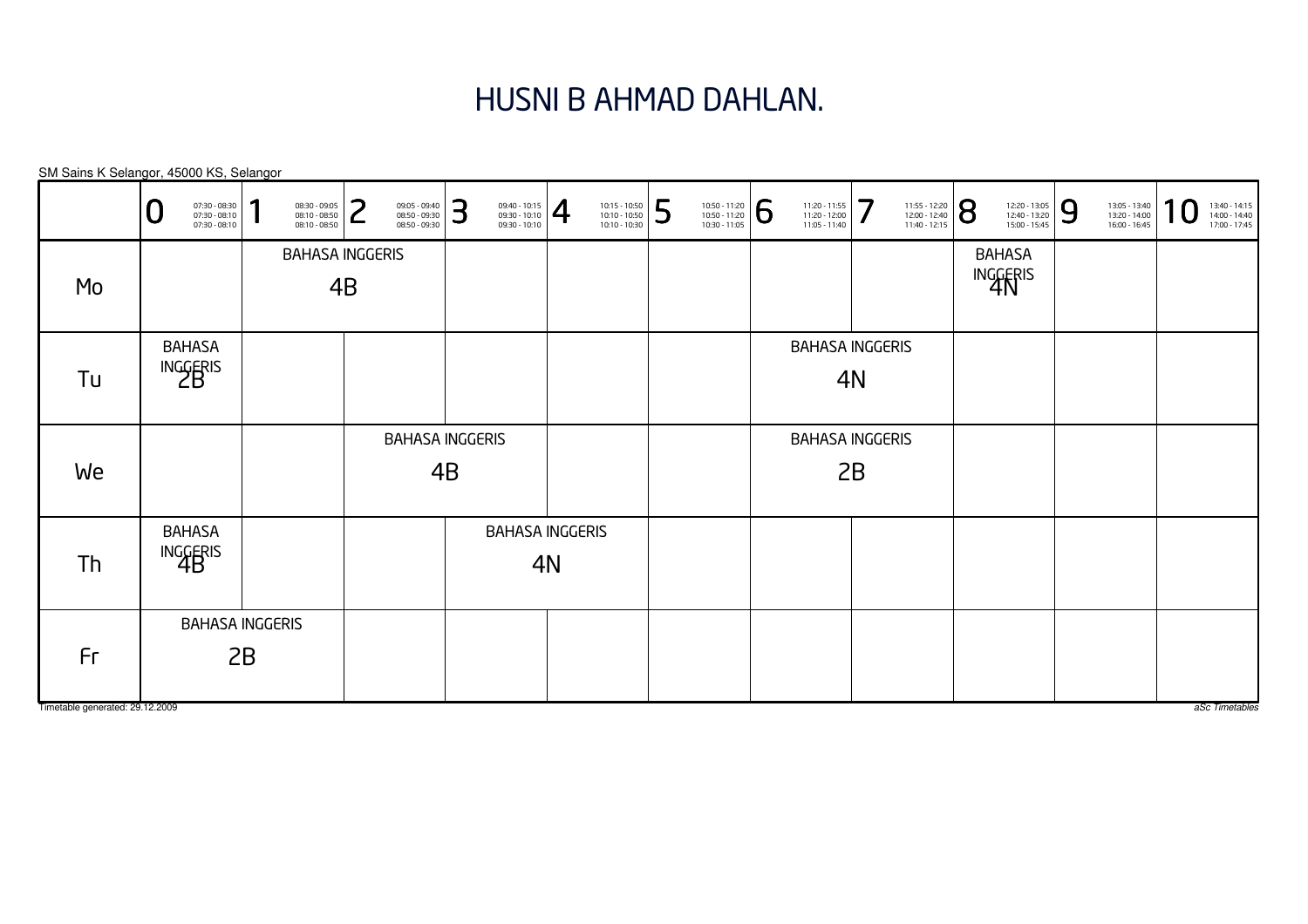# IBRAHIM BIN KADRI.

|                                                            | 10<br>13:40 - 14:15<br>14:00 - 14:40<br>17:00 - 17:45 |
|------------------------------------------------------------|-------------------------------------------------------|
| <b>FIZIK</b><br><b>FIZIK</b><br>4D<br>5 <sub>l</sub><br>Mo |                                                       |
| Tu                                                         |                                                       |
| <b>FIZIK</b><br>We<br>4D                                   |                                                       |
| FIZIK<br>5 <sub>l</sub><br>Th                              |                                                       |
| Fr<br>Timetable generated: 29.12.2009                      | aSc Timetables                                        |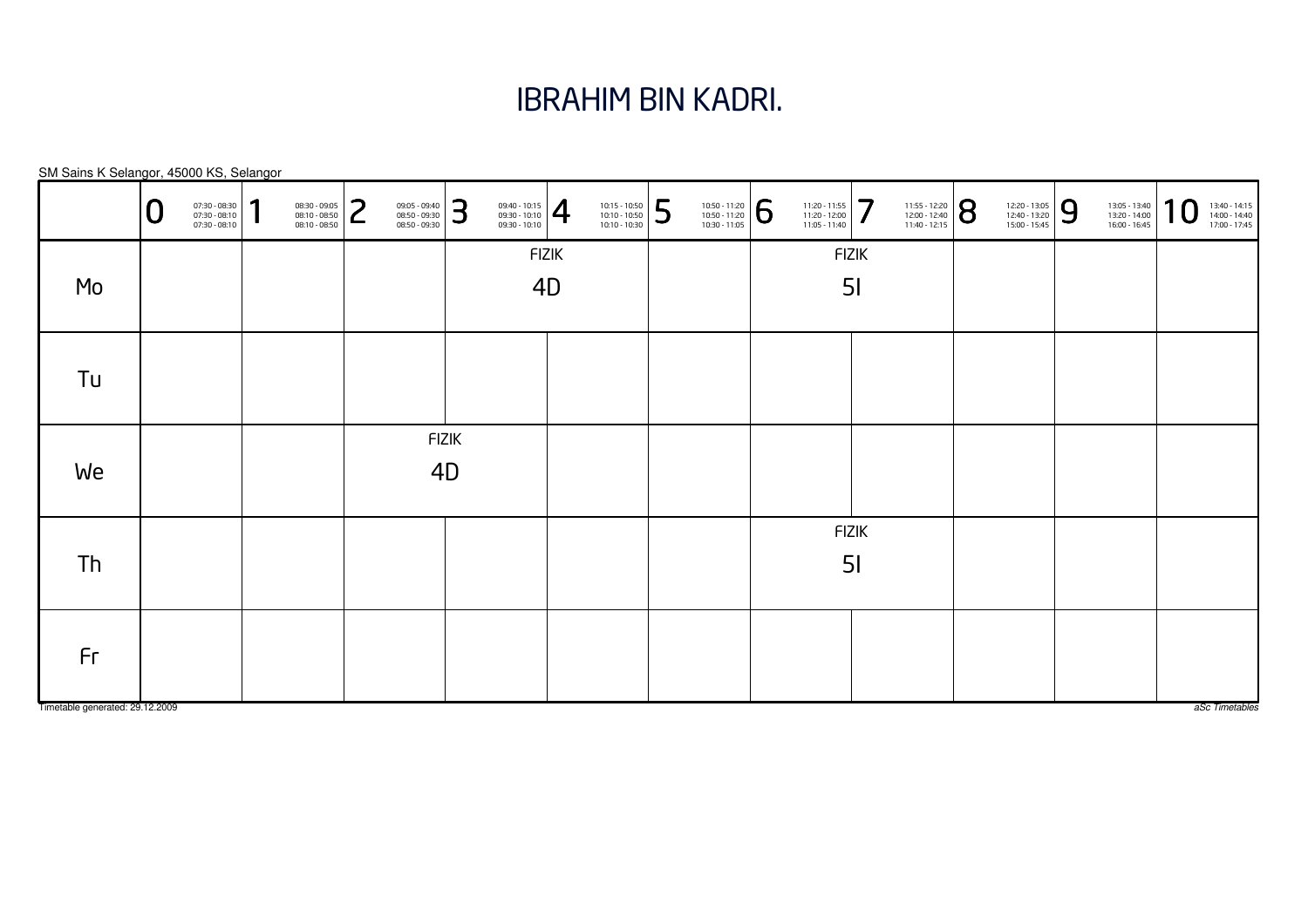#### IZMAYUDY BIN SUNZAIRI.

SIVIK DAN KENEGARAAN2MSIVIK DAN KENEGARAAN2NSIVIK DAN KENEGARAAN3BSIVIK DAN KENEGARAAN3DSIVIK DAN KENEGARAAN3ISIVIK1MSIVIK DAN KENEGARAAN1NPENDIDIKAN JASMANI DANKESIHATAN 4B/4D/4IPENDIDIKAN JASMANI5B/5D/5IPENDIDIKAN JASMANI DANKESIHATAN<br>3B/3D/3I PENDIDIKAN JASMANI2B/2D/2IPENDIDIKAN JASMANI1B/1D/1ISM Sains K Selangor, 45000 KS, SelangorTimetable generated: 29.12.2009 aSc Timetables 0 $\textbf{0} \xrightarrow{\textbf{07:30-08:10}} {\textbf{07:30-08:10}} \xrightarrow{\textbf{08:30-09:30}} {\textbf{08:10-08:50}} \xrightarrow{\textbf{08:30-09:30}} {\textbf{08:50-09:30}} \xrightarrow{\textbf{08:50-09:30}} {\textbf{08:50-09:30}} \xrightarrow{\textbf{08:50-09:30}} {\textbf{08:50-09:30}} \xrightarrow{\textbf{08:50-09:30}} {\textbf{08:50-09:30}} \xrightarrow{\$ MoTuWeThFr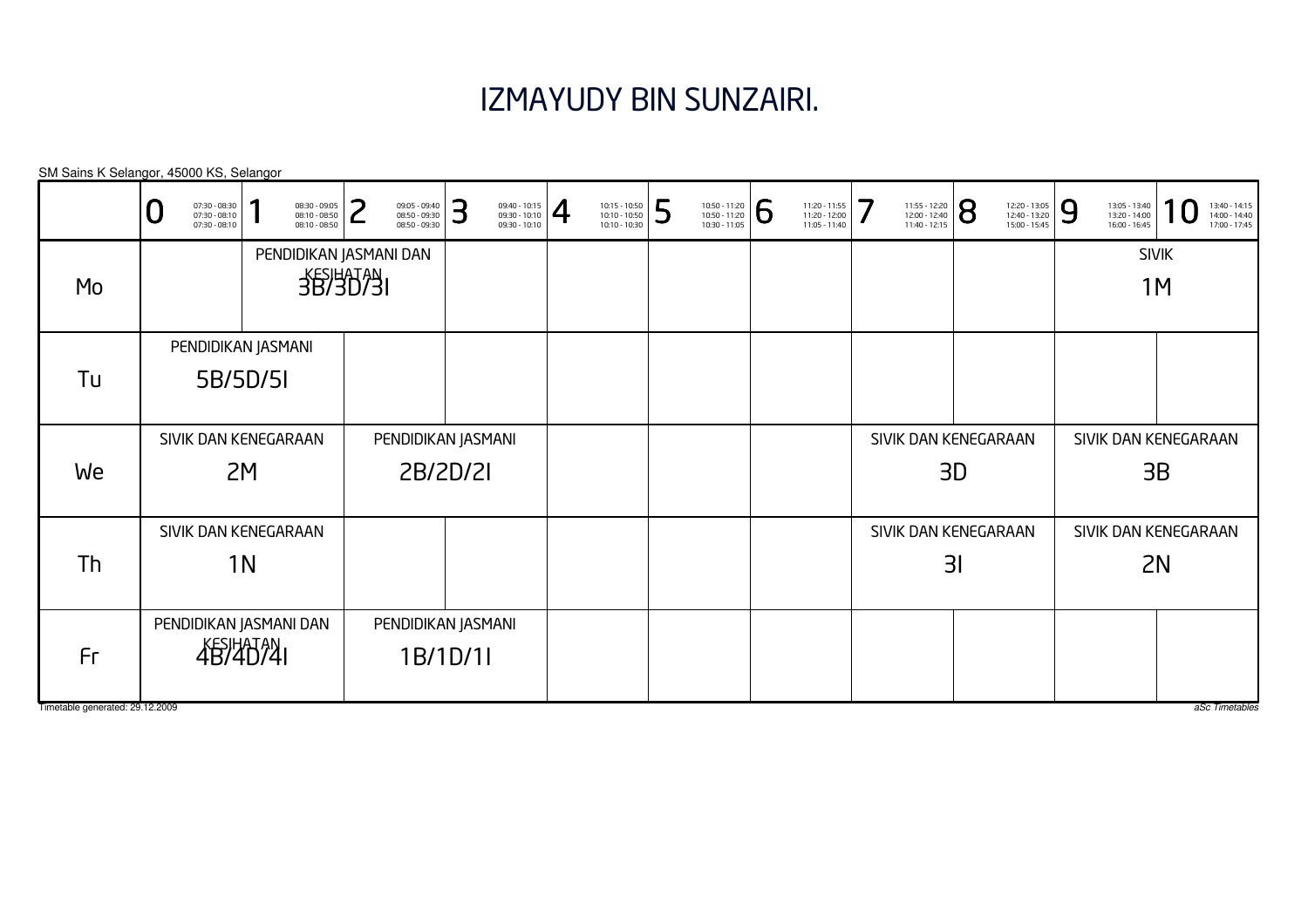# JUNAIDAH BINTI ABDULLAH.

|                                 | 07:30 - 08:30<br>07:30 - 08:10<br>07:30 - 08:10 | я<br>08:30 - 09:05<br>08:10 - 08:50<br>08:10 - 08:50 | っ<br>09:05 - 09:40<br>08:50 - 09:30<br>ட<br>08:50 - 09:30 | 3              | $\left. \begin{array}{l} 09:40 - 10:15 \\ 09:30 - 10:10 \\ 09:30 - 10:10 \end{array} \right  \begin{array}{c} \begin{array}{c} \begin{array}{c} \end{array} \end{array}$ | 10:15 - 10:50<br>10:10 - 10:50<br>10:10 - 10:30 | 5 | $\left. \begin{array}{r} 10:50 - 11:20 \\ 10:50 - 11:20 \\ 10:30 - 11:05 \end{array} \right  \, \, \widehat{\!\!\text{\textbf{6}}}$ | 11:20 - 11:55<br>11:20 - 12:00<br>$11:05 - 11:40$ | 7                | 11:55 - 12:20<br>12:00 - 12:40<br>11:40 - 12:15 | $\overline{8}$ | 12:20 - 13:05<br>12:40 - 13:20<br>15:00 - 15:45 | 9              | 13:05 - 13:40<br>13:20 - 14:00<br>16:00 - 16:45 | 1 | 13:40 - 14:15<br>14:00 - 14:40<br>17:00 - 17:45 |
|---------------------------------|-------------------------------------------------|------------------------------------------------------|-----------------------------------------------------------|----------------|--------------------------------------------------------------------------------------------------------------------------------------------------------------------------|-------------------------------------------------|---|-------------------------------------------------------------------------------------------------------------------------------------|---------------------------------------------------|------------------|-------------------------------------------------|----------------|-------------------------------------------------|----------------|-------------------------------------------------|---|-------------------------------------------------|
|                                 |                                                 |                                                      | <b>MATEMATIK</b>                                          |                |                                                                                                                                                                          |                                                 |   |                                                                                                                                     | <b>MATEMATIK</b>                                  |                  |                                                 |                |                                                 |                |                                                 |   |                                                 |
| Mo                              |                                                 |                                                      | <b>5D</b>                                                 |                |                                                                                                                                                                          |                                                 |   |                                                                                                                                     |                                                   | 21               |                                                 |                |                                                 |                |                                                 |   |                                                 |
|                                 | <b>MATEMATIK</b>                                |                                                      | MATEMATIK                                                 |                |                                                                                                                                                                          |                                                 |   |                                                                                                                                     |                                                   | <b>MATEMATIK</b> |                                                 |                | <b>MATEMATIK</b>                                |                |                                                 |   |                                                 |
| Tu                              | 2N                                              |                                                      | 21                                                        |                |                                                                                                                                                                          |                                                 |   |                                                                                                                                     |                                                   | 5Z               |                                                 |                |                                                 | 5 <sub>l</sub> |                                                 |   |                                                 |
|                                 |                                                 |                                                      | <b>MATEMATIK</b>                                          |                |                                                                                                                                                                          |                                                 |   |                                                                                                                                     |                                                   |                  |                                                 |                | <b>MATEMATIK</b>                                |                |                                                 |   |                                                 |
| We                              |                                                 |                                                      |                                                           | 5 <sub>D</sub> |                                                                                                                                                                          |                                                 |   |                                                                                                                                     |                                                   |                  |                                                 |                |                                                 | 2N             |                                                 |   |                                                 |
|                                 |                                                 | <b>MATEMATIK</b>                                     | <b>MATEMATIK</b>                                          |                |                                                                                                                                                                          |                                                 |   |                                                                                                                                     |                                                   |                  |                                                 |                | <b>MATEMATIK</b>                                |                |                                                 |   |                                                 |
| Th                              |                                                 | 5Z                                                   |                                                           | 5 <sub>l</sub> |                                                                                                                                                                          |                                                 |   |                                                                                                                                     |                                                   |                  |                                                 |                | 21                                              |                |                                                 |   |                                                 |
|                                 |                                                 |                                                      | MATEMATIK                                                 |                |                                                                                                                                                                          |                                                 |   |                                                                                                                                     |                                                   |                  |                                                 |                |                                                 |                |                                                 |   |                                                 |
| Fr                              |                                                 |                                                      |                                                           | 2N             |                                                                                                                                                                          |                                                 |   |                                                                                                                                     |                                                   |                  |                                                 |                |                                                 |                |                                                 |   |                                                 |
| Timetable generated: 29.12.2009 |                                                 |                                                      |                                                           |                |                                                                                                                                                                          |                                                 |   |                                                                                                                                     |                                                   |                  |                                                 |                |                                                 |                |                                                 |   | aSc Timetables                                  |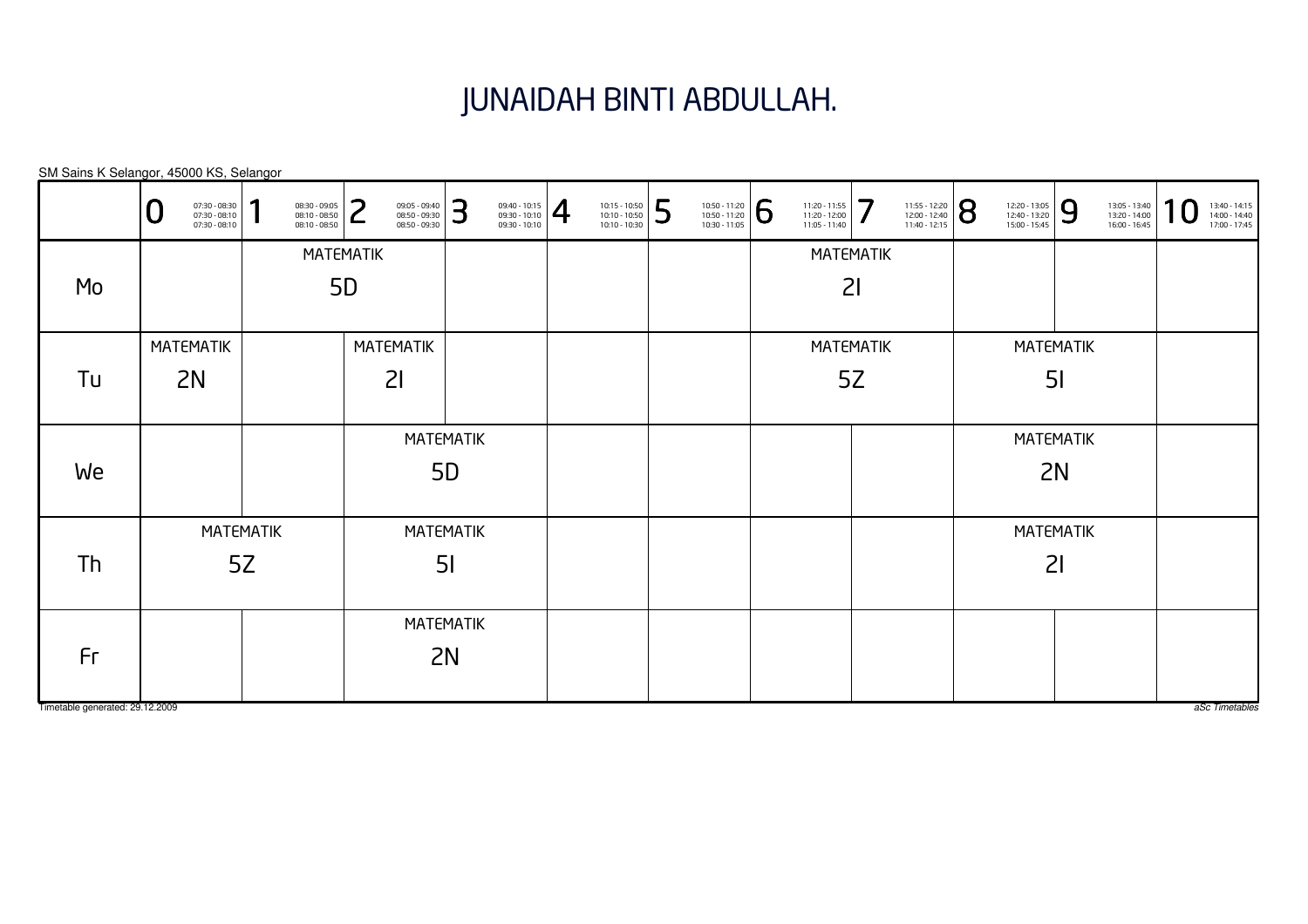# K.R.W. SHYLAJA A/P S.D. WILLIAM.

B INGGERIS5BBAHASA INGGERIS5BBAHASA INGGERIS5BBAHASAINGGERIS<br>5Z BAHASA INGGERIS5ZBAHASA INGGERIS5ZBAHASA INGGERIS 2IBAHASA INGGERIS2IBAHASA INGGERIS2IB INGGERIS2NBAHASA INGGERIS2NBAHASA INGGERIS2NSM Sains K Selangor, 45000 KS, Selangor aSc Timetables 0 $\textbf{0} \xrightarrow{\textbf{07:30-08:10}} {\textbf{07:30-08:10}} \xrightarrow{\textbf{08:30-09:30}} {\textbf{08:10-08:50}} \xrightarrow{\textbf{08:30-09:30}} {\textbf{08:50-09:30}} \xrightarrow{\textbf{08:50-09:30}} {\textbf{08:50-09:30}} \xrightarrow{\textbf{08:50-09:30}} {\textbf{08:50-09:30}} \xrightarrow{\textbf{08:50-09:30}} {\textbf{08:50-09:30}} \xrightarrow{\$ MoTuWeThFr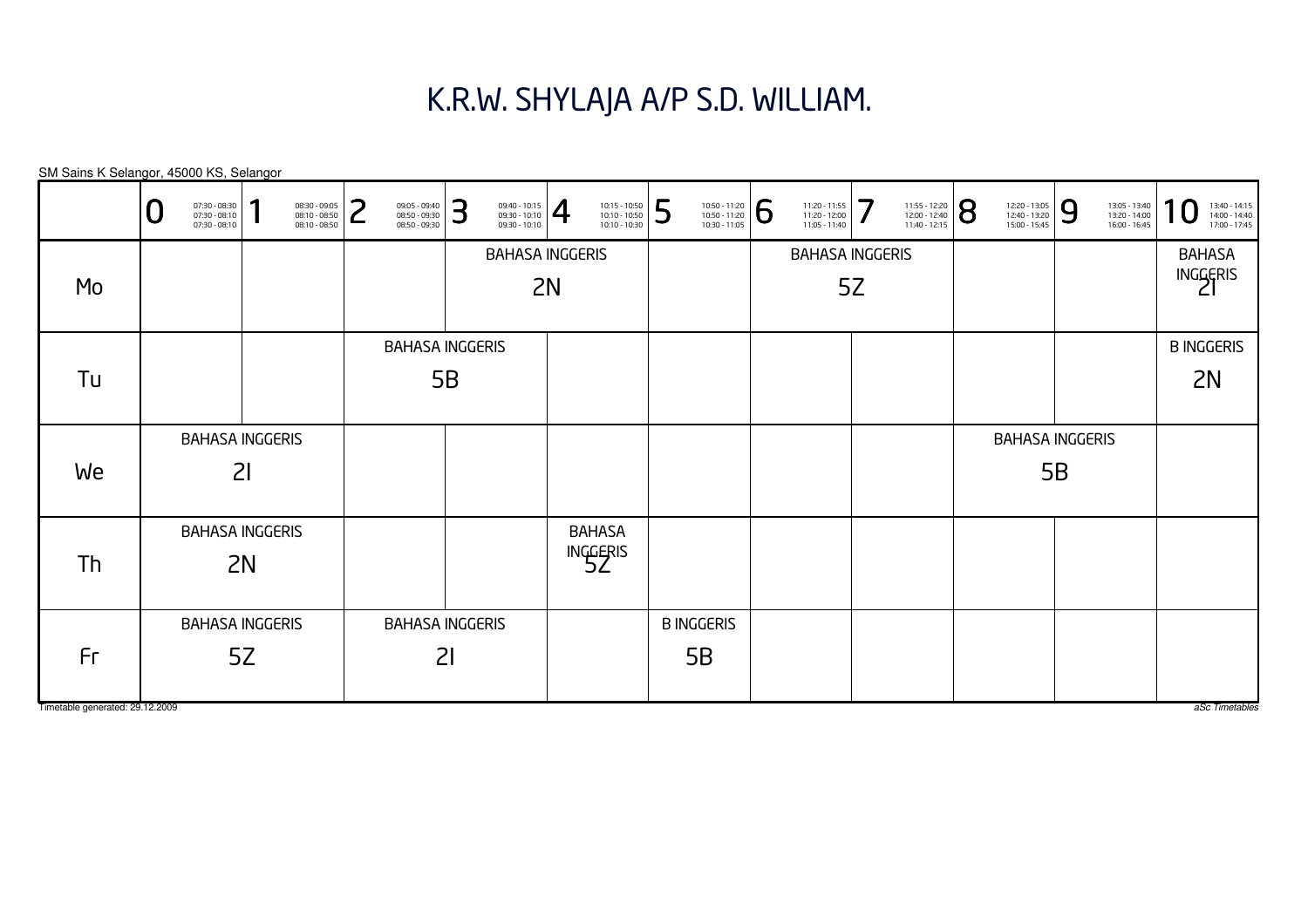# KHAIRUL ANUAR BIN HAJI AHMAD.

| SM Sains K Selangor, 45000 KS, Selangor |   |                                                 |    |                                                 |        |                                                 |    |                                                                                                                                                                                 |    |                                                                                                                        |   |                                                                                                                     |   |                                                 |    |                                                                                                               |                                                 |    |                                                 |          |                                                 |
|-----------------------------------------|---|-------------------------------------------------|----|-------------------------------------------------|--------|-------------------------------------------------|----|---------------------------------------------------------------------------------------------------------------------------------------------------------------------------------|----|------------------------------------------------------------------------------------------------------------------------|---|---------------------------------------------------------------------------------------------------------------------|---|-------------------------------------------------|----|---------------------------------------------------------------------------------------------------------------|-------------------------------------------------|----|-------------------------------------------------|----------|-------------------------------------------------|
|                                         | U | 07:30 - 08:30<br>07:30 - 08:10<br>07:30 - 08:10 |    | 08:30 - 09:05<br>08:10 - 08:50<br>08:10 - 08:50 | つ<br>L | 09:05 - 09:40<br>08:50 - 09:30<br>08:50 - 09:30 | 3  | $\left\{\n \begin{array}{c}\n 09:40 - 10:15 \\ 09:30 - 10:10 \\ 09:30 - 10:10\n \end{array}\n \right \n \begin{array}{c}\n \begin{array}{c}\n 4 \\ \end{array}\n \end{array}\n$ |    | $\begin{array}{ l l l } \hline 10:15 & -10:50 \\ \hline 10:10 & -10:50 \\ \hline 10:10 & -10:30 \\ \hline \end{array}$ | 5 | $\begin{array}{ l l } \hline 10:50 & -11:20 \\ \hline 10:50 & -11:20 \\ \hline 10:30 & -11:05 \\\hline \end{array}$ | 6 | 11:20 - 11:55<br>11:20 - 12:00<br>11:05 - 11:40 | 7  | $\left. \begin{array}{l} \n 11:55 - 12:20 \\ 12:00 - 12:40 \\ 11:40 - 12:15\n \end{array} \right  \bigotimes$ | 12:20 - 13:05<br>12:40 - 13:20<br>15:00 - 15:45 | 9  | 13:05 - 13:40<br>13:20 - 14:00<br>16:00 - 16:45 | $\Omega$ | 13:40 - 14:15<br>14:00 - 14:40<br>17:00 - 17:45 |
|                                         |   |                                                 |    | PENDIDIKAN ISLAM                                |        |                                                 |    |                                                                                                                                                                                 |    |                                                                                                                        |   |                                                                                                                     |   |                                                 |    |                                                                                                               |                                                 |    | <b>PISLAM</b>                                   |          |                                                 |
| Mo                                      |   |                                                 |    |                                                 | 1D     |                                                 |    |                                                                                                                                                                                 |    |                                                                                                                        |   |                                                                                                                     |   |                                                 |    |                                                                                                               |                                                 |    | 3B                                              |          |                                                 |
|                                         |   |                                                 |    |                                                 |        |                                                 |    |                                                                                                                                                                                 |    |                                                                                                                        |   |                                                                                                                     |   |                                                 |    |                                                                                                               |                                                 |    | <b>MUSLIM</b>                                   |          |                                                 |
|                                         |   | PENDIDIKAN ISLAM                                |    |                                                 |        |                                                 |    | PENDIDIKAN ISLAM                                                                                                                                                                |    |                                                                                                                        |   |                                                                                                                     |   |                                                 |    |                                                                                                               |                                                 |    | <b>PISLAM</b>                                   |          |                                                 |
| Tu                                      |   |                                                 | 3M |                                                 |        |                                                 |    |                                                                                                                                                                                 | 1N |                                                                                                                        |   |                                                                                                                     |   |                                                 |    |                                                                                                               |                                                 |    | 3B                                              |          |                                                 |
|                                         |   |                                                 |    |                                                 |        |                                                 |    |                                                                                                                                                                                 |    |                                                                                                                        |   |                                                                                                                     |   |                                                 |    |                                                                                                               |                                                 |    | <b>MUSLIM</b>                                   |          |                                                 |
|                                         |   |                                                 |    |                                                 |        |                                                 |    | PENDIDIKAN ISLAM                                                                                                                                                                |    |                                                                                                                        |   |                                                                                                                     |   | PENDIDIKAN ISLAM                                |    |                                                                                                               | PENDIDIKAN ISLAM                                |    |                                                 |          |                                                 |
| We                                      |   |                                                 |    |                                                 |        |                                                 |    |                                                                                                                                                                                 | 1D |                                                                                                                        |   |                                                                                                                     |   |                                                 | 3M |                                                                                                               |                                                 | 1N |                                                 |          |                                                 |
|                                         |   |                                                 |    |                                                 |        |                                                 |    |                                                                                                                                                                                 |    |                                                                                                                        |   |                                                                                                                     |   | PENDIDIKAN ISLAM                                |    |                                                                                                               |                                                 |    | <b>PISLAM</b>                                   |          |                                                 |
| Th                                      |   |                                                 |    |                                                 |        |                                                 |    |                                                                                                                                                                                 |    |                                                                                                                        |   |                                                                                                                     |   |                                                 | 1D |                                                                                                               |                                                 |    | 3B                                              |          |                                                 |
|                                         |   |                                                 |    |                                                 |        |                                                 |    |                                                                                                                                                                                 |    |                                                                                                                        |   |                                                                                                                     |   |                                                 |    |                                                                                                               |                                                 |    | <b>MUSLIM</b>                                   |          |                                                 |
|                                         |   |                                                 |    |                                                 |        | PENDIDIKAN ISLAM                                |    |                                                                                                                                                                                 |    |                                                                                                                        |   |                                                                                                                     |   | PENDIDIKAN ISLAM                                |    |                                                                                                               |                                                 |    |                                                 |          |                                                 |
| Fr                                      |   |                                                 |    |                                                 |        |                                                 | 1N |                                                                                                                                                                                 |    |                                                                                                                        |   |                                                                                                                     |   |                                                 | 3M |                                                                                                               |                                                 |    |                                                 |          |                                                 |
| Timetable generated: 29.12.2009         |   |                                                 |    |                                                 |        |                                                 |    |                                                                                                                                                                                 |    |                                                                                                                        |   |                                                                                                                     |   |                                                 |    |                                                                                                               |                                                 |    |                                                 |          | aSc Timetables                                  |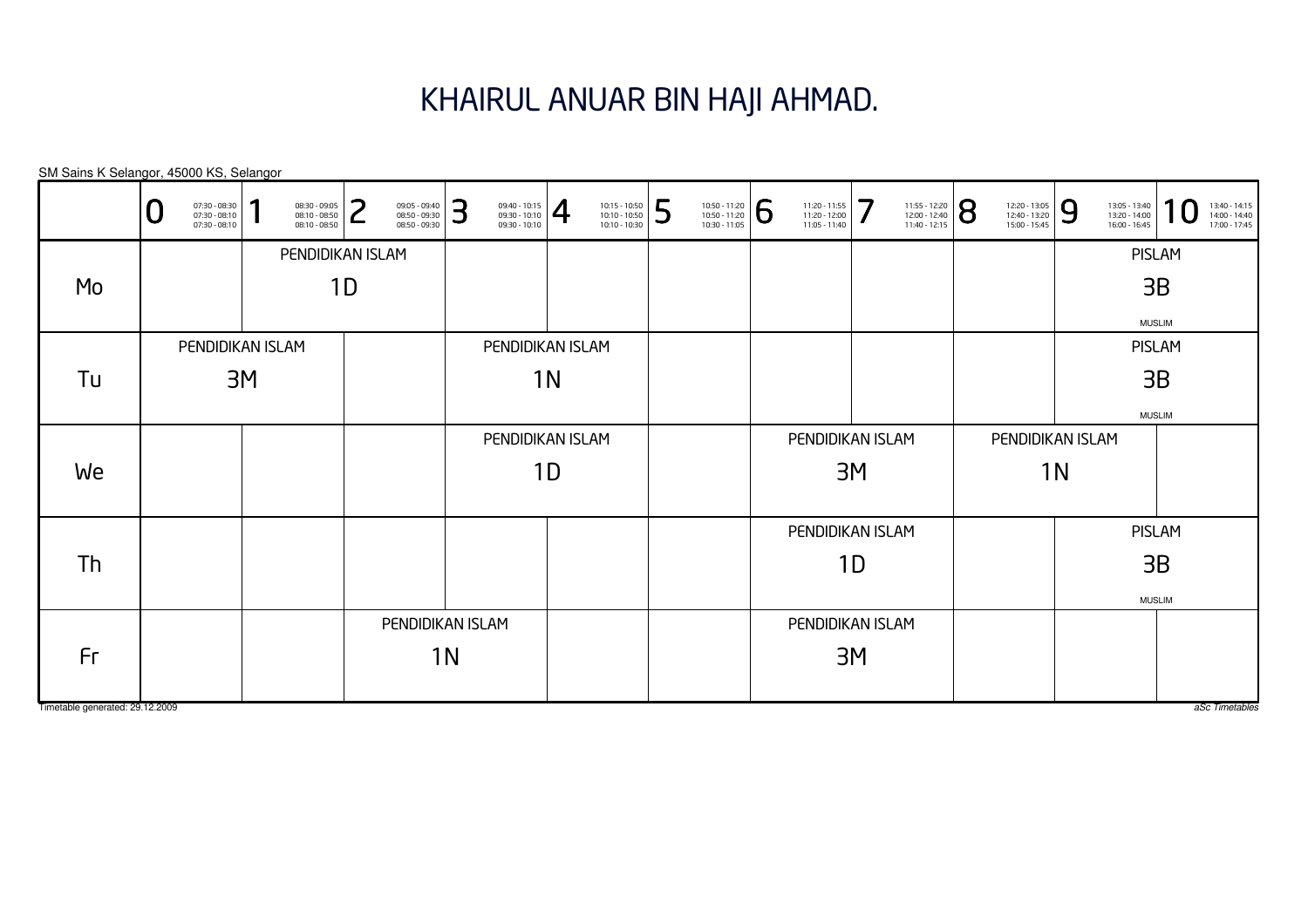# MIOR MOHD. FADZLI BIN MOHAMED YUSOF.

SM Sains K Selangor, 45000 KS, Selangor

|                                       | 07:30 - 08:30<br>07:30 - 08:10<br>07:30 - 08:10 | я<br>08:30 - 09:05<br>08:10 - 08:50<br>08:10 - 08:50         | っ<br>09:05 - 09:40<br>08:50 - 09:30<br>08:50 - 09:30 | З<br>09:40 - 10:15<br>09:30 - 10:10<br>09:30 - 10:10 | $\overline{4}$<br>10:15 - 10:50<br>10:10 - 10:50<br>10:10 - 10:30 | 5 | 10:50 - 11:20<br>10:50 - 11:20<br>10:30 - 11:05 | 6                  | 11:20 - 11:55<br>$11:20 - 12:00$<br>11:05 - 11:40 | 7<br>11:55 - 12:20<br>12:00 - 12:40<br>11:40 - 12:15 | 8 | 12:20 - 13:05<br>12:40 - 13:20<br>15:00 - 15:45              | 9  | 13:05 - 13:40<br>13:20 - 14:00<br>16:00 - 16:45 | 1 | 13:40 - 14:15<br>14:00 - 14:40<br>17:00 - 17:45 |
|---------------------------------------|-------------------------------------------------|--------------------------------------------------------------|------------------------------------------------------|------------------------------------------------------|-------------------------------------------------------------------|---|-------------------------------------------------|--------------------|---------------------------------------------------|------------------------------------------------------|---|--------------------------------------------------------------|----|-------------------------------------------------|---|-------------------------------------------------|
| Mo                                    |                                                 |                                                              | <b>KIMIA</b><br>4 <sub>l</sub>                       |                                                      | PENDIDIKAN MORAL /<br>PENGETAHUAN MORAL<br><b>NON MUSLIM</b>      |   |                                                 |                    | <b>KIMIA</b><br><b>5D</b>                         |                                                      |   |                                                              |    |                                                 |   |                                                 |
| Tu                                    |                                                 | <b>KIMIA</b><br>4N                                           |                                                      |                                                      | <b>KIMIA</b><br>5M                                                |   |                                                 |                    |                                                   |                                                      |   |                                                              |    |                                                 |   |                                                 |
| We                                    |                                                 | PENDIDIKAN MORAL /<br>PENGETAHUAN MORAL<br><b>NON MUSLIM</b> |                                                      | PJASMANI<br>1M/1N                                    |                                                                   |   |                                                 |                    | <b>KIMIA</b><br>4 <sub>l</sub>                    |                                                      |   | PENDIDIKAN MORAL /<br>PENGETAHUAN MORAL<br><b>NON MUSLIM</b> |    |                                                 |   |                                                 |
| Th                                    |                                                 |                                                              | PENDIDIKAN JASMANI DAN<br>4M74N74Z                   |                                                      |                                                                   |   |                                                 |                    | <b>KIMIA</b><br><b>5D</b>                         |                                                      |   | <b>KIMIA</b>                                                 | 5M |                                                 |   |                                                 |
| Fr<br>Timetable generated: 29.12.2009 |                                                 | PENDIDIKAN MORAL /<br>PENGETAHUAN MORAL<br><b>NON MUSLIM</b> |                                                      |                                                      |                                                                   |   |                                                 | <b>KIMIA</b><br>4N |                                                   |                                                      |   |                                                              |    |                                                 |   | aSc Timetables                                  |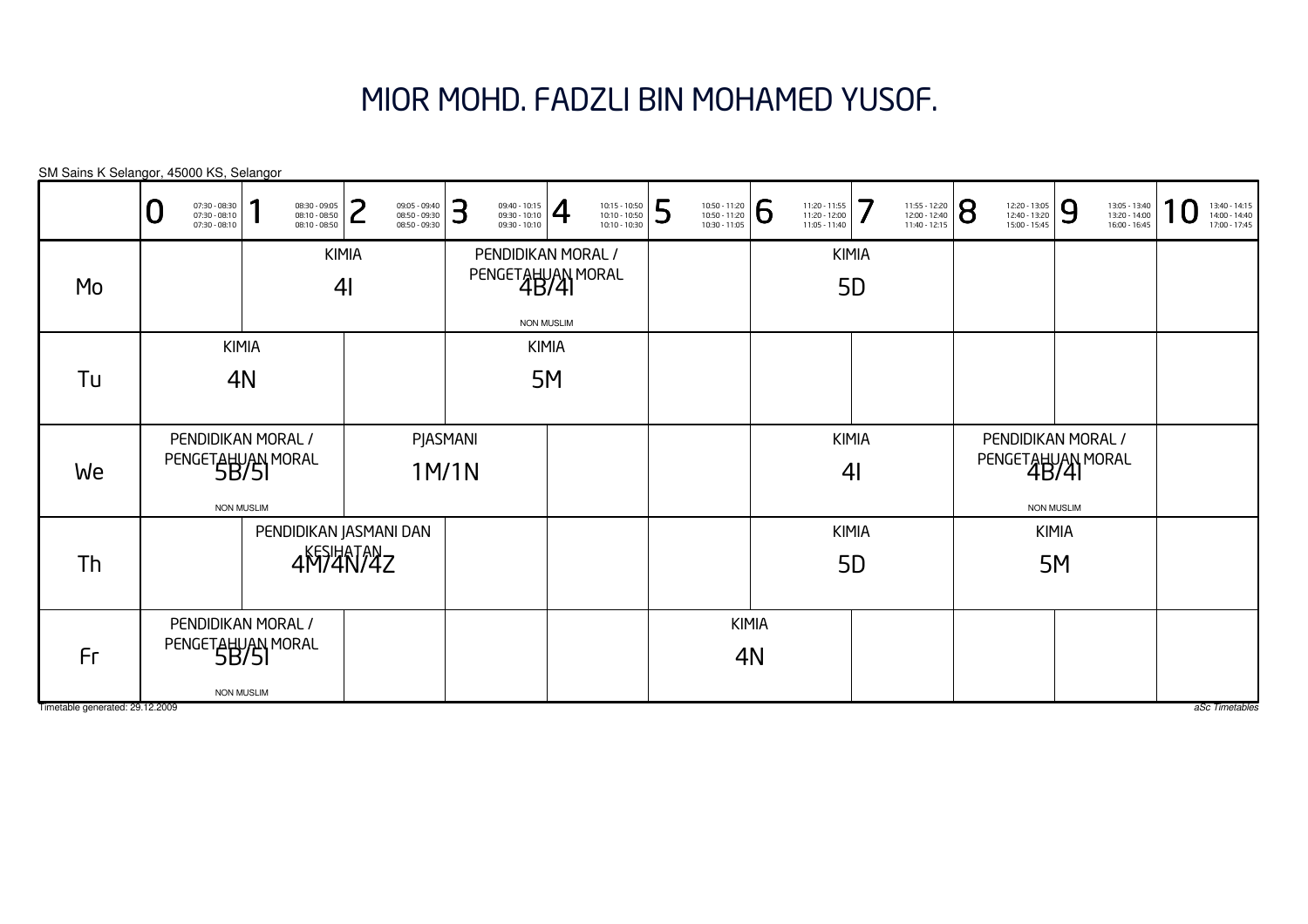# MOHAMMAD BIN MAT ALI.

| SM Sains K Selangor, 45000 KS, Selangor |                                                   |      |                                                 |      |       |                                                 |      |                                                 |                |                                                 |   |                                                 |      |                                                 |              |                                                 |   |                                                 |      |                                                 |                                                 |
|-----------------------------------------|---------------------------------------------------|------|-------------------------------------------------|------|-------|-------------------------------------------------|------|-------------------------------------------------|----------------|-------------------------------------------------|---|-------------------------------------------------|------|-------------------------------------------------|--------------|-------------------------------------------------|---|-------------------------------------------------|------|-------------------------------------------------|-------------------------------------------------|
|                                         | 07:30 - 08:30<br>07:30 - 08:10<br>$07:30 - 08:10$ |      | 08:30 - 09:05<br>08:10 - 08:50<br>08:10 - 08:50 |      |       | 09:05 - 09:40<br>08:50 - 09:30<br>08:50 - 09:30 | З    | 09:40 - 10:15<br>09:30 - 10:10<br>09:30 - 10:10 | $\overline{4}$ | 10:15 - 10:50<br>10:10 - 10:50<br>10:10 - 10:30 | 5 | 10:50 - 11:20<br>10:50 - 11:20<br>10:30 - 11:05 | 6    | 11:20 - 11:55<br>11:20 - 12:00<br>11:05 - 11:40 |              | 11:55 - 12:20<br>12:00 - 12:40<br>11:40 - 12:15 | 8 | 12:20 - 13:05<br>12:40 - 13:20<br>15:00 - 15:45 | 9    | 13:05 - 13:40<br>13:20 - 14:00<br>16:00 - 16:45 | 13:40 - 14:15<br>14:00 - 14:40<br>17:00 - 17:45 |
|                                         |                                                   |      | <b>BAHASA ARAB KOMUNIKASI</b>                   |      |       |                                                 |      |                                                 | <b>ARAB</b>    |                                                 |   |                                                 |      | <b>BAHASA ARAB</b>                              |              |                                                 |   | <b>BAHASA ARAB</b>                              |      |                                                 |                                                 |
| Mo                                      |                                                   |      |                                                 |      | 3M/3N |                                                 |      | 2B/2I/2D                                        |                |                                                 |   |                                                 |      |                                                 | 1M/1N        |                                                 |   | <b>KOMUNIKASI</b>                               |      |                                                 |                                                 |
|                                         |                                                   |      |                                                 | ARAB |       |                                                 |      |                                                 | ARAB           |                                                 |   |                                                 |      |                                                 | ARAB         |                                                 |   | ARAB                                            |      |                                                 |                                                 |
| Tu                                      | <b>BAHASA ARAB</b><br><b>4B/4D/41</b>             |      |                                                 |      |       | ARAB<br>1B/1D/1I                                |      |                                                 |                |                                                 |   |                                                 |      |                                                 |              |                                                 |   | <b>BAHASA ARAB</b><br><b>58/90/31</b>           |      |                                                 | <b>BAHASA ARAB</b><br><b>KAMUKARASI</b><br>4Z   |
|                                         | ARAB                                              |      |                                                 |      |       | ARAB                                            |      |                                                 |                |                                                 |   |                                                 |      |                                                 |              |                                                 |   | ARAB                                            |      |                                                 | ARAB                                            |
|                                         | <b>BAHASA ARAB KOMUNIKASI</b>                     |      |                                                 |      |       | <b>BAHASA ARAB</b>                              |      |                                                 |                | ARAB                                            |   |                                                 |      |                                                 | <b>ARAB</b>  |                                                 |   |                                                 |      |                                                 | <b>BAHASA ARAB</b>                              |
| We                                      | 5M/5N/5Z                                          |      |                                                 |      |       | <b>KOMUNIKASI</b>                               |      |                                                 |                | 1M/1N                                           |   |                                                 |      |                                                 | <b>2M/2N</b> |                                                 |   |                                                 |      |                                                 | <b>SB/5D/5I</b>                                 |
|                                         |                                                   | ARAB |                                                 |      |       | ARAB                                            |      |                                                 |                | ARAB                                            |   |                                                 |      |                                                 | ARAB         |                                                 |   |                                                 |      |                                                 | ARAB                                            |
|                                         | BAHASA ARAB KOMUNIKASI                            |      |                                                 |      |       |                                                 |      |                                                 |                |                                                 |   |                                                 |      |                                                 |              |                                                 |   |                                                 |      | <b>BAHASA ARAB KOMUNIKASI</b>                   | ARAB                                            |
| Th                                      | 3B/3D/3I                                          |      |                                                 |      |       |                                                 |      |                                                 |                |                                                 |   |                                                 |      |                                                 |              |                                                 |   | 4M/4N/4Z                                        |      |                                                 | 2B/2I/2D                                        |
|                                         |                                                   | ARAB |                                                 |      |       |                                                 |      |                                                 |                |                                                 |   |                                                 |      |                                                 |              |                                                 |   |                                                 | ARAB |                                                 | ARAB                                            |
|                                         | <b>BAHASA ARAB</b>                                |      |                                                 |      |       |                                                 |      | <b>BAHASA ARAB KOMUNIKASI</b>                   |                |                                                 |   | <b>BAHASA ARAB KOMUNIKASI</b>                   |      |                                                 |              | <b>BAHASA ARAB</b>                              |   |                                                 |      |                                                 |                                                 |
| Fr                                      | 1B/1D/1I                                          |      |                                                 |      |       | 5B/5D/5I                                        |      |                                                 |                |                                                 |   | 4B/4D/4I                                        |      |                                                 |              | <b>KENMUNTERASI</b>                             |   |                                                 |      |                                                 |                                                 |
|                                         |                                                   | ARAB |                                                 |      |       |                                                 | ARAB |                                                 |                |                                                 |   |                                                 | ARAB |                                                 |              | 5Z<br>ARAB                                      |   |                                                 |      |                                                 |                                                 |
| Timetable generated: 29.12.2009         |                                                   |      |                                                 |      |       |                                                 |      |                                                 |                |                                                 |   |                                                 |      |                                                 |              |                                                 |   |                                                 |      |                                                 | aSc Timetables                                  |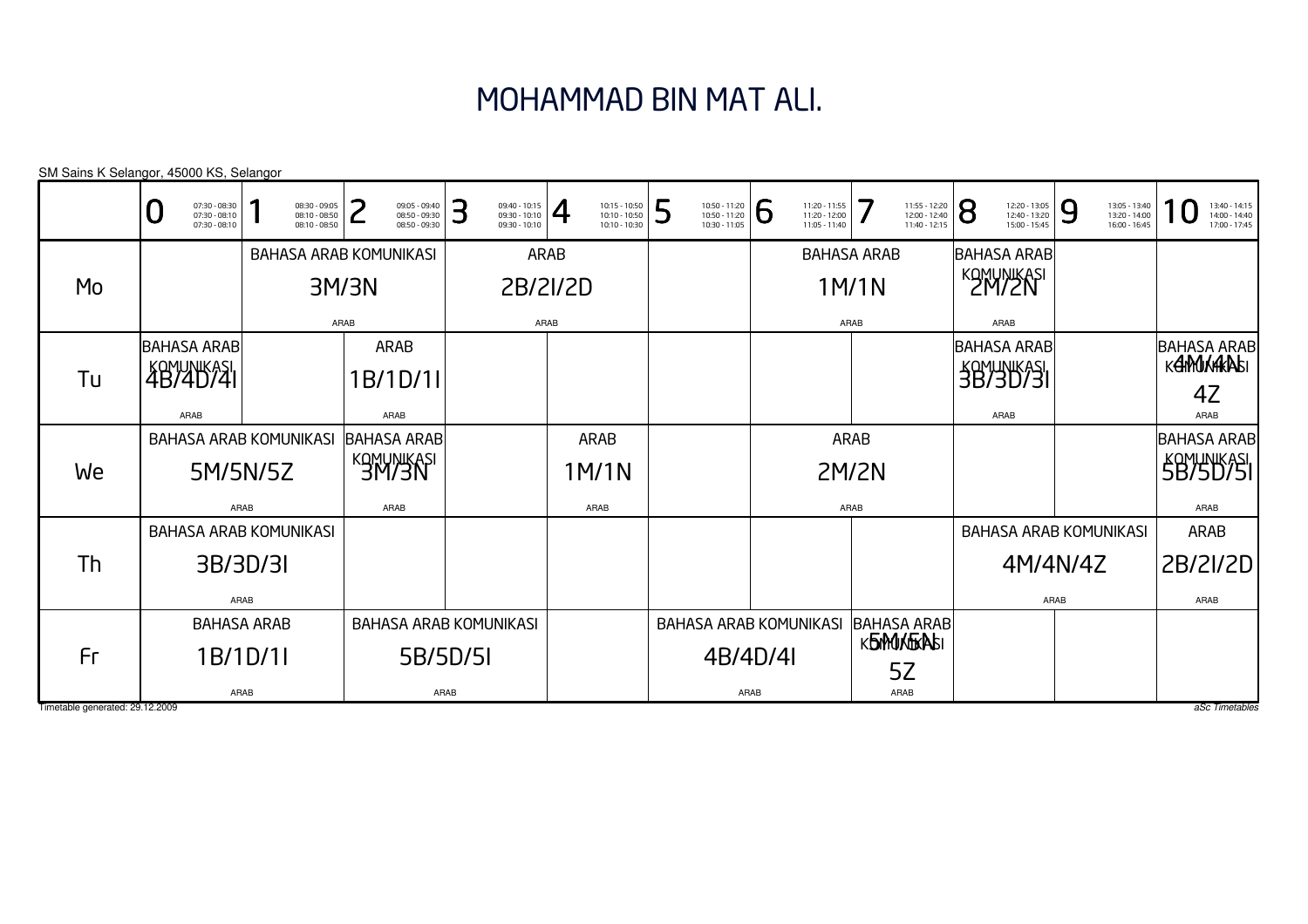#### MOHD AJNI B SULAIMAN.

GEOGRAFI2IGEOGRAFI2IGEOGRAFI2MGEOGRAFI2MPENDIDIKAN SENI1IPENDIDIKAN SENI2MSENIGEOGRAFI2DGEOGRAFI2DPENDIDIKAN SENI3DSENIPENDIDIKAN SENI3M SENIPENDIDIKAN SENI1NPENDIDIKAN SENI2BPENDIDIKAN SENI3BSM Sains K Selangor, 45000 KS, SelangorTimetable generated: 29.12.2009 aSc Timetables 0 $\textbf{0} \xrightarrow{\textbf{07:30-08:10}} {\textbf{07:30-08:10}} \xrightarrow{\textbf{08:30-09:30}} {\textbf{08:10-08:50}} \xrightarrow{\textbf{08:30-09:30}} {\textbf{08:50-09:30}} \xrightarrow{\textbf{08:50-09:30}} {\textbf{08:50-09:30}} \xrightarrow{\textbf{08:50-09:30}} {\textbf{08:50-09:30}} \xrightarrow{\textbf{08:50-09:30}} {\textbf{08:50-09:30}} \xrightarrow{\$ MoTuWeThFr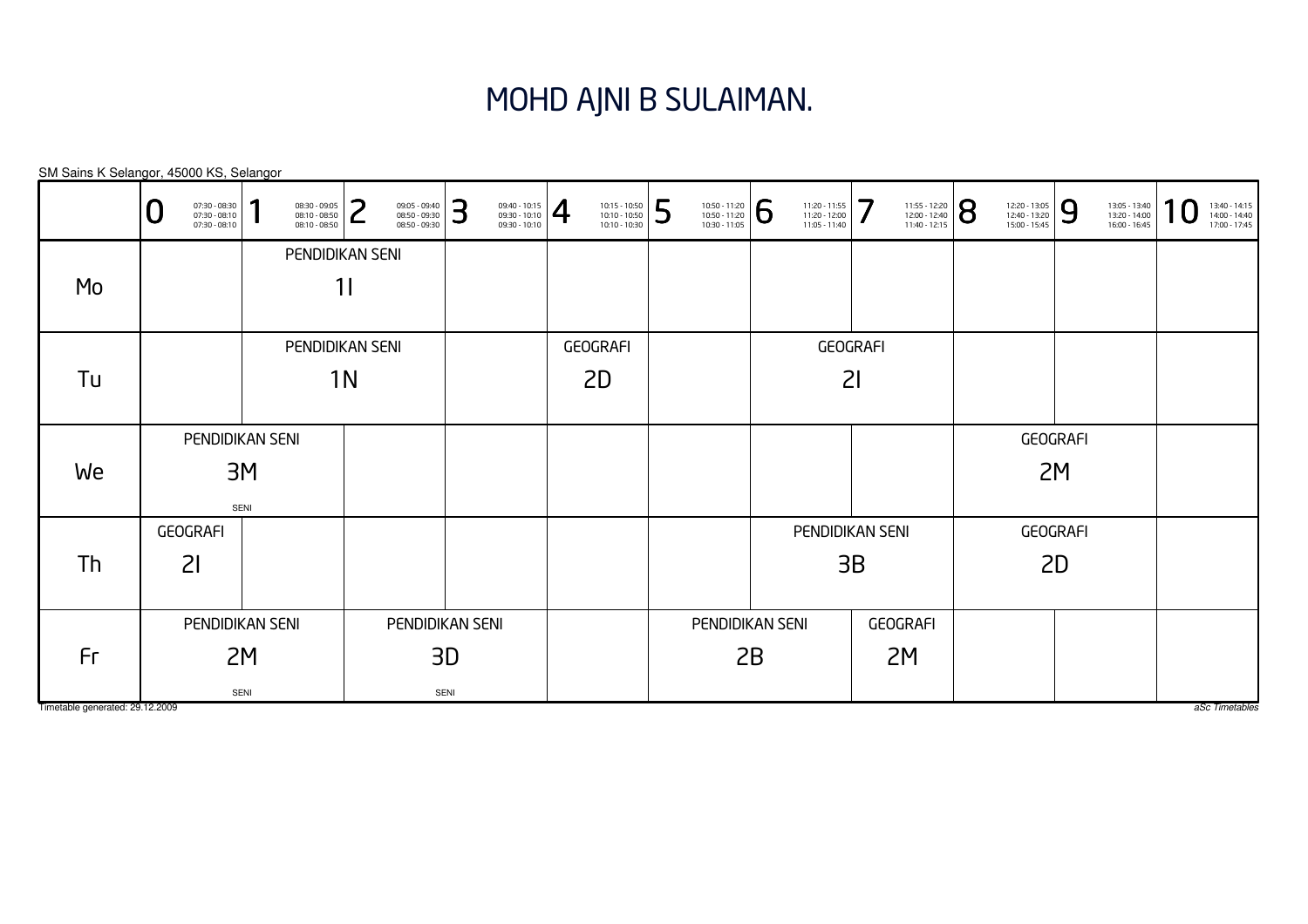# EN MOHD FAIROL ANUAR BIN HASSAN.

|                                 | 07:30 - 08:30<br>07:30 - 08:10<br>07:30 - 08:10 | 08:30 - 09:05<br>08:10 - 08:50<br>08:10 - 08:50 | つ                 | 09:05 - 09:40<br>08:50 - 09:30<br>08:50 - 09:30 | 3 | $\frac{09:40 - 10:15}{09:30 - 10:10}$ |                   | 10:15 - 10:50<br>10:10 - 10:50<br>10:10 - 10:30 | 5 | 10:50 - 11:20<br>10:50 - 11:20<br>10:30 - 11:05 | 6 | 11:20 - 11:55<br>11:20 - 12:00<br>11:05 - 11:40 | 7                 | 11:55 - 12:20<br>12:00 - 12:40<br>11:40 - 12:15 | 8 | 12:20 - 13:05<br>12:40 - 13:20<br>15:00 - 15:45 | 9 | 13:05 - 13:40<br>13:20 - 14:00<br>16:00 - 16:45 |                   | 13:40 - 14:15<br>14:00 - 14:40<br>17:00 - 17:45 |
|---------------------------------|-------------------------------------------------|-------------------------------------------------|-------------------|-------------------------------------------------|---|---------------------------------------|-------------------|-------------------------------------------------|---|-------------------------------------------------|---|-------------------------------------------------|-------------------|-------------------------------------------------|---|-------------------------------------------------|---|-------------------------------------------------|-------------------|-------------------------------------------------|
|                                 |                                                 |                                                 | <b>MORAL</b>      |                                                 |   | <b>BAHASA MELAYU / BAHASA</b>         |                   |                                                 |   |                                                 |   | PENDIDIKAN MORAL                                |                   |                                                 |   | <b>BAHASA</b>                                   |   |                                                 | <b>MORAL</b>      |                                                 |
| Mo                              |                                                 |                                                 | 2B/2I             |                                                 |   |                                       | MALAYSIA          |                                                 |   |                                                 |   |                                                 | 1B/11             |                                                 |   | MELAYU /<br>BAHASA                              |   |                                                 | 3I/3B             |                                                 |
|                                 |                                                 |                                                 | <b>NON MUSLIM</b> |                                                 |   |                                       |                   |                                                 |   |                                                 |   |                                                 | <b>NON MUSLIM</b> |                                                 |   | <b>MALAYSIA</b>                                 |   |                                                 | <b>NON MUSLIM</b> |                                                 |
|                                 |                                                 | BAHASA MELAYU / BAHASA                          |                   |                                                 |   |                                       | <b>MORAL</b>      |                                                 |   |                                                 |   | PENDIDIKAN MORAL                                |                   |                                                 |   |                                                 |   |                                                 | <b>MORAL</b>      |                                                 |
| Tu                              |                                                 |                                                 | MALAYSIA          |                                                 |   |                                       | 2B/2I             |                                                 |   |                                                 |   |                                                 | 1B/11             |                                                 |   |                                                 |   |                                                 | 3I/3B             |                                                 |
|                                 |                                                 |                                                 |                   |                                                 |   |                                       | <b>NON MUSLIM</b> |                                                 |   |                                                 |   |                                                 | <b>NON MUSLIM</b> |                                                 |   |                                                 |   |                                                 | <b>NON MUSLIM</b> |                                                 |
| We                              |                                                 | BAHASA MELAYU / BAHASA                          | MALAYSIA          |                                                 |   | <b>BAHASA MELAYU / BAHASA</b>         | MALAYSIA          |                                                 |   |                                                 |   |                                                 |                   |                                                 |   |                                                 |   |                                                 |                   |                                                 |
|                                 |                                                 |                                                 | <b>MORAL</b>      |                                                 |   | <b>BAHASA MELAYU / BAHASA</b>         |                   |                                                 |   |                                                 |   | PENDIDIKAN MORAL                                |                   |                                                 |   | <b>BAHASA</b>                                   |   |                                                 | <b>MORAL</b>      |                                                 |
| Th                              |                                                 |                                                 | 2B/2I             |                                                 |   |                                       | MALAYSIA          |                                                 |   |                                                 |   |                                                 | 1B/11             |                                                 |   | MELAYU /<br>BAHASA                              |   |                                                 | 3I/3B             |                                                 |
|                                 |                                                 |                                                 | <b>NON MUSLIM</b> |                                                 |   |                                       |                   |                                                 |   |                                                 |   |                                                 | <b>NON MUSLIM</b> |                                                 |   | <b>MALAYSIA</b>                                 |   |                                                 | <b>NON MUSLIM</b> |                                                 |
| Fr                              |                                                 |                                                 |                   |                                                 |   |                                       |                   |                                                 |   |                                                 |   |                                                 |                   |                                                 |   |                                                 |   |                                                 |                   |                                                 |
| Timetable generated: 29.12.2009 |                                                 |                                                 |                   |                                                 |   |                                       |                   |                                                 |   |                                                 |   |                                                 |                   |                                                 |   |                                                 |   |                                                 |                   | aSc Timetables                                  |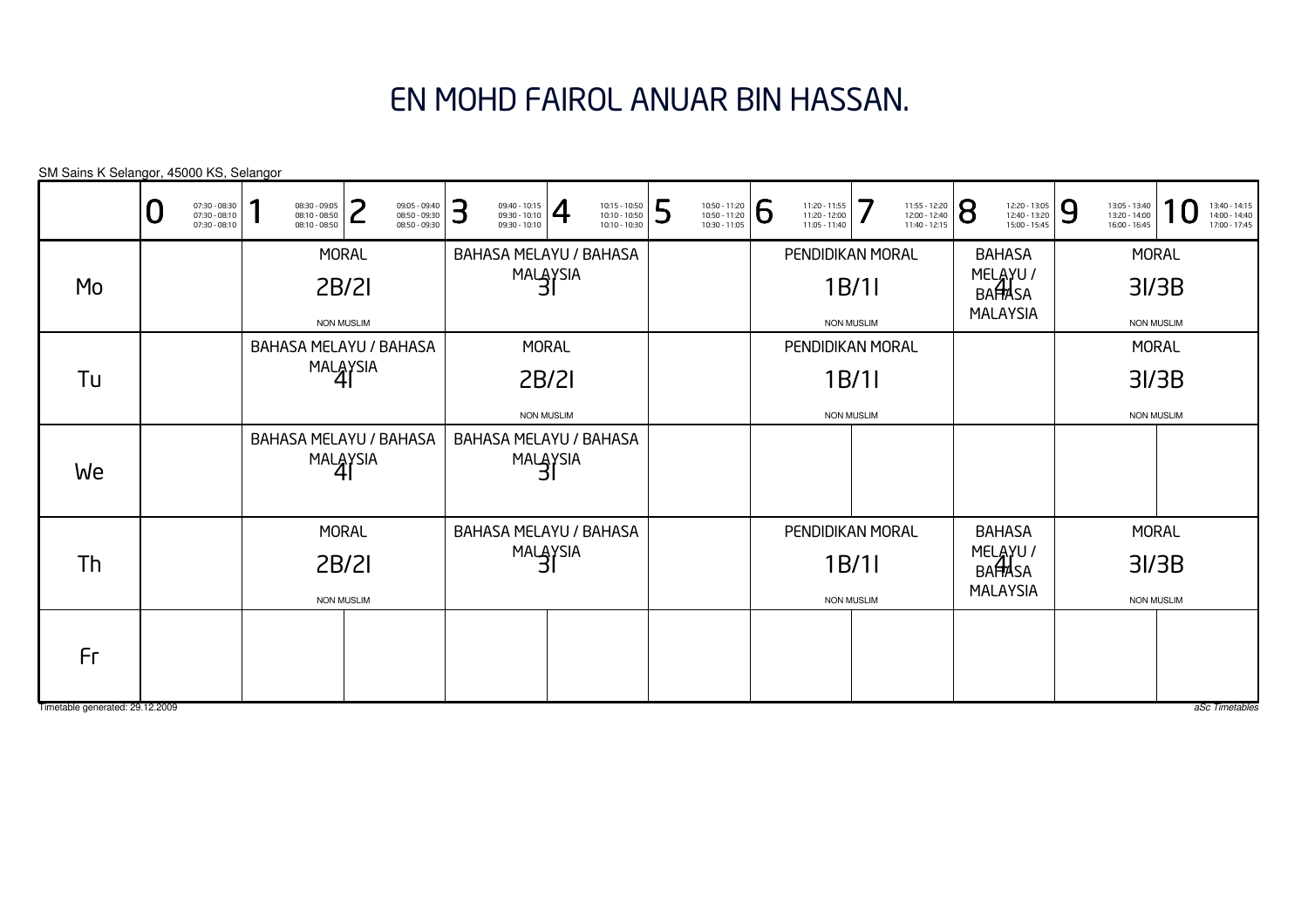## MOHD KHAIRI BIN JAILANI.

| SM Sains K Selangor, 45000 KS, Selangor |
|-----------------------------------------|
|-----------------------------------------|

|                                 | 07:30 - 08:30<br>07:30 - 08:10<br>Ū<br>$07:30 - 08:10$ | $08:30 - 09:05$<br>08:10 - 08:50<br>08:10 - 08:50 | ີ<br>09:05 - 09:40<br>08:50 - 09:30<br>┕<br>08:50 - 09:30 | 3<br>$\frac{09:40 - 10:15}{09:30 - 10:10}$<br>09:30 - 10:10 | 10:15 - 10:50<br>10:10 - 10:50<br>10:10 - 10:30 | 5<br>$\left. \begin{array}{c} \n 10:50 - 11:20 \\ 10:50 - 11:20 \\ 10:30 - 11:05 \n \end{array} \right  \, \bigodot$ | 11:20 - 11:55<br>11:20 - 12:00<br>11:05 - 11:40 | 7<br>$11:40 - 12:15$ | $\frac{11:55 - 12:20}{12:00 - 12:40}$ | 12:20 - 13:05<br>12:40 - 13:20<br>15:00 - 15:45 | 9<br>13:05 - 13:40<br>13:20 - 14:00<br>16:00 - 16:45 | 1<br>13:40 - 14:15<br>14:00 - 14:40<br>17:00 - 17:45 |
|---------------------------------|--------------------------------------------------------|---------------------------------------------------|-----------------------------------------------------------|-------------------------------------------------------------|-------------------------------------------------|----------------------------------------------------------------------------------------------------------------------|-------------------------------------------------|----------------------|---------------------------------------|-------------------------------------------------|------------------------------------------------------|------------------------------------------------------|
|                                 |                                                        |                                                   | PENDIDIKAN ISLAM                                          |                                                             | PENDIDIKAN ISLAM                                |                                                                                                                      |                                                 |                      |                                       |                                                 | PENDIDIKAN ISLAM                                     |                                                      |
| Mo                              |                                                        |                                                   | 21                                                        |                                                             | 4 <sub>l</sub>                                  |                                                                                                                      |                                                 |                      |                                       |                                                 | 2D                                                   |                                                      |
|                                 |                                                        |                                                   | <b>MUSLIM</b>                                             |                                                             | <b>MUSLIM</b>                                   |                                                                                                                      |                                                 |                      |                                       |                                                 |                                                      |                                                      |
|                                 |                                                        |                                                   |                                                           |                                                             | PENDIDIKAN ISLAM                                |                                                                                                                      |                                                 |                      |                                       |                                                 |                                                      |                                                      |
| Tu                              |                                                        |                                                   |                                                           |                                                             | 21                                              |                                                                                                                      |                                                 |                      |                                       |                                                 |                                                      |                                                      |
|                                 |                                                        |                                                   |                                                           |                                                             | <b>MUSLIM</b>                                   |                                                                                                                      |                                                 |                      |                                       |                                                 |                                                      |                                                      |
|                                 |                                                        | PENDIDIKAN ISLAM                                  |                                                           |                                                             | PENDIDIKAN ISLAM                                |                                                                                                                      |                                                 | PENDIDIKAN ISLAM     |                                       |                                                 | PENDIDIKAN ISLAM                                     |                                                      |
| We                              |                                                        | 5B                                                |                                                           |                                                             | 5Z                                              |                                                                                                                      |                                                 | 2D                   |                                       |                                                 | 4 <sub>l</sub>                                       |                                                      |
|                                 |                                                        | <b>MUSLIM</b>                                     |                                                           |                                                             |                                                 |                                                                                                                      |                                                 |                      |                                       |                                                 | <b>MUSLIM</b>                                        |                                                      |
|                                 |                                                        |                                                   | PENDIDIKAN ISLAM                                          |                                                             | PENDIDIKAN ISLAM                                |                                                                                                                      |                                                 |                      |                                       |                                                 |                                                      |                                                      |
| Th                              |                                                        |                                                   | 21                                                        |                                                             | 2D                                              |                                                                                                                      |                                                 |                      |                                       |                                                 |                                                      |                                                      |
|                                 |                                                        |                                                   | <b>MUSLIM</b>                                             |                                                             |                                                 |                                                                                                                      |                                                 |                      |                                       |                                                 |                                                      |                                                      |
|                                 |                                                        | PENDIDIKAN ISLAM                                  |                                                           |                                                             |                                                 |                                                                                                                      | PENDIDIKAN ISLAM                                |                      |                                       |                                                 |                                                      |                                                      |
| Fr                              |                                                        | 5B                                                |                                                           |                                                             |                                                 |                                                                                                                      | 5Z                                              |                      |                                       |                                                 |                                                      |                                                      |
|                                 |                                                        | <b>MUSLIM</b>                                     |                                                           |                                                             |                                                 |                                                                                                                      |                                                 |                      |                                       |                                                 |                                                      |                                                      |
| Timetable generated: 29.12.2009 |                                                        |                                                   |                                                           |                                                             |                                                 |                                                                                                                      |                                                 |                      |                                       |                                                 |                                                      | aSc Timetables                                       |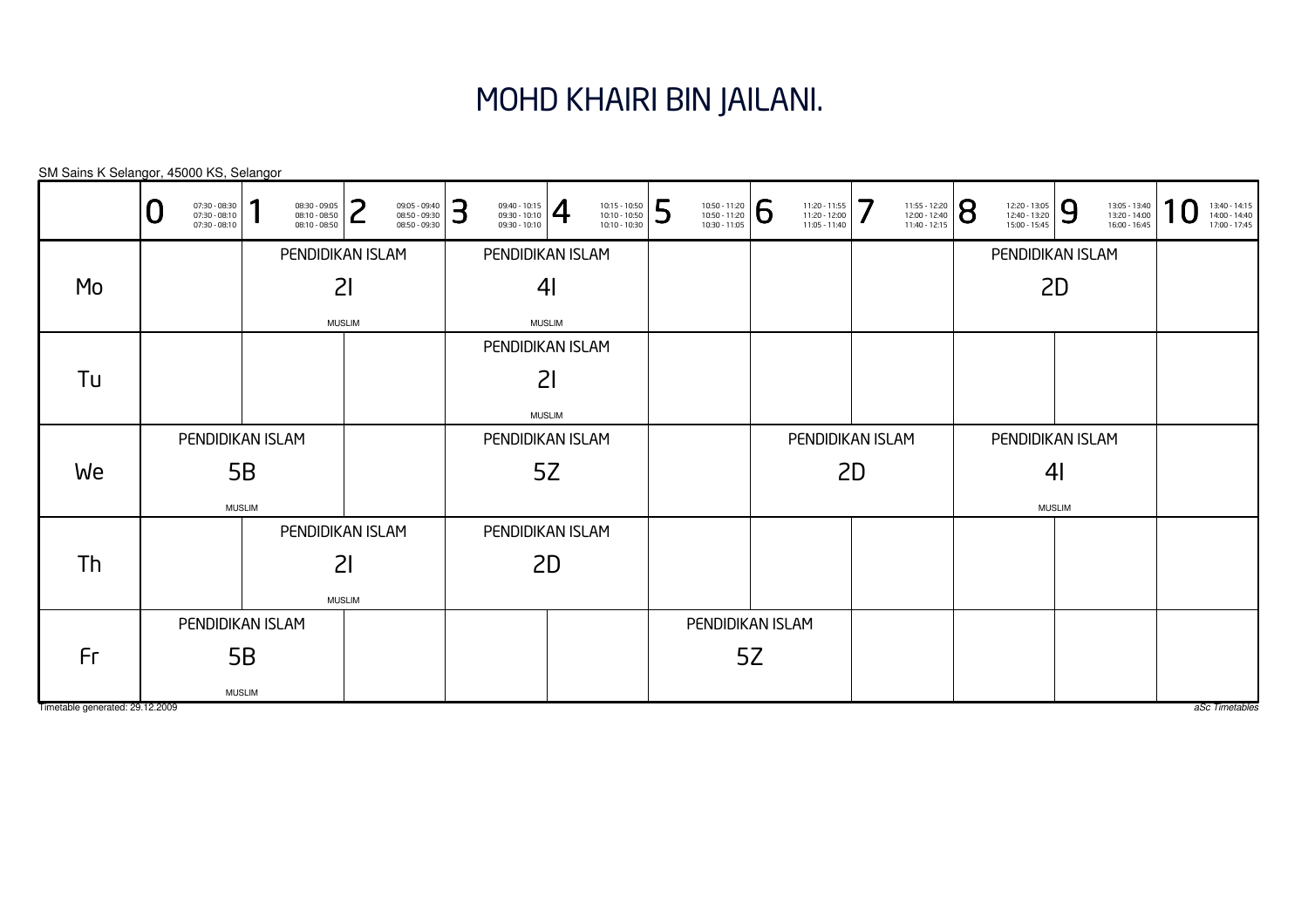# MOHD ROZALI BIN ABDULLAH.

|                                       | r<br>╰ | 07:30 - 08:30<br>07:30 - 08:10<br>07:30 - 08:10 | 1 | 08:30 - 09:05<br>$08:10 - 08:50$<br>$08:10 - 08:50$ | っ<br>$\epsilon$ | 09:05 - 09:40<br>08:50 - 09:30<br>08:50 - 09:30 | 3 | $\left. \begin{array}{r} 09:40 - 10:15 \\ 09:30 - 10:10 \\ 09:30 - 10:10 \end{array} \right  \begin{array}{c} \begin{array}{c} \begin{array}{c} \begin{array}{c} \end{array} \end{array} \end{array} \end{array}$ | 10:15 - 10:50<br>10:10 - 10:50<br>10:10 - 10:30 | 5 | $\left. \begin{array}{c} \n 10:50 - 11:20 \\ 10:50 - 11:20 \\ 10:30 - 11:05 \n \end{array} \right  \begin{array}{c} \bigodot \n \end{array}$ | $\left. \begin{array}{c} 11:20 - 11:55 \\ 11:20 - 12:00 \\ 11:05 - 11:40 \end{array} \right] \normalsize\color{red} \normalsize\color{red} \normalsize\color{black} \normalsize\color{black} \normalsize\color{black} \normalsize\color{black} \normalsize\color{black} \normalsize\color{black} \normalsize\color{black} \normalsize\color{black} \normalsize\color{black} \normalsize\color{black} \normalsize\color{black} \normalsize\color{black} \normalsize\color{black} \normalsize\color{black} \normalsize\color{black} \normalsize\color{black$ | 11:55 - 12:20<br>12:00 - 12:40<br>11:40 - 12:15 | 8 | 12:20 - 13:05<br>12:40 - 13:20<br>15:00 - 15:45 | 9 | 13:05 - 13:40<br>13:20 - 14:00<br>16:00 - 16:45 | 10 | 13:40 - 14:15<br>14:00 - 14:40<br>17:00 - 17:45 |
|---------------------------------------|--------|-------------------------------------------------|---|-----------------------------------------------------|-----------------|-------------------------------------------------|---|-------------------------------------------------------------------------------------------------------------------------------------------------------------------------------------------------------------------|-------------------------------------------------|---|----------------------------------------------------------------------------------------------------------------------------------------------|------------------------------------------------------------------------------------------------------------------------------------------------------------------------------------------------------------------------------------------------------------------------------------------------------------------------------------------------------------------------------------------------------------------------------------------------------------------------------------------------------------------------------------------------------------|-------------------------------------------------|---|-------------------------------------------------|---|-------------------------------------------------|----|-------------------------------------------------|
| Mo                                    |        |                                                 |   |                                                     |                 |                                                 |   |                                                                                                                                                                                                                   |                                                 |   |                                                                                                                                              |                                                                                                                                                                                                                                                                                                                                                                                                                                                                                                                                                            |                                                 |   |                                                 |   |                                                 |    |                                                 |
| Tu                                    |        |                                                 |   |                                                     |                 |                                                 |   |                                                                                                                                                                                                                   |                                                 |   |                                                                                                                                              |                                                                                                                                                                                                                                                                                                                                                                                                                                                                                                                                                            |                                                 |   |                                                 |   |                                                 |    |                                                 |
| We                                    |        |                                                 |   |                                                     |                 |                                                 |   |                                                                                                                                                                                                                   |                                                 |   |                                                                                                                                              |                                                                                                                                                                                                                                                                                                                                                                                                                                                                                                                                                            |                                                 |   |                                                 |   |                                                 |    |                                                 |
| Th                                    |        |                                                 |   |                                                     |                 |                                                 |   |                                                                                                                                                                                                                   |                                                 |   |                                                                                                                                              |                                                                                                                                                                                                                                                                                                                                                                                                                                                                                                                                                            |                                                 |   |                                                 |   |                                                 |    |                                                 |
| Fr<br>Timetable generated: 29.12.2009 |        |                                                 |   |                                                     |                 |                                                 |   |                                                                                                                                                                                                                   |                                                 |   |                                                                                                                                              |                                                                                                                                                                                                                                                                                                                                                                                                                                                                                                                                                            |                                                 |   |                                                 |   |                                                 |    | aSc Timetables                                  |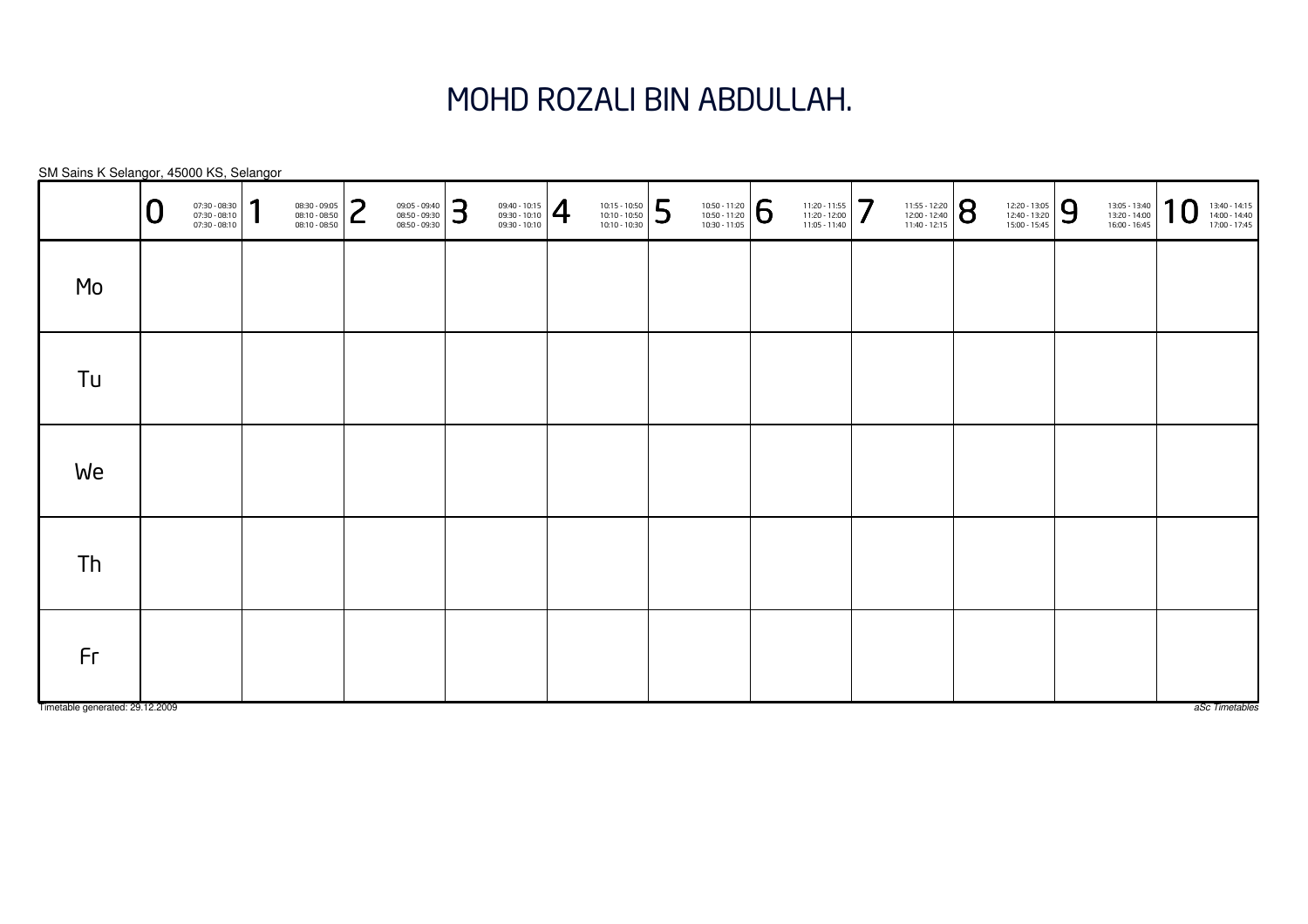# EN MUKHARITA BIN SHAHAROM.

| SM Sains K Selangor, 45000 KS, Selangor |   |                                                 |   |                                                 |              |                                                 |   |                                                 |                          |                                                                                                                     |   |                                                                                                                        |                                                 |           |                                                                                                               |                                                 |   |                                                 |                |                                                 |
|-----------------------------------------|---|-------------------------------------------------|---|-------------------------------------------------|--------------|-------------------------------------------------|---|-------------------------------------------------|--------------------------|---------------------------------------------------------------------------------------------------------------------|---|------------------------------------------------------------------------------------------------------------------------|-------------------------------------------------|-----------|---------------------------------------------------------------------------------------------------------------|-------------------------------------------------|---|-------------------------------------------------|----------------|-------------------------------------------------|
|                                         | U | 07:30 - 08:30<br>07:30 - 08:10<br>07:30 - 08:10 | п | 08:30 - 09:05<br>08:10 - 08:50<br>08:10 - 08:50 | っ<br>L       | 09:05 - 09:40<br>08:50 - 09:30<br>08:50 - 09:30 | 3 | 09:40 - 10:15<br>09:30 - 10:10<br>09:30 - 10:10 | $\overline{\mathcal{A}}$ | $\begin{array}{ l l } \hline 10:15 & -10:50 \\ \hline 10:10 & -10:50 \\ \hline 10:10 & -10:30 \\\hline \end{array}$ | 5 | $\left. \begin{array}{r} 10:50 - 11:20 \\ 10:50 - 11:20 \\ 10:30 - 11:05 \end{array} \right  \, \, \widehat{\bigcirc}$ | 11:20 - 11:55<br>11:20 - 12:00<br>11:05 - 11:40 | $\cdot 7$ | $\left. \begin{array}{l} \n 11:55 - 12:20 \\ 12:00 - 12:40 \\ 11:40 - 12:15\n \end{array} \right  \bigotimes$ | 12:20 - 13:05<br>12:40 - 13:20<br>15:00 - 15:45 | 9 | 13:05 - 13:40<br>13:20 - 14:00<br>16:00 - 16:45 | $\overline{0}$ | 13:40 - 14:15<br>14:00 - 14:40<br>17:00 - 17:45 |
|                                         |   |                                                 |   |                                                 | PJASMANI     |                                                 |   | SIVIK DAN KENEGARAAN                            |                          |                                                                                                                     |   |                                                                                                                        |                                                 |           |                                                                                                               |                                                 |   |                                                 |                |                                                 |
| Mo                                      |   |                                                 |   |                                                 | <b>2M/2N</b> |                                                 |   |                                                 | 11                       |                                                                                                                     |   |                                                                                                                        |                                                 |           |                                                                                                               |                                                 |   |                                                 |                |                                                 |
|                                         |   |                                                 |   | PENDIDIKAN JASMANI DAN                          |              |                                                 |   |                                                 |                          |                                                                                                                     |   |                                                                                                                        |                                                 |           |                                                                                                               | <b>SIVIK</b>                                    |   |                                                 |                |                                                 |
| Tu                                      |   |                                                 |   | 5MSHATASZ                                       |              |                                                 |   |                                                 |                          |                                                                                                                     |   |                                                                                                                        |                                                 |           |                                                                                                               | 5B                                              |   |                                                 |                |                                                 |
|                                         |   |                                                 |   |                                                 |              |                                                 |   |                                                 |                          |                                                                                                                     |   |                                                                                                                        | SIVIK DAN KENEGARAAN                            |           |                                                                                                               |                                                 |   |                                                 |                |                                                 |
| We                                      |   |                                                 |   |                                                 |              |                                                 |   |                                                 |                          |                                                                                                                     |   |                                                                                                                        |                                                 | 21        |                                                                                                               |                                                 |   |                                                 |                |                                                 |
|                                         |   |                                                 |   |                                                 | PJASMANI     |                                                 |   |                                                 |                          |                                                                                                                     |   |                                                                                                                        |                                                 |           |                                                                                                               |                                                 |   |                                                 |                | <b>SIVIK</b>                                    |
| Th                                      |   |                                                 |   |                                                 | 3M/3N        |                                                 |   |                                                 |                          |                                                                                                                     |   |                                                                                                                        |                                                 |           |                                                                                                               |                                                 |   |                                                 |                | 5B                                              |
| Fr                                      |   |                                                 |   |                                                 |              |                                                 |   |                                                 |                          |                                                                                                                     |   |                                                                                                                        |                                                 |           |                                                                                                               |                                                 |   |                                                 |                |                                                 |

Timetable generated: 29.12.2009

aSc Timetables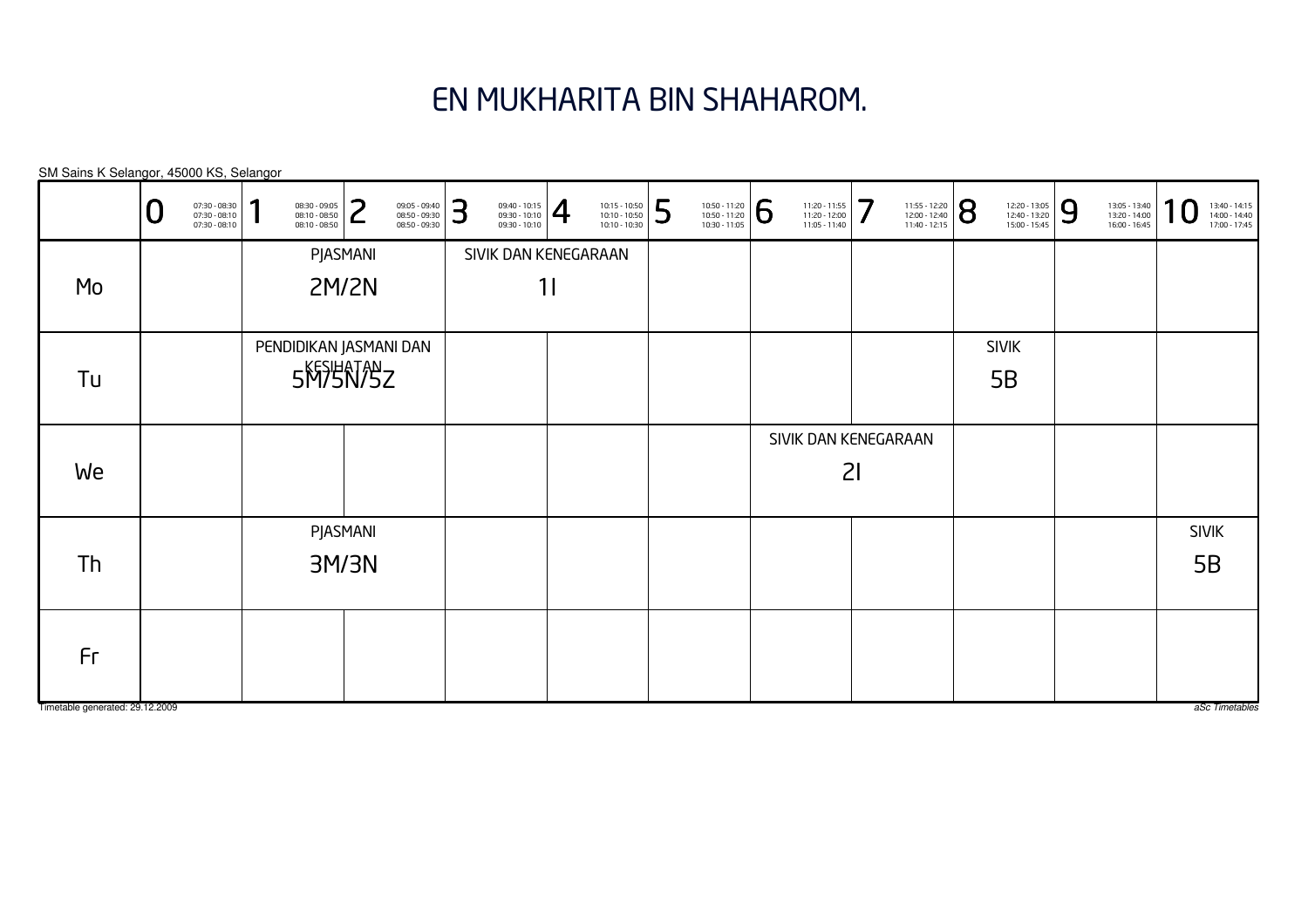#### MURNI BINTI OMAR.

FIZIK4IFIZIK4IFIZIK4NFIZIK4NFIZIK5BFIZIK5BFIZIK5MFIZIK5MFIZIK5ZFIZIK5ZSM Sains K Selangor, 45000 KS, Selangor aSc Timetables 0 $\textbf{0} \xrightarrow{\textbf{07:30-08:10}} {\textbf{07:30-08:10}} \xrightarrow{\textbf{08:30-09:30}} {\textbf{08:10-08:50}} \xrightarrow{\textbf{08:30-09:30}} {\textbf{08:50-09:30}} \xrightarrow{\textbf{08:50-09:30}} {\textbf{08:50-09:30}} \xrightarrow{\textbf{08:50-09:30}} {\textbf{08:50-09:30}} \xrightarrow{\textbf{08:50-09:30}} {\textbf{08:50-09:30}} \xrightarrow{\$ MoTuWeThFr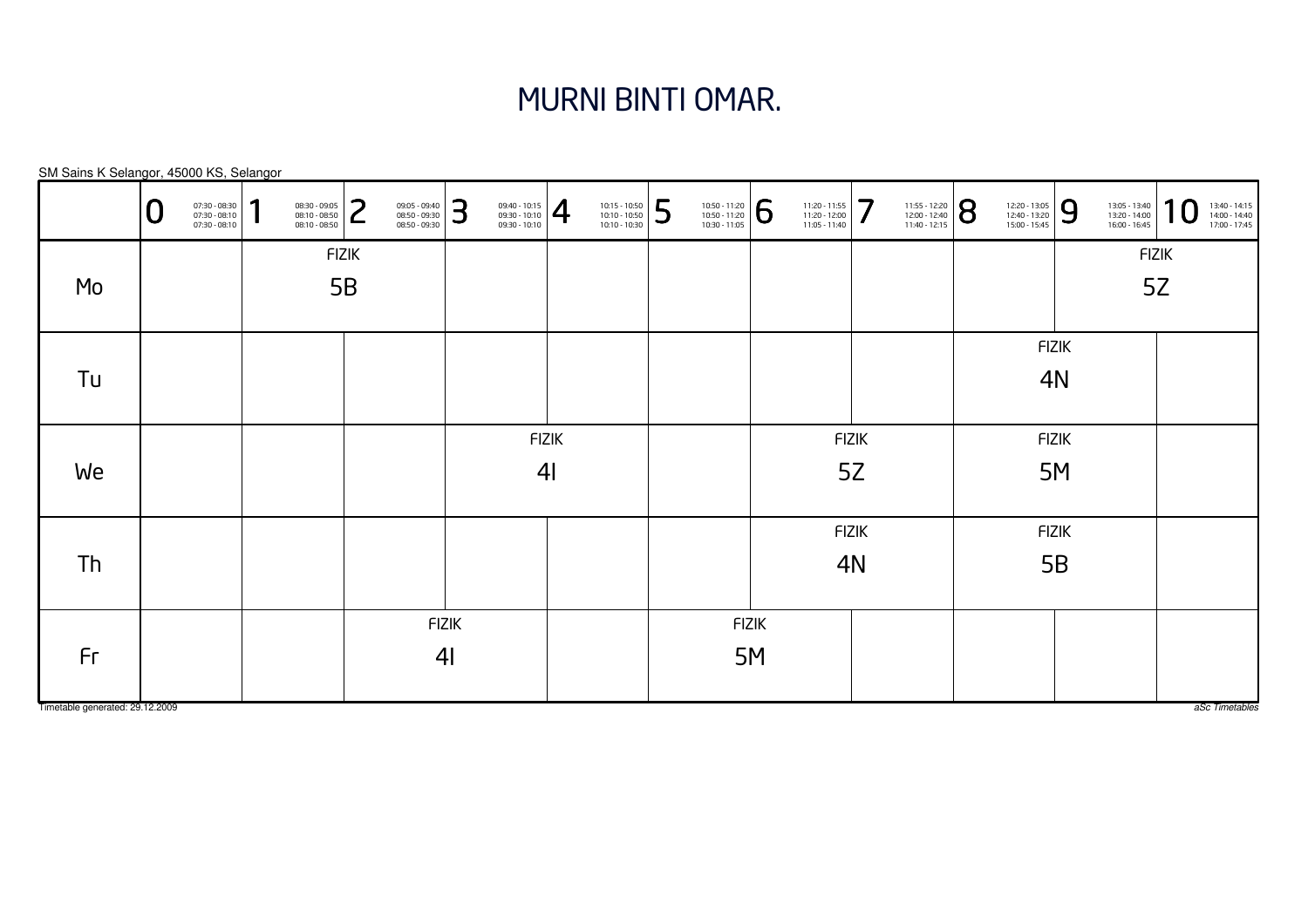# MUSLIHA BINTI SAHARI.

|                                 | 07:30 - 08:30<br>07:30 - 08:10<br>07:30 - 08:10<br>⊾ | 1 | 08:30 - 09:05<br>08:10 - 08:50<br>08:10 - 08:50 | っ | 09:05 - 09:40<br>08:50 - 09:30<br>08:50 - 09:30 | 3       | $\left. \begin{array}{r} 09:40 - 10:15 \\ 09:30 - 10:10 \\ 09:30 - 10:10 \end{array} \right  \bigoplus$ |                | 10:15 - 10:50<br>10:10 - 10:50<br>10:10 - 10:30 | 5 | 10:50 - 11:20<br>10:50 - 11:20<br>10:30 - 11:05 | 6 | 11:20 - 11:55<br>11:20 - 12:00<br>11:05 - 11:40 | 7       | 11:55 - 12:20<br>12:00 - 12:40<br>11:40 - 12:15 | 8 | 12:20 - 13:05<br>12:40 - 13:20<br>15:00 - 15:45 | 9       | 13:05 - 13:40<br>13:20 - 14:00<br>16:00 - 16:45 | 10<br>13:40 - 14:15<br>14:00 - 14:40<br>17:00 - 17:45 |
|---------------------------------|------------------------------------------------------|---|-------------------------------------------------|---|-------------------------------------------------|---------|---------------------------------------------------------------------------------------------------------|----------------|-------------------------------------------------|---|-------------------------------------------------|---|-------------------------------------------------|---------|-------------------------------------------------|---|-------------------------------------------------|---------|-------------------------------------------------|-------------------------------------------------------|
|                                 |                                                      |   |                                                 |   |                                                 |         |                                                                                                         |                |                                                 |   |                                                 |   |                                                 | SEJARAH |                                                 |   |                                                 |         |                                                 |                                                       |
| Mo                              |                                                      |   |                                                 |   |                                                 |         |                                                                                                         |                |                                                 |   |                                                 |   |                                                 | 5B      |                                                 |   |                                                 |         |                                                 |                                                       |
|                                 | <b>SEJARAH</b>                                       |   |                                                 |   |                                                 |         |                                                                                                         |                |                                                 |   |                                                 |   |                                                 |         |                                                 |   |                                                 | SEJARAH |                                                 | SEJARAH                                               |
| Tu                              | 5M                                                   |   |                                                 |   |                                                 |         |                                                                                                         |                |                                                 |   |                                                 |   |                                                 |         |                                                 |   |                                                 | 2M      |                                                 | 3N                                                    |
|                                 |                                                      |   |                                                 |   |                                                 |         |                                                                                                         |                |                                                 |   |                                                 |   |                                                 |         |                                                 |   |                                                 |         |                                                 |                                                       |
|                                 |                                                      |   |                                                 |   | SEJ                                             |         |                                                                                                         | <b>SEJARAH</b> |                                                 |   |                                                 |   |                                                 |         |                                                 |   |                                                 | SEJARAH |                                                 |                                                       |
| We                              |                                                      |   |                                                 |   | 5B                                              |         |                                                                                                         | 3M             |                                                 |   |                                                 |   |                                                 |         |                                                 |   | 21                                              |         |                                                 |                                                       |
|                                 |                                                      |   |                                                 |   |                                                 |         |                                                                                                         |                |                                                 |   |                                                 |   |                                                 |         |                                                 |   |                                                 |         |                                                 |                                                       |
|                                 |                                                      |   |                                                 |   |                                                 |         |                                                                                                         |                | SEJARAH                                         |   |                                                 |   |                                                 | SEJARAH |                                                 |   |                                                 |         |                                                 |                                                       |
| Th                              |                                                      |   |                                                 |   |                                                 |         |                                                                                                         |                | 2M                                              |   |                                                 |   |                                                 | 5M      |                                                 |   |                                                 |         |                                                 |                                                       |
|                                 |                                                      |   |                                                 |   |                                                 |         |                                                                                                         |                |                                                 |   |                                                 |   |                                                 |         |                                                 |   |                                                 |         |                                                 |                                                       |
|                                 |                                                      |   |                                                 |   |                                                 | SEJARAH |                                                                                                         |                |                                                 |   | SEJARAH                                         |   |                                                 | SEJARAH |                                                 |   |                                                 |         |                                                 |                                                       |
| Fr                              |                                                      |   |                                                 |   |                                                 | 3N      |                                                                                                         |                |                                                 |   | 3M                                              |   |                                                 | 21      |                                                 |   |                                                 |         |                                                 |                                                       |
|                                 |                                                      |   |                                                 |   |                                                 |         |                                                                                                         |                |                                                 |   |                                                 |   |                                                 |         |                                                 |   |                                                 |         |                                                 |                                                       |
| Timetable generated: 29.12.2009 |                                                      |   |                                                 |   |                                                 |         |                                                                                                         |                |                                                 |   |                                                 |   |                                                 |         |                                                 |   |                                                 |         |                                                 | aSc Timetables                                        |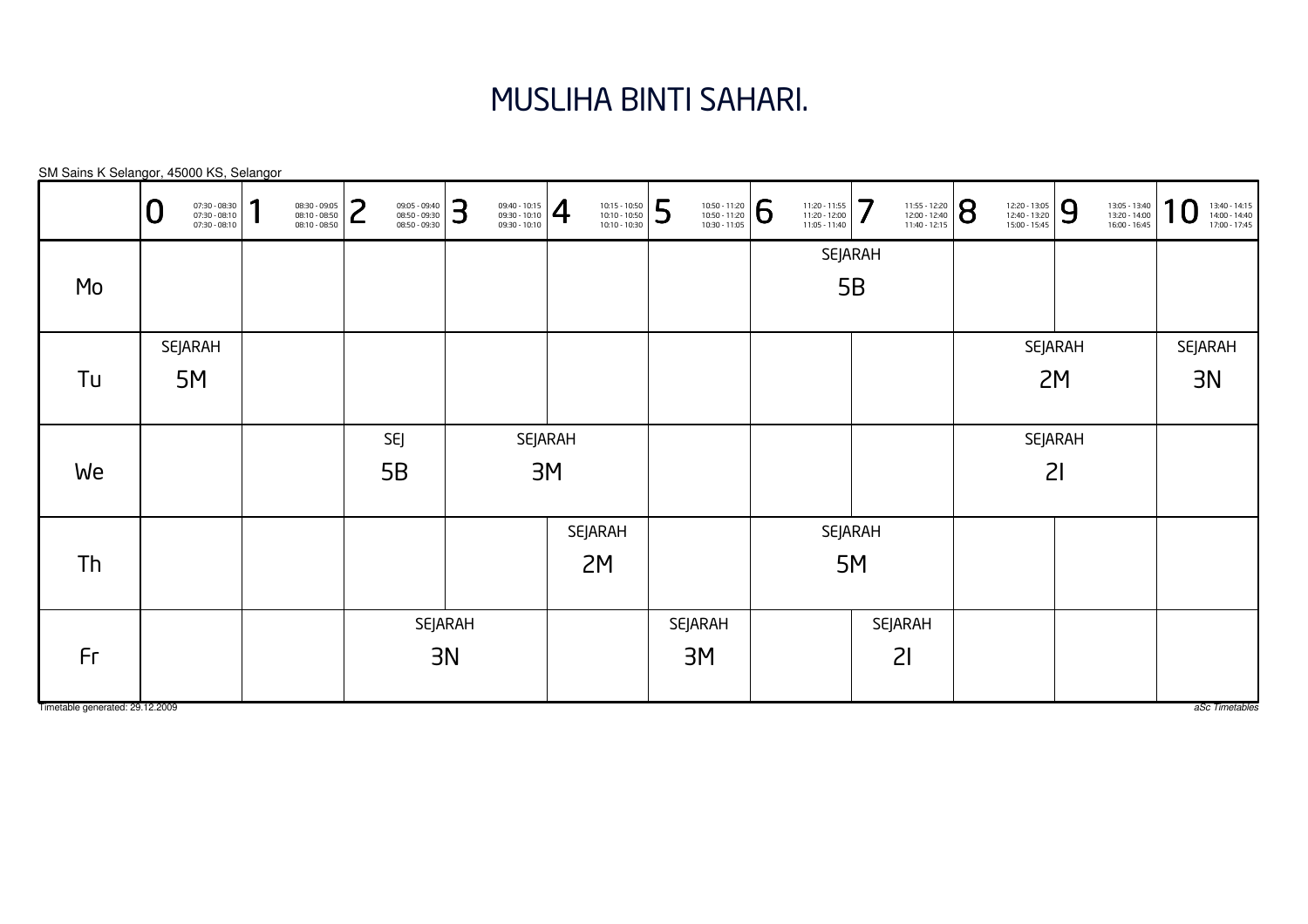#### MUZAIMAH BT JAMIL.

SM Sains K Selangor, 45000 KS, Selangor

|                                 | 07:30 - 08:30<br>07:30 - 08:10<br>07:30 - 08:10 | ٠  | 08:30 - 09:05<br>08:10 - 08:50<br>08:10 - 08:50 | ົ<br>┕ | 09:05 - 09:40<br>08:50 - 09:30<br>08:50 - 09:30 | 3              | $\left. \begin{array}{l} 09:40 - 10:15 \\ 09:30 - 10:10 \\ 09:30 - 10:10 \end{array} \right  \begin{array}{c} \begin{array}{c} \begin{array}{c} \begin{array}{c} \end{array} \end{array} \end{array} \end{array}$ | 10:15 - 10:50<br>10:10 - 10:50<br>10:10 - 10:30 | 5 | 10:50 - 11:20<br>10:50 - 11:20<br>10:30 - 11:05 | 6 | 11:20 - 11:55<br>11:20 - 12:00<br>11:05 - 11:40 | 7  | 11:55 - 12:20<br>12:00 - 12:40<br>11:40 - 12:15 | 8 | 12:20 - 13:05<br>12:40 - 13:20<br>15:00 - 15:45 | 9              | 13:05 - 13:40<br>13:20 - 14:00<br>16:00 - 16:45 | ٠<br>13:40 - 14:15<br>14:00 - 14:40<br>17:00 - 17:45 |
|---------------------------------|-------------------------------------------------|----|-------------------------------------------------|--------|-------------------------------------------------|----------------|-------------------------------------------------------------------------------------------------------------------------------------------------------------------------------------------------------------------|-------------------------------------------------|---|-------------------------------------------------|---|-------------------------------------------------|----|-------------------------------------------------|---|-------------------------------------------------|----------------|-------------------------------------------------|------------------------------------------------------|
|                                 |                                                 |    |                                                 |        |                                                 |                |                                                                                                                                                                                                                   |                                                 |   |                                                 |   | <b>BAHASA INGGERIS</b>                          |    |                                                 |   |                                                 |                |                                                 | <b>BAHASA INGGERIS</b>                               |
| Mo                              |                                                 |    |                                                 |        |                                                 |                |                                                                                                                                                                                                                   |                                                 |   |                                                 |   |                                                 | 5M |                                                 |   |                                                 |                |                                                 | 2M                                                   |
|                                 |                                                 |    |                                                 |        | <b>BAHASA INGGERIS</b>                          |                |                                                                                                                                                                                                                   |                                                 |   |                                                 |   | <b>BAHASA INGGERIS</b>                          |    |                                                 |   |                                                 |                |                                                 | <b>BAHASA</b>                                        |
| Tu                              |                                                 |    |                                                 |        |                                                 | 5 <sub>l</sub> |                                                                                                                                                                                                                   |                                                 |   |                                                 |   |                                                 | 2D |                                                 |   |                                                 |                |                                                 | <b>INGGERIS</b>                                      |
|                                 |                                                 |    |                                                 |        |                                                 |                |                                                                                                                                                                                                                   |                                                 |   |                                                 |   |                                                 |    |                                                 |   | <b>BAHASA INGGERIS</b>                          |                |                                                 |                                                      |
| We                              |                                                 |    |                                                 |        |                                                 |                |                                                                                                                                                                                                                   |                                                 |   |                                                 |   |                                                 |    |                                                 |   |                                                 | 5 <sub>l</sub> |                                                 |                                                      |
|                                 |                                                 |    |                                                 |        |                                                 |                |                                                                                                                                                                                                                   | <b>BAHASA</b>                                   |   |                                                 |   | <b>BAHASA INGGERIS</b>                          |    |                                                 |   | <b>BAHASA INGGERIS</b>                          |                |                                                 |                                                      |
| Th                              |                                                 |    |                                                 |        |                                                 |                |                                                                                                                                                                                                                   | <b>INGGERIS</b>                                 |   |                                                 |   |                                                 | 2D |                                                 |   |                                                 | 2M             |                                                 |                                                      |
|                                 | <b>BAHASA INGGERIS</b>                          |    |                                                 |        |                                                 |                |                                                                                                                                                                                                                   |                                                 |   | <b>BAHASA</b>                                   |   |                                                 |    | <b>BAHASA</b>                                   |   |                                                 |                |                                                 |                                                      |
| Fr                              |                                                 | 5M |                                                 |        |                                                 |                |                                                                                                                                                                                                                   |                                                 |   | INGGERIS                                        |   |                                                 |    | INGGERIS                                        |   |                                                 |                |                                                 |                                                      |
| Timetable generated: 29.12.2009 |                                                 |    |                                                 |        |                                                 |                |                                                                                                                                                                                                                   |                                                 |   |                                                 |   |                                                 |    |                                                 |   |                                                 |                |                                                 | aSc Timetables                                       |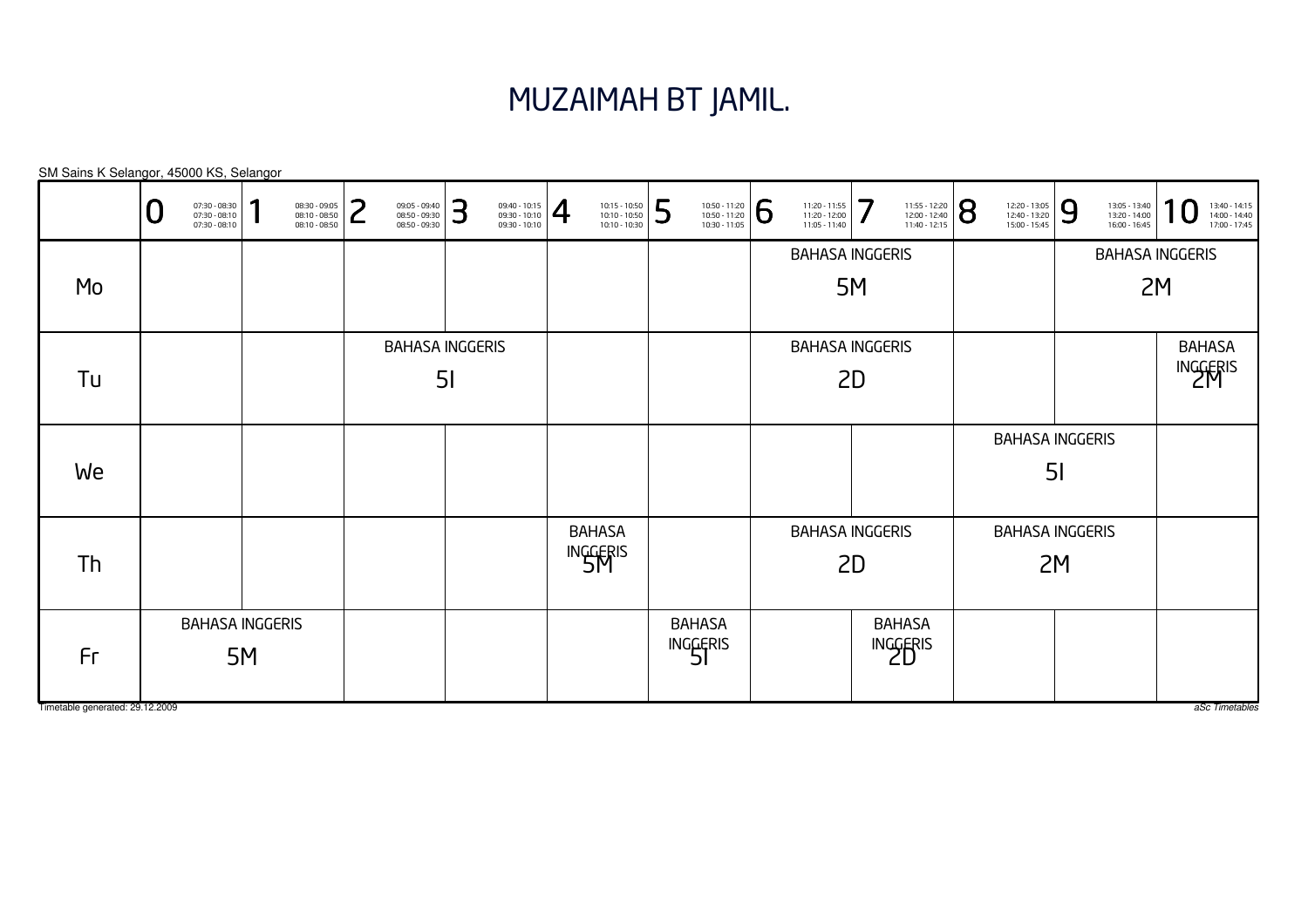# NOR AL WANI BTE SULAIMAN.

SM Sains K Selangor, 45000 KS, Selangor

|                                       | 0 | 07:30 - 08:30<br>07:30 - 08:10<br>07:30 - 08:10 | 1 | 08:30 - 09:05<br>08:10 - 08:50<br>08:10 - 08:50 | っ<br>L | 09:05 - 09:40<br>08:50 - 09:30<br>08:50 - 09:30 | 3 | $\left. \begin{array}{r} 09:40 - 10:15 \\ 09:30 - 10:10 \\ 09:30 - 10:10 \end{array} \right  \begin{array}{c} \begin{array}{c} \begin{array}{c} \begin{array}{c} \end{array} \end{array} \end{array} \end{array}$ | $\begin{array}{ l l } \hline 10:15 & -10:50 \\ \hline 10:10 & -10:50 \\ \hline 10:10 & -10:30 \\\hline \end{array}$ | 5 | $\left. \begin{array}{c} \n 10:50 - 11:20 \\ 10:50 - 11:20 \\ 10:30 - 11:05 \n \end{array} \right  \begin{array}{c} \bigodot \n \end{array}$ | $\begin{array}{c} 11:20 - 11:55 \\ 11:20 - 12:00 \\ 11:05 - 11:40 \end{array}$ | 11:55 - 12:20<br>12:00 - 12:40<br>11:40 - 12:15 | 12:20 - 13:05<br>12:40 - 13:20<br>15:00 - 15:45 | 9 | 13:05 - 13:40<br>13:20 - 14:00<br>16:00 - 16:45 | 10 | 13:40 - 14:15<br>14:00 - 14:40<br>17:00 - 17:45 |
|---------------------------------------|---|-------------------------------------------------|---|-------------------------------------------------|--------|-------------------------------------------------|---|-------------------------------------------------------------------------------------------------------------------------------------------------------------------------------------------------------------------|---------------------------------------------------------------------------------------------------------------------|---|----------------------------------------------------------------------------------------------------------------------------------------------|--------------------------------------------------------------------------------|-------------------------------------------------|-------------------------------------------------|---|-------------------------------------------------|----|-------------------------------------------------|
| Mo                                    |   |                                                 |   |                                                 |        |                                                 |   |                                                                                                                                                                                                                   |                                                                                                                     |   |                                                                                                                                              |                                                                                |                                                 |                                                 |   |                                                 |    |                                                 |
| Tu                                    |   |                                                 |   |                                                 |        |                                                 |   |                                                                                                                                                                                                                   |                                                                                                                     |   |                                                                                                                                              |                                                                                |                                                 |                                                 |   |                                                 |    |                                                 |
| We                                    |   |                                                 |   |                                                 |        |                                                 |   |                                                                                                                                                                                                                   |                                                                                                                     |   |                                                                                                                                              |                                                                                |                                                 |                                                 |   |                                                 |    |                                                 |
| Th                                    |   |                                                 |   |                                                 |        |                                                 |   |                                                                                                                                                                                                                   |                                                                                                                     |   |                                                                                                                                              |                                                                                |                                                 |                                                 |   |                                                 |    |                                                 |
| Fr<br>Timetable generated: 29.12.2009 |   |                                                 |   |                                                 |        |                                                 |   |                                                                                                                                                                                                                   |                                                                                                                     |   |                                                                                                                                              |                                                                                |                                                 |                                                 |   |                                                 |    | aSc Timetables                                  |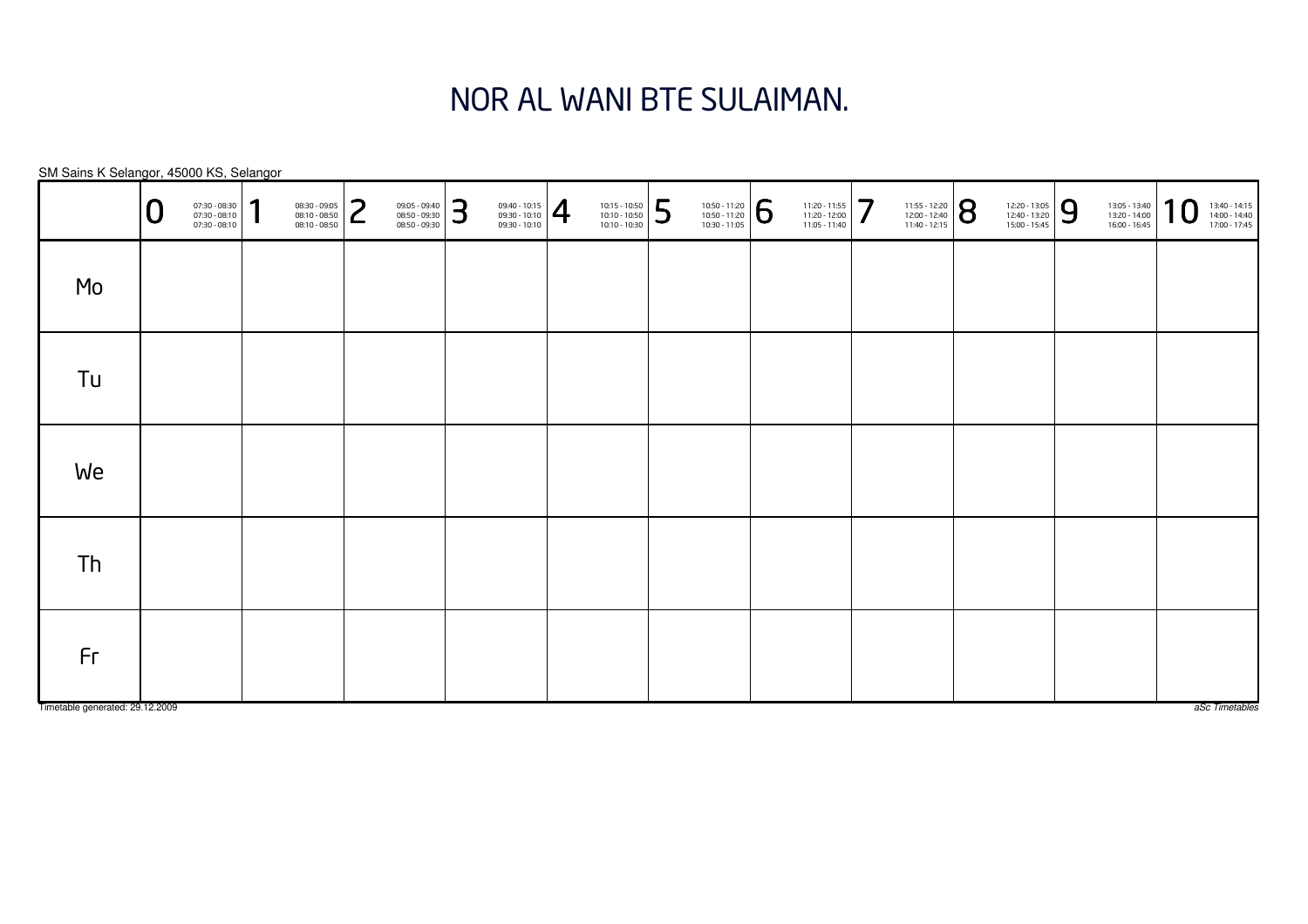# NOR HAMIDAH BINTI AHMAD.

|                                 | 07:30 - 08:30<br>07:30 - 08:10<br>07:30 - 08:10 | и                | 08:30 - 09:05<br>08:10 - 08:50<br>08:10 - 08:50 | ົ<br>L           | 09:05 - 09:40<br>08:50 - 09:30<br>08:50 - 09:30 | 3                | $\frac{09:40 - 10:15}{09:30 - 10:10}$ |    | 10:15 - 10:50<br>10:10 - 10:50<br>10:10 - 10:30 | 5 | 10:50 - 11:20<br>10:50 - 11:20<br>10:30 - 11:05 | 6                | 11:20 - 11:55<br>11:20 - 12:00<br>11:05 - 11:40 | 7  | 11:55 - 12:20<br>12:00 - 12:40<br>11:40 - 12:15 | 8 | 12:20 - 13:05<br>12:40 - 13:20<br>15:00 - 15:45 | 9 | 13:05 - 13:40<br>13:20 - 14:00<br>16:00 - 16:45 | л | 13:40 - 14:15<br>14:00 - 14:40<br>17:00 - 17:45 |
|---------------------------------|-------------------------------------------------|------------------|-------------------------------------------------|------------------|-------------------------------------------------|------------------|---------------------------------------|----|-------------------------------------------------|---|-------------------------------------------------|------------------|-------------------------------------------------|----|-------------------------------------------------|---|-------------------------------------------------|---|-------------------------------------------------|---|-------------------------------------------------|
|                                 |                                                 |                  |                                                 | PENDIDIKAN ISLAM |                                                 |                  | PENDIDIKAN ISLAM                      |    |                                                 |   |                                                 |                  |                                                 |    |                                                 |   |                                                 |   |                                                 |   |                                                 |
| Mo                              |                                                 |                  | 4D                                              |                  |                                                 |                  |                                       | 5M |                                                 |   |                                                 |                  |                                                 |    |                                                 |   |                                                 |   |                                                 |   |                                                 |
|                                 |                                                 |                  |                                                 |                  |                                                 |                  |                                       |    |                                                 |   |                                                 |                  |                                                 |    |                                                 |   |                                                 |   |                                                 |   |                                                 |
|                                 |                                                 |                  |                                                 | PENDIDIKAN ISLAM |                                                 |                  |                                       |    |                                                 |   |                                                 |                  | PENDIDIKAN ISLAM                                |    |                                                 |   |                                                 |   |                                                 |   |                                                 |
| Tu                              |                                                 |                  |                                                 | 2N               |                                                 |                  |                                       |    |                                                 |   |                                                 |                  |                                                 | 2M |                                                 |   |                                                 |   |                                                 |   |                                                 |
|                                 |                                                 |                  |                                                 |                  |                                                 |                  |                                       |    |                                                 |   |                                                 |                  |                                                 |    |                                                 |   |                                                 |   |                                                 |   |                                                 |
|                                 |                                                 | PENDIDIKAN ISLAM |                                                 |                  |                                                 | PENDIDIKAN ISLAM |                                       |    |                                                 |   |                                                 |                  | PENDIDIKAN ISLAM                                |    |                                                 |   |                                                 |   |                                                 |   |                                                 |
| We                              |                                                 | 5 <sub>l</sub>   |                                                 |                  |                                                 | 2N               |                                       |    |                                                 |   |                                                 |                  |                                                 | 5M |                                                 |   |                                                 |   |                                                 |   |                                                 |
|                                 |                                                 | <b>MUSLIM</b>    |                                                 |                  |                                                 |                  |                                       |    |                                                 |   |                                                 |                  |                                                 |    |                                                 |   |                                                 |   |                                                 |   |                                                 |
|                                 | PENDIDIKAN ISLAM                                |                  |                                                 |                  |                                                 |                  | PENDIDIKAN ISLAM                      |    |                                                 |   |                                                 |                  |                                                 |    |                                                 |   |                                                 |   |                                                 |   |                                                 |
| Th                              |                                                 | 2M               |                                                 | 4D               |                                                 |                  |                                       |    |                                                 |   |                                                 |                  |                                                 |    |                                                 |   |                                                 |   |                                                 |   |                                                 |
|                                 |                                                 |                  |                                                 |                  |                                                 |                  |                                       |    |                                                 |   |                                                 |                  |                                                 |    |                                                 |   |                                                 |   |                                                 |   |                                                 |
|                                 |                                                 | PENDIDIKAN ISLAM |                                                 | PENDIDIKAN ISLAM |                                                 |                  |                                       |    |                                                 |   |                                                 | PENDIDIKAN ISLAM |                                                 |    |                                                 |   |                                                 |   |                                                 |   |                                                 |
| Fr                              |                                                 | 5 <sub>l</sub>   |                                                 |                  | 2M                                              |                  |                                       |    |                                                 |   | 2N                                              |                  |                                                 |    |                                                 |   |                                                 |   |                                                 |   |                                                 |
|                                 |                                                 |                  |                                                 |                  |                                                 |                  |                                       |    |                                                 |   |                                                 |                  |                                                 |    |                                                 |   |                                                 |   |                                                 |   |                                                 |
| Timetable generated: 29.12.2009 |                                                 | <b>MUSLIM</b>    |                                                 |                  |                                                 |                  |                                       |    |                                                 |   |                                                 |                  |                                                 |    |                                                 |   |                                                 |   |                                                 |   | aSc Timetables                                  |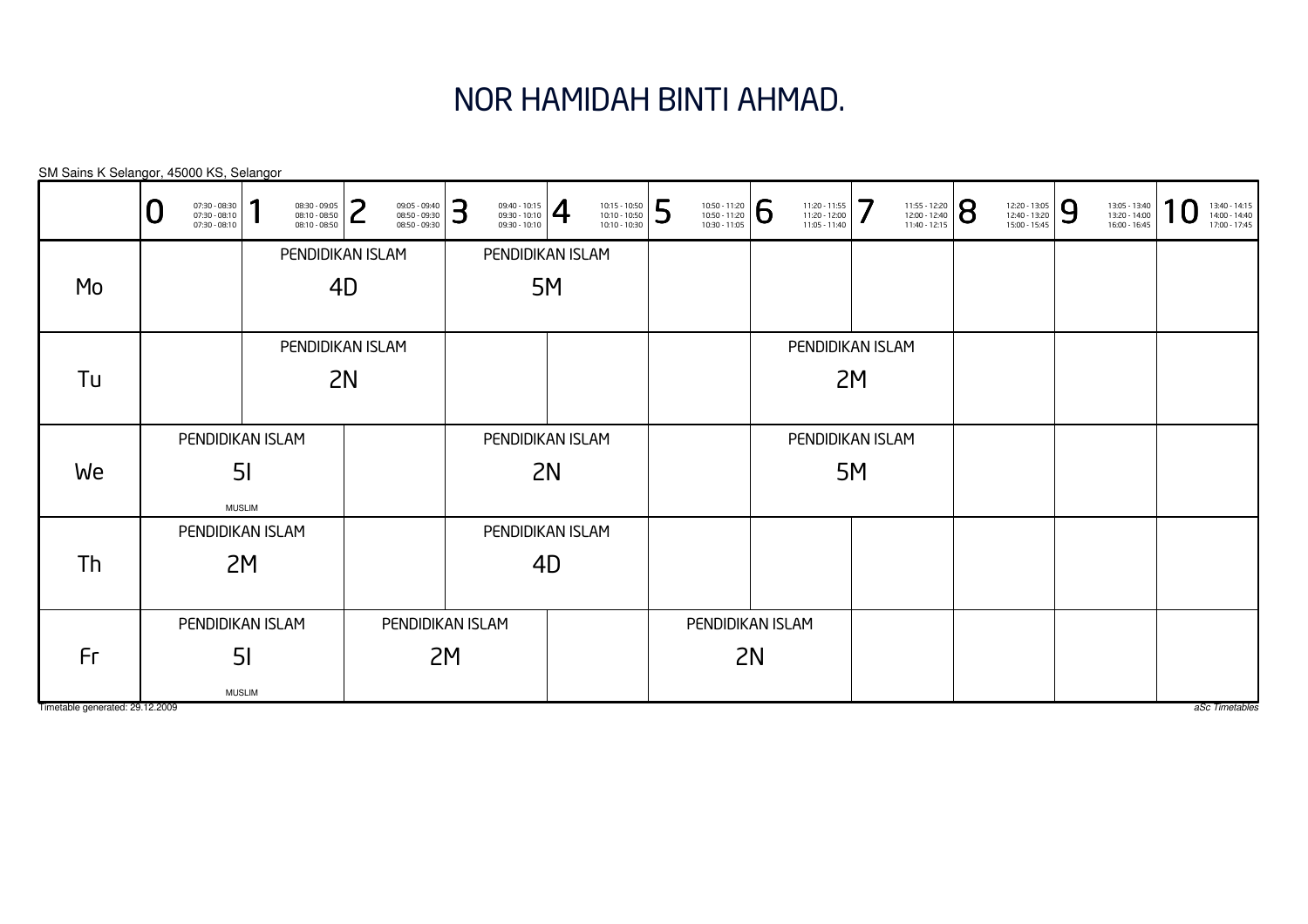#### NORALIZA BINTI KAYAT.

KEMAHIRANHIDUP 3IERTKEMAHIRAN HIDUP $3<sub>l</sub>$ ERTKEMAHIRANHIDUP 3M ERTKEMAHIRAN HIDUP3M ERTKEMAHIRANHIDUP 3NERTKEMAHIRAN HIDUP3NERTKEMAHIRAN HIDUP2IERTKEMAHIRAN HIDUP2M ERTKEMAHIRAN HIDUP2NERTSM Sains K Selangor, 45000 KS, Selangor0 $\textbf{0} \xrightarrow{\textbf{07:30-08:10}} {\textbf{07:30-08:10}} \xrightarrow{\textbf{08:30-09:30}} {\textbf{08:10-08:50}} \xrightarrow{\textbf{08:30-09:30}} {\textbf{08:50-09:30}} \xrightarrow{\textbf{08:50-09:30}} {\textbf{08:50-09:30}} \xrightarrow{\textbf{08:50-09:30}} {\textbf{08:50-09:30}} \xrightarrow{\textbf{08:50-09:30}} {\textbf{08:50-09:30}} \xrightarrow{\$ MoTuWeThFr

Timetable generated: 29.12.2009

aSc Timetables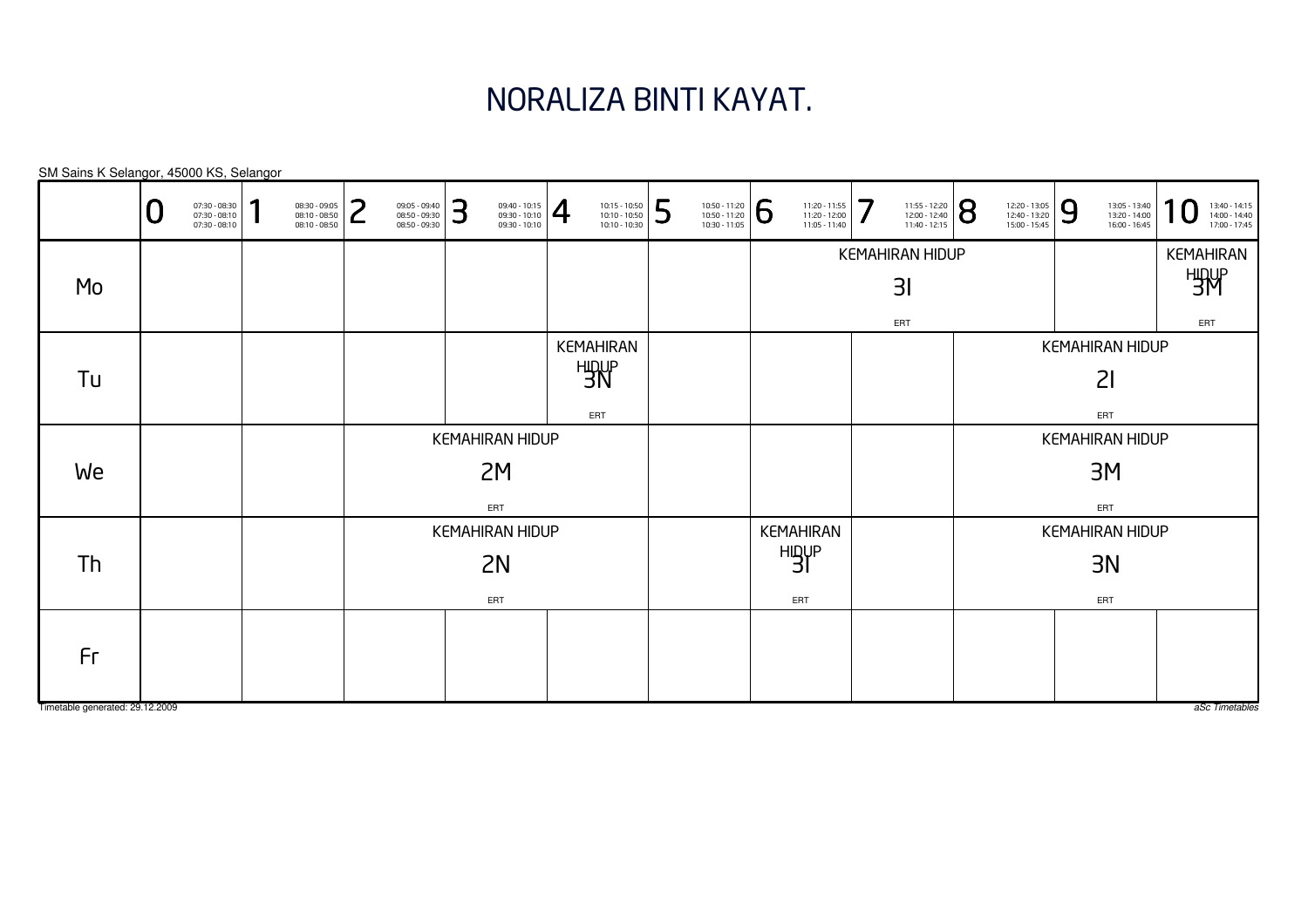# NORHAYATI BINTI ABDUL MAJEED.

| SM Sains K Selangor, 45000 KS, Selangor |                              |                                                 |                                          |                                                 |        |                                                 |    |                                       |                                                                                                                     |   |                                                 |   |                                                 |    |                                                                                                               |                                                 |    |                                                 |                                                 |
|-----------------------------------------|------------------------------|-------------------------------------------------|------------------------------------------|-------------------------------------------------|--------|-------------------------------------------------|----|---------------------------------------|---------------------------------------------------------------------------------------------------------------------|---|-------------------------------------------------|---|-------------------------------------------------|----|---------------------------------------------------------------------------------------------------------------|-------------------------------------------------|----|-------------------------------------------------|-------------------------------------------------|
|                                         | U                            | 07:30 - 08:30<br>07:30 - 08:10<br>07:30 - 08:10 |                                          | 08:30 - 09:05<br>08:10 - 08:50<br>08:10 - 08:50 | っ<br>L | 09:05 - 09:40<br>08:50 - 09:30<br>08:50 - 09:30 | 3  | $\frac{09:40 - 10:15}{09:30 - 10:10}$ | $\begin{array}{ l l } \hline 10:15 & -10:50 \\ \hline 10:10 & -10:50 \\ \hline 10:10 & -10:30 \\\hline \end{array}$ | 5 | 10:50 - 11:20<br>10:50 - 11:20<br>10:30 - 11:05 | 6 | 11:20 - 11:55<br>11:20 - 12:00<br>11:05 - 11:40 | 7  | $\left. \begin{array}{l} \n 11:55 - 12:20 \\ 12:00 - 12:40 \\ 11:40 - 12:15\n \end{array} \right  \bigotimes$ | 12:20 - 13:05<br>12:40 - 13:20<br>15:00 - 15:45 | 9  | 13:05 - 13:40<br>13:20 - 14:00<br>16:00 - 16:45 | 13:40 - 14:15<br>14:00 - 14:40<br>17:00 - 17:45 |
| Mo                                      |                              |                                                 |                                          | <b>BAHASA INGGERIS</b>                          | 1B     |                                                 |    |                                       |                                                                                                                     |   |                                                 |   |                                                 |    |                                                                                                               | <b>BAHASA INGGERIS</b>                          | 4D |                                                 | SIVIK DAN<br>KENEGARAAN                         |
| Tu                                      | <b>BAHASA INGGERIS</b><br>31 |                                                 |                                          |                                                 |        | SIVIK DAN KENEGARAAN                            | 2D |                                       |                                                                                                                     |   |                                                 |   |                                                 |    |                                                                                                               | <b>SIVIK DAN</b><br>KENEGARAAN                  |    |                                                 | <b>BAHASA</b><br>INGGERIS                       |
| We                                      |                              |                                                 | <b>BAHASA INGGERIS</b><br>3 <sub>l</sub> |                                                 |        |                                                 |    |                                       |                                                                                                                     |   |                                                 |   | <b>BAHASA INGGERIS</b>                          | 4D |                                                                                                               |                                                 |    |                                                 | SIVIK DAN<br>KENEGARAAN                         |
| Th                                      |                              | SIVIK DAN<br>KENEGARAAN                         |                                          | <b>BAHASA INGGERIS</b>                          | 1B     |                                                 |    |                                       |                                                                                                                     |   |                                                 |   |                                                 |    |                                                                                                               | SIVIK DAN KENEGARAAN                            | 2B |                                                 | <b>BAHASA</b><br>INGGERIS                       |
| Fr                                      |                              |                                                 |                                          |                                                 |        |                                                 |    |                                       |                                                                                                                     |   | <b>BINGGERIS</b><br>3 <sup>l</sup>              |   |                                                 |    |                                                                                                               |                                                 |    |                                                 |                                                 |
| Timetable generated: 29.12.2009         |                              |                                                 |                                          |                                                 |        |                                                 |    |                                       |                                                                                                                     |   |                                                 |   |                                                 |    |                                                                                                               |                                                 |    |                                                 | aSc Timetables                                  |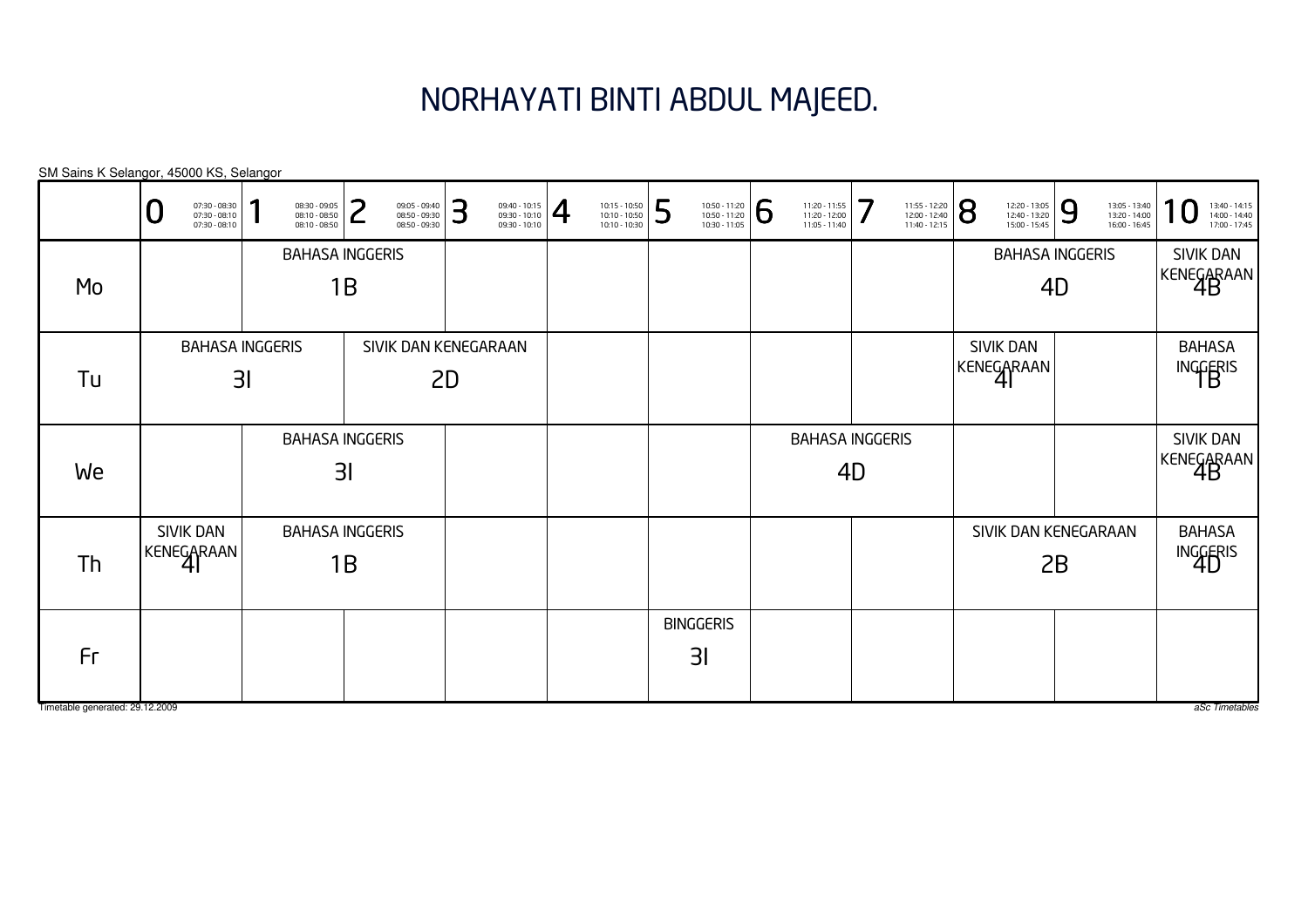# NORLIZA BT SAINI.

|                                 | O              | 07:30 - 08:30<br>07:30 - 08:10<br>07:30 - 08:10 | ٠ | 08:30 - 09:05<br>08:10 - 08:50<br>08:10 - 08:50 | っ<br>┕  | 09:05 - 09:40<br>08:50 - 09:30<br>08:50 - 09:30 | 3  | $\left\{\n \begin{array}{c}\n 09:40 - 10:15 \\ 09:30 - 10:10 \\ 09:30 - 10:10\n \end{array}\n \right \n \begin{array}{c}\n \begin{array}{c}\n \end{array}\n \end{array}$ |  | 10:15 - 10:50<br>10:10 - 10:50<br>10:10 - 10:30 | 5 | 10:50 - 11:20<br>10:50 - 11:20<br>10:30 - 11:05 | 6  | 11:20 - 11:55<br>11:20 - 12:00<br>11:05 - 11:40 | 7             | 11:55 - 12:20<br>12:00 - 12:40<br>11:40 - 12:15 | 8        | 12:20 - 13:05<br>12:40 - 13:20<br>15:00 - 15:45 | 9  | 13:05 - 13:40<br>13:20 - 14:00<br>16:00 - 16:45 | 1<br>$\overline{0}$<br>13:40 - 14:15<br>14:00 - 14:40<br>17:00 - 17:45 |
|---------------------------------|----------------|-------------------------------------------------|---|-------------------------------------------------|---------|-------------------------------------------------|----|--------------------------------------------------------------------------------------------------------------------------------------------------------------------------|--|-------------------------------------------------|---|-------------------------------------------------|----|-------------------------------------------------|---------------|-------------------------------------------------|----------|-------------------------------------------------|----|-------------------------------------------------|------------------------------------------------------------------------|
| Mo                              |                |                                                 |   |                                                 |         |                                                 |    |                                                                                                                                                                          |  |                                                 |   |                                                 |    |                                                 | SEJARAH<br>4N |                                                 |          |                                                 |    |                                                 |                                                                        |
|                                 |                | GEOGRAFI                                        |   | <b>GEOGRAFI</b>                                 |         |                                                 |    |                                                                                                                                                                          |  |                                                 |   |                                                 |    | <b>GEOGRAFI</b>                                 |               |                                                 | GEOGRAFI |                                                 |    | SEJARAH                                         |                                                                        |
| Tu                              | 11             |                                                 |   |                                                 |         | 3B                                              |    |                                                                                                                                                                          |  |                                                 |   |                                                 | 1M |                                                 |               |                                                 |          | 3M                                              |    |                                                 | 4B                                                                     |
| We                              |                |                                                 |   |                                                 |         |                                                 |    |                                                                                                                                                                          |  | SEJARAH<br>4N                                   |   |                                                 |    |                                                 |               |                                                 |          |                                                 |    |                                                 | GEOGRAFI<br>3N                                                         |
|                                 |                |                                                 |   |                                                 |         |                                                 |    | <b>GEOGRAFI</b>                                                                                                                                                          |  |                                                 |   |                                                 |    |                                                 |               |                                                 |          | GEOGRAFI                                        |    |                                                 | GEOGRAFI                                                               |
| Th                              |                |                                                 |   |                                                 |         |                                                 | 3M |                                                                                                                                                                          |  |                                                 |   |                                                 |    |                                                 |               | 3B                                              |          |                                                 | 11 |                                                 |                                                                        |
|                                 | GEOGRAFI<br>3N |                                                 |   |                                                 | SEJARAH |                                                 |    |                                                                                                                                                                          |  |                                                 |   |                                                 |    |                                                 |               | <b>GEOGRAFI</b>                                 |          |                                                 |    |                                                 |                                                                        |
| Fr                              |                |                                                 |   |                                                 |         | 4B                                              |    |                                                                                                                                                                          |  |                                                 |   |                                                 |    |                                                 |               | 1M                                              |          |                                                 |    |                                                 |                                                                        |
| Timetable generated: 29.12.2009 |                |                                                 |   |                                                 |         |                                                 |    |                                                                                                                                                                          |  |                                                 |   |                                                 |    |                                                 |               |                                                 |          |                                                 |    |                                                 | aSc Timetables                                                         |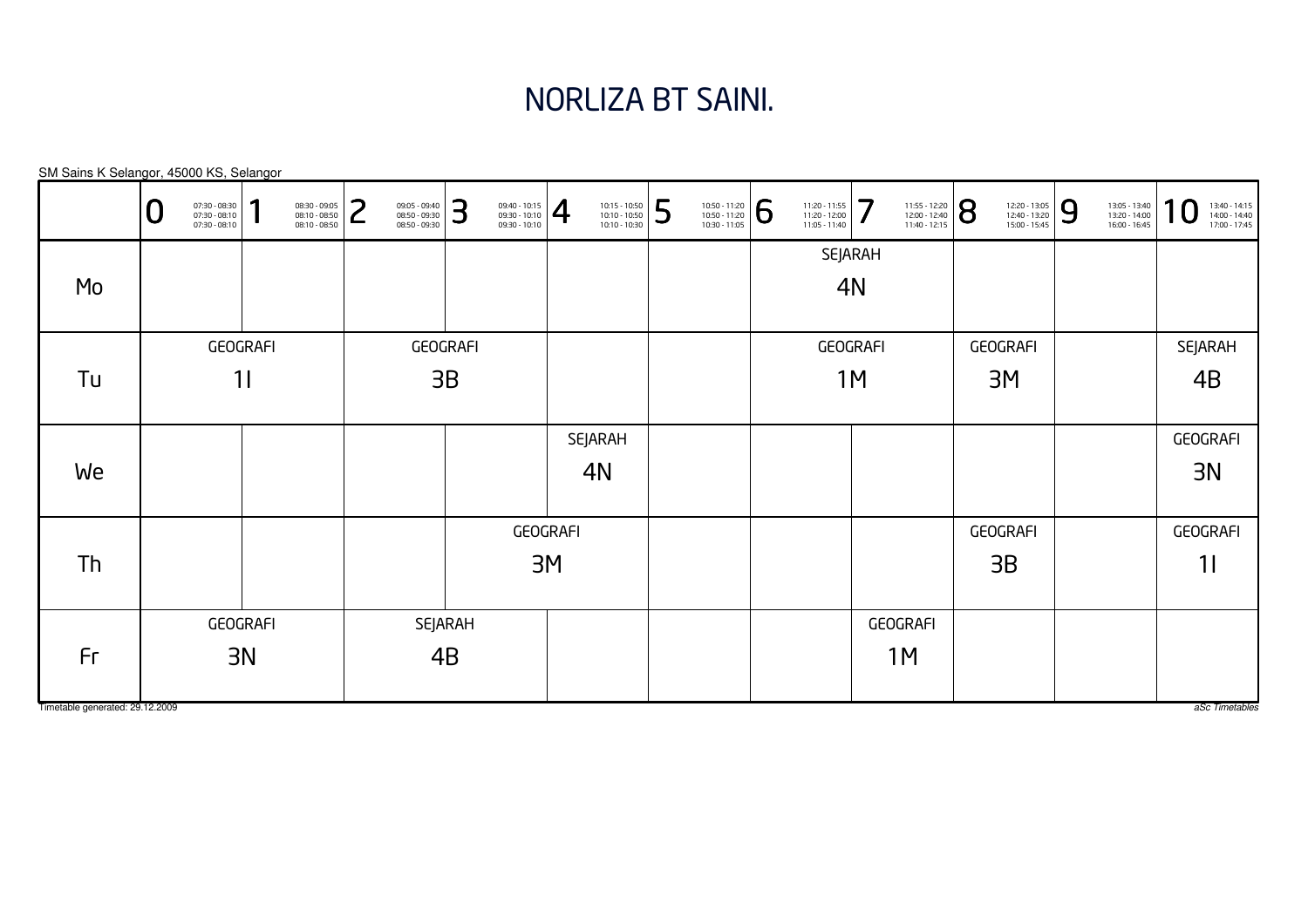### NORMAIZURA BT MOHAMAD.

|                                 | ◡ | 07:30 - 08:30<br>07:30 - 08:10<br>07:30 - 08:10 | и | 08:30 - 09:05<br>08:10 - 08:50<br>08:10 - 08:50 | っ<br>┕ | 09:05 - 09:40<br>08:50 - 09:30<br>08:50 - 09:30 | 3                      | $\left. \begin{array}{l} 09:40 - 10:15 \\ 09:30 - 10:10 \\ 09:30 - 10:10 \end{array} \right  \begin{array}{c} \begin{array}{c} \begin{array}{c} \begin{array}{c} \end{array} \end{array} \end{array} \end{array}$ |                  | 10:15 - 10:50<br>10:10 - 10:50<br>10:10 - 10:30 | 5 | 10:50 - 11:20<br>10:50 - 11:20<br>10:30 - 11:05 | 6 | 11:20 - 11:55<br>11:20 - 12:00<br>11:05 - 11:40 | 7         | 11:55 - 12:20<br>12:00 - 12:40<br>11:40 - 12:15 | 8 | 12:20 - 13:05<br>12:40 - 13:20<br>15:00 - 15:45 | 9         | 13:05 - 13:40<br>13:20 - 14:00<br>16:00 - 16:45 | 1                | 13:40 - 14:15<br>14:00 - 14:40<br>17:00 - 17:45 |
|---------------------------------|---|-------------------------------------------------|---|-------------------------------------------------|--------|-------------------------------------------------|------------------------|-------------------------------------------------------------------------------------------------------------------------------------------------------------------------------------------------------------------|------------------|-------------------------------------------------|---|-------------------------------------------------|---|-------------------------------------------------|-----------|-------------------------------------------------|---|-------------------------------------------------|-----------|-------------------------------------------------|------------------|-------------------------------------------------|
|                                 |   |                                                 |   |                                                 |        |                                                 |                        |                                                                                                                                                                                                                   | MATEMATIK        |                                                 |   |                                                 |   |                                                 |           |                                                 |   |                                                 | MATEMATIK |                                                 |                  |                                                 |
| Mo                              |   |                                                 |   |                                                 |        |                                                 |                        |                                                                                                                                                                                                                   | 4M               |                                                 |   |                                                 |   |                                                 |           |                                                 |   |                                                 | 5B        |                                                 |                  |                                                 |
|                                 |   |                                                 |   | <b>MATEMATIK</b>                                |        |                                                 |                        |                                                                                                                                                                                                                   | <b>MATEMATIK</b> |                                                 |   |                                                 |   |                                                 |           |                                                 |   |                                                 |           |                                                 | <b>MATEMATIK</b> |                                                 |
| Tu                              |   |                                                 |   |                                                 | 4Z     |                                                 |                        |                                                                                                                                                                                                                   | 5N               |                                                 |   |                                                 |   |                                                 |           |                                                 |   |                                                 |           | 4D                                              |                  |                                                 |
|                                 |   |                                                 |   | <b>MATEMATIK</b>                                |        |                                                 |                        |                                                                                                                                                                                                                   | MATEMATIK        |                                                 |   |                                                 |   |                                                 |           |                                                 |   |                                                 |           |                                                 |                  |                                                 |
| We                              |   |                                                 |   |                                                 | 4M     |                                                 |                        |                                                                                                                                                                                                                   | 5B               |                                                 |   |                                                 |   |                                                 |           |                                                 |   |                                                 |           |                                                 |                  |                                                 |
|                                 |   |                                                 |   |                                                 |        |                                                 |                        |                                                                                                                                                                                                                   |                  |                                                 |   |                                                 |   | <b>MATEMATIK</b>                                |           |                                                 |   |                                                 | MATEMATIK |                                                 |                  |                                                 |
| Th                              |   |                                                 |   |                                                 |        |                                                 | <b>MATEMATIK</b><br>4Z |                                                                                                                                                                                                                   |                  |                                                 |   |                                                 |   |                                                 | <b>5N</b> |                                                 |   |                                                 | 4D        |                                                 |                  |                                                 |
| Fr                              |   |                                                 |   |                                                 |        |                                                 |                        |                                                                                                                                                                                                                   |                  |                                                 |   |                                                 |   |                                                 |           |                                                 |   |                                                 |           |                                                 |                  |                                                 |
| Timetable generated: 29.12.2009 |   |                                                 |   |                                                 |        |                                                 |                        |                                                                                                                                                                                                                   |                  |                                                 |   |                                                 |   |                                                 |           |                                                 |   |                                                 |           |                                                 |                  | aSc Timetables                                  |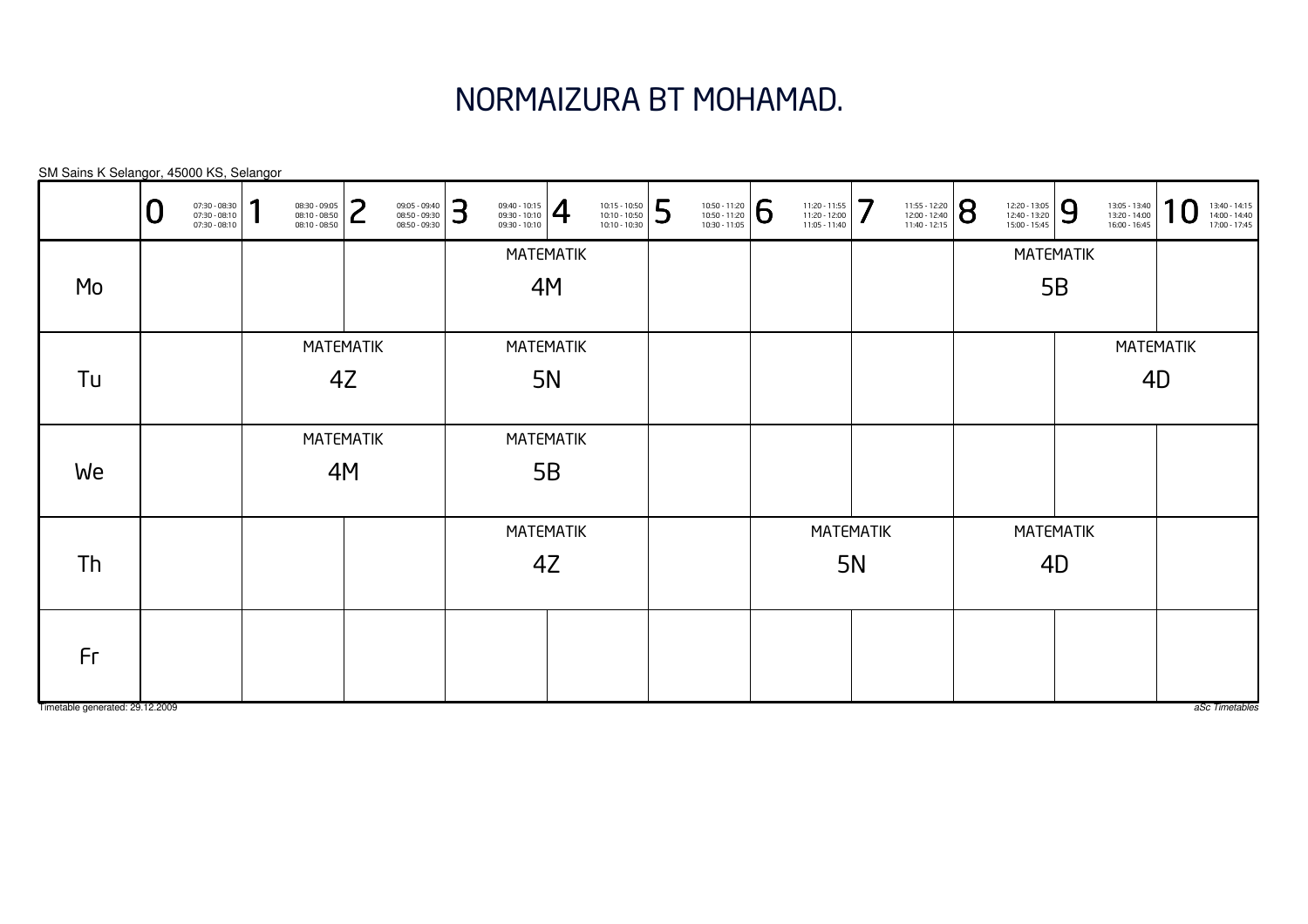### PN NORMIDZA BT MD. KAMEL.

BAHASA MELAYU3BBAHASA MELAYU3BBAHASA MELAYU3BBAHASA MELAYU3NBAHASA MELAYU3NBAHASA MELAYU3NB MELAYU4NB MELAYU4NBAHASA MELAYU4NBAHASA MELAYU4NSM Sains K Selangor, 45000 KS, Selangor0 $\textbf{0} \xrightarrow{\textbf{07:30-08:10}} {\textbf{07:30-08:10}} \xrightarrow{\textbf{08:30-09:30}} {\textbf{08:10-08:50}} \xrightarrow{\textbf{08:30-09:30}} {\textbf{08:50-09:30}} \xrightarrow{\textbf{08:50-09:30}} {\textbf{08:50-09:30}} \xrightarrow{\textbf{08:50-09:30}} {\textbf{08:50-09:30}} \xrightarrow{\textbf{08:50-09:30}} {\textbf{08:50-09:30}} \xrightarrow{\$ MoTuWeThFr

Timetable generated: 29.12.2009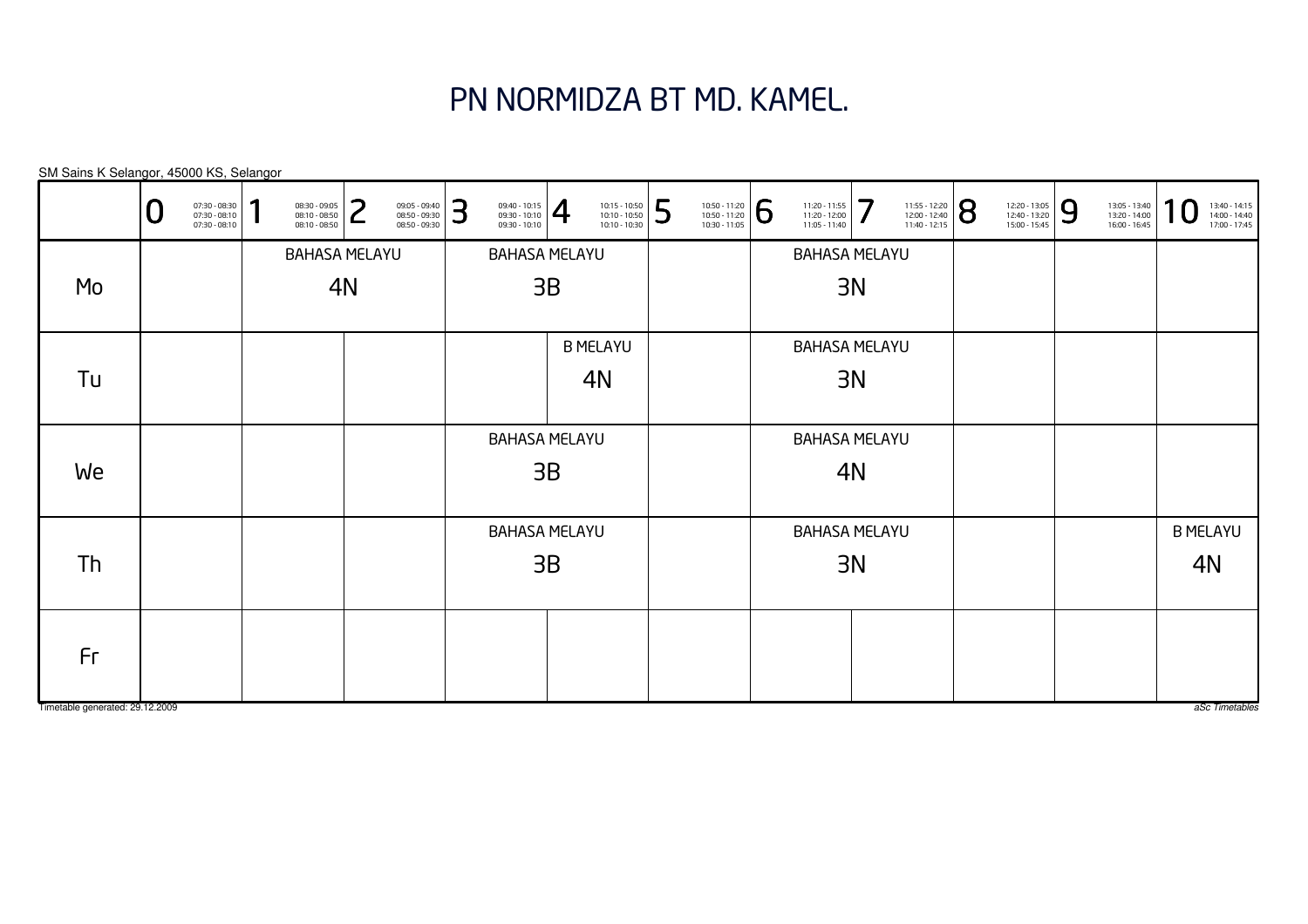### NORYATI BTE ABU BAKAR.

|                                 | 07:30 - 08:30<br>07:30 - 08:10<br>07:30 - 08:10 | п    | 08:30 - 09:05<br>08:10 - 08:50<br>08:10 - 08:50 | っ | 09:05 - 09:40<br>08:50 - 09:30<br>08:50 - 09:30 | 3 | $\left. \begin{array}{l} 09:40 - 10:15 \\ 09:30 - 10:10 \\ 09:30 - 10:10 \end{array} \right  \bigoplus$ |    | 10:15 - 10:50<br>10:10 - 10:50<br>10:10 - 10:30 | 5 | 10:50 - 11:20<br>10:50 - 11:20<br>10:30 - 11:05 | 6 | 11:20 - 11:55<br>11:20 - 12:00<br>11:05 - 11:40 | 7  | 11:55 - 12:20<br>12:00 - 12:40<br>11:40 - 12:15 | 8 | 12:20 - 13:05<br>12:40 - 13:20<br>15:00 - 15:45 | 9    | 13:05 - 13:40<br>13:20 - 14:00<br>16:00 - 16:45 | 1<br>$\boldsymbol{0}$<br>13:40 - 14:15<br>14:00 - 14:40<br>17:00 - 17:45 |
|---------------------------------|-------------------------------------------------|------|-------------------------------------------------|---|-------------------------------------------------|---|---------------------------------------------------------------------------------------------------------|----|-------------------------------------------------|---|-------------------------------------------------|---|-------------------------------------------------|----|-------------------------------------------------|---|-------------------------------------------------|------|-------------------------------------------------|--------------------------------------------------------------------------|
|                                 |                                                 |      |                                                 |   |                                                 |   |                                                                                                         |    |                                                 |   |                                                 |   |                                                 |    |                                                 |   |                                                 |      |                                                 | PENDIDIKAN SENI                                                          |
| Mo                              |                                                 |      |                                                 |   |                                                 |   |                                                                                                         |    |                                                 |   |                                                 |   |                                                 |    |                                                 |   |                                                 |      | 2N                                              |                                                                          |
|                                 |                                                 |      |                                                 |   |                                                 |   |                                                                                                         |    |                                                 |   |                                                 |   |                                                 |    |                                                 |   | PENDIDIKAN SENI                                 |      |                                                 |                                                                          |
| Tu                              |                                                 |      |                                                 |   |                                                 |   |                                                                                                         |    |                                                 |   |                                                 |   |                                                 |    |                                                 |   |                                                 | 1M   |                                                 |                                                                          |
|                                 |                                                 |      |                                                 |   |                                                 |   |                                                                                                         |    |                                                 |   |                                                 |   |                                                 |    |                                                 |   |                                                 | SENI |                                                 |                                                                          |
|                                 |                                                 |      |                                                 |   |                                                 |   | PENDIDIKAN SENI                                                                                         |    |                                                 |   |                                                 |   | PENDIDIKAN SENI                                 |    |                                                 |   | PENDIDIKAN SENI                                 |      |                                                 |                                                                          |
| We                              |                                                 |      |                                                 |   |                                                 |   |                                                                                                         | 3N |                                                 |   |                                                 |   |                                                 | 1B |                                                 |   |                                                 | 31   |                                                 |                                                                          |
|                                 |                                                 |      |                                                 |   |                                                 |   |                                                                                                         |    |                                                 |   |                                                 |   |                                                 |    |                                                 |   |                                                 |      |                                                 |                                                                          |
|                                 | PENDIDIKAN SENI                                 |      |                                                 |   |                                                 |   | PENDIDIKAN SENI                                                                                         |    |                                                 |   |                                                 |   |                                                 |    |                                                 |   | PENDIDIKAN SENI                                 |      |                                                 |                                                                          |
| Th                              |                                                 | 2D   |                                                 |   |                                                 |   |                                                                                                         | 21 |                                                 |   |                                                 |   |                                                 |    |                                                 |   |                                                 | 1D   |                                                 |                                                                          |
|                                 |                                                 | SENI |                                                 |   |                                                 |   |                                                                                                         |    |                                                 |   |                                                 |   |                                                 |    |                                                 |   |                                                 | SENI |                                                 |                                                                          |
|                                 |                                                 |      |                                                 |   |                                                 |   |                                                                                                         |    |                                                 |   |                                                 |   |                                                 |    |                                                 |   |                                                 |      |                                                 |                                                                          |
| Fr                              |                                                 |      |                                                 |   |                                                 |   |                                                                                                         |    |                                                 |   |                                                 |   |                                                 |    |                                                 |   |                                                 |      |                                                 |                                                                          |
| Timetable generated: 29.12.2009 |                                                 |      |                                                 |   |                                                 |   |                                                                                                         |    |                                                 |   |                                                 |   |                                                 |    |                                                 |   |                                                 |      |                                                 | aSc Timetables                                                           |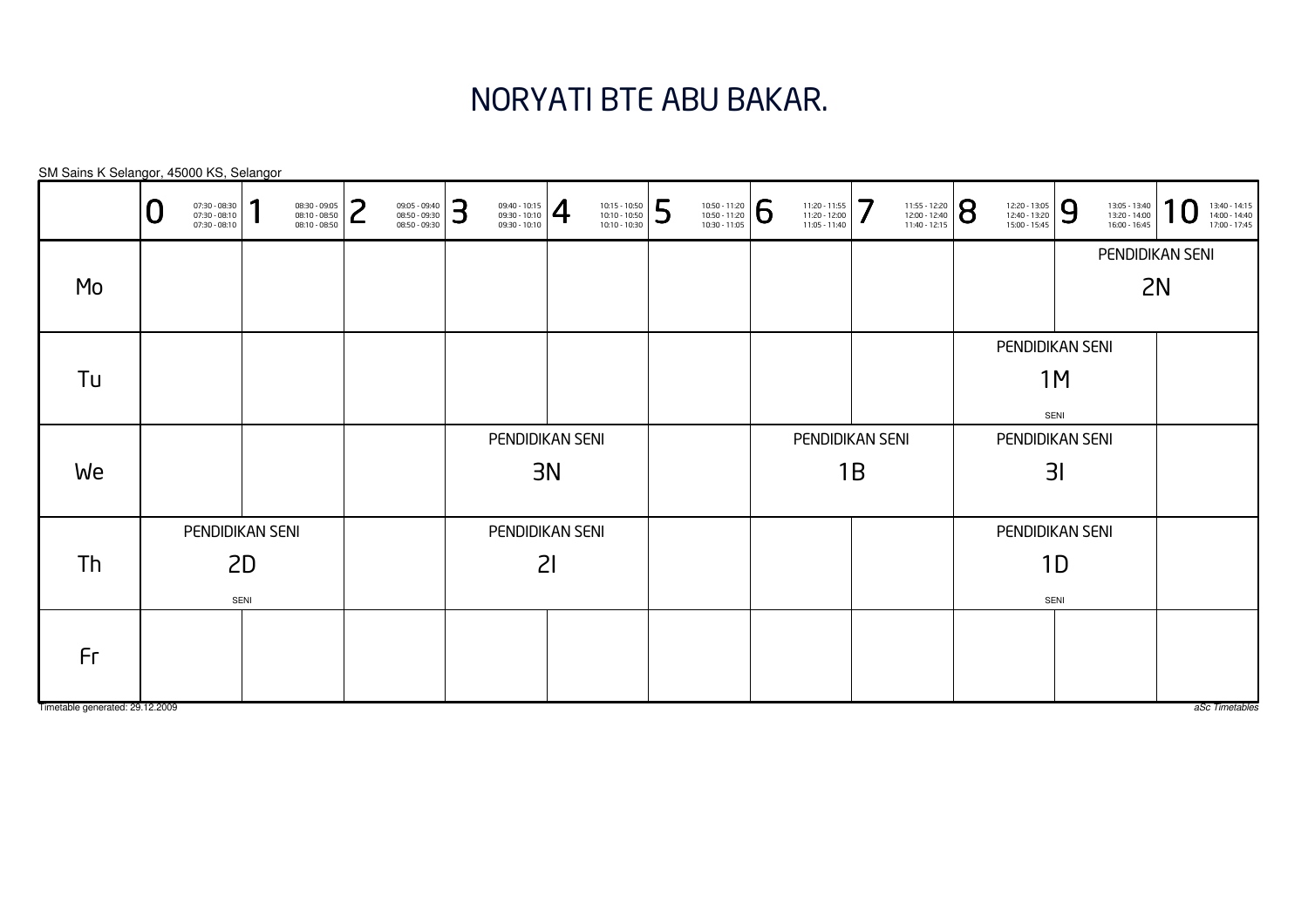## NUR HIDAYATI BINTI AB JALIL.

|                                 | 07:30 - 08:30<br>07:30 - 08:10<br>07:30 - 08:10 | я<br>08:30 - 09:05<br>08:10 - 08:50<br>08:10 - 08:50 | つ<br>09:05 - 09:40<br>08:50 - 09:30<br>┕<br>08:50 - 09:30 | 3              | $\left. \begin{array}{r} 09:40 - 10:15 \\ 09:30 - 10:10 \\ 09:30 - 10:10 \end{array} \right  \begin{array}{c} \begin{array}{c} \begin{array}{c} \end{array} \end{array}$ | 10:15 - 10:50<br>10:10 - 10:50<br>10:10 - 10:30 | 5 | 10:50 - 11:20<br>10:50 - 11:20<br>10:30 - 11:05 | 6 | 11:20 - 11:55<br>11:20 - 12:00<br>11:05 - 11:40 | 7                | 11:55 - 12:20<br>12:00 - 12:40<br>11:40 - 12:15 | 8 | 12:20 - 13:05<br>12:40 - 13:20<br>15:00 - 15:45 | 9            | 13:05 - 13:40<br>13:20 - 14:00<br>16:00 - 16:45 | 1<br>13:40 - 14:15<br>14:00 - 14:40<br>17:00 - 17:45 |
|---------------------------------|-------------------------------------------------|------------------------------------------------------|-----------------------------------------------------------|----------------|--------------------------------------------------------------------------------------------------------------------------------------------------------------------------|-------------------------------------------------|---|-------------------------------------------------|---|-------------------------------------------------|------------------|-------------------------------------------------|---|-------------------------------------------------|--------------|-------------------------------------------------|------------------------------------------------------|
|                                 |                                                 |                                                      |                                                           |                |                                                                                                                                                                          |                                                 |   |                                                 |   |                                                 | <b>SAINS</b>     |                                                 |   |                                                 | <b>SAINS</b> |                                                 |                                                      |
| Mo                              |                                                 |                                                      |                                                           |                |                                                                                                                                                                          |                                                 |   |                                                 |   |                                                 | 3D               |                                                 |   |                                                 | 1B           |                                                 |                                                      |
|                                 |                                                 |                                                      |                                                           |                |                                                                                                                                                                          |                                                 |   |                                                 |   |                                                 |                  |                                                 |   |                                                 |              |                                                 |                                                      |
|                                 | <b>MAT</b>                                      |                                                      |                                                           |                |                                                                                                                                                                          | <b>MATEMATIK</b>                                |   |                                                 |   |                                                 |                  |                                                 |   |                                                 | <b>SAINS</b> |                                                 |                                                      |
| Tu                              | 1B                                              |                                                      |                                                           |                |                                                                                                                                                                          | 3 <sub>l</sub>                                  |   |                                                 |   |                                                 |                  |                                                 |   |                                                 | 1B           |                                                 |                                                      |
|                                 |                                                 |                                                      |                                                           |                |                                                                                                                                                                          |                                                 |   |                                                 |   |                                                 |                  |                                                 |   |                                                 |              |                                                 |                                                      |
|                                 | <b>MAT</b>                                      |                                                      |                                                           |                |                                                                                                                                                                          |                                                 |   |                                                 |   |                                                 | <b>MATEMATIK</b> |                                                 |   |                                                 |              |                                                 | <b>SAINS</b>                                         |
| We                              | 1B                                              |                                                      |                                                           |                |                                                                                                                                                                          |                                                 |   |                                                 |   |                                                 | 31               |                                                 |   |                                                 |              | 3D                                              |                                                      |
|                                 |                                                 |                                                      |                                                           |                |                                                                                                                                                                          |                                                 |   |                                                 |   |                                                 |                  |                                                 |   |                                                 |              |                                                 |                                                      |
|                                 | <b>SAINS</b>                                    |                                                      | <b>SAINS</b>                                              |                |                                                                                                                                                                          |                                                 |   |                                                 |   |                                                 |                  |                                                 |   |                                                 |              |                                                 |                                                      |
| Th                              | 1B                                              |                                                      | 3D                                                        |                |                                                                                                                                                                          |                                                 |   |                                                 |   |                                                 |                  |                                                 |   |                                                 |              |                                                 |                                                      |
|                                 |                                                 |                                                      |                                                           |                |                                                                                                                                                                          |                                                 |   |                                                 |   |                                                 |                  |                                                 |   |                                                 |              |                                                 |                                                      |
|                                 |                                                 |                                                      |                                                           | MATEMATIK      |                                                                                                                                                                          |                                                 |   |                                                 |   |                                                 | <b>MATEMATIK</b> |                                                 |   |                                                 |              |                                                 |                                                      |
| Fr                              |                                                 |                                                      |                                                           | 3 <sub>l</sub> |                                                                                                                                                                          |                                                 |   |                                                 |   |                                                 |                  | 1B                                              |   |                                                 |              |                                                 |                                                      |
|                                 |                                                 |                                                      |                                                           |                |                                                                                                                                                                          |                                                 |   |                                                 |   |                                                 |                  |                                                 |   |                                                 |              |                                                 |                                                      |
| Timetable generated: 29.12.2009 |                                                 |                                                      |                                                           |                |                                                                                                                                                                          |                                                 |   |                                                 |   |                                                 |                  |                                                 |   |                                                 |              |                                                 | aSc Timetables                                       |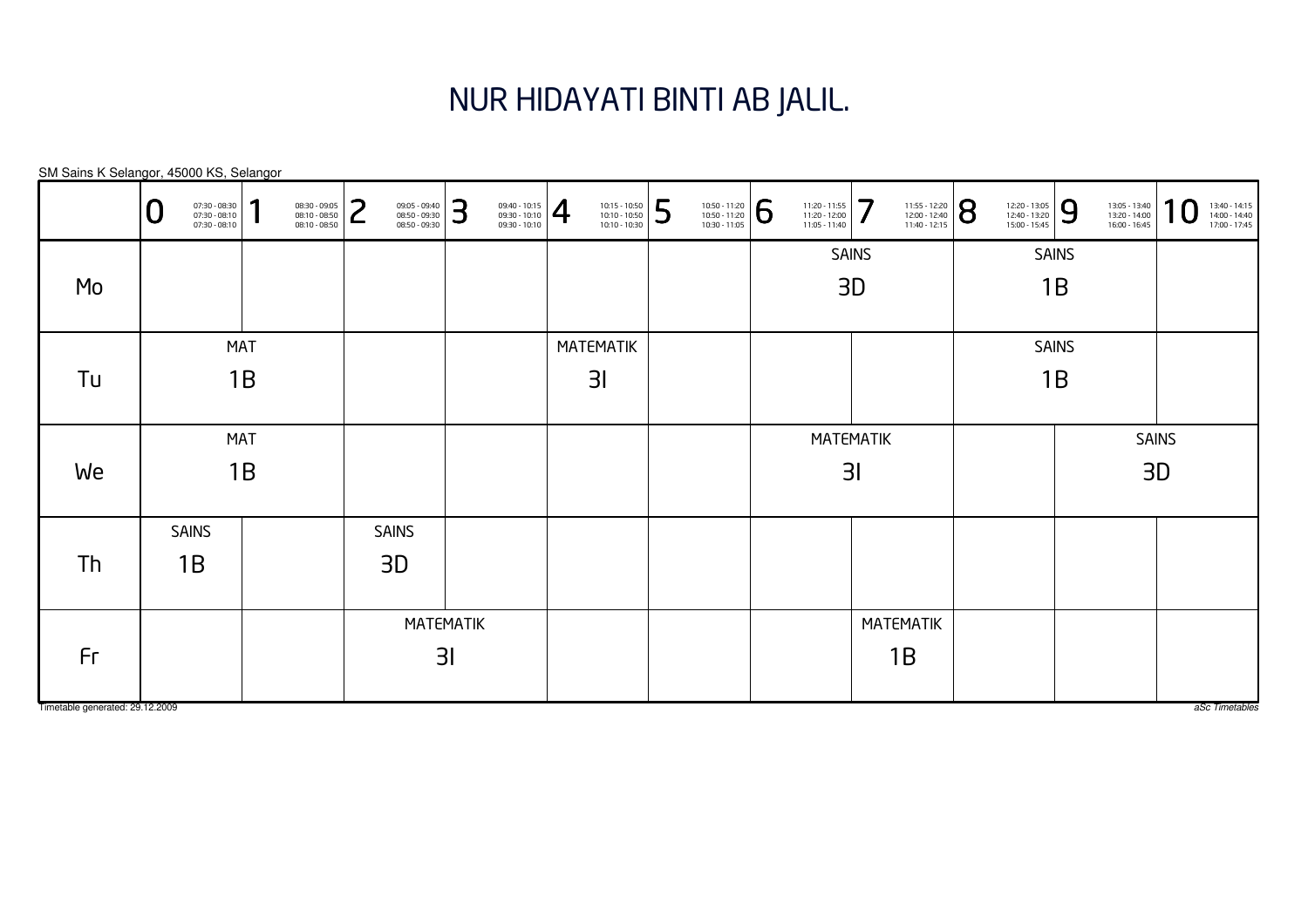# PN NURUL UYUN BT ABDULLAH.

| SM Sains K Selangor, 45000 KS, Selangor |   |                                                 |                                  |                                                 |                |                                                 |   |                                                                                                                                                                          |                |                                                 |   |                                                                                                                                              |                                                 |                |                                                                                                                  |    |                                                 |   |                                                 |                   |                                                 |
|-----------------------------------------|---|-------------------------------------------------|----------------------------------|-------------------------------------------------|----------------|-------------------------------------------------|---|--------------------------------------------------------------------------------------------------------------------------------------------------------------------------|----------------|-------------------------------------------------|---|----------------------------------------------------------------------------------------------------------------------------------------------|-------------------------------------------------|----------------|------------------------------------------------------------------------------------------------------------------|----|-------------------------------------------------|---|-------------------------------------------------|-------------------|-------------------------------------------------|
|                                         | U | 07:30 - 08:30<br>07:30 - 08:10<br>07:30 - 08:10 | 1                                | 08:30 - 09:05<br>08:10 - 08:50<br>08:10 - 08:50 | っ<br>L         | 09:05 - 09:40<br>08:50 - 09:30<br>08:50 - 09:30 | 3 | $\left\{\n \begin{array}{c}\n 09:40 - 10:15 \\ 09:30 - 10:10 \\ 09:30 - 10:10\n \end{array}\n \right \n \begin{array}{c}\n \begin{array}{c}\n \end{array}\n \end{array}$ |                | 10:15 - 10:50<br>10:10 - 10:50<br>10:10 - 10:30 | 5 | $\left. \begin{array}{c} \n 10:50 - 11:20 \\ 10:50 - 11:20 \\ 10:30 - 11:05 \n \end{array} \right  \begin{array}{c} \bigodot \n \end{array}$ | 11:20 - 11:55<br>11:20 - 12:00<br>11:05 - 11:40 | 7              | $\left. \begin{array}{l} \n 11:55 - 12:20 \\ 12:00 - 12:40 \\ 11:40 - 12:15\n \end{array} \right  \, \mathbf{S}$ |    | 12:20 - 13:05<br>12:40 - 13:20<br>15:00 - 15:45 | 9 | 13:05 - 13:40<br>13:20 - 14:00<br>16:00 - 16:45 | $\bm{\mathsf{O}}$ | 13:40 - 14:15<br>14:00 - 14:40<br>17:00 - 17:45 |
|                                         |   |                                                 |                                  |                                                 |                |                                                 |   |                                                                                                                                                                          | <b>BIOLOGI</b> |                                                 |   |                                                                                                                                              |                                                 |                |                                                                                                                  |    | <b>BIOLOGI</b>                                  |   |                                                 |                   |                                                 |
| Mo                                      |   |                                                 |                                  |                                                 |                |                                                 |   |                                                                                                                                                                          | 5Z             |                                                 |   |                                                                                                                                              |                                                 |                |                                                                                                                  |    | 5 <sub>l</sub>                                  |   |                                                 |                   |                                                 |
|                                         |   |                                                 |                                  |                                                 | <b>BIOLOGI</b> |                                                 |   |                                                                                                                                                                          |                |                                                 |   |                                                                                                                                              |                                                 |                | <b>BIOLOGI</b>                                                                                                   |    |                                                 |   |                                                 | <b>BIOLOGI</b>    |                                                 |
| Tu                                      |   |                                                 |                                  |                                                 | 4B             |                                                 |   |                                                                                                                                                                          |                |                                                 |   |                                                                                                                                              |                                                 |                |                                                                                                                  | 5D |                                                 |   |                                                 | 5B                |                                                 |
|                                         |   |                                                 |                                  |                                                 |                |                                                 |   |                                                                                                                                                                          |                |                                                 |   |                                                                                                                                              |                                                 |                |                                                                                                                  |    |                                                 |   |                                                 | <b>BIOLOGI</b>    |                                                 |
| We                                      |   |                                                 | <b>BIOLOGI</b><br>5 <sub>l</sub> |                                                 |                |                                                 |   |                                                                                                                                                                          |                |                                                 |   |                                                                                                                                              |                                                 |                |                                                                                                                  |    |                                                 |   |                                                 | 5Z                |                                                 |
|                                         |   |                                                 |                                  |                                                 | <b>BIOLOGI</b> |                                                 |   |                                                                                                                                                                          |                |                                                 |   |                                                                                                                                              |                                                 | <b>BIOLOGI</b> |                                                                                                                  |    |                                                 |   |                                                 | <b>BIOLOGI</b>    |                                                 |
| Th                                      |   |                                                 |                                  |                                                 | 4B             |                                                 |   |                                                                                                                                                                          |                |                                                 |   |                                                                                                                                              |                                                 | 5B             |                                                                                                                  |    |                                                 |   |                                                 | 5D                |                                                 |
| Fr                                      |   |                                                 |                                  |                                                 |                |                                                 |   |                                                                                                                                                                          |                |                                                 |   |                                                                                                                                              |                                                 |                |                                                                                                                  |    |                                                 |   |                                                 |                   |                                                 |
| Timetable generated: 29.12.2009         |   |                                                 |                                  |                                                 |                |                                                 |   |                                                                                                                                                                          |                |                                                 |   |                                                                                                                                              |                                                 |                |                                                                                                                  |    |                                                 |   |                                                 |                   | aSc Timetables                                  |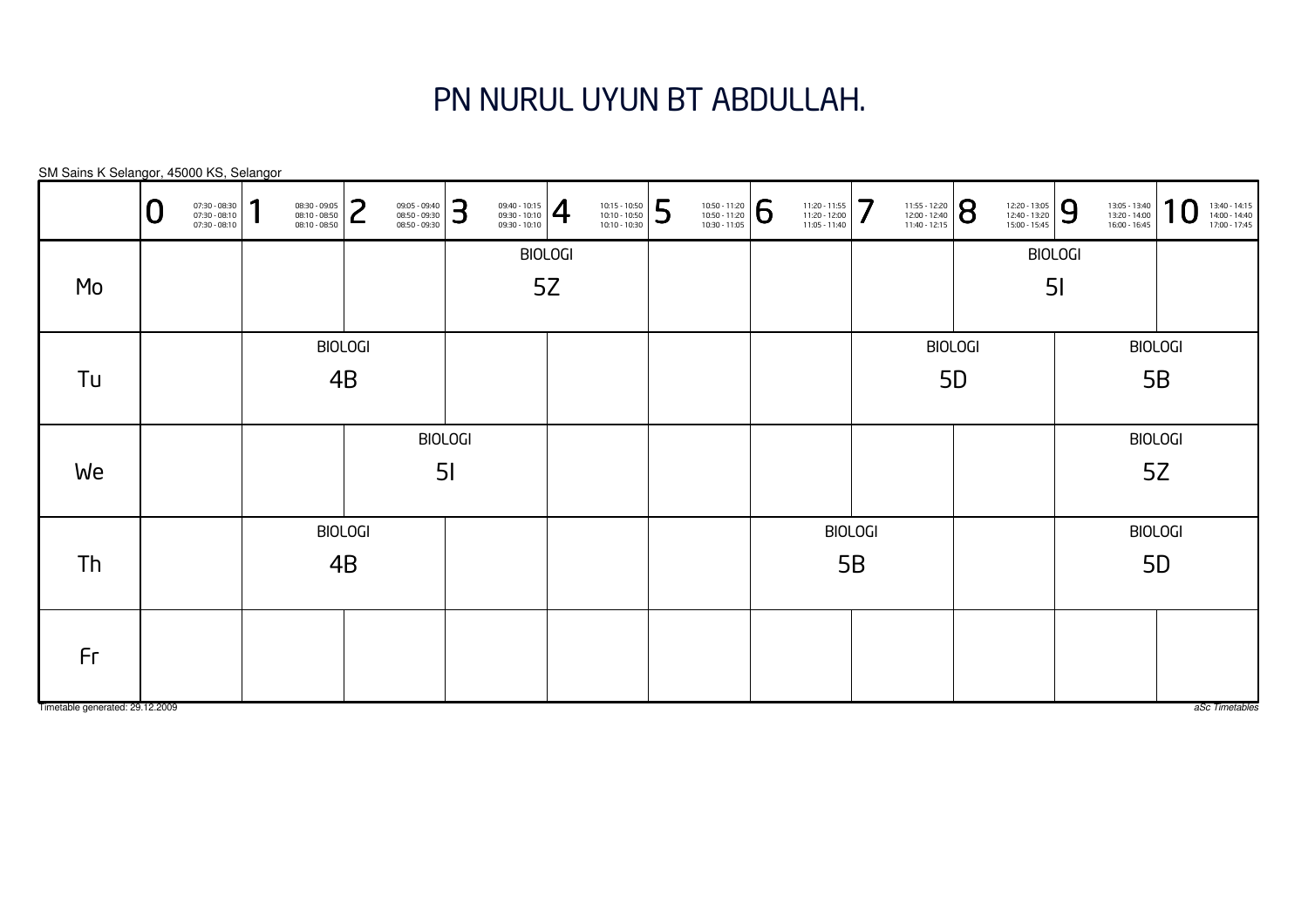# RADIN FUAD BIN RADIN BAIDAWI.

| SM Sains K Selangor, 45000 KS, Selangor |   |                                                 |              |                                                 |                  |                                                 |              |                                                                                                                                                                                                                   |              |                                                 |    |                                                                                                                            |  |                                                 |              |                                                 |                |                                                 |              |                                                 |                                                                  |
|-----------------------------------------|---|-------------------------------------------------|--------------|-------------------------------------------------|------------------|-------------------------------------------------|--------------|-------------------------------------------------------------------------------------------------------------------------------------------------------------------------------------------------------------------|--------------|-------------------------------------------------|----|----------------------------------------------------------------------------------------------------------------------------|--|-------------------------------------------------|--------------|-------------------------------------------------|----------------|-------------------------------------------------|--------------|-------------------------------------------------|------------------------------------------------------------------|
|                                         | U | 07:30 - 08:30<br>07:30 - 08:10<br>07:30 - 08:10 | 1            | 08:30 - 09:05<br>08:10 - 08:50<br>08:10 - 08:50 | 2                | 09:05 - 09:40<br>08:50 - 09:30<br>08:50 - 09:30 | 3            | $\left. \begin{array}{l} 09:40 - 10:15 \\ 09:30 - 10:10 \\ 09:30 - 10:10 \end{array} \right  \begin{array}{c} \begin{array}{c} \begin{array}{c} \begin{array}{c} \end{array} \end{array} \end{array} \end{array}$ |              | 10:15 - 10:50<br>10:10 - 10:50<br>10:10 - 10:30 | 5  | $\left. \begin{array}{r} \n 10:50 - 11:20 \\ 10:50 - 11:20 \\ 10:30 - 11:05 \n \end{array} \right  \, \widehat{\bigoplus}$ |  | 11:20 - 11:55<br>11:20 - 12:00<br>11:05 - 11:40 | 7            | 11:55 - 12:20<br>12:00 - 12:40<br>11:40 - 12:15 | $ \mathsf{8} $ | 12:20 - 13:05<br>12:40 - 13:20<br>15:00 - 15:45 | 9            | 13:05 - 13:40<br>13:20 - 14:00<br>16:00 - 16:45 | $\bf{0}$<br>1<br>13:40 - 14:15<br>14:00 - 14:40<br>17:00 - 17:45 |
|                                         |   |                                                 |              |                                                 | <b>MATEMATIK</b> |                                                 |              | MATEMATIK                                                                                                                                                                                                         |              |                                                 |    |                                                                                                                            |  |                                                 |              |                                                 |                |                                                 |              |                                                 | <b>SAINS</b>                                                     |
| Mo                                      |   |                                                 |              |                                                 | 2D               |                                                 |              |                                                                                                                                                                                                                   | 2M           |                                                 |    |                                                                                                                            |  |                                                 |              |                                                 |                |                                                 |              |                                                 | 3N                                                               |
|                                         |   |                                                 |              |                                                 |                  |                                                 |              |                                                                                                                                                                                                                   |              |                                                 |    |                                                                                                                            |  |                                                 |              |                                                 |                |                                                 |              |                                                 |                                                                  |
|                                         |   | MATEMATIK                                       |              |                                                 |                  |                                                 | <b>SAINS</b> |                                                                                                                                                                                                                   |              |                                                 |    |                                                                                                                            |  |                                                 | <b>SAINS</b> |                                                 |                |                                                 |              |                                                 |                                                                  |
| Tu                                      |   |                                                 | 2M           |                                                 | 3 <sub>l</sub>   |                                                 |              |                                                                                                                                                                                                                   |              |                                                 |    |                                                                                                                            |  |                                                 | 2B           |                                                 |                |                                                 |              |                                                 |                                                                  |
|                                         |   |                                                 |              |                                                 |                  |                                                 |              |                                                                                                                                                                                                                   |              |                                                 |    |                                                                                                                            |  |                                                 |              |                                                 |                |                                                 |              |                                                 |                                                                  |
|                                         |   |                                                 | <b>SAINS</b> |                                                 |                  |                                                 |              |                                                                                                                                                                                                                   |              | <b>MATEMATIK</b>                                |    |                                                                                                                            |  |                                                 |              |                                                 |                |                                                 | <b>SAINS</b> |                                                 | <b>SAINS</b>                                                     |
| We                                      |   |                                                 | 3N           |                                                 |                  |                                                 |              |                                                                                                                                                                                                                   |              | 2D                                              |    |                                                                                                                            |  |                                                 |              |                                                 |                |                                                 | 2B           |                                                 | 31                                                               |
|                                         |   |                                                 |              |                                                 |                  |                                                 |              |                                                                                                                                                                                                                   |              |                                                 |    |                                                                                                                            |  |                                                 |              |                                                 |                |                                                 |              |                                                 |                                                                  |
|                                         |   |                                                 |              |                                                 |                  |                                                 |              |                                                                                                                                                                                                                   | <b>SAINS</b> |                                                 |    |                                                                                                                            |  |                                                 |              |                                                 |                |                                                 |              |                                                 | MATEMATIK                                                        |
| Th                                      |   |                                                 |              |                                                 |                  |                                                 |              |                                                                                                                                                                                                                   | 3N           |                                                 |    |                                                                                                                            |  |                                                 |              |                                                 |                |                                                 |              |                                                 | 2M                                                               |
|                                         |   |                                                 |              |                                                 |                  |                                                 |              |                                                                                                                                                                                                                   |              |                                                 |    |                                                                                                                            |  |                                                 |              |                                                 |                |                                                 |              |                                                 |                                                                  |
|                                         |   |                                                 | <b>SAINS</b> |                                                 |                  |                                                 |              |                                                                                                                                                                                                                   |              |                                                 |    | <b>MATEMATIK</b>                                                                                                           |  |                                                 |              | <b>SAINS</b>                                    |                |                                                 |              |                                                 |                                                                  |
| Fr                                      |   | 3I                                              |              |                                                 |                  |                                                 |              |                                                                                                                                                                                                                   |              |                                                 | 2D |                                                                                                                            |  | 2B                                              |              |                                                 |                |                                                 |              |                                                 |                                                                  |
|                                         |   |                                                 |              |                                                 |                  |                                                 |              |                                                                                                                                                                                                                   |              |                                                 |    |                                                                                                                            |  |                                                 |              |                                                 |                |                                                 |              |                                                 |                                                                  |

Timetable generated: 29.12.2009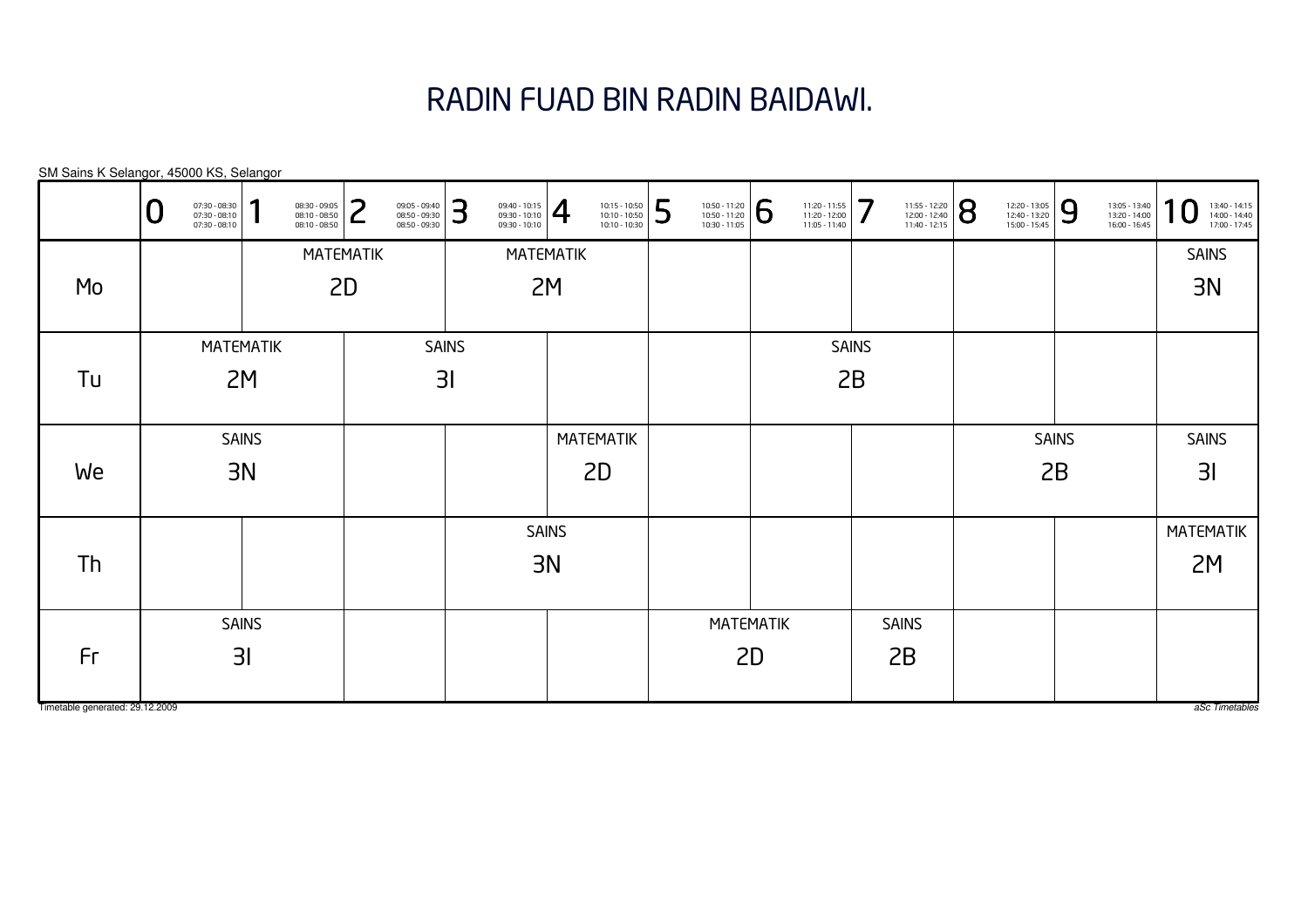## RIHANATUN BINTI SAMSI.

|                                       | 07:30 - 08:30<br>07:30 - 08:10<br>◡<br>07:30 - 08:10 | ٠<br>08:30 - 09:05<br>08:10 - 08:50<br>08:10 - 08:50 | ົ<br>09:05 - 09:40<br>08:50 - 09:30<br>┕<br>08:50 - 09:30 | 3<br>$\frac{09:40 - 10:15}{09:30 - 10:10}$ | 10:15 - 10:50<br>10:10 - 10:50<br>10:10 - 10:30 | 5<br>10:50 - 11:20<br>10:50 - 11:20<br>10:30 - 11:05 | 6<br>11:20 - 11:55<br>11:20 - 12:00<br>11:05 - 11:40 | 7<br>11:55 - 12:20<br>12:00 - 12:40<br>11:40 - 12:15 | 8<br>12:20 - 13:05<br>12:40 - 13:20<br>15:00 - 15:45 | 9<br>13:05 - 13:40<br>13:20 - 14:00<br>16:00 - 16:45 | 1<br>$\boldsymbol{0}$<br>13:40 - 14:15<br>14:00 - 14:40<br>17:00 - 17:45 |
|---------------------------------------|------------------------------------------------------|------------------------------------------------------|-----------------------------------------------------------|--------------------------------------------|-------------------------------------------------|------------------------------------------------------|------------------------------------------------------|------------------------------------------------------|------------------------------------------------------|------------------------------------------------------|--------------------------------------------------------------------------|
| Mo                                    |                                                      |                                                      |                                                           |                                            | <b>BAHASA INGGERIS</b><br>1M                    |                                                      |                                                      |                                                      |                                                      | <b>BAHASA INGGERIS</b><br>3M                         |                                                                          |
|                                       |                                                      | <b>BAHASA INGGERIS</b>                               |                                                           | <b>BAHASA INGGERIS</b>                     |                                                 |                                                      |                                                      | <b>BAHASA INGGERIS</b>                               |                                                      |                                                      | <b>BAHASA</b>                                                            |
| Tu                                    |                                                      | 3B                                                   |                                                           | 3M                                         |                                                 |                                                      |                                                      | 4Z                                                   |                                                      |                                                      | INGGERIS                                                                 |
| We                                    |                                                      |                                                      | <b>BAHASA INGGERIS</b><br>3B                              |                                            |                                                 |                                                      |                                                      | <b>BAHASA INGGERIS</b><br>4Z                         |                                                      |                                                      |                                                                          |
| Th                                    | <b>BAHASA</b><br>INGGERIS                            |                                                      |                                                           |                                            |                                                 |                                                      |                                                      | <b>BAHASA INGGERIS</b><br>1M                         |                                                      |                                                      |                                                                          |
| Fr<br>Timetable generated: 29.12.2009 |                                                      |                                                      |                                                           |                                            |                                                 | <b>B INGGERIS</b><br>3B                              |                                                      | <b>BAHASA</b><br>INGGERIS                            |                                                      |                                                      | aSc Timetables                                                           |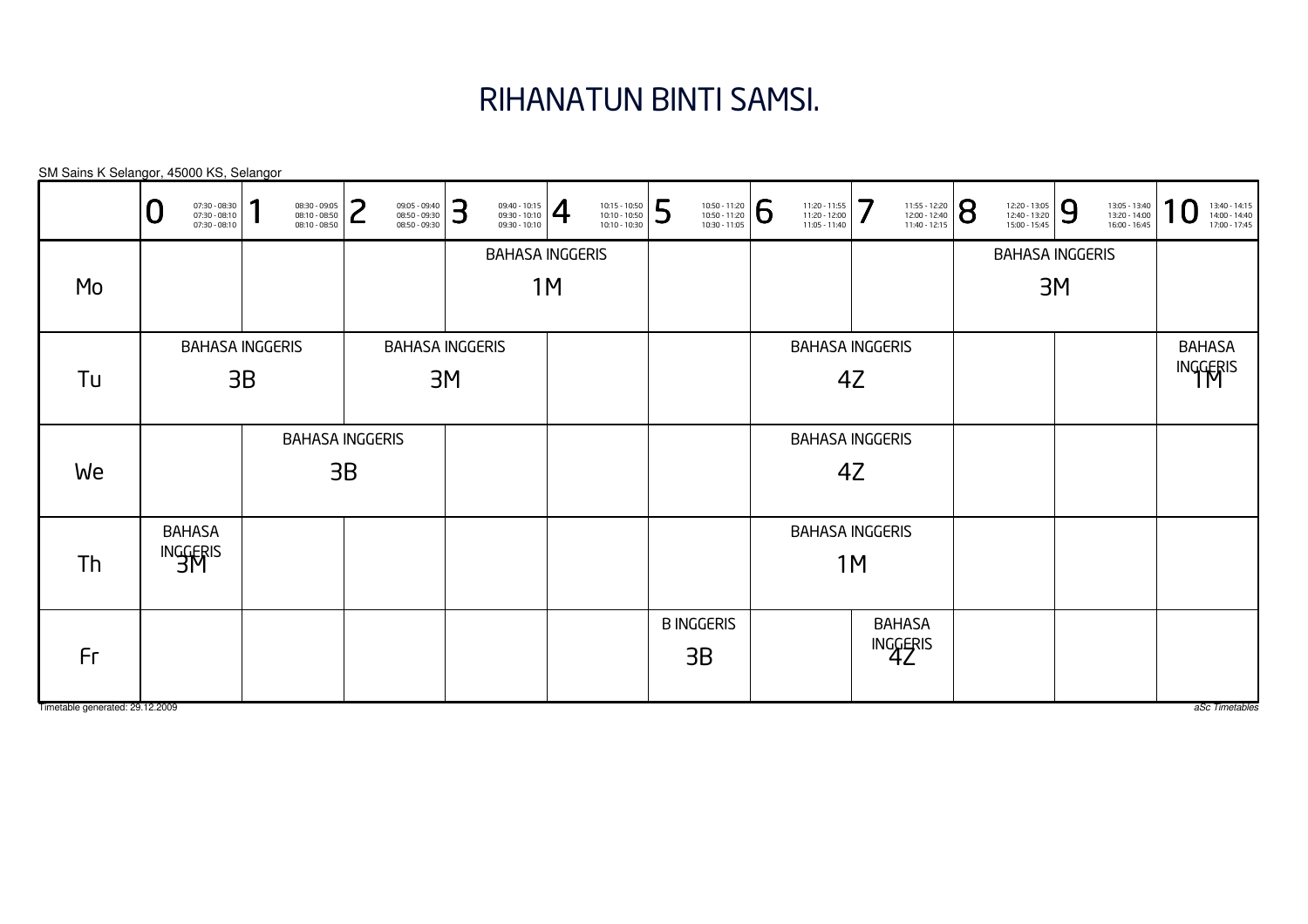### PN HJH ROSSMINAH BT. YAMIN.

| SM Sains K Selangor, 45000 KS, Selangor |   |                                                 |   |                                                 |                   |                                                 |                   |                                                                                                                                               |                                                 |   |                                                                                                                                              |                                                 |   |                                                 |   |                                                 |   |                                                 |                   |                                                 |
|-----------------------------------------|---|-------------------------------------------------|---|-------------------------------------------------|-------------------|-------------------------------------------------|-------------------|-----------------------------------------------------------------------------------------------------------------------------------------------|-------------------------------------------------|---|----------------------------------------------------------------------------------------------------------------------------------------------|-------------------------------------------------|---|-------------------------------------------------|---|-------------------------------------------------|---|-------------------------------------------------|-------------------|-------------------------------------------------|
|                                         | O | 07:30 - 08:30<br>07:30 - 08:10<br>07:30 - 08:10 | 1 | 08:30 - 09:05<br>08:10 - 08:50<br>08:10 - 08:50 | っ<br>L            | 09:05 - 09:40<br>08:50 - 09:30<br>08:50 - 09:30 | 3                 | $\left\{\n \begin{array}{c}\n 09:40 - 10:15 \\ 09:30 - 10:10 \\ 09:30 - 10:10\n \end{array}\n \right \n \begin{array}{c}\n 4\n \end{array}\n$ | 10:15 - 10:50<br>10:10 - 10:50<br>10:10 - 10:30 | 5 | $\left. \begin{array}{r} \n 10:50 - 11:20 \\ 10:50 - 11:20 \\ 10:30 - 11:05 \n \end{array} \right  \begin{array}{r} \bigodot \n \end{array}$ | 11:20 - 11:55<br>11:20 - 12:00<br>11:05 - 11:40 | 7 | 11:55 - 12:20<br>12:00 - 12:40<br>11:40 - 12:15 | 8 | 12:20 - 13:05<br>12:40 - 13:20<br>15:00 - 15:45 | 9 | 13:05 - 13:40<br>13:20 - 14:00<br>16:00 - 16:45 | $\mathbf C$<br>-1 | 13:40 - 14:15<br>14:00 - 14:40<br>17:00 - 17:45 |
|                                         |   |                                                 |   |                                                 | PJASMANI          |                                                 |                   |                                                                                                                                               |                                                 |   |                                                                                                                                              |                                                 |   |                                                 |   |                                                 |   |                                                 |                   |                                                 |
| Mo                                      |   |                                                 |   |                                                 | 2M/2N             |                                                 |                   |                                                                                                                                               |                                                 |   |                                                                                                                                              |                                                 |   |                                                 |   |                                                 |   |                                                 |                   |                                                 |
| Tu                                      |   |                                                 |   |                                                 |                   |                                                 |                   |                                                                                                                                               |                                                 |   |                                                                                                                                              |                                                 |   |                                                 |   |                                                 |   |                                                 |                   |                                                 |
| We                                      |   |                                                 |   |                                                 |                   |                                                 | PJASMANI<br>1M/1N |                                                                                                                                               |                                                 |   |                                                                                                                                              |                                                 |   |                                                 |   |                                                 |   |                                                 |                   |                                                 |
| Th                                      |   |                                                 |   |                                                 | PJASMANI<br>3M/3N |                                                 |                   |                                                                                                                                               |                                                 |   |                                                                                                                                              |                                                 |   |                                                 |   |                                                 |   |                                                 |                   |                                                 |
| Fr                                      |   |                                                 |   |                                                 |                   |                                                 |                   |                                                                                                                                               |                                                 |   |                                                                                                                                              |                                                 |   |                                                 |   |                                                 |   |                                                 |                   |                                                 |

Timetable generated: 29.12.2009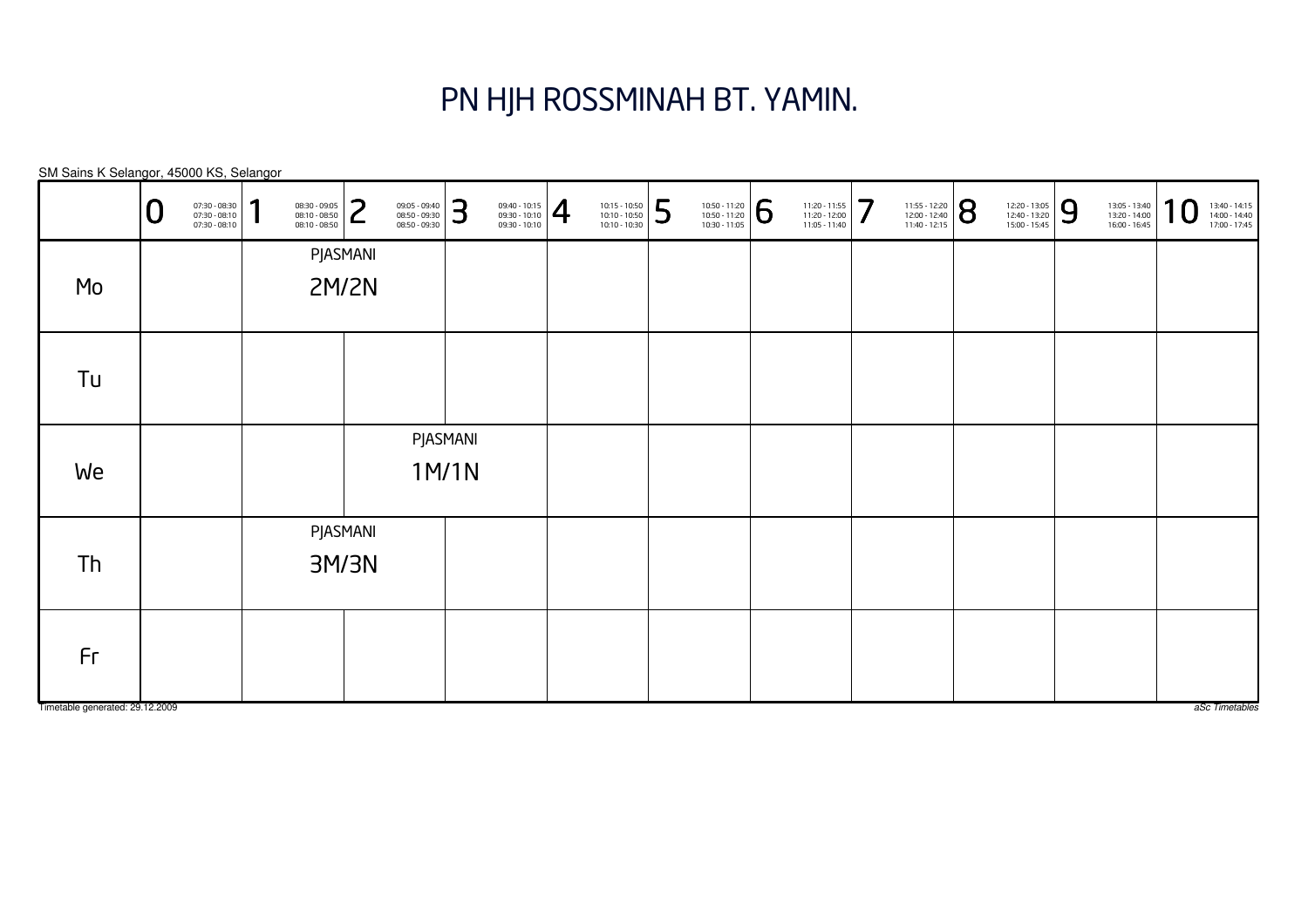# ROZANA BINTI ZAHARUDDIN.

| SM Sains K Selangor, 45000 KS, Selangor |                                                   |    |                                                 |   |                                                 |   |                                                 |              |                                                 |   |                                                 |                |                                                 |              |                                                 |                |                                                 |              |                                                 |                                                 |
|-----------------------------------------|---------------------------------------------------|----|-------------------------------------------------|---|-------------------------------------------------|---|-------------------------------------------------|--------------|-------------------------------------------------|---|-------------------------------------------------|----------------|-------------------------------------------------|--------------|-------------------------------------------------|----------------|-------------------------------------------------|--------------|-------------------------------------------------|-------------------------------------------------|
|                                         | 07:30 - 08:30<br>07:30 - 08:10<br>$07:30 - 08:10$ |    | 08:30 - 09:05<br>08:10 - 08:50<br>08:10 - 08:50 | ີ | 09:05 - 09:40<br>08:50 - 09:30<br>08:50 - 09:30 | 3 | 09:40 - 10:15<br>09:30 - 10:10<br>09:30 - 10:10 | $\vert 4$    | 10:15 - 10:50<br>10:10 - 10:50<br>10:10 - 10:30 | 5 | 10:50 - 11:20<br>10:50 - 11:20<br>10:30 - 11:05 | $\overline{6}$ | 11:20 - 11:55<br>11:20 - 12:00<br>11:05 - 11:40 | 7            | 11:55 - 12:20<br>12:00 - 12:40<br>11:40 - 12:15 | $\overline{8}$ | 12:20 - 13:05<br>12:40 - 13:20<br>15:00 - 15:45 | 9            | 13:05 - 13:40<br>13:20 - 14:00<br>16:00 - 16:45 | 13:40 - 14:15<br>14:00 - 14:40<br>17:00 - 17:45 |
|                                         |                                                   |    |                                                 |   |                                                 |   | <b>BAHASA JEPUN</b>                             |              |                                                 |   |                                                 |                | <b>BAHASA JEPUN</b>                             |              |                                                 |                | <b>BAHASA JEPUN</b>                             |              |                                                 | <b>SIVIK DAN</b>                                |
| Mo                                      |                                                   |    |                                                 |   |                                                 |   | 2B/2D/2I                                        |              |                                                 |   |                                                 |                |                                                 | 1M/1N        |                                                 |                | <b>2M/2N</b>                                    |              |                                                 | KENEGARAAN                                      |
|                                         |                                                   |    |                                                 |   |                                                 |   |                                                 | <b>JEPUN</b> |                                                 |   |                                                 |                |                                                 | <b>JEPUN</b> |                                                 |                | <b>JEPUN</b>                                    |              |                                                 |                                                 |
|                                         |                                                   |    | PENDIDIKAN JASMANI DAN<br>5MSHATASZ             |   |                                                 |   |                                                 |              |                                                 |   |                                                 |                |                                                 |              |                                                 |                | <b>SIVIK DAN</b><br>KENEGARAAN                  |              |                                                 | BAHASA JEPUN<br>  4M/4N                         |
| Tu                                      |                                                   |    |                                                 |   |                                                 |   |                                                 |              |                                                 |   |                                                 |                |                                                 |              |                                                 |                |                                                 |              |                                                 | 4Z<br><b>JEPUN</b>                              |
|                                         | SIVIK DAN                                         |    |                                                 |   |                                                 |   |                                                 |              | <b>BAHASA JEPUN</b>                             |   |                                                 |                | <b>BAHASA JEPUN</b>                             |              |                                                 |                |                                                 |              |                                                 |                                                 |
| We                                      | KENEGARAAN                                        |    |                                                 |   |                                                 |   |                                                 |              | 1M/1N                                           |   |                                                 |                |                                                 | <b>2M/2N</b> |                                                 |                |                                                 |              |                                                 |                                                 |
|                                         |                                                   |    |                                                 |   |                                                 |   |                                                 |              | <b>JEPUN</b>                                    |   |                                                 |                |                                                 | <b>JEPUN</b> |                                                 |                |                                                 |              |                                                 |                                                 |
|                                         | SIVIK DAN                                         |    | PENDIDIKAN JASMANI DAN                          |   |                                                 |   |                                                 |              |                                                 |   |                                                 |                |                                                 |              |                                                 |                | <b>BAHASA JEPUN</b>                             |              |                                                 | <b>BAHASA JEPUN</b>                             |
| Th                                      | KENEGARAAN                                        |    | 4M74N74Z                                        |   |                                                 |   |                                                 |              |                                                 |   |                                                 |                |                                                 |              |                                                 |                | 4M/4N/4Z                                        |              |                                                 | 2B/2D/2I                                        |
|                                         |                                                   |    |                                                 |   |                                                 |   |                                                 |              |                                                 |   |                                                 |                |                                                 |              |                                                 |                |                                                 | <b>JEPUN</b> |                                                 | <b>JEPUN</b>                                    |
|                                         | SIVIK DAN KENEGARAAN                              |    |                                                 |   |                                                 |   |                                                 |              |                                                 |   |                                                 |                |                                                 |              |                                                 |                |                                                 |              |                                                 |                                                 |
| Fr                                      |                                                   | 3M |                                                 |   |                                                 |   |                                                 |              |                                                 |   |                                                 |                |                                                 |              |                                                 |                |                                                 |              |                                                 |                                                 |
| Timetable generated: 29.12.2009         |                                                   |    |                                                 |   |                                                 |   |                                                 |              |                                                 |   |                                                 |                |                                                 |              |                                                 |                |                                                 |              |                                                 | aSc Timetables                                  |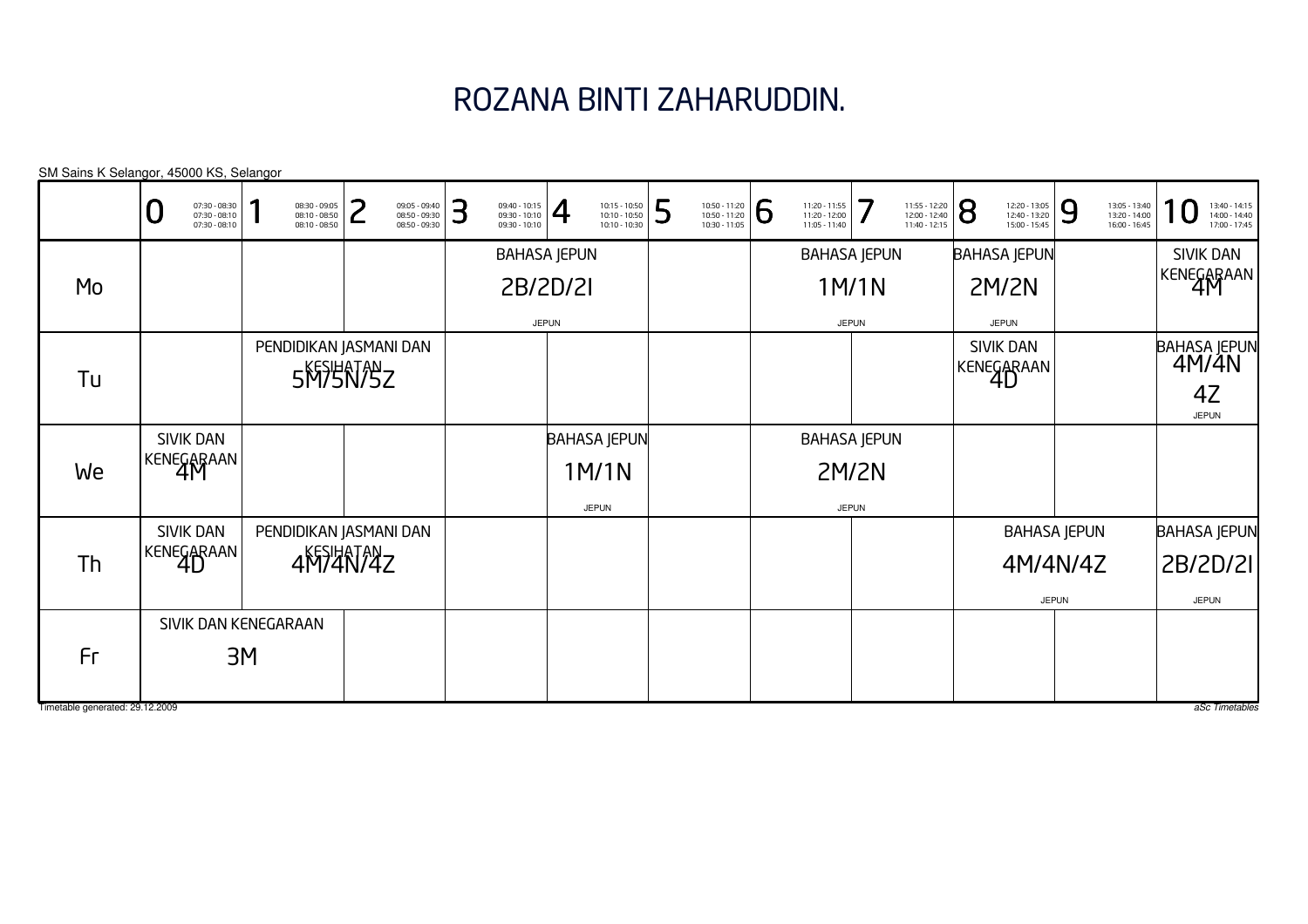#### SABIBAH BT SARMIN.

| SM Sains K Selangor, 45000 KS, Selangor |                                                   |   |                                                 |    |                                                 |   |                                                        |    |                                                 |                  |                                                 |           |                                                 |               |                                                 |   |                                                 |   |                                                 |                                                 |
|-----------------------------------------|---------------------------------------------------|---|-------------------------------------------------|----|-------------------------------------------------|---|--------------------------------------------------------|----|-------------------------------------------------|------------------|-------------------------------------------------|-----------|-------------------------------------------------|---------------|-------------------------------------------------|---|-------------------------------------------------|---|-------------------------------------------------|-------------------------------------------------|
|                                         | 07:30 - 08:30<br>07:30 - 08:10<br>$07:30 - 08:10$ | Π | 08:30 - 09:05<br>08:10 - 08:50<br>08:10 - 08:50 | つ  | 09:05 - 09:40<br>08:50 - 09:30<br>08:50 - 09:30 | 3 | $\frac{09:40 - 10:15}{09:30 - 10:10}$<br>09:30 - 10:10 |    | 10:15 - 10:50<br>10:10 - 10:50<br>10:10 - 10:30 | 5                | 10:50 - 11:20<br>10:50 - 11:20<br>10:30 - 11:05 | 6         | 11:20 - 11:55<br>11:20 - 12:00<br>11:05 - 11:40 | 7             | 11:55 - 12:20<br>12:00 - 12:40<br>11:40 - 12:15 | 8 | 12:20 - 13:05<br>12:40 - 13:20<br>15:00 - 15:45 | 9 | 13:05 - 13:40<br>13:20 - 14:00<br>16:00 - 16:45 | 13:40 - 14:15<br>14:00 - 14:40<br>17:00 - 17:45 |
|                                         |                                                   |   | PENDIDIKAN ISLAM                                |    |                                                 |   |                                                        |    |                                                 |                  |                                                 |           | PENDIDIKAN ISLAM                                |               |                                                 |   |                                                 |   |                                                 | PENDIDIKAN ISLAM                                |
| Mo                                      |                                                   |   |                                                 | 1M |                                                 |   |                                                        |    |                                                 |                  |                                                 |           |                                                 | 1B            |                                                 |   |                                                 |   |                                                 | 4Z                                              |
|                                         |                                                   |   |                                                 |    |                                                 |   |                                                        |    |                                                 |                  |                                                 |           |                                                 | <b>MUSLIM</b> |                                                 |   |                                                 |   |                                                 |                                                 |
|                                         |                                                   |   |                                                 |    |                                                 |   |                                                        |    |                                                 |                  |                                                 |           | PENDIDIKAN ISLAM                                |               |                                                 |   |                                                 |   |                                                 | PENDIDIKAN ISLAM                                |
| Tu                                      |                                                   |   |                                                 |    |                                                 |   |                                                        |    |                                                 |                  |                                                 |           |                                                 | 1B            |                                                 |   |                                                 |   |                                                 | 5 <sub>D</sub>                                  |
|                                         |                                                   |   |                                                 |    |                                                 |   |                                                        |    |                                                 |                  |                                                 |           |                                                 | <b>MUSLIM</b> |                                                 |   |                                                 |   |                                                 |                                                 |
|                                         |                                                   |   |                                                 |    |                                                 |   | PENDIDIKAN ISLAM                                       |    |                                                 |                  |                                                 |           | PENDIDIKAN ISLAM                                |               |                                                 |   |                                                 |   |                                                 | PENDIDIKAN ISLAM                                |
| We                                      |                                                   |   |                                                 |    |                                                 |   |                                                        | 4Z |                                                 |                  |                                                 |           |                                                 | 1M            |                                                 |   |                                                 |   |                                                 | <b>5N</b>                                       |
|                                         |                                                   |   |                                                 |    |                                                 |   |                                                        |    |                                                 |                  |                                                 |           |                                                 |               |                                                 |   |                                                 |   |                                                 |                                                 |
|                                         |                                                   |   |                                                 |    | PENDIDIKAN ISLAM                                |   |                                                        |    |                                                 |                  |                                                 |           | PENDIDIKAN ISLAM                                |               |                                                 |   |                                                 |   |                                                 | PENDIDIKAN ISLAM                                |
| Th                                      |                                                   |   | 5D                                              |    |                                                 |   |                                                        |    |                                                 |                  |                                                 |           |                                                 | 1B            |                                                 |   |                                                 |   |                                                 | 1M                                              |
|                                         |                                                   |   |                                                 |    |                                                 |   |                                                        |    |                                                 | <b>MUSLIM</b>    |                                                 |           |                                                 |               |                                                 |   |                                                 |   |                                                 |                                                 |
|                                         |                                                   |   |                                                 |    |                                                 |   |                                                        |    |                                                 | PENDIDIKAN ISLAM |                                                 |           |                                                 |               |                                                 |   |                                                 |   |                                                 |                                                 |
| Fr                                      |                                                   |   |                                                 |    |                                                 |   |                                                        |    |                                                 |                  |                                                 | <b>5N</b> |                                                 |               |                                                 |   |                                                 |   |                                                 |                                                 |
|                                         |                                                   |   |                                                 |    |                                                 |   |                                                        |    |                                                 |                  |                                                 |           |                                                 |               |                                                 |   |                                                 |   |                                                 |                                                 |
| Timetable generated: 29.12.2009         |                                                   |   |                                                 |    |                                                 |   |                                                        |    |                                                 |                  |                                                 |           |                                                 |               |                                                 |   |                                                 |   |                                                 | aSc Timetable                                   |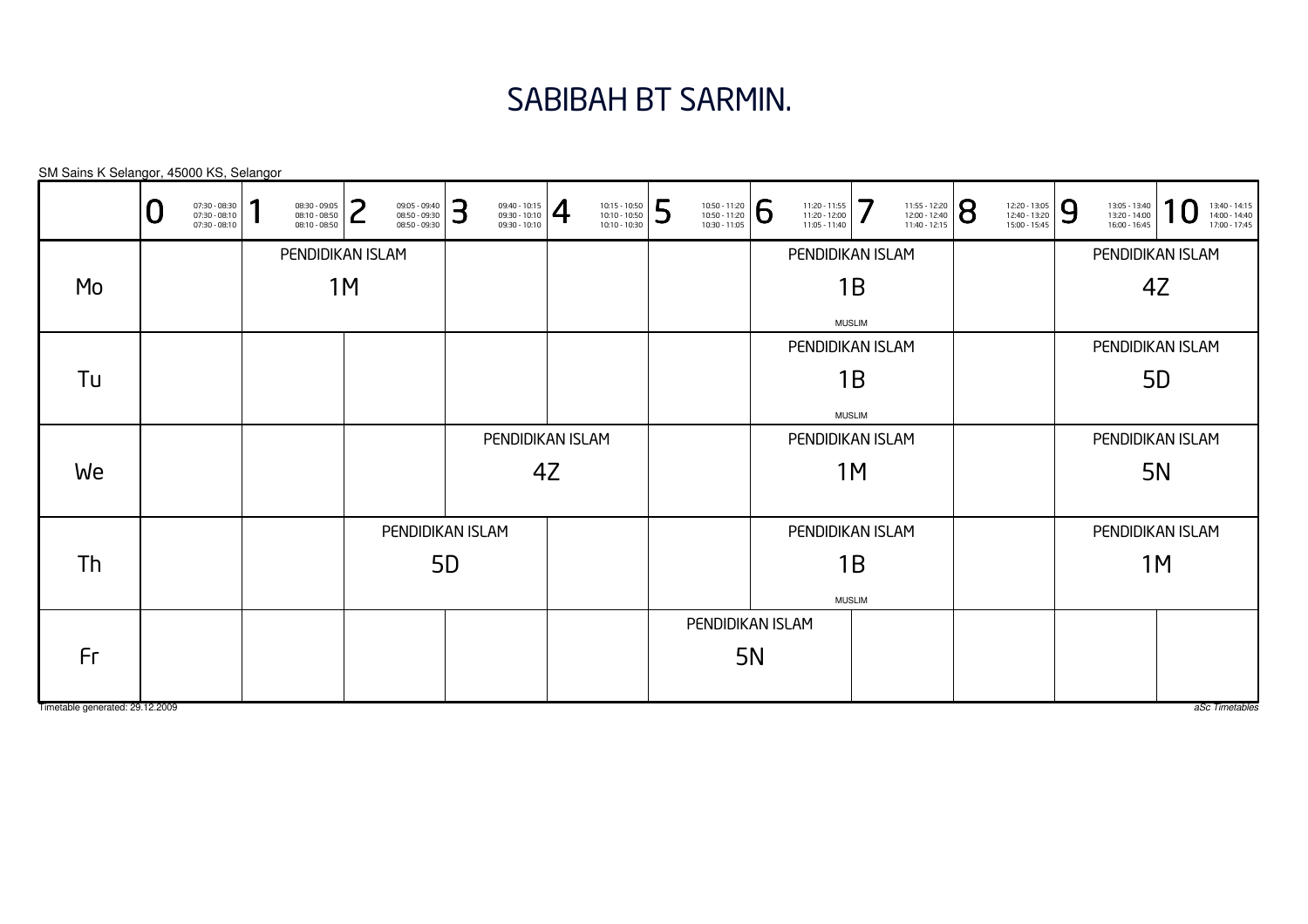# SAZLYNI BINTI MOHD SAZLLY LIM.

|                                 | 07:30 - 08:30<br>07:30 - 08:10<br>Ū<br>$07:30 - 08:10$ |                 | $08:30 - 09:05$<br>08:10 - 08:50<br>08:10 - 08:50 | っ<br>┕ | 09:05 - 09:40<br>08:50 - 09:30<br>08:50 - 09:30 | 3 | $\left. \begin{array}{l} 09:40 - 10:15 \\ 09:30 - 10:10 \\ 09:30 - 10:10 \end{array} \right  \bigoplus$ |                | 10:15 - 10:50<br>10:10 - 10:50<br>10:10 - 10:30 | 5 | 10:50 - 11:20<br>10:50 - 11:20<br>10:30 - 11:05 | 6 | 11:20 - 11:55<br>11:20 - 12:00<br>11:05 - 11:40 | 7              | 11:55 - 12:20<br>12:00 - 12:40<br>11:40 - 12:15 | 8 | 12:20 - 13:05<br>12:40 - 13:20<br>15:00 - 15:45 | 9 | 13:05 - 13:40<br>13:20 - 14:00<br>16:00 - 16:45 | я<br>13:40 - 14:15<br>14:00 - 14:40<br>17:00 - 17:45 |  |
|---------------------------------|--------------------------------------------------------|-----------------|---------------------------------------------------|--------|-------------------------------------------------|---|---------------------------------------------------------------------------------------------------------|----------------|-------------------------------------------------|---|-------------------------------------------------|---|-------------------------------------------------|----------------|-------------------------------------------------|---|-------------------------------------------------|---|-------------------------------------------------|------------------------------------------------------|--|
|                                 |                                                        |                 |                                                   |        |                                                 |   |                                                                                                         |                |                                                 |   |                                                 |   |                                                 |                |                                                 |   |                                                 |   |                                                 | <b>BAHASA INGGERIS</b>                               |  |
| Mo                              |                                                        |                 |                                                   |        |                                                 |   |                                                                                                         |                |                                                 |   |                                                 |   |                                                 |                |                                                 |   |                                                 |   |                                                 | 1 <sub>N</sub>                                       |  |
|                                 |                                                        |                 |                                                   |        |                                                 |   | <b>BAHASA INGGERIS</b>                                                                                  |                |                                                 |   |                                                 |   | <b>BAHASA</b>                                   |                |                                                 |   |                                                 |   |                                                 |                                                      |  |
| Tu                              |                                                        |                 |                                                   |        |                                                 |   |                                                                                                         | 4 <sub>l</sub> |                                                 |   |                                                 |   | INGGERIS                                        |                |                                                 |   |                                                 |   |                                                 |                                                      |  |
|                                 |                                                        |                 |                                                   |        |                                                 |   |                                                                                                         |                |                                                 |   |                                                 |   |                                                 |                |                                                 |   |                                                 |   |                                                 |                                                      |  |
| We                              |                                                        |                 |                                                   |        |                                                 |   |                                                                                                         |                |                                                 |   |                                                 |   |                                                 |                |                                                 |   |                                                 |   |                                                 |                                                      |  |
|                                 |                                                        |                 |                                                   |        |                                                 |   |                                                                                                         |                |                                                 |   |                                                 |   | <b>BAHASA INGGERIS</b>                          |                |                                                 |   |                                                 |   |                                                 | <b>BAHASA INGGERIS</b>                               |  |
| Th                              |                                                        |                 |                                                   |        |                                                 |   |                                                                                                         |                |                                                 |   |                                                 |   |                                                 | 1 <sub>N</sub> |                                                 |   |                                                 |   |                                                 | 4 <sub>l</sub>                                       |  |
|                                 |                                                        |                 |                                                   |        |                                                 |   |                                                                                                         |                |                                                 |   |                                                 |   |                                                 |                |                                                 |   |                                                 |   |                                                 |                                                      |  |
|                                 | PENDIDIKAN JASMANI DAN                                 |                 |                                                   |        |                                                 |   |                                                                                                         |                |                                                 |   |                                                 |   |                                                 |                | <b>BAHASA</b>                                   |   |                                                 |   |                                                 |                                                      |  |
| Fr                              |                                                        | <b>4B/40741</b> |                                                   |        |                                                 |   |                                                                                                         |                |                                                 |   |                                                 |   |                                                 |                | INGGERIS                                        |   |                                                 |   |                                                 |                                                      |  |
| Timetable generated: 29.12.2009 |                                                        |                 |                                                   |        |                                                 |   |                                                                                                         |                |                                                 |   |                                                 |   |                                                 |                |                                                 |   |                                                 |   |                                                 | aSc Timetables                                       |  |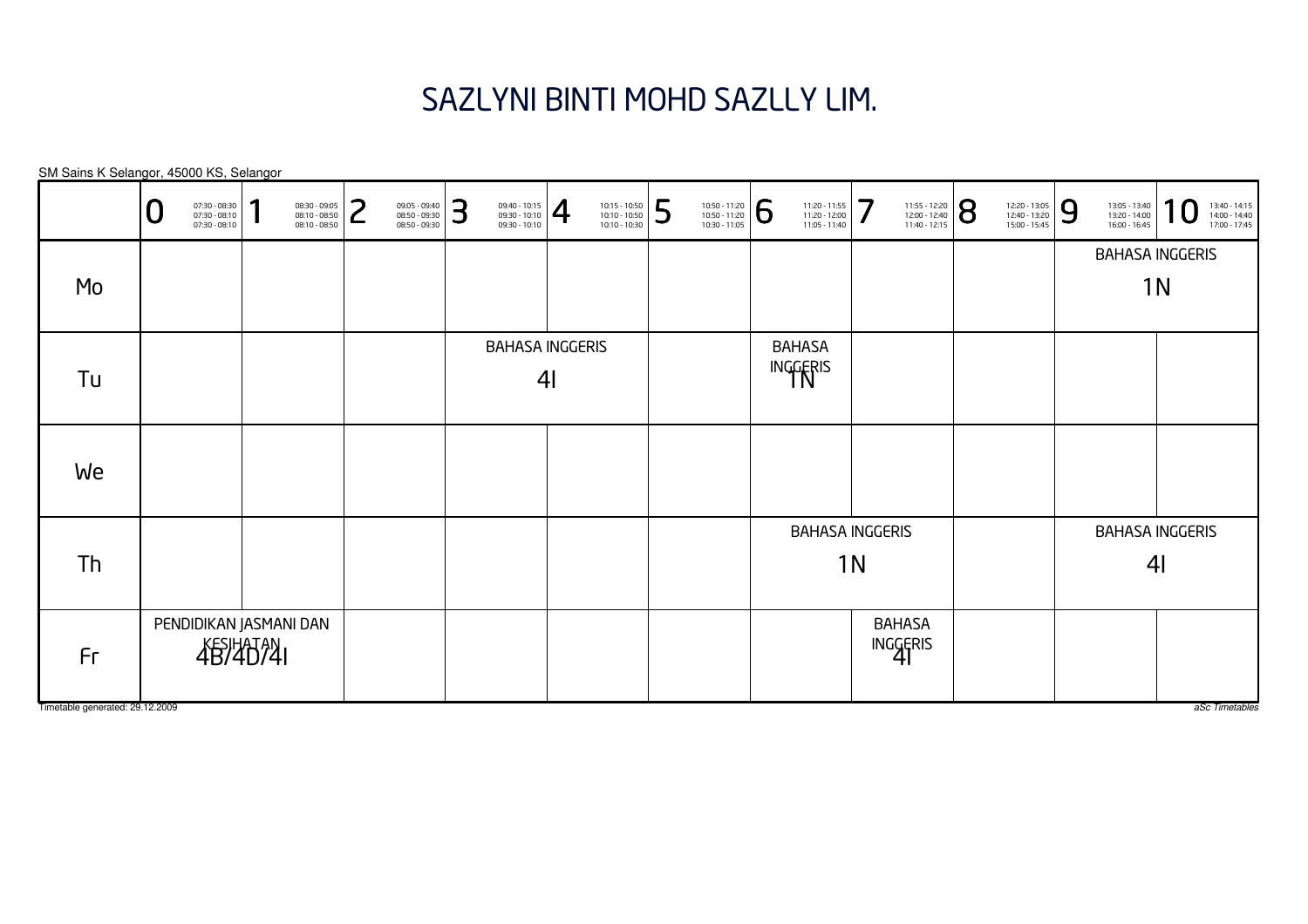### PN SITI NAJIKHAH BT. MOHD ISA.

MATEMATIK4BMATEMATIK4BMATEMATIK4NMATEMATIK4NMATEMATIKtambahan<br>4B MATEMATIK TAMBAHAN4BMATEMATIK TAMBAHAN4BMATEMATIKTAMBAHAN<br>51 MATEMATIK TAMBAHAN5IMATEMATIK TAMBAHAN5IMATEMATIKTAMBAHAN<br>SM MATEMATIK TAMBAHAN5MMATEMATIK TAMBAHAN5MSM Sains K Selangor, 45000 KS, Selangor0 $\textbf{0} \xrightarrow{\textbf{07:30-08:10}} {\textbf{07:30-08:10}} \xrightarrow{\textbf{08:30-09:30}} {\textbf{08:10-08:50}} \xrightarrow{\textbf{08:30-09:30}} {\textbf{08:50-09:30}} \xrightarrow{\textbf{08:50-09:30}} {\textbf{08:50-09:30}} \xrightarrow{\textbf{08:50-09:30}} {\textbf{08:50-09:30}} \xrightarrow{\textbf{08:50-09:30}} {\textbf{08:50-09:30}} \xrightarrow{\$ MoTuWeThFr

Timetable generated: 29.12.2009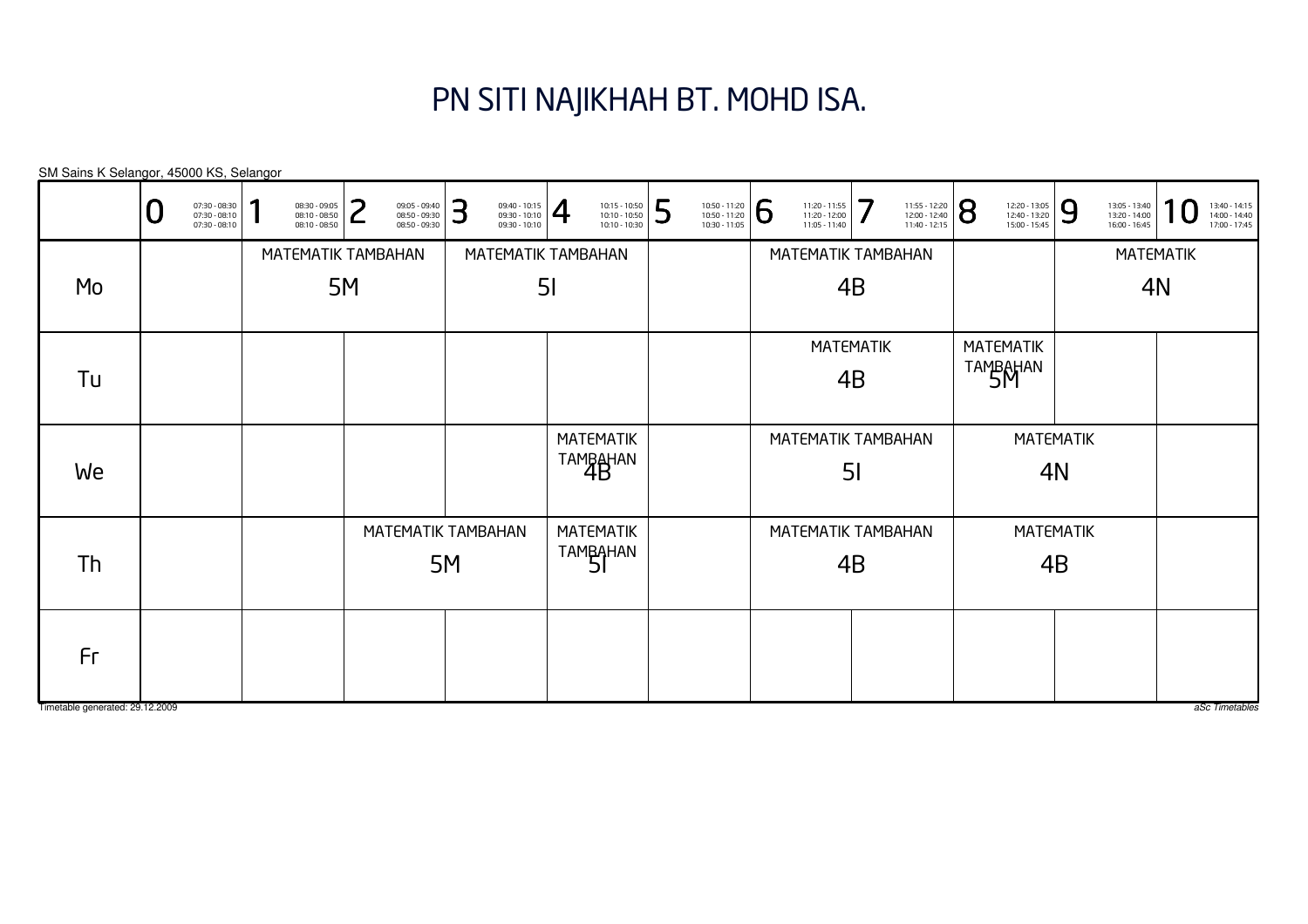# SITI NOR LINAH BT ABD. RAHMAN.

|                                       | 07:30 - 08:30<br>07:30 - 08:10<br>$07:30 - 08:10$ |  | 08:30 - 09:05<br>08:10 - 08:50<br>08:10 - 08:50 | ⊃                    | 09:05 - 09:40<br>08:50 - 09:30<br>08:50 - 09:30 | 3                      | $\left. \begin{array}{l} 09:40 - 10:15 \\ 09:30 - 10:10 \\ 09:30 - 10:10 \end{array} \right  \normalsize \rule{0.2cm}{0.2cm} \right\}$ | 10:15 - 10:50<br>10:10 - 10:50<br>10:10 - 10:30        | 5 | 10:50 - 11:20<br>10:50 - 11:20<br>10:30 - 11:05 | 6                      | 11:20 - 11:55<br>11:20 - 12:00<br>11:05 - 11:40 | 7                      | 11:55 - 12:20<br>12:00 - 12:40<br>11:40 - 12:15 | 8 | 12:20 - 13:05<br>12:40 - 13:20<br>15:00 - 15:45 | 9 | 13:05 - 13:40<br>13:20 - 14:00<br>16:00 - 16:45 | 13:40 - 14:15<br>14:00 - 14:40<br>17:00 - 17:45        |
|---------------------------------------|---------------------------------------------------|--|-------------------------------------------------|----------------------|-------------------------------------------------|------------------------|----------------------------------------------------------------------------------------------------------------------------------------|--------------------------------------------------------|---|-------------------------------------------------|------------------------|-------------------------------------------------|------------------------|-------------------------------------------------|---|-------------------------------------------------|---|-------------------------------------------------|--------------------------------------------------------|
| Mo                                    |                                                   |  |                                                 |                      |                                                 |                        |                                                                                                                                        |                                                        |   |                                                 |                        | BAHASA MELAYU / BAHASA                          | MALAYSIA               |                                                 |   |                                                 |   |                                                 | <b>BAHASA</b><br>MELAYU/<br>BAPIRSA<br><b>MALAYSIA</b> |
| Tu                                    | BMELAYU<br>2D<br><b>BMELAYU</b><br>2D             |  |                                                 |                      |                                                 |                        |                                                                                                                                        | <b>BAHASA</b><br>MELAYU/<br>BAPIRSA<br><b>MALAYSIA</b> |   |                                                 |                        | BAHASA MELAYU / BAHASA                          | MALAYSIA               |                                                 |   |                                                 |   |                                                 | BAHASA MELAYU / BAHASA<br>MALAYSIA                     |
| We                                    | BAHASA MELAYU / BAHASA                            |  |                                                 | <b>BMELAYU</b><br>5Z |                                                 |                        |                                                                                                                                        |                                                        |   |                                                 |                        |                                                 |                        |                                                 |   |                                                 |   |                                                 |                                                        |
| Th                                    | MALAYSIA                                          |  |                                                 |                      |                                                 |                        |                                                                                                                                        |                                                        |   |                                                 |                        |                                                 | BAHASA MELAYU / BAHASA | MALAYSIA                                        |   |                                                 |   | <b>BMELAYU</b><br>5Z                            |                                                        |
| Fr<br>Timetable generated: 29.12.2009 | <b>BMELAYU</b><br>2D                              |  |                                                 | MALAYSIA             |                                                 | BAHASA MELAYU / BAHASA |                                                                                                                                        |                                                        |   |                                                 | BAHASA MELAYU / BAHASA | MALAYSIA                                        |                        |                                                 |   |                                                 |   | aSc Timetables                                  |                                                        |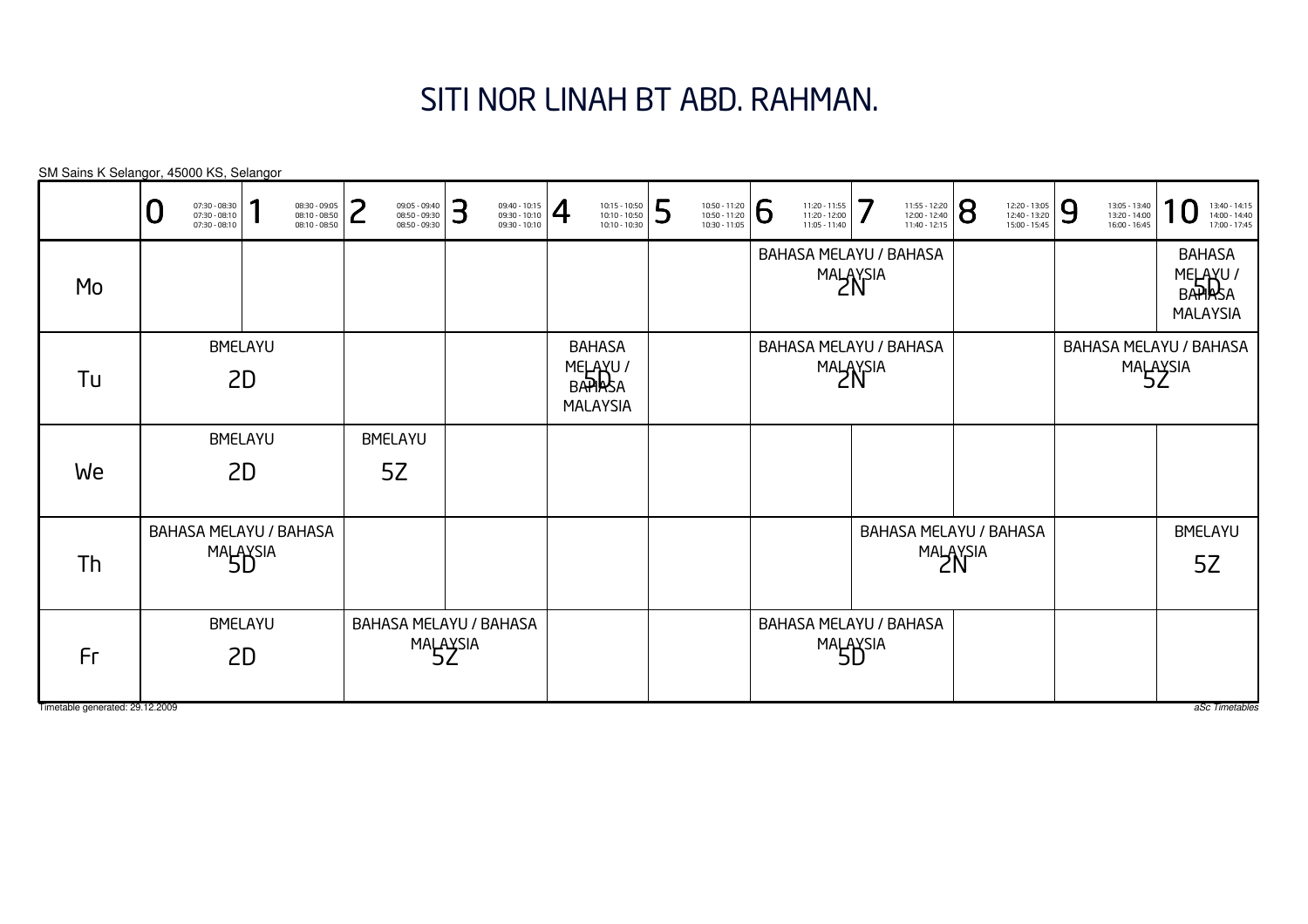## SITI NORHAWA BINTI AMAT JUAR.

BAHASA MELAYU / BAHASAmalaysia<br>1N BAHASA MELAYU / BAHASAmalaysia<br>1N BAHASA MELAYU / BAHASAmalaysia<br>1N BAHASA MELAYU / BAHASAMALAYSIA<br>11 BAHASA MELAYU / BAHASAMALAYSIA<br>11 BAHASA MELAYU / BAHASAMALAYSIA<br>11 BAHASAMELAYU /<br>BA**HA**SA MALAYSIA BAHASAMELAYU /<br>BAHRSA MALAYSIA BAHASA MELAYU / BAHASAmalaysia<br>5B BAHASA MELAYU / BAHASAmalaysia<br>5B BAHASAMELAYU /<br>BAHASA MALAYSIA BAHASAMELAYU /<br>BAHASA MALAYSIA BAHASA MELAYU / BAHASAmalaysia<br>5**M** BAHASA MELAYU / BAHASAmalaysia<br>5**M** SM Sains K Selangor, 45000 KS, SelangorTimetable generated: 29.12.2009 aSc Timetables 0 $\textbf{0} \xrightarrow{\textbf{07:30-08:10}} {\textbf{07:30-08:10}} \xrightarrow{\textbf{08:30-09:30}} {\textbf{08:10-08:50}} \xrightarrow{\textbf{08:30-09:30}} {\textbf{08:50-09:30}} \xrightarrow{\textbf{08:50-09:30}} {\textbf{08:50-09:30}} \xrightarrow{\textbf{08:50-09:30}} {\textbf{08:50-09:30}} \xrightarrow{\textbf{08:50-09:30}} {\textbf{08:50-09:30}} \xrightarrow{\$ MoTuWeThFr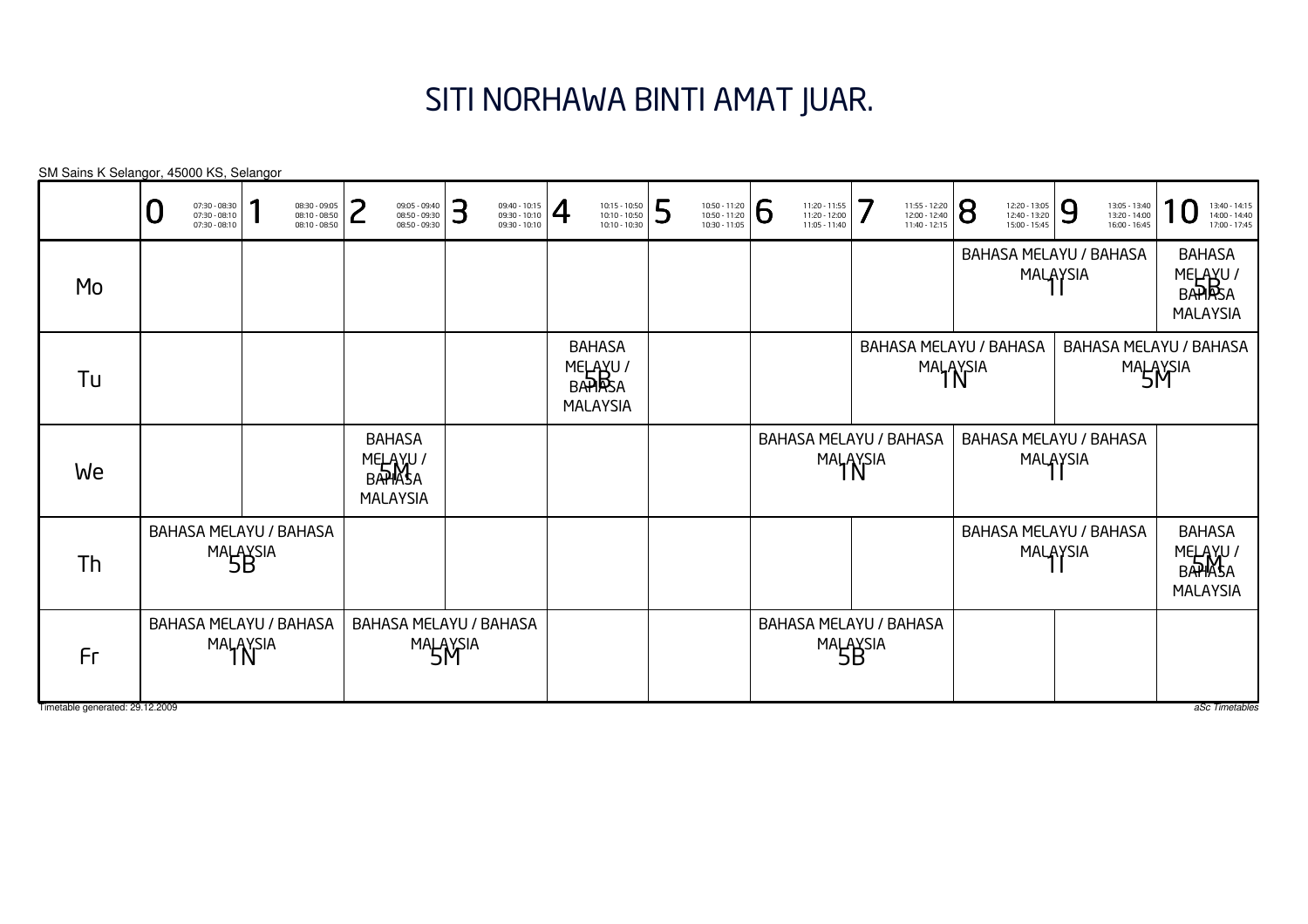# SITI NURAZNIAH BINTI SHAHARULNIZAM.

SM Sains K Selangor, 45000 KS, Selangor

|                                 | 07:30 - 08:30<br>07:30 - 08:10<br>07:30 - 08:10 | п | 08:30 - 09:05<br>08:10 - 08:50<br>08:10 - 08:50 | ີ<br>09:05 - 09:40<br>08:50 - 09:30<br>08:50 - 09:30 | 3<br>$\left. \begin{array}{l} 09:40 - 10:15 \\ 09:30 - 10:10 \\ 09:30 - 10:10 \end{array} \right  \bigoplus$ |                  | 5<br>10:15 - 10:50<br>10:10 - 10:50<br>10:10 - 10:30 | 10:50 - 11:20<br>10:50 - 11:20<br>10:30 - 11:05 | 6 | 11:20 - 11:55<br>11:20 - 12:00<br>11:05 - 11:40 | 7  | 11:55 - 12:20<br>12:00 - 12:40<br>11:40 - 12:15 | $\overline{8}$ | 12:20 - 13:05<br>12:40 - 13:20<br>15:00 - 15:45 | 9                | 13:05 - 13:40<br>13:20 - 14:00<br>$16:00 - 16:45$ | 1<br>$\boldsymbol{0}$ | 13:40 - 14:15<br>14:00 - 14:40<br>17:00 - 17:45 |
|---------------------------------|-------------------------------------------------|---|-------------------------------------------------|------------------------------------------------------|--------------------------------------------------------------------------------------------------------------|------------------|------------------------------------------------------|-------------------------------------------------|---|-------------------------------------------------|----|-------------------------------------------------|----------------|-------------------------------------------------|------------------|---------------------------------------------------|-----------------------|-------------------------------------------------|
|                                 |                                                 |   |                                                 |                                                      | MATEMATIK TAMBAHAN                                                                                           |                  |                                                      |                                                 |   |                                                 |    |                                                 |                |                                                 | <b>MATEMATIK</b> |                                                   |                       |                                                 |
| Mo                              |                                                 |   |                                                 |                                                      |                                                                                                              | 4N               |                                                      |                                                 |   |                                                 |    |                                                 |                |                                                 | 5M               |                                                   |                       |                                                 |
|                                 |                                                 |   |                                                 |                                                      | MATEMATIK TAMBAHAN                                                                                           |                  | MATEMATIK                                            |                                                 |   | <b>MATEMATIK</b>                                |    |                                                 |                |                                                 |                  |                                                   | <b>MATEMATIK</b>      |                                                 |
| Tu                              |                                                 |   |                                                 |                                                      | 4N                                                                                                           |                  | 3M                                                   |                                                 |   | 3D                                              |    |                                                 |                |                                                 |                  | 4 <sub>l</sub>                                    |                       |                                                 |
|                                 | <b>MATEMATIK</b>                                |   |                                                 |                                                      |                                                                                                              | <b>MATEMATIK</b> |                                                      |                                                 |   |                                                 |    |                                                 |                |                                                 |                  |                                                   |                       |                                                 |
| We                              | 3D                                              |   |                                                 |                                                      |                                                                                                              | 5M               |                                                      |                                                 |   |                                                 |    |                                                 |                |                                                 |                  |                                                   |                       |                                                 |
|                                 | <b>MATEMATIK</b>                                |   |                                                 | <b>MATEMATIK</b>                                     |                                                                                                              |                  |                                                      |                                                 |   |                                                 |    |                                                 |                |                                                 | <b>MATEMATIK</b> |                                                   |                       |                                                 |
| Th                              | TAMBAHAN                                        |   | 4 <sub>l</sub>                                  |                                                      |                                                                                                              |                  |                                                      |                                                 |   |                                                 |    |                                                 |                |                                                 | 3M               |                                                   |                       |                                                 |
|                                 |                                                 |   |                                                 |                                                      | <b>MATEMATIK</b>                                                                                             |                  |                                                      |                                                 |   | <b>MATEMATIK</b>                                |    |                                                 |                |                                                 |                  |                                                   |                       |                                                 |
| Fr                              |                                                 |   |                                                 |                                                      | 3M                                                                                                           |                  |                                                      |                                                 |   |                                                 | 3D |                                                 |                |                                                 |                  |                                                   |                       |                                                 |
| Timetable generated: 29.12.2009 |                                                 |   |                                                 |                                                      |                                                                                                              |                  |                                                      |                                                 |   |                                                 |    |                                                 |                |                                                 |                  |                                                   |                       | aSc Timetables                                  |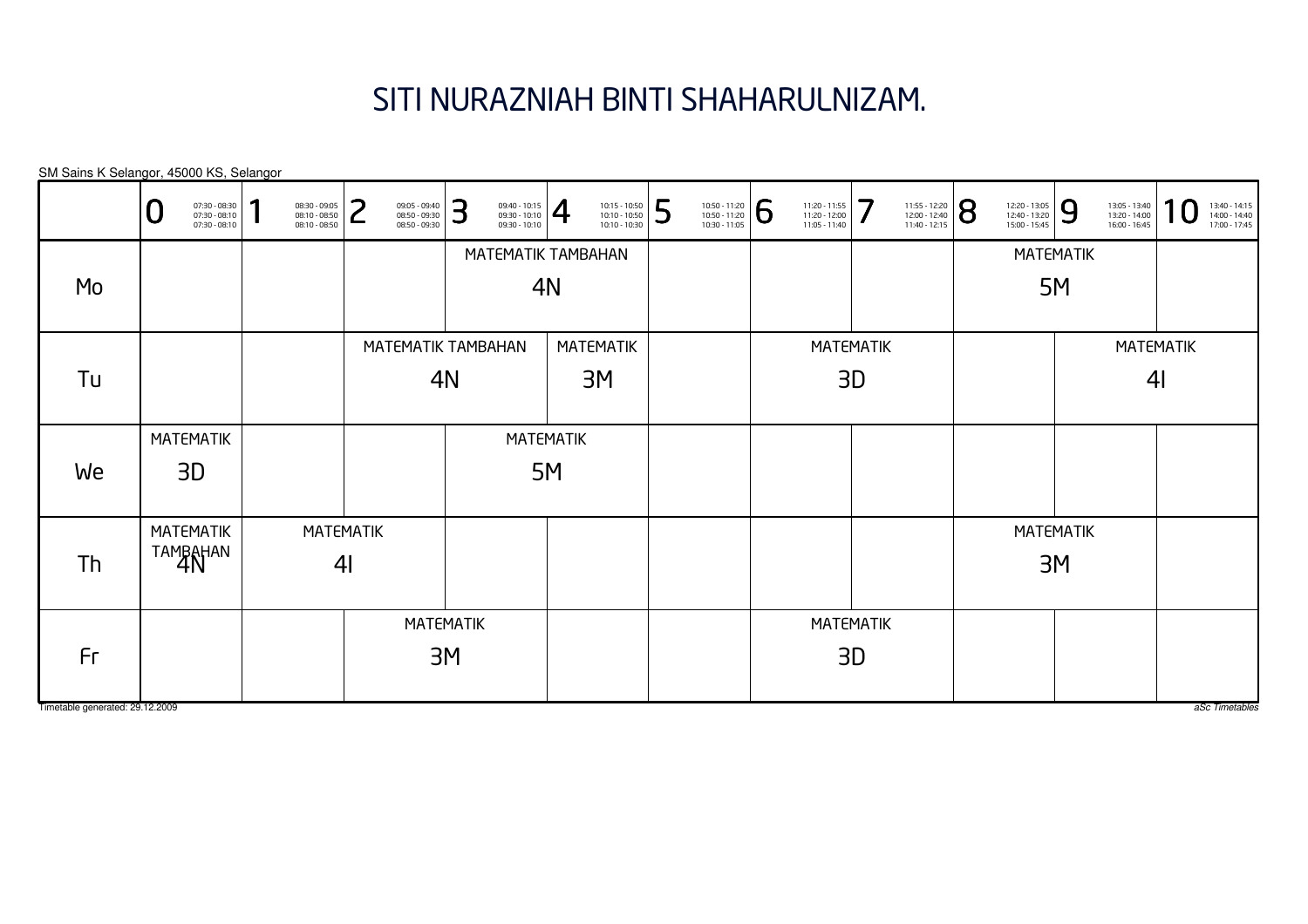### SITI PAUJIAH BINTI BOGAL.

SM Sains K Selangor, 45000 KS, Selangor

|                                 | 07:30 - 08:30<br>07:30 - 08:10<br>0<br>$07:30 - 08:10$ | и | 08:30 - 09:05<br>08:10 - 08:50<br>08:10 - 08:50 | っ<br>┕ | 09:05 - 09:40<br>08:50 - 09:30<br>08:50 - 09:30 | 3  | $\left. \begin{array}{l} 09:40 - 10:15 \\ 09:30 - 10:10 \\ 09:30 - 10:10 \end{array} \right  \bigoplus$ |                 | 10:15 - 10:50<br>10:10 - 10:50<br>10:10 - 10:30 | 5 | 10:50 - 11:20<br>10:50 - 11:20<br>10:30 - 11:05 | 6               | 11:20 - 11:55<br>11:20 - 12:00<br>11:05 - 11:40 | 7  | 11:55 - 12:20<br>12:00 - 12:40<br>11:40 - 12:15 | 8              | 12:20 - 13:05<br>12:40 - 13:20<br>15:00 - 15:45 | 9        | 13:05 - 13:40<br>13:20 - 14:00<br>16:00 - 16:45 | 1<br>13:40 - 14:15<br>14:00 - 14:40<br>17:00 - 17:45 |
|---------------------------------|--------------------------------------------------------|---|-------------------------------------------------|--------|-------------------------------------------------|----|---------------------------------------------------------------------------------------------------------|-----------------|-------------------------------------------------|---|-------------------------------------------------|-----------------|-------------------------------------------------|----|-------------------------------------------------|----------------|-------------------------------------------------|----------|-------------------------------------------------|------------------------------------------------------|
|                                 |                                                        |   |                                                 |        |                                                 |    |                                                                                                         |                 |                                                 |   |                                                 |                 | GEOGRAFI                                        |    |                                                 |                | GEOGRAFI                                        |          |                                                 | GEOGRAFI                                             |
| Mo                              |                                                        |   |                                                 |        |                                                 |    |                                                                                                         |                 |                                                 |   |                                                 |                 |                                                 | 1D |                                                 |                | 1N                                              |          |                                                 | 1B                                                   |
|                                 |                                                        |   |                                                 |        |                                                 |    |                                                                                                         |                 |                                                 |   |                                                 |                 |                                                 |    |                                                 |                |                                                 |          |                                                 |                                                      |
|                                 |                                                        |   |                                                 |        |                                                 |    |                                                                                                         |                 |                                                 |   |                                                 |                 |                                                 |    |                                                 |                |                                                 | GEOGRAFI |                                                 | <b>GEOGRAFI</b>                                      |
| Tu                              |                                                        |   |                                                 |        |                                                 |    |                                                                                                         |                 |                                                 |   |                                                 |                 |                                                 |    |                                                 |                |                                                 | 2N       |                                                 | 2B                                                   |
|                                 |                                                        |   |                                                 |        |                                                 |    |                                                                                                         |                 |                                                 |   |                                                 |                 |                                                 |    |                                                 |                |                                                 |          |                                                 |                                                      |
|                                 | GEOGRAFI                                               |   |                                                 |        |                                                 |    |                                                                                                         |                 |                                                 |   |                                                 | <b>GEOGRAFI</b> |                                                 |    |                                                 |                | GEOGRAFI                                        |          |                                                 |                                                      |
| We                              | 31                                                     |   |                                                 |        |                                                 |    |                                                                                                         |                 |                                                 |   |                                                 |                 | 3D                                              |    |                                                 |                |                                                 | 1B       |                                                 |                                                      |
|                                 |                                                        |   |                                                 |        |                                                 |    |                                                                                                         |                 |                                                 |   |                                                 |                 |                                                 |    |                                                 |                |                                                 |          |                                                 |                                                      |
|                                 |                                                        |   |                                                 |        |                                                 |    |                                                                                                         | <b>GEOGRAFI</b> |                                                 |   |                                                 |                 | <b>GEOGRAFI</b>                                 |    |                                                 |                |                                                 | GEOGRAFI |                                                 | <b>GEOGRAFI</b>                                      |
| Th                              |                                                        |   |                                                 |        |                                                 | 2B |                                                                                                         |                 |                                                 |   | 2N                                              |                 |                                                 |    |                                                 | 1 <sub>N</sub> |                                                 | 1D       |                                                 |                                                      |
|                                 |                                                        |   |                                                 |        |                                                 |    |                                                                                                         |                 |                                                 |   |                                                 |                 |                                                 |    |                                                 |                |                                                 |          |                                                 |                                                      |
|                                 | GEOGRAFI                                               |   |                                                 |        |                                                 |    |                                                                                                         |                 |                                                 |   |                                                 | GEOGRAFI        |                                                 |    |                                                 |                |                                                 |          |                                                 |                                                      |
| Fr                              | 3D                                                     |   |                                                 |        |                                                 |    |                                                                                                         |                 |                                                 |   |                                                 |                 |                                                 | 31 |                                                 |                |                                                 |          |                                                 |                                                      |
|                                 |                                                        |   |                                                 |        |                                                 |    |                                                                                                         |                 |                                                 |   |                                                 |                 |                                                 |    |                                                 |                |                                                 |          |                                                 |                                                      |
| Timetable generated: 29.12.2009 |                                                        |   |                                                 |        |                                                 |    |                                                                                                         |                 |                                                 |   |                                                 |                 |                                                 |    |                                                 |                |                                                 |          |                                                 | aSc Timetables                                       |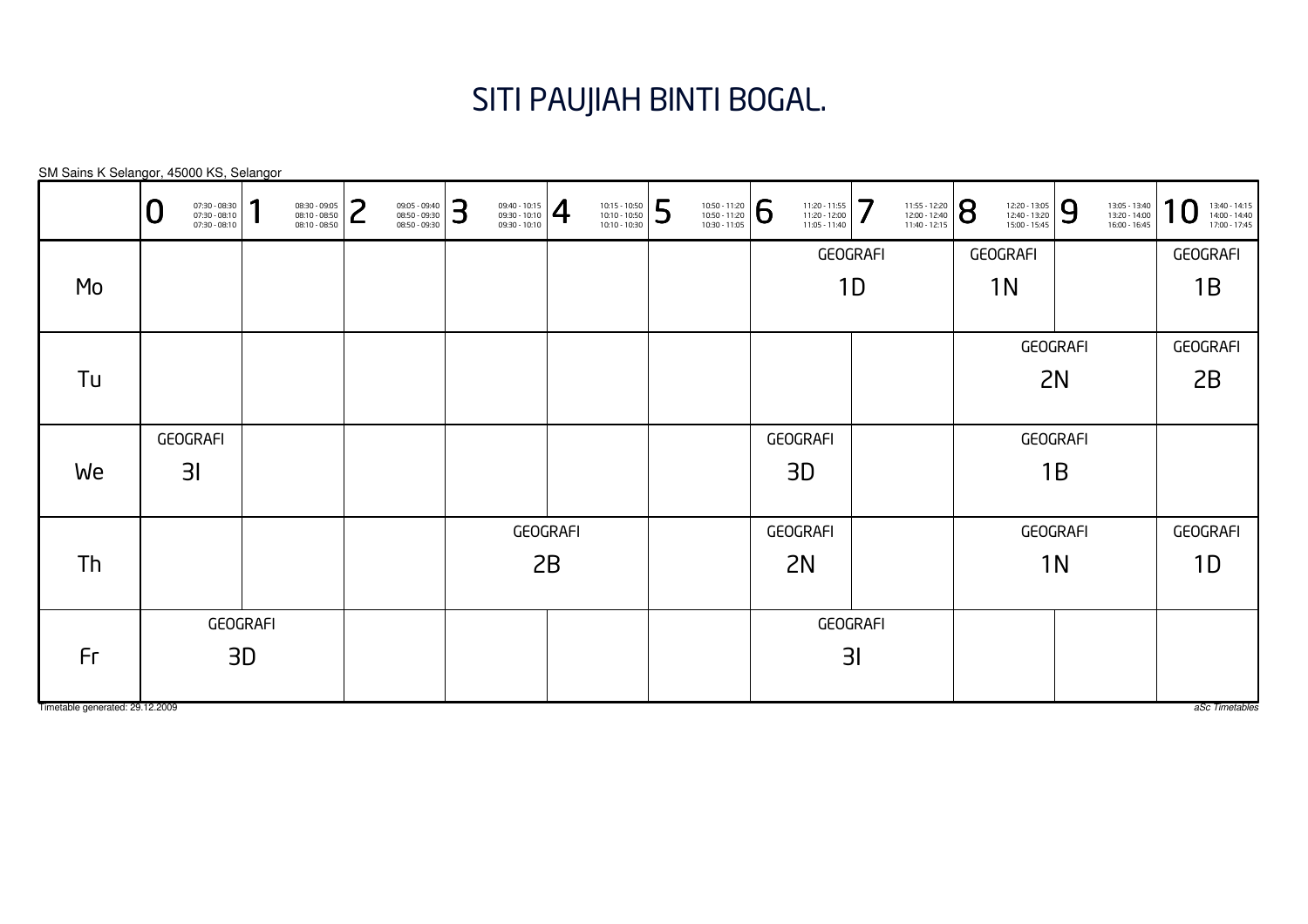# WAN NORFIZAH BINTI HASSAN.

| SM Sains K Selangor, 45000 KS, Selangor |                                                   |                                                 |                        |   |                                                 |    |                                                                                                                                                                                                                   |    |                                                 |   |                                                 |                    |                                                 |                |                                                 |   |                                                 |   |                                                 |                              |                                                 |
|-----------------------------------------|---------------------------------------------------|-------------------------------------------------|------------------------|---|-------------------------------------------------|----|-------------------------------------------------------------------------------------------------------------------------------------------------------------------------------------------------------------------|----|-------------------------------------------------|---|-------------------------------------------------|--------------------|-------------------------------------------------|----------------|-------------------------------------------------|---|-------------------------------------------------|---|-------------------------------------------------|------------------------------|-------------------------------------------------|
|                                         | 07:30 - 08:30<br>07:30 - 08:10<br>$07:30 - 08:10$ | 08:30 - 09:05<br>08:10 - 08:50<br>08:10 - 08:50 |                        | つ | 09:05 - 09:40<br>08:50 - 09:30<br>08:50 - 09:30 | 3  | $\left. \begin{array}{l} 09:40 - 10:15 \\ 09:30 - 10:10 \\ 09:30 - 10:10 \end{array} \right  \begin{array}{c} \begin{array}{c} \begin{array}{c} \begin{array}{c} \end{array} \end{array} \end{array} \end{array}$ |    | 10:15 - 10:50<br>10:10 - 10:50<br>10:10 - 10:30 | 5 | 10:50 - 11:20<br>10:50 - 11:20<br>10:30 - 11:05 | 6                  | 11:20 - 11:55<br>11:20 - 12:00<br>11:05 - 11:40 | 7              | 11:55 - 12:20<br>12:00 - 12:40<br>11:40 - 12:15 | 8 | 12:20 - 13:05<br>12:40 - 13:20<br>15:00 - 15:45 | 9 | 13:05 - 13:40<br>13:20 - 14:00<br>16:00 - 16:45 |                              | 13:40 - 14:15<br>14:00 - 14:40<br>17:00 - 17:45 |
|                                         |                                                   | MATEMATIK TAMBAHAN                              |                        |   |                                                 |    | MATEMATIK TAMBAHAN                                                                                                                                                                                                |    |                                                 |   |                                                 |                    | MATEMATIK TAMBAHAN                              |                |                                                 |   |                                                 |   |                                                 |                              | MATEMATIK TAMBAHAN                              |
| Mo                                      |                                                   |                                                 | <b>5N</b>              |   |                                                 |    |                                                                                                                                                                                                                   | 5D |                                                 |   |                                                 |                    |                                                 | 4Z             |                                                 |   |                                                 |   |                                                 | 4 <sub>l</sub>               |                                                 |
| Tu                                      |                                                   |                                                 | <b>MATEMATIK</b><br>1M |   |                                                 |    |                                                                                                                                                                                                                   |    |                                                 |   |                                                 |                    |                                                 |                |                                                 |   | <b>MATEMATIK</b><br>TAMBAHAN                    |   |                                                 |                              |                                                 |
| We                                      | <b>MATEMATIK</b><br>TAMBAHAN                      |                                                 |                        |   |                                                 |    |                                                                                                                                                                                                                   |    |                                                 |   |                                                 | MATEMATIK TAMBAHAN | 5 <sub>D</sub>                                  |                |                                                 |   |                                                 |   |                                                 | <b>MATEMATIK</b><br>TAMBAHAN |                                                 |
|                                         |                                                   |                                                 |                        |   |                                                 |    |                                                                                                                                                                                                                   |    | <b>MATEMATIK</b>                                |   |                                                 |                    | MATEMATIK TAMBAHAN                              |                |                                                 |   | <b>MATEMATIK</b>                                |   |                                                 |                              |                                                 |
| Th                                      |                                                   |                                                 |                        |   | MATEMATIK TAMBAHAN<br><b>5N</b>                 |    |                                                                                                                                                                                                                   |    | TAMBAHAN                                        |   |                                                 |                    |                                                 | 4 <sub>l</sub> |                                                 |   | 1M                                              |   |                                                 |                              |                                                 |
|                                         |                                                   |                                                 |                        |   |                                                 |    | MATEMATIK TAMBAHAN                                                                                                                                                                                                |    |                                                 |   | <b>MATEMATIK</b>                                |                    |                                                 |                |                                                 |   |                                                 |   |                                                 |                              |                                                 |
| Fr                                      |                                                   |                                                 |                        |   |                                                 | 4Z |                                                                                                                                                                                                                   |    |                                                 |   |                                                 | 1M                 |                                                 |                |                                                 |   |                                                 |   |                                                 |                              |                                                 |
| Timetable generated: 29.12.2009         |                                                   |                                                 |                        |   |                                                 |    |                                                                                                                                                                                                                   |    |                                                 |   |                                                 |                    |                                                 |                |                                                 |   |                                                 |   |                                                 |                              | aSc Timetables                                  |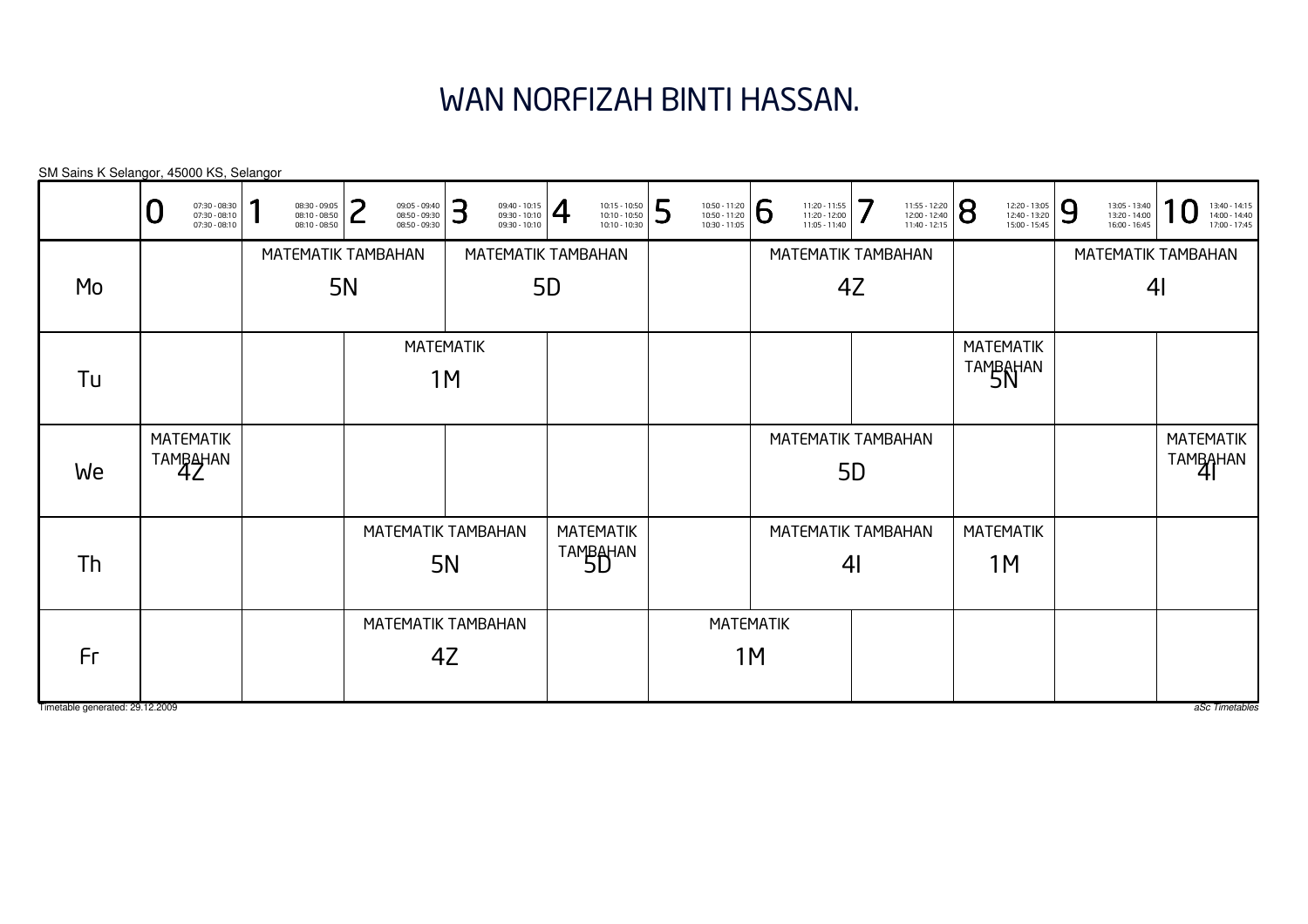### YUZZINI BIN ABU BAKAR.

|                                       | 07:30 - 08:30<br>07:30 - 08:10<br>07:30 - 08:10 | 08:30 - 09:05<br>08:10 - 08:50<br>08:10 - 08:50 | っ<br>09:05 - 09:40<br>08:50 - 09:30<br>08:50 - 09:30 | З<br>09:40 - 10:15<br>09:30 - 10:10<br>09:30 - 10:10 | $\overline{4}$ | 5<br>10:15 - 10:50<br>10:10 - 10:50<br>10:10 - 10:30 | 10:50 - 11:20<br>10:50 - 11:20<br>10:30 - 11:05 | 6<br>11:20 - 11:55<br>11:20 - 12:00<br>11:05 - 11:40 | 7<br>11:55 - 12:20<br>12:00 - 12:40<br>11:40 - 12:15 | 8<br>12:20 - 13:05<br>12:40 - 13:20<br>15:00 - 15:45 | 9<br>13:05 - 13:40<br>13:20 - 14:00<br>16:00 - 16:45 | 13:40 - 14:15<br>14:00 - 14:40<br>17:00 - 17:45 |
|---------------------------------------|-------------------------------------------------|-------------------------------------------------|------------------------------------------------------|------------------------------------------------------|----------------|------------------------------------------------------|-------------------------------------------------|------------------------------------------------------|------------------------------------------------------|------------------------------------------------------|------------------------------------------------------|-------------------------------------------------|
| Mo                                    |                                                 |                                                 |                                                      |                                                      |                |                                                      |                                                 |                                                      | <b>BAHASA MELAYU / BAHASA</b><br>MALAYSIA            |                                                      |                                                      |                                                 |
| Tu                                    |                                                 | BAHASA MELAYU / BAHASA<br>MALAYSIA              |                                                      | BAHASA MELAYU / BAHASA                               | MALAYSIA       |                                                      |                                                 |                                                      |                                                      |                                                      | PENDIDIKAN MUZIK<br>1M<br><b>MUZIK</b>               |                                                 |
| We                                    |                                                 | PENDIDIKAN MUZIK<br>3M<br><b>MUZIK</b>          |                                                      |                                                      |                |                                                      |                                                 |                                                      |                                                      |                                                      |                                                      |                                                 |
| Th                                    |                                                 | PENDIDIKAN MUZIK<br>2D<br><b>MUZIK</b>          | BAHASA MELAYU / BAHASA                               | MALAYSIA                                             |                |                                                      |                                                 |                                                      | <b>BAHASA MELAYU / BAHASA</b><br>MALAYSIA            |                                                      | PENDIDIKAN MUZIK<br>1D<br><b>MUZIK</b>               |                                                 |
| Fr<br>Timetable generated: 29.12.2009 |                                                 | PENDIDIKAN MUZIK<br>2M<br><b>MUZIK</b>          |                                                      | PENDIDIKAN MUZIK<br>3D<br><b>MUZIK</b>               |                |                                                      | MALAYSIA                                        | <b>BAHASA MELAYU / BAHASA</b>                        |                                                      |                                                      |                                                      | aSc Timetables                                  |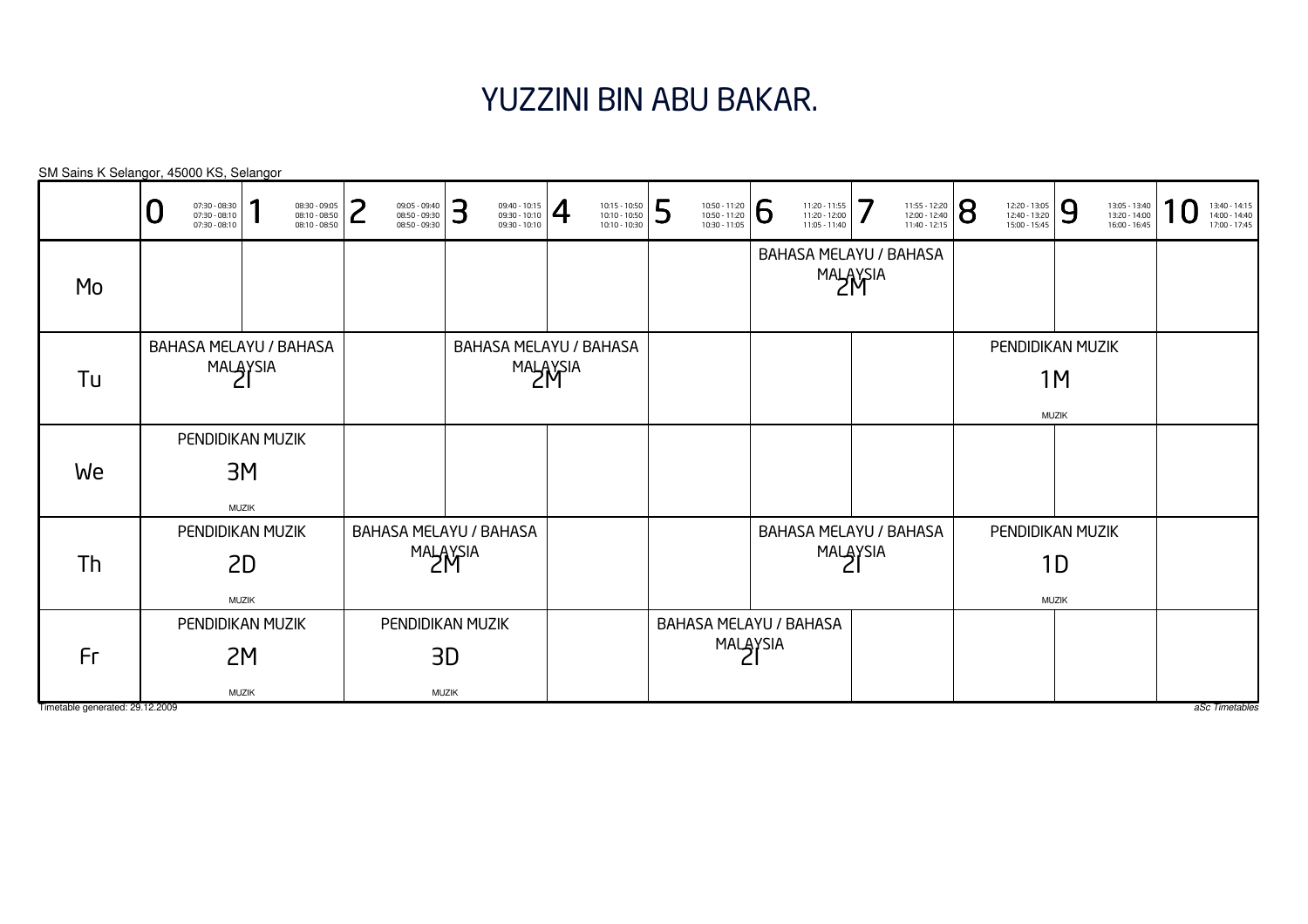## ZARINA BINTI ABDUL RAHIM.

|    | SM Sains K Selangor, 45000 KS, Selangor           |                                                 |                                                      |                                                      |                                                                             |                                                      |                                                      |                                                      |                                                      |                                                      |                                                 |
|----|---------------------------------------------------|-------------------------------------------------|------------------------------------------------------|------------------------------------------------------|-----------------------------------------------------------------------------|------------------------------------------------------|------------------------------------------------------|------------------------------------------------------|------------------------------------------------------|------------------------------------------------------|-------------------------------------------------|
|    | 07:30 - 08:30<br>07:30 - 08:10<br>$07:30 - 08:10$ | 08:30 - 09:05<br>08:10 - 08:50<br>08:10 - 08:50 | っ<br>09:05 - 09:40<br>08:50 - 09:30<br>08:50 - 09:30 | 3<br>09:40 - 10:15<br>09:30 - 10:10<br>09:30 - 10:10 | $\overline{\mathcal{A}}$<br>10:15 - 10:50<br>10:10 - 10:50<br>10:10 - 10:30 | 5<br>10:50 - 11:20<br>10:50 - 11:20<br>10:30 - 11:05 | 6<br>11:20 - 11:55<br>11:20 - 12:00<br>11:05 - 11:40 | 7<br>11:55 - 12:20<br>12:00 - 12:40<br>11:40 - 12:15 | 8<br>12:20 - 13:05<br>12:40 - 13:20<br>15:00 - 15:45 | 9<br>13:05 - 13:40<br>13:20 - 14:00<br>16:00 - 16:45 | 13:40 - 14:15<br>14:00 - 14:40<br>17:00 - 17:45 |
|    |                                                   |                                                 | <b>BAHASA JERMAN</b>                                 |                                                      | <b>BAHASA JERMAN</b>                                                        |                                                      |                                                      | <b>BAHASA JERMAN</b>                                 | <b>BAHASA</b>                                        |                                                      |                                                 |
| Mo |                                                   |                                                 | 3M/3N                                                |                                                      | 2B/2D/2I                                                                    |                                                      |                                                      | 1M/1N                                                | <b>FRYEN</b>                                         |                                                      |                                                 |
|    |                                                   |                                                 | <b>GERMAN</b>                                        |                                                      | <b>GERMAN</b>                                                               |                                                      |                                                      | <b>GERMAN</b>                                        | <b>GERMAN</b>                                        |                                                      |                                                 |
|    | <b>BAHASA</b>                                     |                                                 | <b>JERMAN</b>                                        |                                                      |                                                                             |                                                      |                                                      |                                                      | <b>BAHASA</b>                                        |                                                      | BAHASA<br><b>444MAN</b>                         |
| Tu | 4B740741                                          |                                                 | 1B/1D/1II                                            |                                                      |                                                                             |                                                      |                                                      |                                                      | 3B730731                                             |                                                      |                                                 |
|    | <b>GERMAN</b>                                     |                                                 | <b>GERMAN</b>                                        |                                                      |                                                                             |                                                      |                                                      |                                                      | <b>GERMAN</b>                                        |                                                      | 4Z<br><b>GERMAN</b>                             |
|    |                                                   | <b>BAHASA JERMAN</b>                            | <b>BAHASA</b>                                        |                                                      | <b>BAHASA</b>                                                               |                                                      |                                                      | <b>BAHASA JERMAN</b>                                 |                                                      |                                                      | <b>BAHASA</b>                                   |
| We |                                                   | 5M/5N/5Z                                        | <b>NEWRE</b>                                         |                                                      | 1M71N                                                                       |                                                      |                                                      | <b>2M/2N</b>                                         |                                                      |                                                      | 5B750751                                        |
|    |                                                   | <b>GERMAN</b>                                   | <b>GERMAN</b>                                        |                                                      | <b>GERMAN</b>                                                               |                                                      |                                                      | <b>GERMAN</b>                                        |                                                      |                                                      | <b>GERMAN</b>                                   |
|    |                                                   | <b>BAHASA JERMAN</b>                            |                                                      |                                                      |                                                                             |                                                      |                                                      |                                                      |                                                      | <b>BAHASA JERMAN</b>                                 | <b>BAHASA</b>                                   |
| Th |                                                   | 3B/3D/3I                                        |                                                      |                                                      |                                                                             |                                                      |                                                      |                                                      |                                                      | 4M/4N/4Z                                             | 2B720721                                        |
|    |                                                   | <b>GERMAN</b>                                   |                                                      |                                                      |                                                                             |                                                      |                                                      |                                                      |                                                      | <b>GERMAN</b>                                        | <b>GERMAN</b>                                   |
|    |                                                   | <b>BAHASA JERMAN</b>                            |                                                      | <b>BAHASA JERMAN</b>                                 |                                                                             |                                                      | <b>BAHASA JERMAN</b>                                 | <b>BAHASA</b>                                        |                                                      |                                                      |                                                 |
| Fr |                                                   | 1B/1D/1I                                        |                                                      | 5B/5D/5I                                             |                                                                             |                                                      | 4B/4D/4I                                             | <b>SIMMENN</b>                                       |                                                      |                                                      |                                                 |
|    |                                                   | <b>GERMAN</b>                                   |                                                      | <b>GERMAN</b>                                        |                                                                             |                                                      | <b>GERMAN</b>                                        | 5Z<br><b>GERMAN</b>                                  |                                                      |                                                      |                                                 |

Timetable generated: 29.12.2009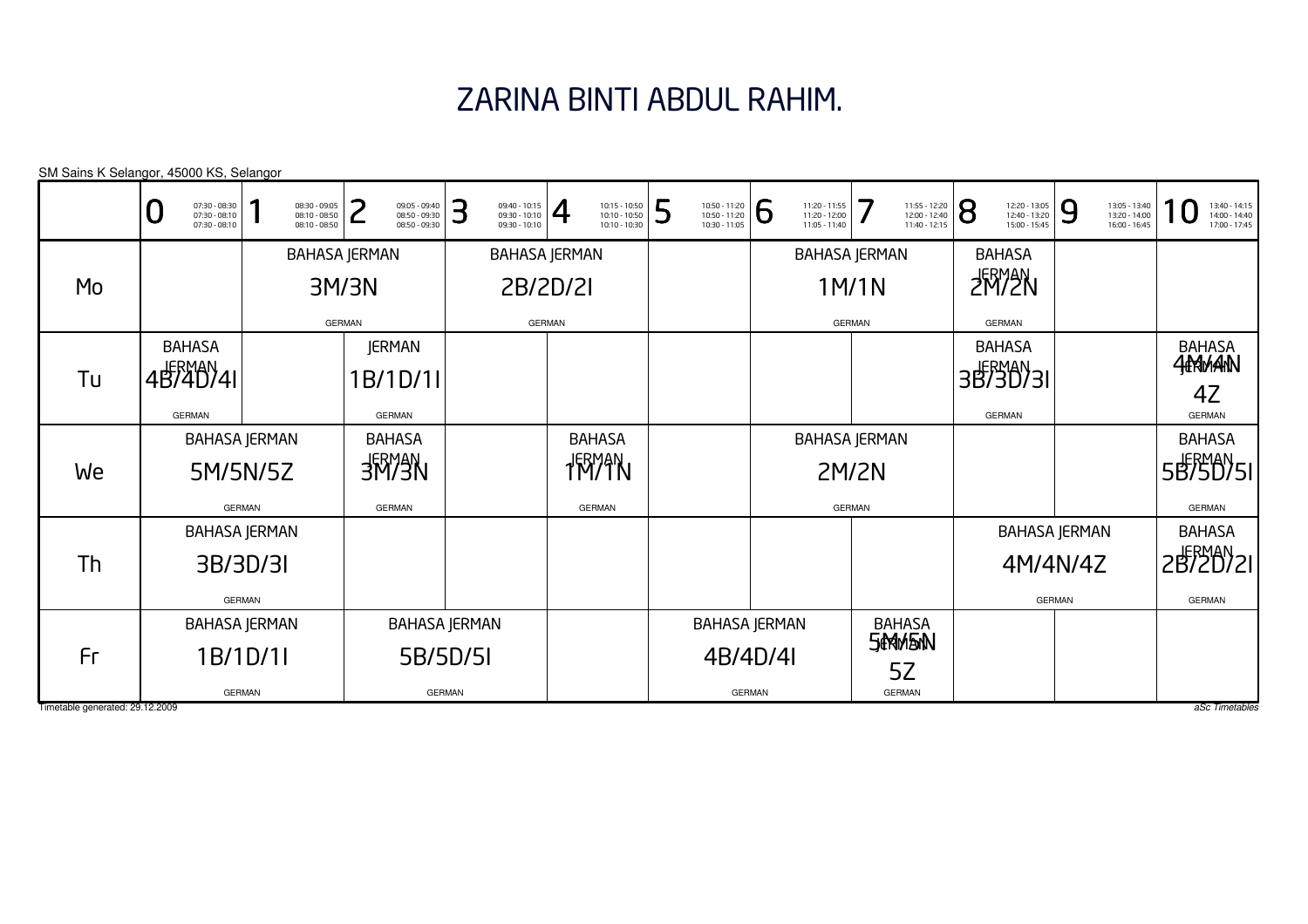### ZORAH BINTI HJ MUSTAPA.

KIMIA5BKIMIA5BKIMIA5ZKIMIA5ZSAINS1NSAINS1NKIMIA4DKIMIA4MKIMIA4MSM Sains K Selangor, 45000 KS, Selangor0 $\textbf{0} \xrightarrow{\textbf{0}730-08:30}_{0730-08:10} \xrightarrow{\textbf{0}830-09:05}_{0830-08:10} \xrightarrow{\textbf{0}830-09:05}_{0850-09:30} \xrightarrow{\textbf{0}830-08:040}_{0850-09:30} \xrightarrow{\textbf{0}830-10:10}_{0830-10:10} \xrightarrow{\textbf{0}830-10:10}_{0830-10:10} \xrightarrow{\textbf{0}830-10:10}_{0830-11:05} \xrightarrow$ MoTuWeThFr

Timetable generated: 29.12.2009

aSc Timetables

SAINS

KIMIA

4D

1N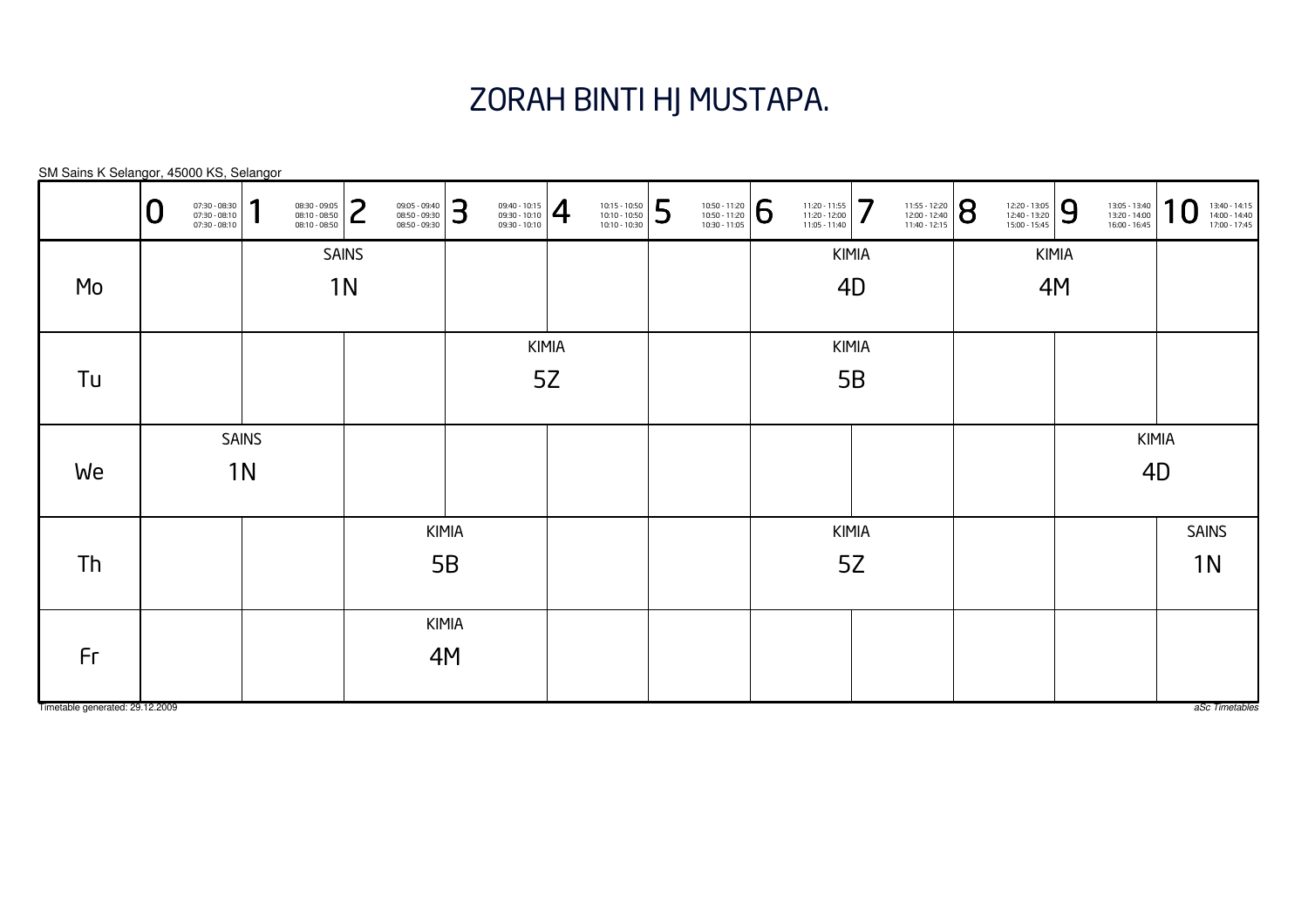#### RAJANANTHINI A. P..

| SM Sains K Selangor, 45000 KS, Selangor |                    |                                                 |              |                                                 |                |                                                 |    |                                                                                                                                                                                                 |              |                                                                                                                     |   |                                                 |   |                                                 |                |                                                 |                |                                                 |              |                                                 |             |                                                 |
|-----------------------------------------|--------------------|-------------------------------------------------|--------------|-------------------------------------------------|----------------|-------------------------------------------------|----|-------------------------------------------------------------------------------------------------------------------------------------------------------------------------------------------------|--------------|---------------------------------------------------------------------------------------------------------------------|---|-------------------------------------------------|---|-------------------------------------------------|----------------|-------------------------------------------------|----------------|-------------------------------------------------|--------------|-------------------------------------------------|-------------|-------------------------------------------------|
|                                         | Ū                  | 07:30 - 08:30<br>07:30 - 08:10<br>07:30 - 08:10 | 1            | 08:30 - 09:05<br>08:10 - 08:50<br>08:10 - 08:50 | っ<br>L         | 09:05 - 09:40<br>08:50 - 09:30<br>08:50 - 09:30 | 3  | $\left\{\n \begin{array}{c}\n 09:40 - 10:15 \\ 09:30 - 10:10 \\ 09:30 - 10:10\n \end{array}\n \right \n \begin{array}{c}\n \begin{array}{c}\n 4\n \end{array} \\ 6\n \end{array}\n \end{array}$ |              | $\begin{array}{ l l } \hline 10:15 & -10:50 \\ \hline 10:10 & -10:50 \\ \hline 10:10 & -10:30 \\\hline \end{array}$ | 5 | 10:50 - 11:20<br>10:50 - 11:20<br>10:30 - 11:05 | 6 | 11:20 - 11:55<br>11:20 - 12:00<br>11:05 - 11:40 | 7              | 11:55 - 12:20<br>12:00 - 12:40<br>11:40 - 12:15 | $ \mathsf{8} $ | 12:20 - 13:05<br>12:40 - 13:20<br>15:00 - 15:45 | 9            | 13:05 - 13:40<br>13:20 - 14:00<br>16:00 - 16:45 | $\mathbf 0$ | 13:40 - 14:15<br>14:00 - 14:40<br>17:00 - 17:45 |
|                                         |                    |                                                 |              |                                                 | <b>BIOLOGI</b> |                                                 |    |                                                                                                                                                                                                 | <b>SAINS</b> |                                                                                                                     |   |                                                 |   |                                                 |                |                                                 |                |                                                 |              |                                                 |             |                                                 |
| Mo                                      |                    |                                                 |              |                                                 | 4M             |                                                 |    |                                                                                                                                                                                                 | 1D           |                                                                                                                     |   |                                                 |   |                                                 |                |                                                 |                |                                                 |              |                                                 |             |                                                 |
|                                         |                    |                                                 | <b>SAINS</b> |                                                 |                |                                                 |    |                                                                                                                                                                                                 |              | <b>SAINS</b>                                                                                                        |   |                                                 |   |                                                 | <b>BIOLOGI</b> |                                                 |                |                                                 |              |                                                 |             |                                                 |
| Tu                                      |                    | 1 <sub>D</sub><br><b>BIOLOGI</b>                |              |                                                 |                |                                                 |    |                                                                                                                                                                                                 |              | 1M                                                                                                                  |   |                                                 |   |                                                 | 4 <sub>l</sub> |                                                 |                |                                                 |              |                                                 |             |                                                 |
|                                         |                    |                                                 |              |                                                 |                |                                                 |    |                                                                                                                                                                                                 |              |                                                                                                                     |   |                                                 |   |                                                 | <b>BIOLOGI</b> |                                                 |                |                                                 | <b>SAINS</b> |                                                 |             |                                                 |
| We                                      | 4N                 |                                                 |              |                                                 |                |                                                 |    |                                                                                                                                                                                                 |              |                                                                                                                     |   |                                                 |   | 4M                                              |                |                                                 |                | 1M                                              |              |                                                 |             |                                                 |
|                                         |                    |                                                 |              |                                                 |                |                                                 |    | <b>BIOLOGI</b>                                                                                                                                                                                  |              |                                                                                                                     |   |                                                 |   |                                                 |                |                                                 |                |                                                 |              |                                                 |             |                                                 |
| Th                                      | <b>SAINS</b><br>1D |                                                 |              |                                                 |                |                                                 |    | 4 <sub>l</sub>                                                                                                                                                                                  |              |                                                                                                                     |   |                                                 |   |                                                 |                |                                                 |                |                                                 |              |                                                 |             |                                                 |
|                                         | <b>BIOLOGI</b>     |                                                 |              |                                                 | <b>SAINS</b>   |                                                 |    |                                                                                                                                                                                                 |              |                                                                                                                     |   |                                                 |   |                                                 |                |                                                 |                |                                                 |              |                                                 |             |                                                 |
| Fr                                      |                    | 4N                                              |              |                                                 |                |                                                 | 1M |                                                                                                                                                                                                 |              |                                                                                                                     |   |                                                 |   |                                                 |                |                                                 |                |                                                 |              |                                                 |             |                                                 |
| Timetable generated: 29.12.2009         |                    |                                                 |              |                                                 |                |                                                 |    |                                                                                                                                                                                                 |              |                                                                                                                     |   |                                                 |   |                                                 |                |                                                 |                |                                                 |              |                                                 |             | aSc Timetables                                  |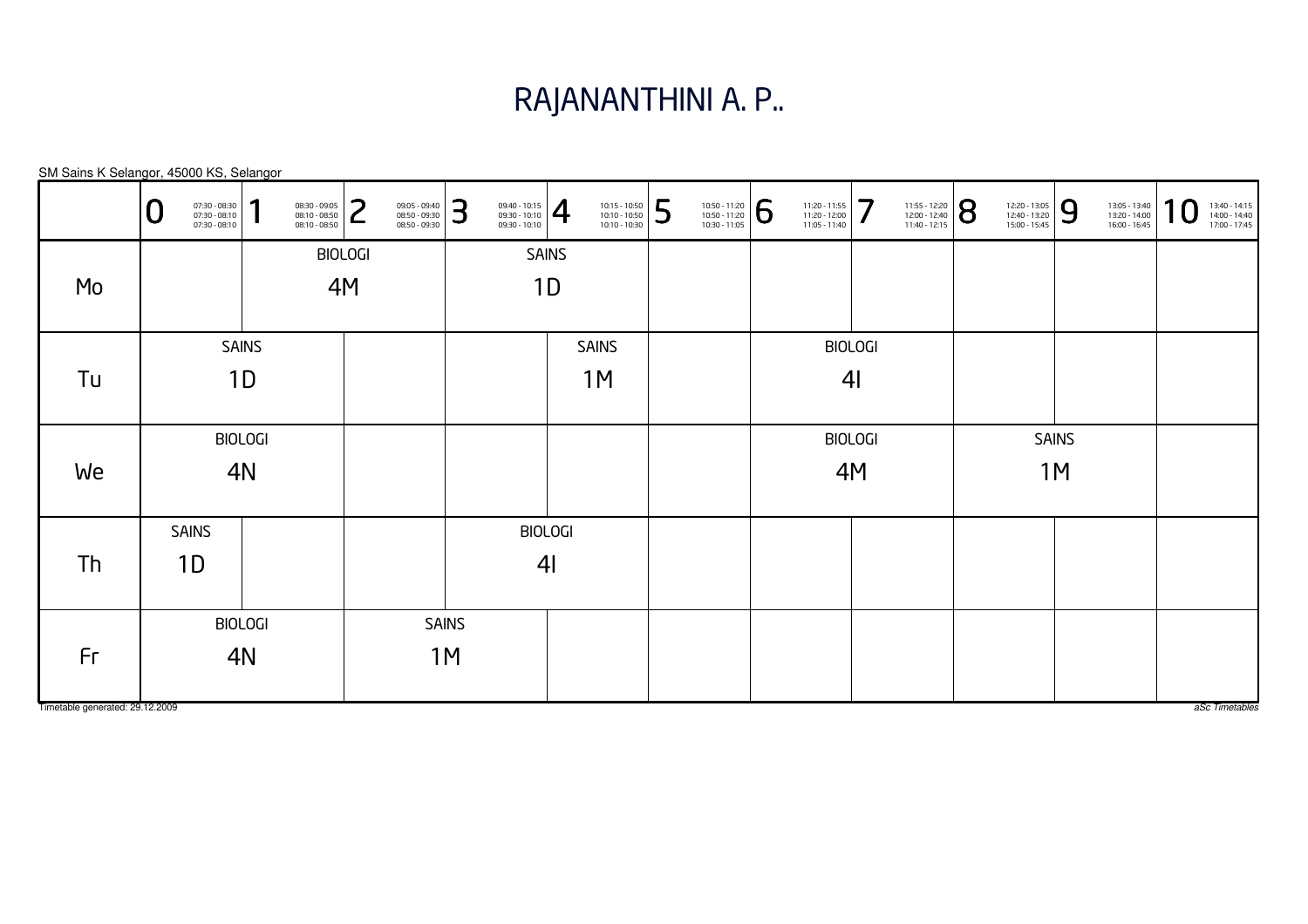#### AHMAD BIN KHAIRI.

|                                       | 07:30 - 08:30<br>07:30 - 08:10<br>$07:30 - 08:10$ | 08:30 - 09:05<br>08:10 - 08:50<br>08:10 - 08:50 | ว<br>09:05 - 09:40<br>08:50 - 09:30<br>08:50 - 09:30 | 3<br>09:40 - 10:15<br>09:30 - 10:10<br>09:30 - 10:10 | $\overline{4}$<br>10:15 - 10:50<br>10:10 - 10:50<br>10:10 - 10:30 | 5<br>10:50 - 11:20<br>10:50 - 11:20<br>10:30 - 11:05 | 6<br>11:20 - 11:55<br>11:20 - 12:00<br>11:05 - 11:40 | 7<br>11:55 - 12:20<br>12:00 - 12:40<br>11:40 - 12:15 | 8<br>12:20 - 13:05<br>12:40 - 13:20<br>15:00 - 15:45           | 9<br>13:05 - 13:40<br>13:20 - 14:00<br>16:00 - 16:45 | 13:40 - 14:15<br>14:00 - 14:40<br>17:00 - 17:45                |
|---------------------------------------|---------------------------------------------------|-------------------------------------------------|------------------------------------------------------|------------------------------------------------------|-------------------------------------------------------------------|------------------------------------------------------|------------------------------------------------------|------------------------------------------------------|----------------------------------------------------------------|------------------------------------------------------|----------------------------------------------------------------|
| Mo                                    |                                                   |                                                 |                                                      |                                                      |                                                                   |                                                      |                                                      |                                                      | <b>BAHASA</b><br>MELAYU /<br><b>BATHASA</b><br><b>MALAYSIA</b> |                                                      | <b>BAHASA</b><br>MELAYU/<br>BAHRSA<br><b>MALAYSIA</b>          |
| Tu                                    |                                                   | MALAYSIA                                        | BAHASA MELAYU / BAHASA                               |                                                      | <b>BAHASA MELAYU</b><br>1B                                        |                                                      |                                                      | BAHASA MELAYU / BAHASA<br>MALAYSIA                   |                                                                | BAHASA MELAYU / BAHASA<br>MALAYSIA                   |                                                                |
| We                                    |                                                   | BAHASA MELAYU / BAHASA<br>MALAYSIA              |                                                      |                                                      | <b>BAHASA</b><br>MELAYU /<br>BAHRSA<br><b>MALAYSIA</b>            |                                                      |                                                      |                                                      |                                                                |                                                      | <b>BAHASA</b><br>MELAYU /<br><b>BATHASA</b><br><b>MALAYSIA</b> |
| Th                                    |                                                   | BAHASA MELAYU / BAHASA<br>MALAYSIA              |                                                      |                                                      | <b>BAHASA MELAYU</b><br>1B                                        |                                                      |                                                      | BAHASA MELAYU / BAHASA<br>MALAYSIA                   |                                                                |                                                      |                                                                |
| Fr<br>Timetable generated: 29.12.2009 |                                                   |                                                 |                                                      | <b>BAHASA MELAYU / BAHASA</b><br>MALAYSIA            |                                                                   |                                                      | <b>BAHASA MELAYU</b><br>1B                           |                                                      |                                                                |                                                      | aSc Timetables                                                 |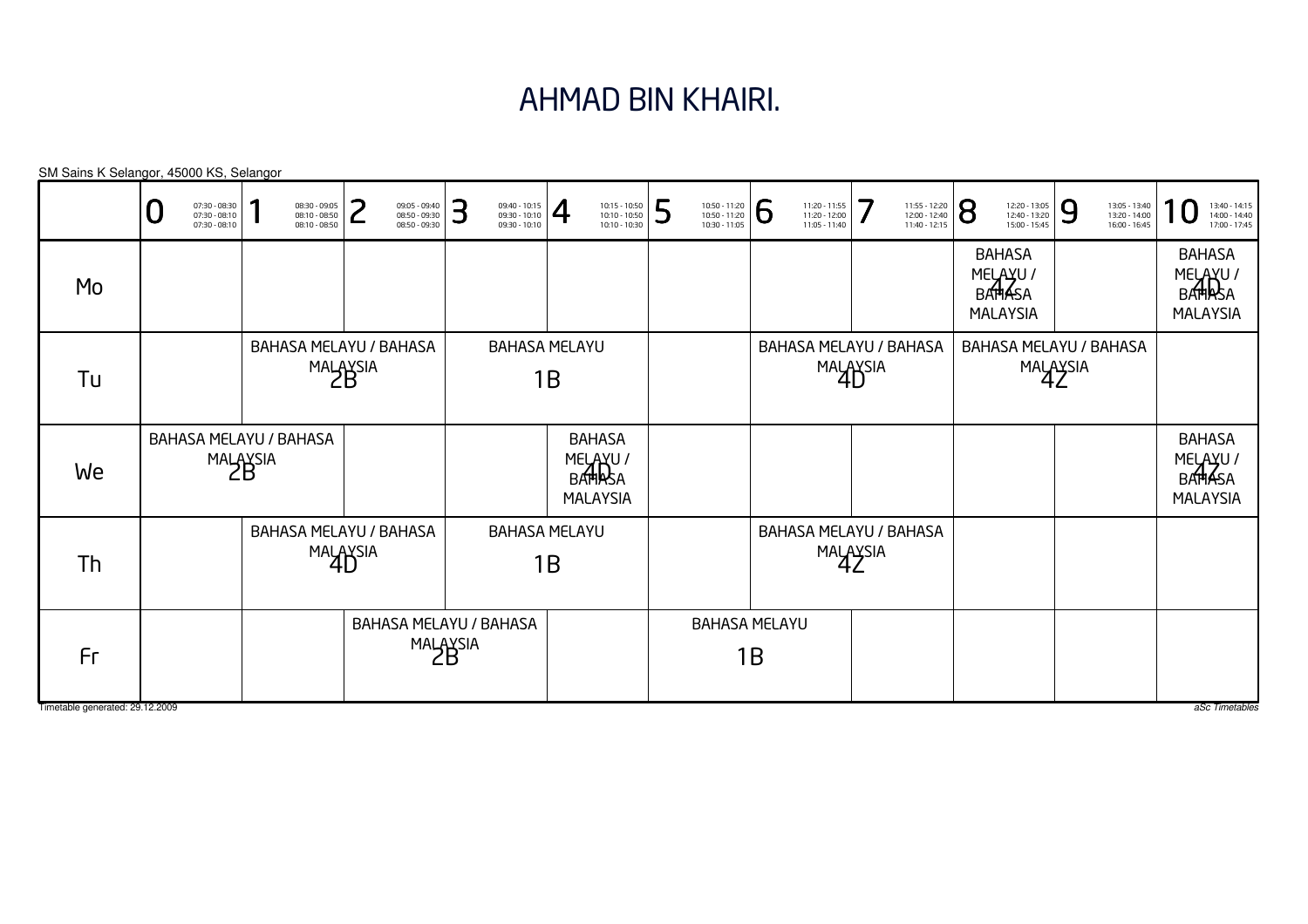## NORHAYATI BINTI YARIP.

|                                 | 07:30 - 08:30<br>07:30 - 08:10<br>07:30 - 08:10 | 1              | 08:30 - 09:05<br>08:10 - 08:50<br>08:10 - 08:50 | っ<br>L       | 09:05 - 09:40<br>08:50 - 09:30<br>08:50 - 09:30 | 3 | $\left. \begin{array}{r} 09:40 - 10:15 \\ 09:30 - 10:10 \\ 09:30 - 10:10 \end{array} \right  \begin{array}{c} \begin{array}{c} \begin{array}{c} \begin{array}{c} \end{array} \end{array} \end{array} \end{array}$ |              | 10:15 - 10:50<br>10:10 - 10:50<br>10:10 - 10:30 | 5 | $\left. \begin{array}{l} \n 10:50 - 11:20 \\ 10:50 - 11:20 \\ 10:30 - 11:05 \n \end{array} \right  \begin{array}{c} \bigodot \n \end{array}$ |              | 11:20 - 11:55<br>11:20 - 12:00<br>11:05 - 11:40 | 7            | 11:55 - 12:20<br>12:00 - 12:40<br>11:40 - 12:15 | $\overline{8}$ | 12:20 - 13:05<br>12:40 - 13:20<br>15:00 - 15:45 | 9            | 13:05 - 13:40<br>13:20 - 14:00<br>16:00 - 16:45 | 10 | 13:40 - 14:15<br>14:00 - 14:40<br>17:00 - 17:45 |
|---------------------------------|-------------------------------------------------|----------------|-------------------------------------------------|--------------|-------------------------------------------------|---|-------------------------------------------------------------------------------------------------------------------------------------------------------------------------------------------------------------------|--------------|-------------------------------------------------|---|----------------------------------------------------------------------------------------------------------------------------------------------|--------------|-------------------------------------------------|--------------|-------------------------------------------------|----------------|-------------------------------------------------|--------------|-------------------------------------------------|----|-------------------------------------------------|
|                                 |                                                 |                |                                                 | <b>FIZIK</b> |                                                 |   |                                                                                                                                                                                                                   |              |                                                 |   |                                                                                                                                              |              |                                                 |              |                                                 |                |                                                 | <b>FIZIK</b> |                                                 |    |                                                 |
| Mo                              |                                                 |                |                                                 | 4Z           |                                                 |   |                                                                                                                                                                                                                   |              |                                                 |   |                                                                                                                                              |              |                                                 |              |                                                 |                |                                                 | 4B           |                                                 |    |                                                 |
|                                 |                                                 |                |                                                 |              |                                                 |   |                                                                                                                                                                                                                   |              |                                                 |   |                                                                                                                                              |              |                                                 |              |                                                 |                |                                                 |              |                                                 |    |                                                 |
|                                 |                                                 |                |                                                 |              |                                                 |   |                                                                                                                                                                                                                   | <b>FIZIK</b> |                                                 |   |                                                                                                                                              |              |                                                 | <b>FIZIK</b> |                                                 |                |                                                 |              |                                                 |    |                                                 |
| Tu                              |                                                 |                |                                                 |              |                                                 |   |                                                                                                                                                                                                                   | 4M           |                                                 |   |                                                                                                                                              |              |                                                 | 5N           |                                                 |                |                                                 |              |                                                 |    |                                                 |
|                                 |                                                 |                |                                                 |              |                                                 |   |                                                                                                                                                                                                                   |              |                                                 |   |                                                                                                                                              |              |                                                 |              |                                                 |                |                                                 |              |                                                 |    |                                                 |
|                                 | <b>FIZIK</b>                                    |                |                                                 |              |                                                 |   |                                                                                                                                                                                                                   |              |                                                 |   |                                                                                                                                              |              |                                                 | <b>FIZIK</b> |                                                 |                |                                                 |              |                                                 |    |                                                 |
| We                              |                                                 | 5 <sub>D</sub> |                                                 |              |                                                 |   |                                                                                                                                                                                                                   |              |                                                 |   |                                                                                                                                              |              |                                                 | 4B           |                                                 |                |                                                 |              |                                                 |    |                                                 |
|                                 |                                                 |                |                                                 |              |                                                 |   |                                                                                                                                                                                                                   |              |                                                 |   |                                                                                                                                              |              |                                                 |              |                                                 |                |                                                 |              |                                                 |    |                                                 |
|                                 |                                                 |                |                                                 |              |                                                 |   |                                                                                                                                                                                                                   | <b>FIZIK</b> |                                                 |   |                                                                                                                                              |              |                                                 |              |                                                 |                |                                                 | <b>FIZIK</b> |                                                 |    |                                                 |
| Th                              |                                                 |                |                                                 |              |                                                 |   |                                                                                                                                                                                                                   | 4M           |                                                 |   |                                                                                                                                              |              |                                                 |              |                                                 |                |                                                 | <b>5N</b>    |                                                 |    |                                                 |
|                                 |                                                 |                |                                                 |              |                                                 |   |                                                                                                                                                                                                                   |              |                                                 |   |                                                                                                                                              |              |                                                 |              |                                                 |                |                                                 |              |                                                 |    |                                                 |
|                                 |                                                 | <b>FIZIK</b>   |                                                 |              |                                                 |   |                                                                                                                                                                                                                   |              |                                                 |   |                                                                                                                                              | <b>FIZIK</b> |                                                 |              |                                                 |                |                                                 |              |                                                 |    |                                                 |
| Fr                              |                                                 | 5 <sub>D</sub> |                                                 |              |                                                 |   |                                                                                                                                                                                                                   |              |                                                 |   |                                                                                                                                              | 4Z           |                                                 |              |                                                 |                |                                                 |              |                                                 |    |                                                 |
|                                 |                                                 |                |                                                 |              |                                                 |   |                                                                                                                                                                                                                   |              |                                                 |   |                                                                                                                                              |              |                                                 |              |                                                 |                |                                                 |              |                                                 |    |                                                 |
| Timetable generated: 29.12.2009 |                                                 |                |                                                 |              |                                                 |   |                                                                                                                                                                                                                   |              |                                                 |   |                                                                                                                                              |              |                                                 |              |                                                 |                |                                                 |              |                                                 |    | aSc Timetables                                  |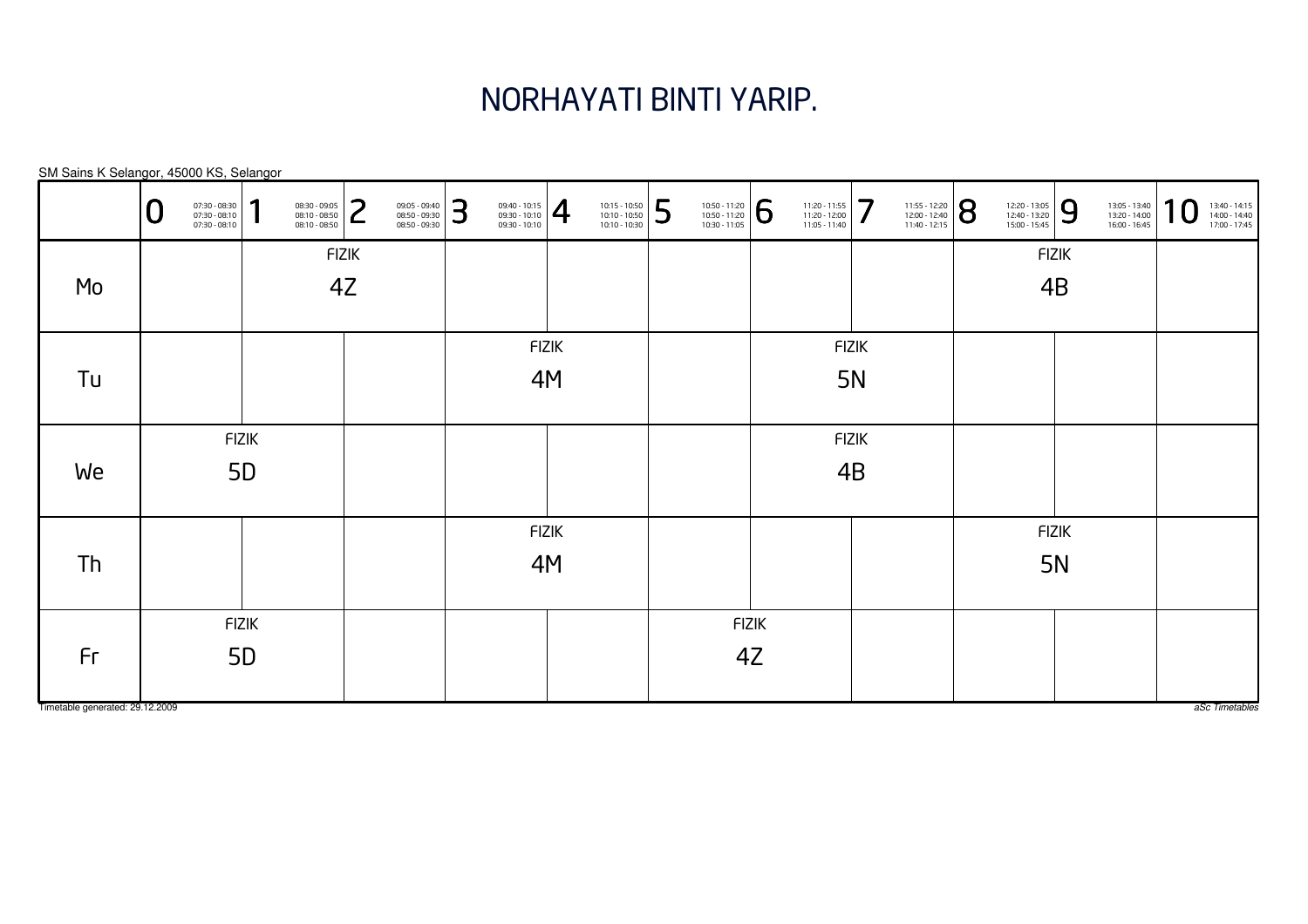# MAIZATUL ILMI BINTI ISMAIL.

|                                       | 07:30 - 08:30<br>07:30 - 08:10<br>$07:30 - 08:10$      | 08:30 - 09:05<br>08:10 - 08:50<br>08:10 - 08:50 | ว<br>09:05 - 09:40<br>08:50 - 09:30<br>08:50 - 09:30 | 3<br>$\frac{09:40 - 10:15}{09:30 - 10:10}$ | 10:15 - 10:50<br>10:10 - 10:50<br>10:10 - 10:30 | 5<br>10:50 - 11:20<br>10:50 - 11:20<br>10:30 - 11:05 | <b>6</b><br>11:20 - 11:55<br>11:20 - 12:00<br>11:05 - 11:40 | 7<br>11:55 - 12:20<br>12:00 - 12:40<br>11:40 - 12:15    | 8<br>12:20 - 13:05<br>12:40 - 13:20<br>15:00 - 15:45   | 9<br>13:05 - 13:40<br>13:20 - 14:00<br>16:00 - 16:45 | 13:40 - 14:15<br>14:00 - 14:40<br>17:00 - 17:45        |
|---------------------------------------|--------------------------------------------------------|-------------------------------------------------|------------------------------------------------------|--------------------------------------------|-------------------------------------------------|------------------------------------------------------|-------------------------------------------------------------|---------------------------------------------------------|--------------------------------------------------------|------------------------------------------------------|--------------------------------------------------------|
| Mo                                    |                                                        |                                                 |                                                      |                                            | <b>BAHASA MELAYU / BAHASA</b><br>MALAYSIA       |                                                      |                                                             | BAHASA MELAYU / BAHASA<br>MALAYSIA                      |                                                        |                                                      |                                                        |
| Tu                                    |                                                        |                                                 |                                                      |                                            | <b>BAHASA MELAYU / BAHASA</b><br>MALAYSIA       |                                                      |                                                             | BAHASA MELAYU / BAHASA<br>MALAYSIA                      |                                                        | BAHASA MELAYU / BAHASA<br>MALAYSIA                   |                                                        |
| We                                    |                                                        | <b>BAHASA MELAYU / BAHASA</b><br>MALAYSIA       |                                                      |                                            | <b>BAHASA MELAYU / BAHASA</b><br>MALAYSIA       |                                                      |                                                             |                                                         | <b>BAHASA</b><br>MELAYU /<br>BAHASA<br><b>MALAYSIA</b> |                                                      |                                                        |
| Th                                    | <b>BAHASA</b><br>MELAYU /<br>BAHASA<br><b>MALAYSIA</b> |                                                 |                                                      |                                            | <b>BAHASA MELAYU / BAHASA</b><br>MALAYSIA       |                                                      |                                                             | <b>BAHASA MELAYU / BAHASA</b><br>MALAYSIA               |                                                        |                                                      | <b>BAHASA</b><br>MELAYU /<br>BAHRSA<br><b>MALAYSIA</b> |
| Fr<br>Timetable generated: 29.12.2009 |                                                        | <b>BAHASA MELAYU / BAHASA</b><br>MALAYSIA       |                                                      |                                            |                                                 |                                                      |                                                             | <b>BAHASA</b><br>MELAYU /<br>BATHRSA<br><b>MALAYSIA</b> |                                                        |                                                      | aSc Timetables                                         |